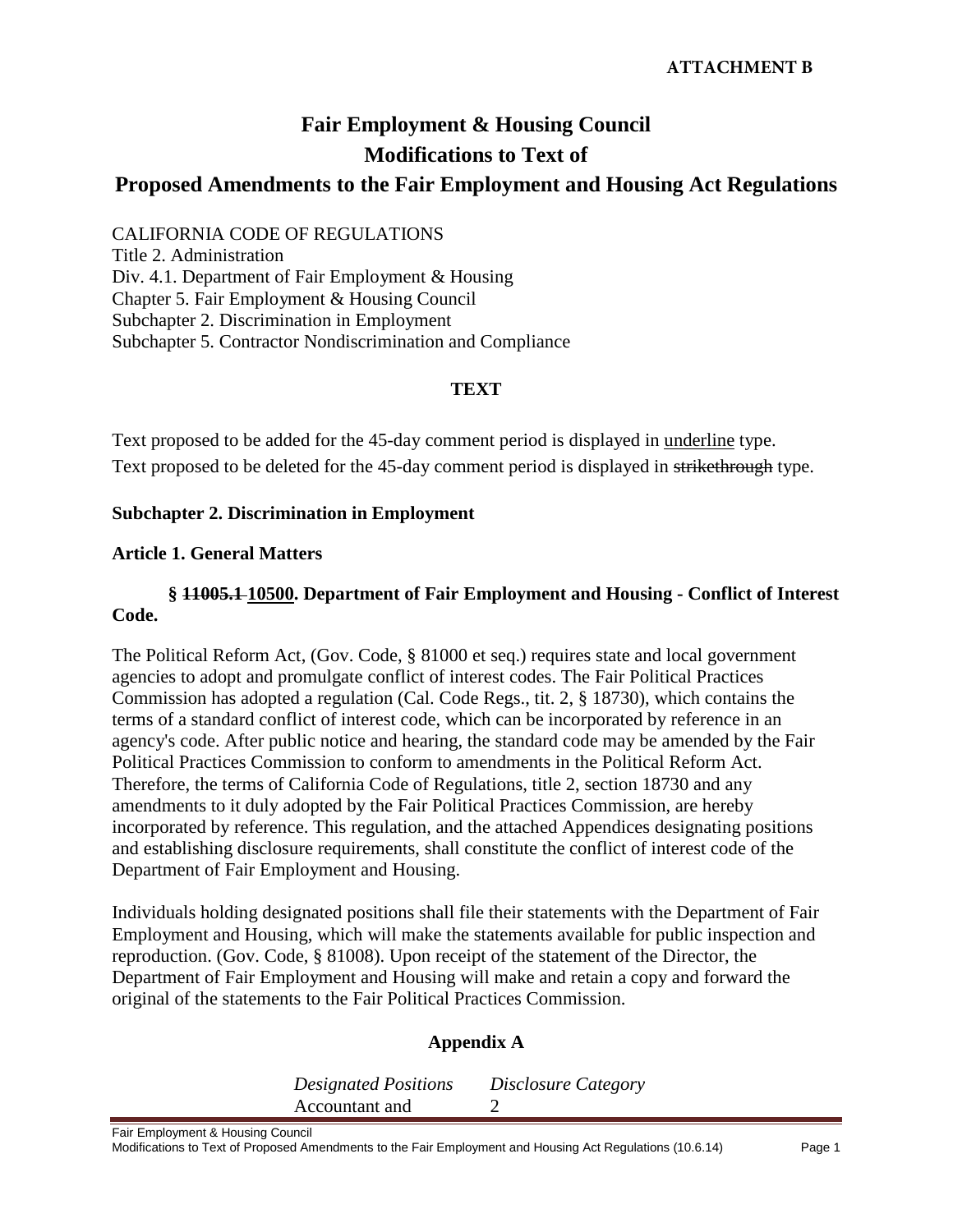Accounting Officer, all levels Administrator, FEH, all levels 1 Associate Information Systems Analyst (Specialist) 3 Associate Programmer Analyst (Specialist) 3 Business Service Assistant (Specialist), all types 2 CEA, all levels 1 Chief Deputy Director, DFEH 1 Consultant \* Data Processing Manager, all levels 3 Deputy Director 1 Director 1 FEH Consultant, all ranges 1 Legal Counsel, all levels and types 1 Legal Analyst 1 Legal Assistant 1 Senior Legal Analyst 1 Senior Programmer Analyst (Specialist) 3 Staff Information Systems Analyst (Supervisor) 3 Staff Programmer Analyst (Specialist) 3 Staff Services Analyst 2 Staff Services Manager, all levels and types 2

Fair Employment & Housing Council

\_\_\_\_\_\_\_\_\_\_\_\_\_

<sup>\*</sup> Consultants shall be included in the list of designated positions and shall disclose pursuant to the Disclosure Requirements in this conflict of interest code subject to the following limitation: The Director may determine in writing that a particular consultant, although holding a designated position, is hired to perform a range of duties that is limited in scope and thus is not required to fully comply with the disclosure requirements described in this section. Such written

Modifications to Text of Proposed Amendments to the Fair Employment and Housing Act Regulations (10.6.14) Page 2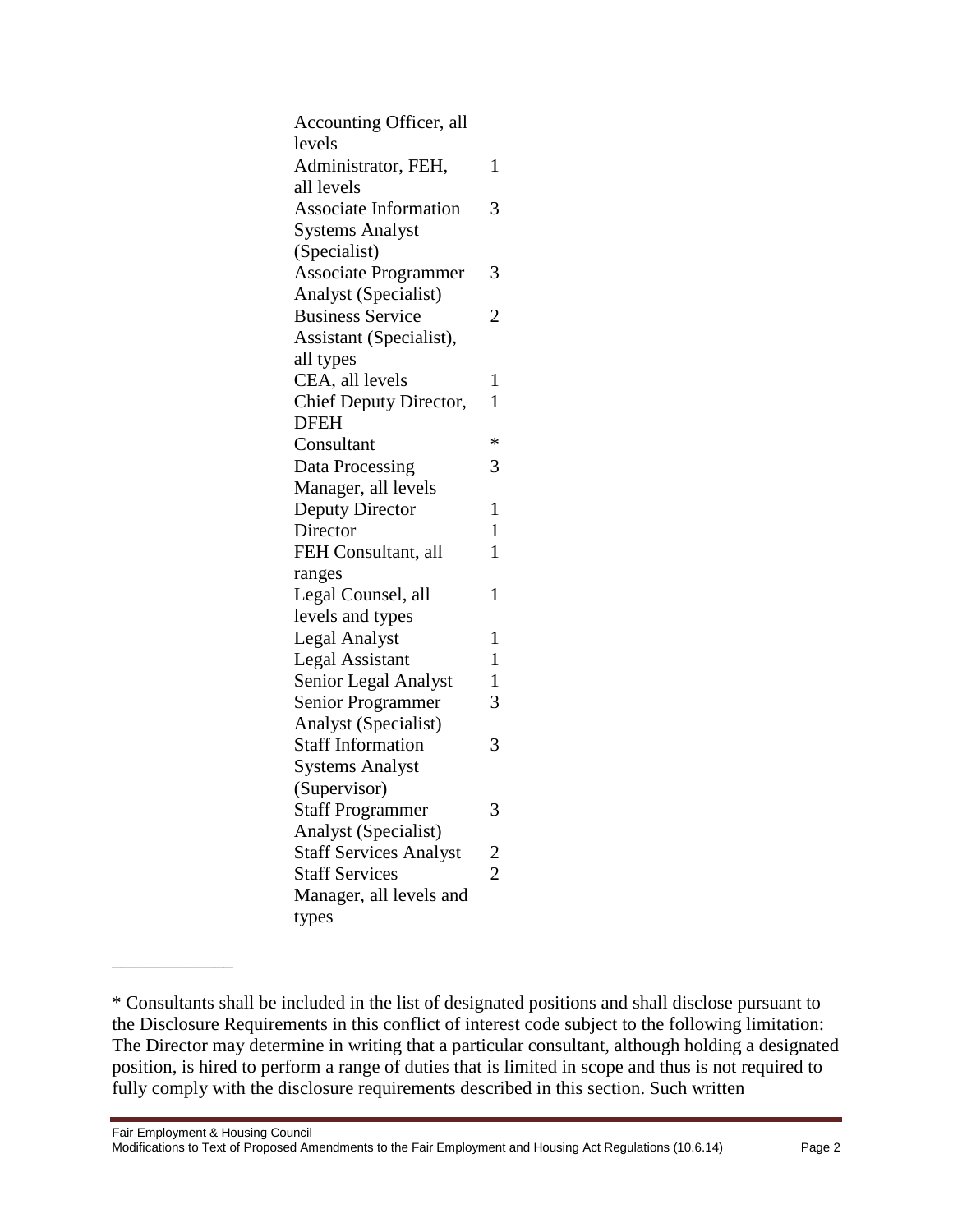determination shall include a description of the consultant's duties and, based upon that description, a statement of the extent of disclosure requirements. The Director's determination is a public record and shall be retained for public inspection in the same manner and location as this conflict of interest code.

#### **Appendix B**

#### *Disclosure Requirements*

#### *Disclosure Category 1*

Individuals holding positions assigned to Disclosure Category 1 must report interests in real property located within the State of California; investment and business positions in business entities, and income, including loans, gifts, and travel payments, from all sources.

#### *Disclosure Category 2*

Individuals holding designated positions in Disclosure Category 2 must report investments and business positions in business entities, and income, including gifts, loans, and travel payments, from sources, of the type to provide services, supplies, materials, or equipment to the Department. Such services include, but are not limited to, legal recording/reporting services.

#### *Disclosure Category 3*

Individuals holding designated positions in Disclosure Category 3 must report investments and business positions in business entities, and income, including gifts, loans, and travel payments, from sources, of the type to provide information technology or telecommunication services, goods, or supplies, including, but not limited to, software, hardware, or data retrieval and security services.

Note: Authority and reference cited: Section 81000 et seq., Government Code. (Section filed 6-6- 83, operative 7-6-83; approved by Fair Political Practices Commission 4-18-83; Register 83, No. 24).

#### **§ 11006. Statement of Policy and Purpose.**

The public policy of the State of California is to protect and safeguard the civil rights of all individuals to seek, have access to, obtain, and hold employment without discrimination because of race, religious creed, color, national origin, ancestry, physical disability, mental disability, medical condition, genetic information, marital status, sex, gender, gender identity, gender expression, age for individuals over forty years of age, military and veteran status, and sexual orientation. Employment practices should treat all individuals equally, evaluating each on the basis of individual skills, knowledge and abilities and not on the basis of characteristics generally attributed to a group enumerated in the Act. The objectives of the California Fair Employment and Housing Act and these regulations are to promote equal employment opportunity and to assist all persons in understanding their rights, duties and obligations, so as to facilitate achievement of voluntary compliance with the law.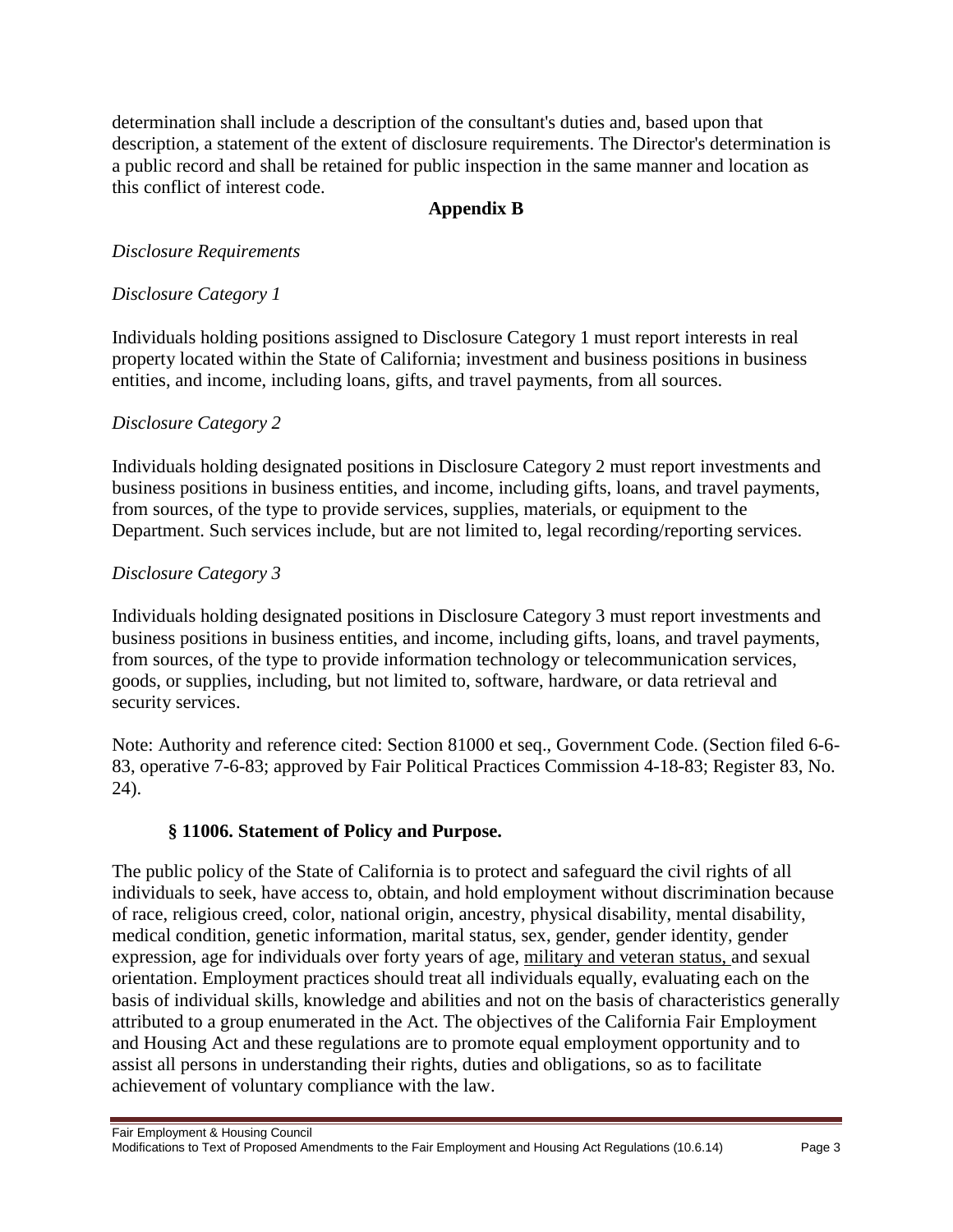Note: Authority cited: Section 12935(a), Government Code. Reference: Sections 12920 and 12921(a), Government Code.

### **§ 11008. Definitions.**

As used in this chapter, the following definitions shall apply unless the context otherwise requires:

(a) "Applicant." Any individual who files a written application or, where an employer or other covered entity does not provide an application form, any individual who otherwise indicates a specific desire to an employer or other covered entity to be considered for employment. Except for recordkeeping purposes, "Applicant" is also an individual who can prove that he or she has been deterred from applying for a job by an employer's or other covered entity's alleged discriminatory practice. "Applicant" does not include an individual who without coercion or intimidation willingly withdraws his or her application prior to being interviewed, tested or hired.

(b) "Apprenticeship Training Program." Any apprenticeship program, including local or state joint apprenticeship committees, subject to the provision of Chapter 4 of Division 3 of the California Labor Code, section 3070 et seq.

(c) "Employee." Any individual under the direction and control of an employer under any appointment or contract of hire or apprenticeship, express or implied, oral or written.

(1) "Employee" does not include an independent contractor as defined in Labor Code section 3353.

(2) "Employee" does not include any individual employed by his or her parents, by his or her spouse, or by his or her child.

(3) "Employee" does not include any individual employed under special license in a nonprofit sheltered workshop or rehabilitation facility.

(4) An employment agency is not an employee of the person or individual for whom it procures employees.

(5) An individual compensated by a temporary service agency for work to be performed for an employer contracting with the temporary service agency may be considered an employee of that employer for such terms, conditions and privileges of employment under the control of that employer. Such an individual is an employee of the temporary service agency with regard to such terms, conditions and privileges of employment under the control of the temporary service agency.

(ad) "Employer." Any person or individual engaged in any business or enterprise regularly employing five or more individuals, including individuals performing any service under any

Fair Employment & Housing Council Modifications to Text of Proposed Amendments to the Fair Employment and Housing Act Regulations (10.6.14) Page 4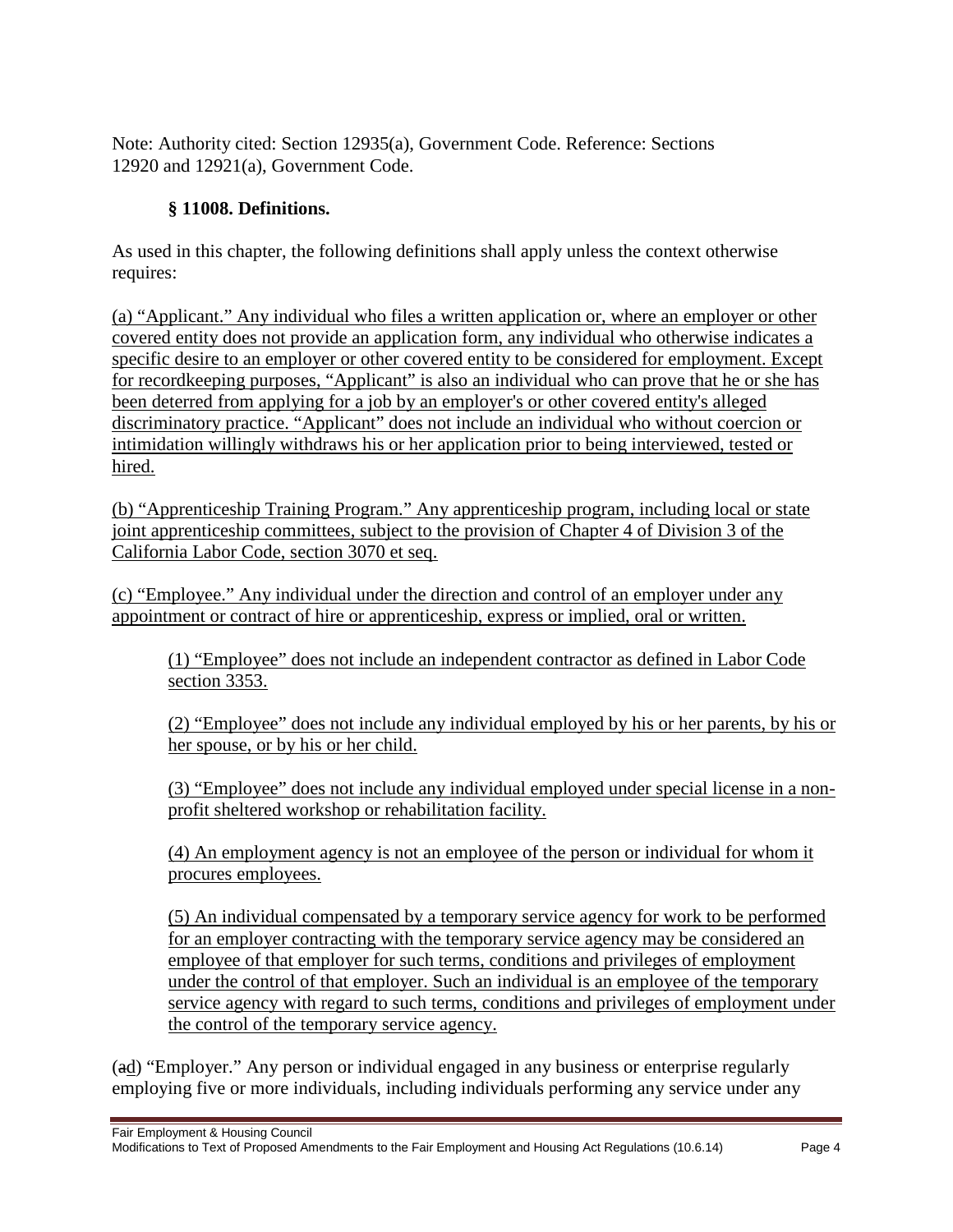appointment, contract of hire or apprenticeship, express or implied, oral or written.

(1) "Regularly employing" means employing five or more individuals for each working day in any twenty consecutive calendar weeks in the current calendar year or preceding calendar year.

(2) For purposes of "counting" the (five or more) employees, the individuals employed need not be employees as defined below; nor must any of them be full-time employees.

(3) Any person or individual acting as an agent of an employer, directly or indirectly, is also an employer.

(4) "Employer" includes the State of California, any political or civil subdivision thereof, counties, cities, city and county, local agencies, or special districts, irrespective of whether that entity employs five or more individuals.

(5) A religious association or religious corporation not organized for private profit is not an employer under the meaning of this Act; any non-profit religious organization exempt from federal and state income tax as a non-profit religious organization is presumed not to be an employer under this Act. Notwithstanding such status, any portion of such tax exempt religious association or religious corporation subject to state or federal income taxes as an unrelated business and regularly employing five or more individuals is an employer.

(6) "Employer" includes any non-profit corporation or non-profit association other than that defined in subsection (5).

(b) "Employee." Any individual under the direction and control of an employer under any appointment or contract of hire or apprenticeship, express or implied, oral or written.

(1) Employee does not include an independent contractor as defined in Labor Code section 3353.

(2) Employee does not include any individual employed by his or her parents, by his or her spouse, or by his or her child.

(3) Employee does not include any individual employed under special license in a nonprofit sheltered workshop or rehabilitation facility.

(4) An employment agency is not an employee of the person or individual for whom it procures employees.

(5) An individual compensated by a temporary service agency for work to be performed for an employer contracting with the temporary service agency may be considered an employee of that employer for such terms, conditions and privileges of employment under the control of that employer. Such an individual is an employee of the temporary service agency with regard to

Fair Employment & Housing Council

Modifications to Text of Proposed Amendments to the Fair Employment and Housing Act Regulations (10.6.14) Page 5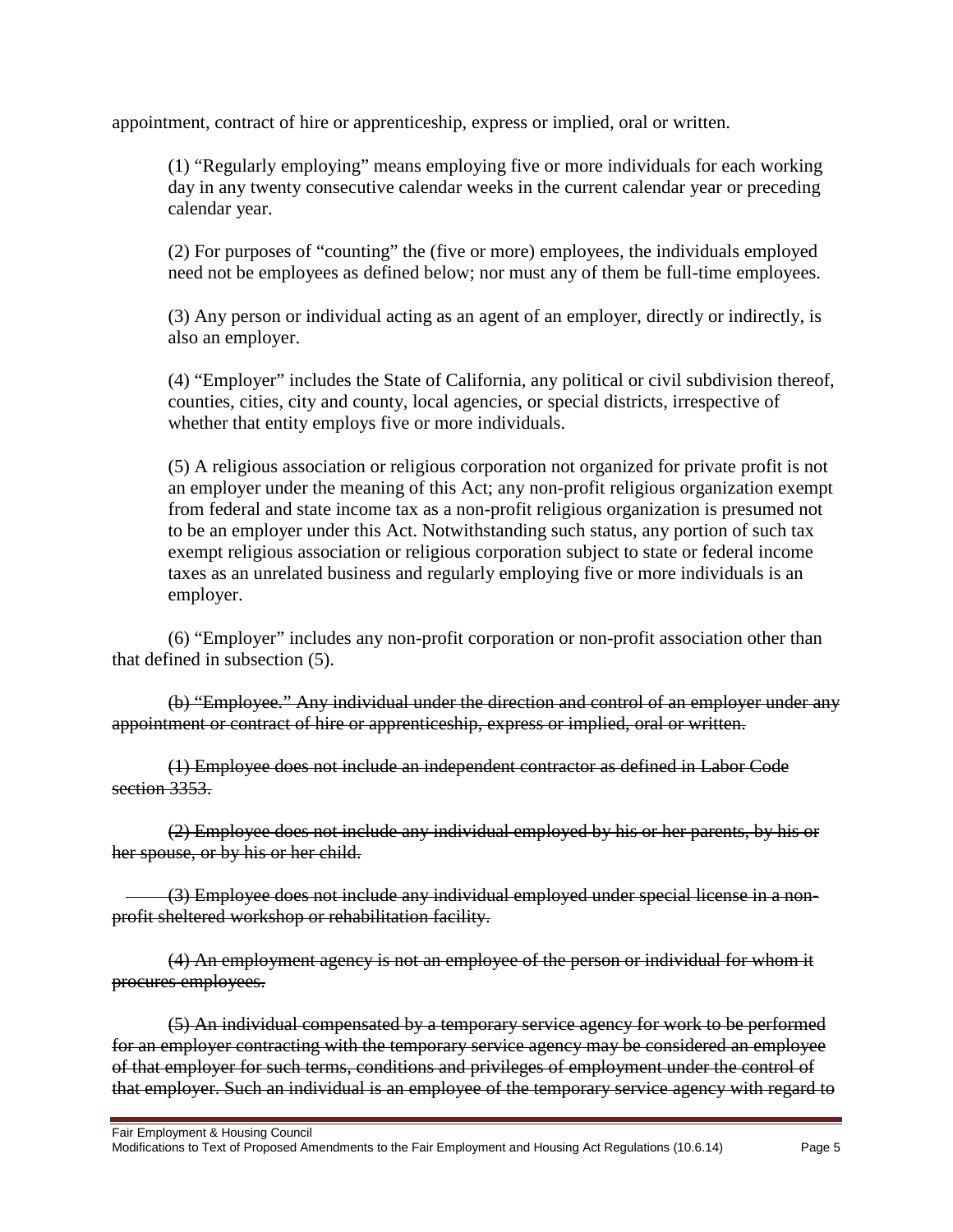such terms, conditions and privileges of employment under the control of the temporary service agency.

(c) "Employment Agency." Any person undertaking for compensation to procure job applicants, employees or opportunities to work.

(d) "Labor Organization." Any organization that exists and is constituted for the purpose, in whole or in part, of collective bargaining or of dealing with employers regarding grievances, terms or conditions of employment, or of providing other mutual aid or protection.

(e) "Employer or Other Covered Entity." Any employer, employment agency, labor organization or apprenticeship training program as defined herein and subject to the provisions of the Act.

(f) "Employment Agency." Any person undertaking for compensation to procure job applicants, employees or opportunities to work.

(fg) "Employment Benefit." Except as otherwise provided in the Act, any benefit of employment covered by the Act, including hiring, employment, promotion, selection for training programs leading to employment or promotions, freedom from disbarment or discharge from employment or a training program, compensation, provision of a discrimination-free workplace, and any other favorable term, condition or privilege of employment.

(1) For a labor organization, "employment benefit" includes all rights and privileges of membership, including freedom from exclusion, expulsion or restriction of membership, second class or segregated membership, discrimination in the election of officers or selection of staff, or any other action against a member or any employee or person employed by an employer.

(2) "Employment benefit" also includes the selection or training of any person in any apprenticeship training program or any other training program leading to employment or promotion.

(3) "Provision of a discrimination-free workplace" is a provision of a workplace free of harassment, as defined in section 11019(b).

(gh) "Employment Practice." Any act, omission, policy or decision of an employer or other covered entity affecting any of an individual's employment benefits or consideration for an employment benefit.

(i) "Interns and volunteers." Any individual (often a student or trainee) who works without pay for an employer or other covered entity in order to gain practical training, experience, or other personal benefit.

(h) "Applicant." Any individual who files a written application or, where an employer or other covered entity does not provide an application form, any individual who otherwise indicates a specific desire to an employer or other covered entity to be considered for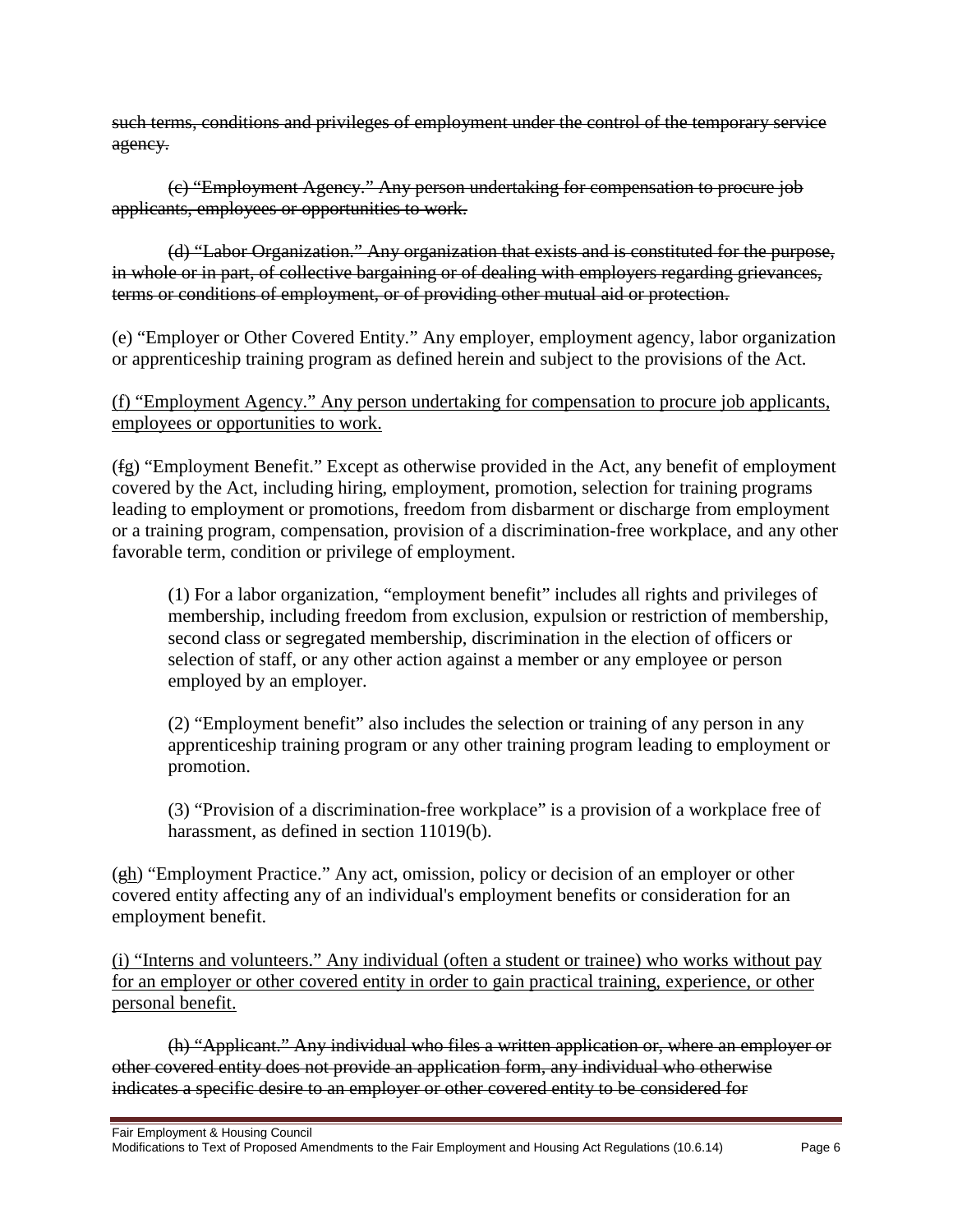employment. Except for recordkeeping purposes, "Applicant" is also an individual who can prove that he or she has been deterred from applying for a job by an employer's or other covered entity's alleged discriminatory practice. "Applicant" does not include an individual who without coercion or intimidation willingly withdraws his or her application prior to being interviewed, tested or hired.

(i) "Apprenticeship Training Program." Any apprenticeship program, including local or state joint apprenticeship committees, subject to the provision of Chapter 4 of Division 3 of the California Labor Code, section 3070 et seq.

(j) "Labor Organization." Any organization that exists and is constituted for the purpose, in whole or in part, of collective bargaining or of dealing with employers regarding grievances, terms or conditions of employment, or of providing other mutual aid or protection.

Note: Authority cited: Section 12935(a), Government Code. Reference: Sections 12925, 12940, 12941 and 12942, Government Code.

### **§ 11009. Principles of Employment Discrimination.**

(a) Unlawful Practices and Individual Relief. In allegations of employment discrimination, a finding that an employer or other covered entity respondent has engaged in an unlawful employment practice is not dependent upon a showing of individual back pay or other compensable liability. Upon a finding that an employer or other covered entity respondent has engaged in an unlawful employment practice and on order of appropriate relief, a severable and separate showing may be made that the complainant, complainants or class of complainants is entitled to individual or personal relief including, but not limited to, hiring, reinstatement or upgrading, back pay, restoration to membership in a respondent labor organization, or other relief in furtherance of the purpose of the Act.

(b) Liability of Employers. In view of the common law theory of *respondeat superior* and its codification in California Civil Code section 2338, an employer or other covered entity shall be liable for the discriminatory actions of its supervisors, managers or agents committed within the scope of their employment or relationship with the covered entity or, as defined in section 11019(b), for the discriminatory actions of its employees where it is demonstrated that, as a result of any such discriminatory action, the applicant or employee has suffered a loss of or has been denied an employment benefit.

(c) Discrimination is established if a preponderance of the evidence demonstrates that an enumerated basis was a substantial motivating factor in the denial of an employment benefit to that individual by the employer or other covered entity, and the denial is not justified by a permissible defense. This standard applies only to claims of discrimination on a basis enumerated in Government Code section 12940, subdivision (a), and not to other practices made unlawful by the Fair Employment and Housing Act, including, but not limited to, retaliation, harassment, denial of reasonable accommodation, failure to engage in the interactive process, and failure to provide leaves under Government Code sections 12945 and 12945.2.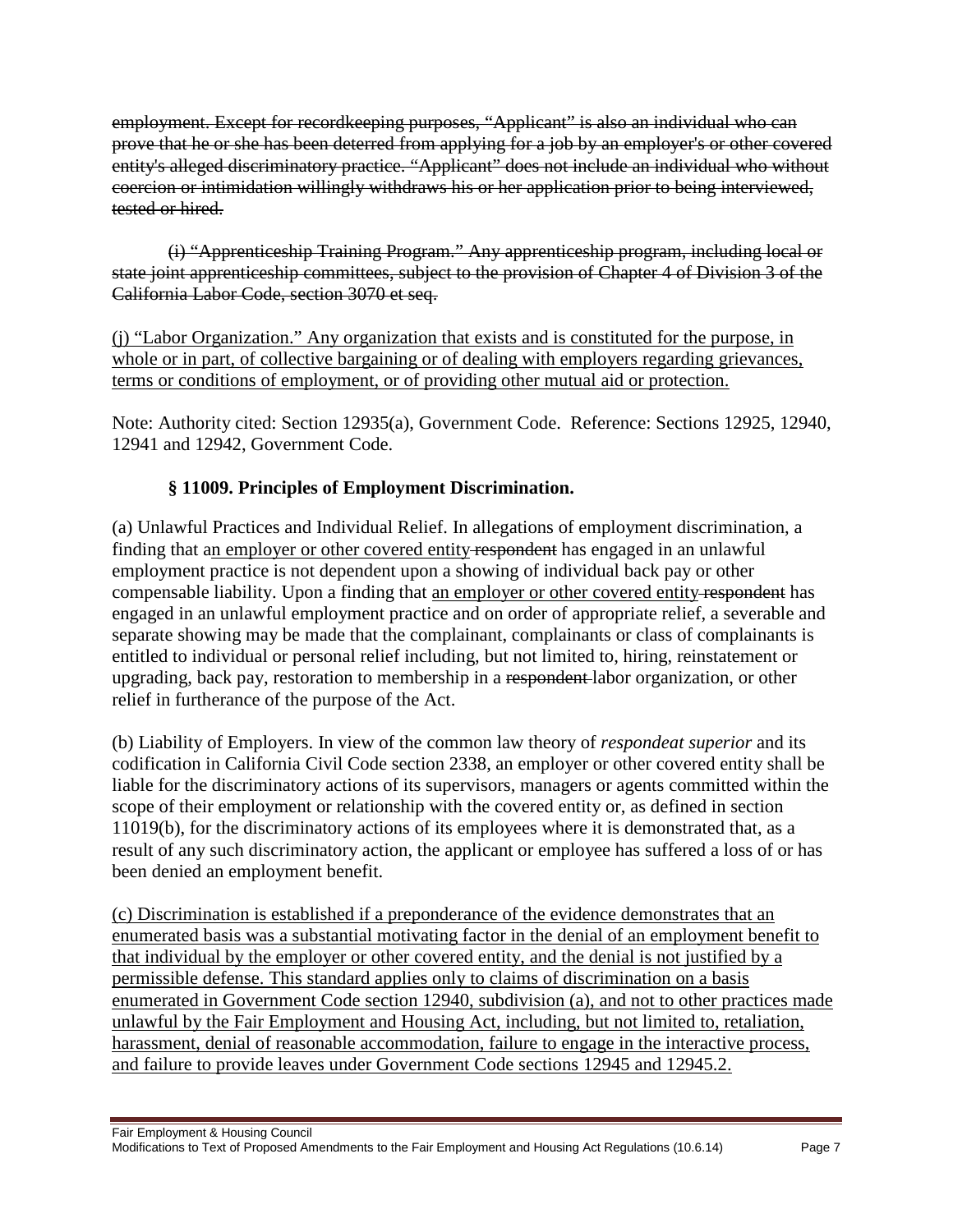(d) An applicant or employee who is a victim of human trafficking, as that term is used in Civil Code section 52.5 and Penal Code section 236.1, may have a separate right of action under the Fair Employment and Housing Act if he or she alleges discrimination on a basis protected by the Act.

Note: Authority cited: Section 12935(a), Government Code. Reference: Sections 12920, 12921, 12940, 12941, 12942 and 12961, Government Code; *Harris v. City of Santa Monica* (2013) 56 Cal.4th 203.

### **Article 2. Particular Employment Practices**

### **§ 11019. Terms, Conditions and Privileges of Employment.**

(a) Fringe Benefits. (Reserved.)

(b) Harassment.

(1) Harassment includes but is not limited to:

(A) Verbal harassment, e.g., epithets, derogatory comments or slurs on a basis enumerated in the Act;

(B) Physical harassment, e.g., assault, impeding or blocking movement, or any physical interference with normal work or movement, when directed at an individual on a basis enumerated in the Act;

(C) Visual forms of harassment, e.g., derogatory posters, cartoons, or drawings on a basis enumerated in the Act; or

(D) Sexual favors, e.g., unwanted sexual advances, which condition an employment benefit upon an exchange of sexual favors. [See also section 11034(f)(1).]

(E) In applying this subsection, the rights of free speech and association shall be accommodated consistently with the intent of this subsection.

(2) Harassment of an applicant or employee by an employer or other covered entity, its agents or supervisors is unlawful.

(3) Harassment of an applicant or employee by an employee other than those listed in subsection (b)(2) above is unlawful if the employer or other covered entity, its agents or supervisors knows of such conduct and fails to take immediate and appropriate corrective action. Proof of such knowledge may be direct or circumstantial. If the employer or other covered entity, its agents or supervisors did not know but should have known of the harassment, knowledge shall be imputed unless the employer or other covered entity can establish that it took reasonable steps to prevent harassment from occurring. Such steps may include affirmatively raising the subject of harassment, expressing strong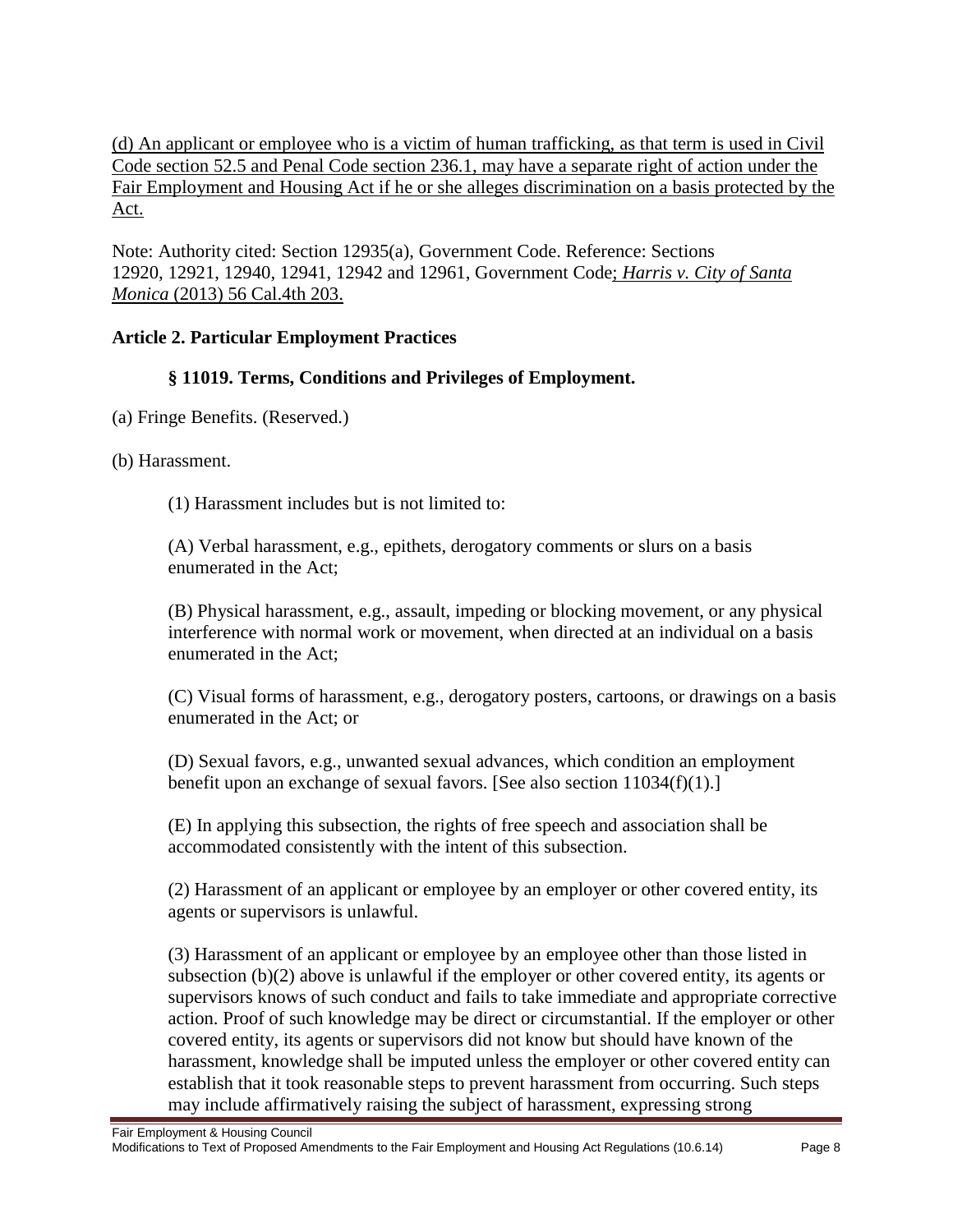disapproval, developing appropriate sanctions, informing employees of their right to raise and how to raise the issue of harassment under California law, and developing methods to sensitize all concerned.

(4) An employee who has been harassed on the job by a co-employee should inform the employer or other covered entity of the aggrievement; however, an employee's failure to give such notice is not an affirmative defense.

(5) An employee who harasses a co-employee may be personally liable for the harassment, regardless of whether the employer knew or should have known of the conduct and/or failed to take appropriate corrective action.

(c) Physical Appearance, Grooming, and Dress Standards. It is lawful for an employer or other covered entity to impose upon an employee physical appearance, grooming, or dress standards. However, if such a standard discriminates on a basis enumerated in the Act and if it also significantly burdens the individual in his or her employment, it is unlawful.

(d) Reasonable Discipline. Nothing in these regulations may be construed as limiting an employer's or other covered entity's right to take reasonable disciplinary measures, which do not discriminate on a basis enumerated in the Act.

(e) Seniority. (Reserved.)

Note: Authority: Section 12935(a), Government Code. Reference: Sections 12920, 12921, 12940, 12941 and 12942, Government Code.

### **§11023. Harassment and Discrimination Prevention and Correction**

(a) Employers have an affirmative duty to undertake reasonable care to prevent and promptly correct discriminatory and harassing conduct. (Gov. Code, § 12940(k).)

(1) A determination as to whether an employer has complied with Government Code section 12940(k) includes an individualized assessment, depending upon numerous factors sometimes unique to the particular employer including, but not limited to, its workforce size, budget, and nature of its business, as well as upon the facts of a particular case.

(2) There is no stand-alone, private cause of action under Government Code section 12940(k). In order for a private claimant to establish an actionable claim under Government Code section 12940(k), the private claimant must also plead and prevail on the underlying claim of discrimination, harassment, or retaliation.

(3) However, in an exercise of its police powers, the Department may independently seek non-monetary preventative remedies for a violation of Government Code section 12940(k) whether or not the Department prevails on an underlying claim of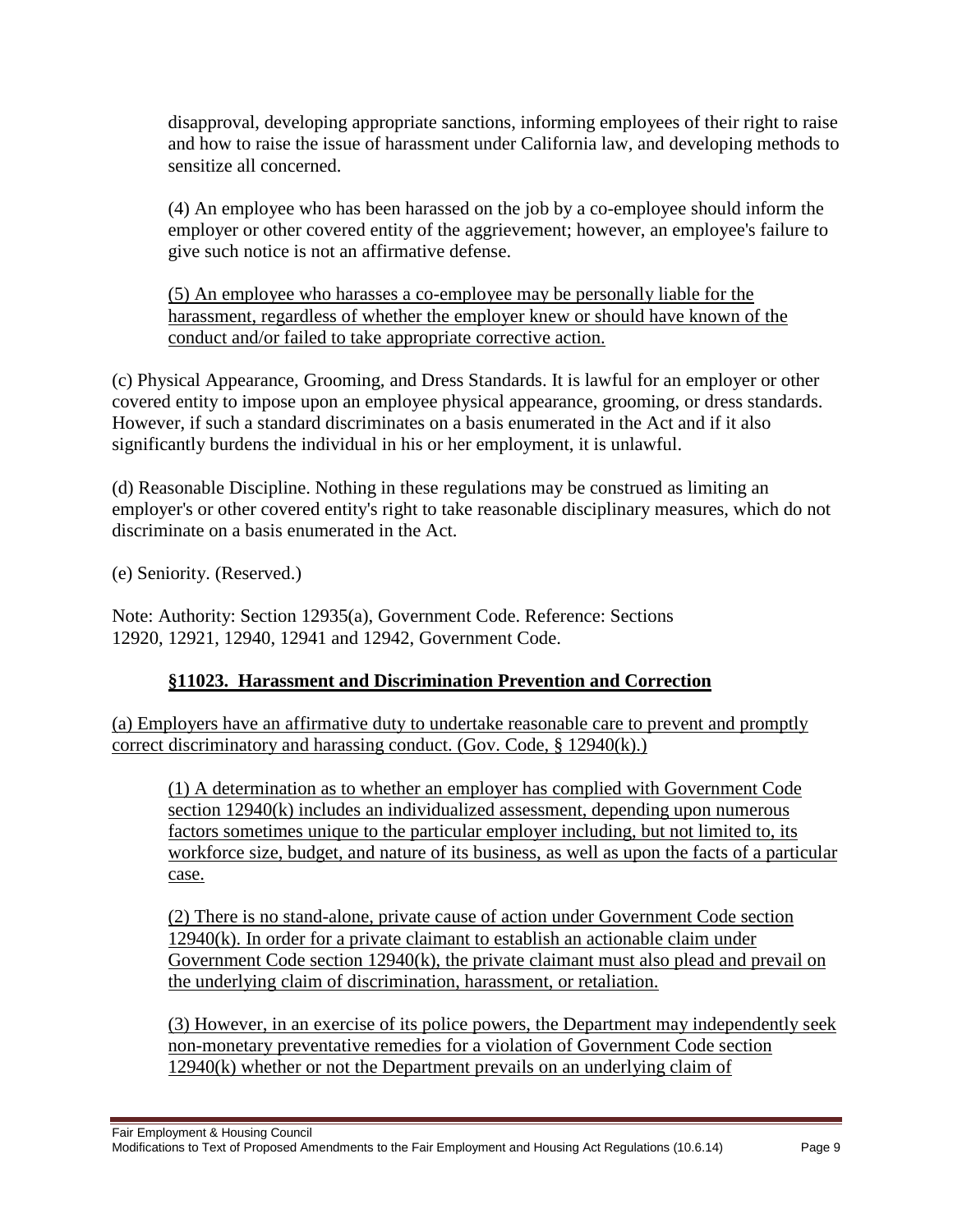discrimination, harassment, or retaliation.

(b) Employers have an affirmative duty to create a workplace environment that is free from discrimination and harassment. In addition to distributing the Department's DFEH-185 brochure on sexual harassment, or an alternative writing that complies with Government Code section 12950, an employer shall develop a harassment and discrimination policy that:

(1) Is in writing;

(2) Lists all current protected categories covered under the Act;

(3) Indicates that the law prohibits coworkers and third parties, as well as supervisors and managers, with whom the employee comes into contact from engaging in unlawful conduct;

(4) Creates a complaint process to ensure that complaints receive:

(A) A designation of confidential, to the extent possible;

(B) A timely response;

(C) Impartial and timely investigations by qualified personnel;

(D) Documentation and tracking for reasonable progress;

(E) Appropriate options for remedial actions and resolutions; and

(F) Timely closures.

(5) Provides a complaint mechanism free of the obligation to complain directly to the employee's supervisor, including, but not limited to, the following:

(A) Direct communication, either orally or in writing, with a designated company representative such as a human resources manager or EEO officer;

(B) A complaint hotline;

(C) Access to an ombudsperson; and/or

(D) Identification of the Department and the U.S. Equal Employment Opportunity Commission (EEOC) as additional avenues for employees to lodge complaints.

(6) Instructs supervisors to report any complaints of misconduct to a designated company representative, such as a human resources manager, so the company can try to resolve the claim internally. Employers with 50 or more employees are required to include this as a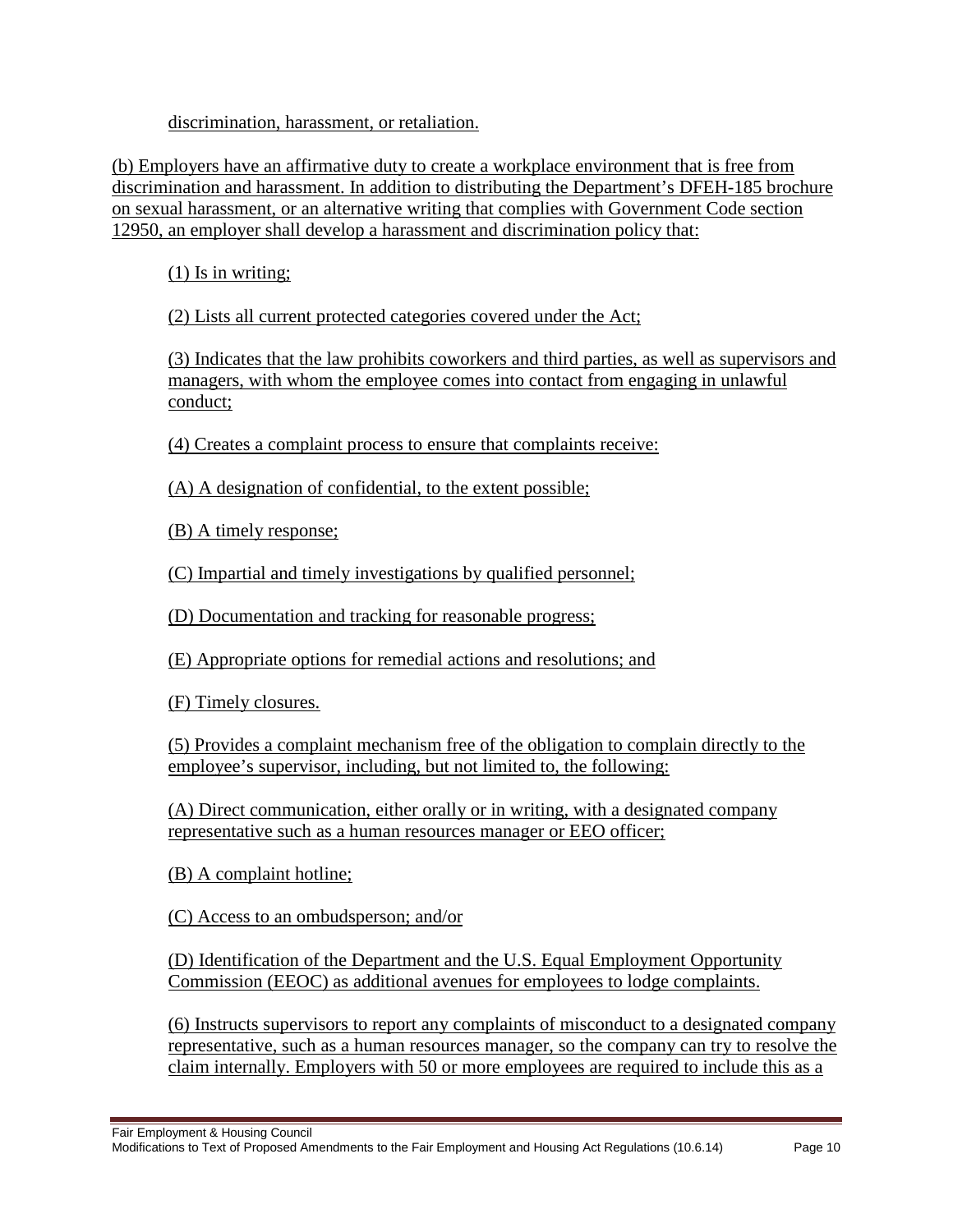topic in mandated sexual harassment prevention training, pursuant to section 11024 of these regulations.

(7) Indicates that when a valid complaint is lodged, the employer will conduct a fair, timely, and thorough investigation that provides all parties appropriate due process and reaches reasonable conclusions based on the evidence collected.

(8) States that confidentiality will be kept to the extent possible, but not indicate that the investigation will be completely confidential.

(9) Indicates that if at the end of the investigation misconduct is found, appropriate remedial measures shall be taken.

(10) Makes clear that employees shall not be exposed to retaliation as a result of lodging a complaint or participating in any workplace investigation.

(c) Dissemination of the policy shall include one or more of the following methods:

(1) Printing and providing a copy to all employees with an acknowledgment form for the employee to sign and return;

(2) Sending the policy via e-mail with an acknowledgment return form;

(3) Posting current versions of the policies on a company intranet with a tracking system ensuring all employees have read and acknowledged receipt of the policies;

(4) Discussing policies upon hire and/or during a new hire orientation session; and/or

(5) Any other way that ensures employees receive and understand the policies.

(d) Any employer whose workforce at any facility or establishment contains 10 percent or more of persons who speak a language other than English as their primary language shall translate the policy into every language that is spoken by at least 10 percent of the workforce.

Note: Authority cited: Section 12935(a), Government Code. Reference: Sections 12920, 12921, and 12940, Government Code; *Scotch v. Art Institute of California–Orange County, Inc.* (2009) 173 Cal.App.4th 986; *Trujillo v. No. County Transit Dist.* (1998) 63 Cal.App.4th 280, 289; *Dept. Fair Empl. & Hous. v. Lyddan Law Group, LLP*. (October 19, 2010) No. 10-04-P [2010 WL 4901732, at \*16 (Cal.F.E.H.C)].

## **§ 11023 11024. Sexual Harassment Training and Education.**

(a) Definitions. For purposes of this section:

(1) "Contractor" is a person performing services pursuant to a contract to an employer,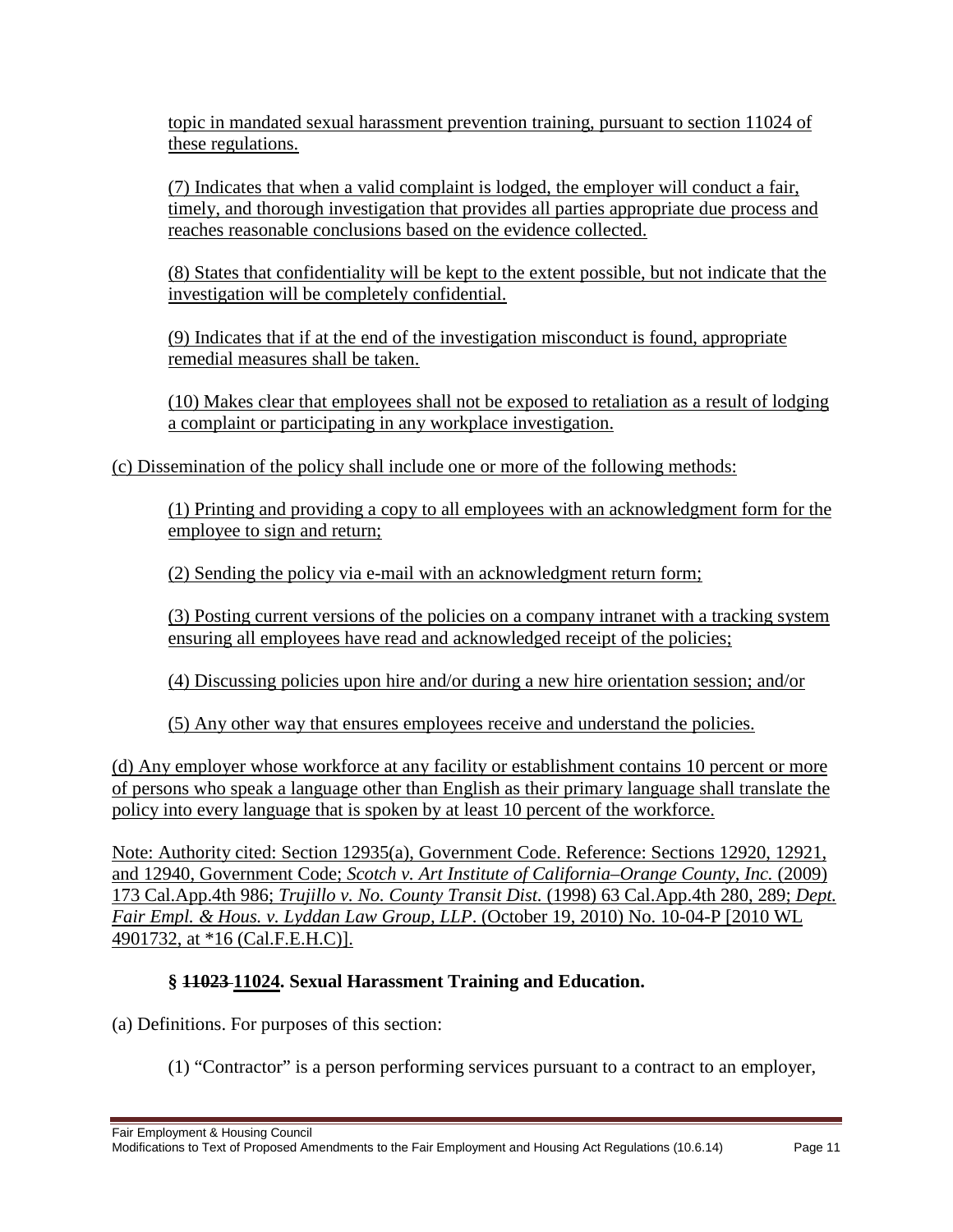meeting the criteria specified by Government Code section  $12940(i)(5)$ , for each working day in 20 consecutive weeks in the current calendar year or preceding calendar year.

(2) "Effective interactive training" includes any of the following:

(A) "Classroom" training is in-person, trainer-instruction, whose content is created by a trainer and provided to a supervisor by a trainer, in a setting removed from the supervisor's daily duties.

(B) "E-learning" training is individualized, interactive, computer-based training created by a trainer and an instructional designer. An e-learning training shall provide a link or directions on how to contact a trainer who shall be available to answer questions and to provide guidance and assistance about the training within a reasonable period of time after the supervisor asks the question, but no more than two business days after the question is asked. The trainer shall maintain all written questions received, and all written responses or guidance provided, for a period of two years after the date of the response.

(C) "Webinar" training is an internet-based seminar whose content is created and taught by a trainer and transmitted over the internet or intranet in real time. An employer utilizing a webinar for its supervisors must document and demonstrate that each supervisor who was not physically present in the same room as the trainer nonetheless attended the entire training and actively participated with the training's interactive content, discussion questions, hypothetical scenarios, polls, quizzes or tests, and activities. The webinar must provide the supervisors an opportunity to ask questions, to have them answered and otherwise to seek guidance and assistance. For a period of two years after the date of the webinar, the employer shall maintain a copy of the webinar, all written materials used by the trainer and all written questions submitted during the webinar, and document all written responses or guidance the trainer provided during the webinar.

(D) Other "effective interactive training" and education includes the use of audio, video or computer technology in conjunction with classroom, webinar and/or e-learning training. These, however, are supplemental tools that cannot, by themselves, fulfill the requirements of this subdivision.

(E) For any of the above training methods, the instruction shall include questions that assess learning, skill-building activities that assess the supervisor's application and understanding of content learned, and numerous hypothetical scenarios about harassment, each with one or more discussion questions so that supervisors remain engaged in the training. Examples include pre- or post-training quizzes or tests, small group discussion questions, discussion questions that accompany hypothetical fact scenarios, use of brief scenarios discussed in small groups or by the entire group, or any other learning activity geared towards ensuring interactive participation as well as the ability to apply what is learned to the supervisor's work environment.

(3) "Employee" includes full time, part time, and temporary workers.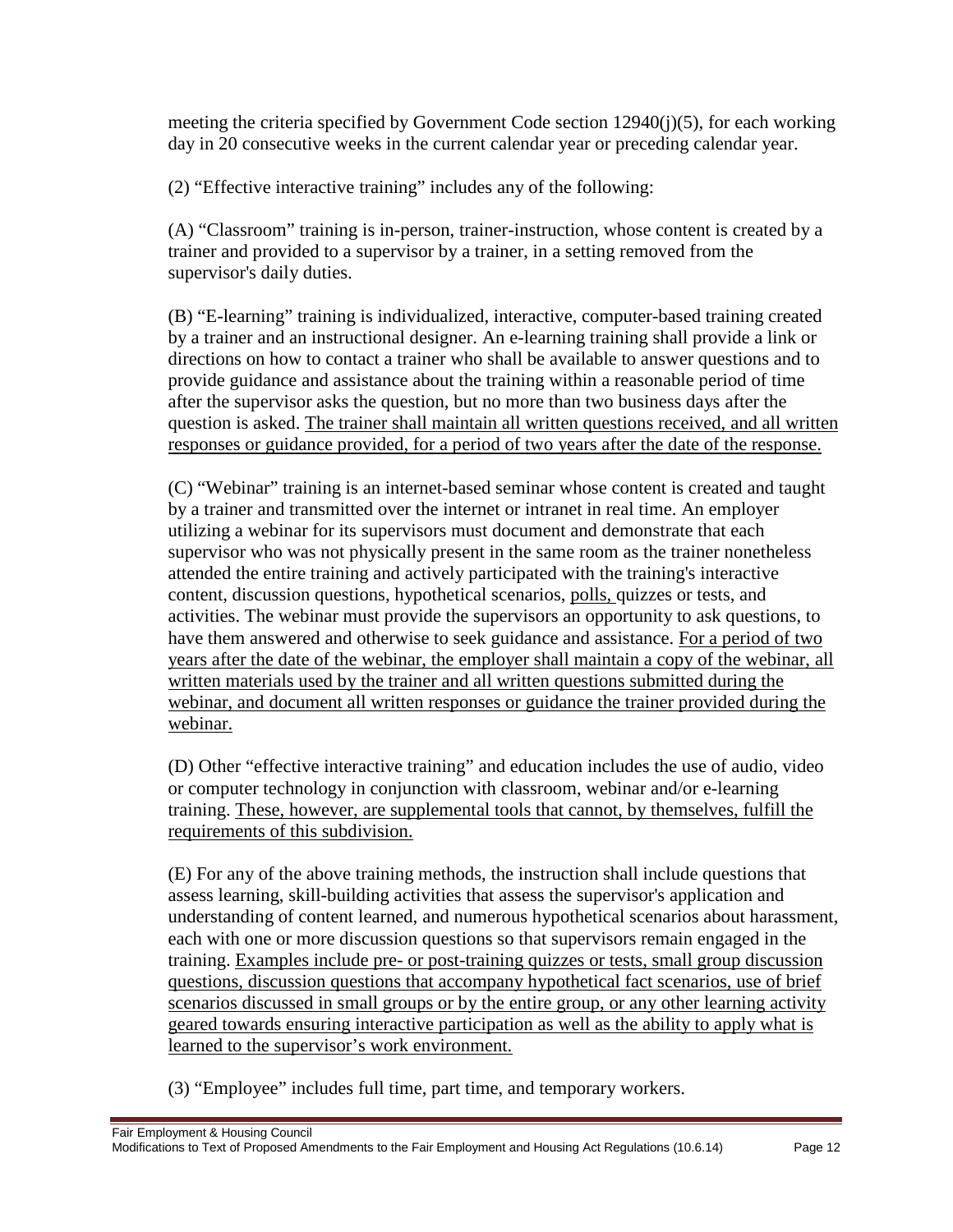(4) "Employer" means any of the following:

(A) any person engaged in any business or enterprise in California, who employs 50 or more employees to perform services for a wage or salary or contractors or any person acting as an agent of an employer, directly or indirectly.

(B) the state of California, counties, and any other political or civil subdivision of the state and cities, regardless of the number of employees. For the purposes of this section, governmental and quasi-governmental entities such as boards, commissions, local agencies and special districts are considered "political subdivisions of the state."

(5) "Having 50 or more employees" means employing or engaging 50 or more employees or contractors for each working day in any 20 consecutive weeks in the current calendar year or preceding calendar year. There is no requirement that the 50 employees or contractors work at the same location or all work or reside in California.

(6) "Instructional Designer" under this section is an individual with expertise in current instructional best practices, and who develops the training content based upon material provided by a trainer.

(7) "New" supervisory employees are employees promoted or hired to a supervisory position after July 1, 2005 the date the employer last provided sexual harassment prevention training.

(8) "Supervisory employees" or "supervisors" under this section are supervisors located in California, defined under Government Code section  $12926 \leftrightarrow$ . Attending training does not create an inference that an employee is a supervisor or that a contractor is an employee or a supervisor.

(9) "Trainers" or "Trainers or educators" qualified to provide training under this section are individuals who, through a combination of training and experience have the ability to train supervisors about the following: 1) what are unlawful harassment, discrimination and retaliation under both California and federal law; how to identify behavior that may constitute unlawful harassment, discrimination, and/or retaliation under both California and federal law; 2) what steps to take when harassing behavior occurs in the workplace; 3) how to report harassment complaints; 4) supervisors' obligation to report harassing, discriminatory, or retaliatory behavior of which they become aware; 4-5) how to respond to a harassment complaint; 5 6) the employer's obligation to conduct a workplace investigation of a harassment complaint;  $6-7$ ) what constitutes retaliation and how to prevent it;  $7-8$ ) essential components of an anti-harassment policy; and  $8-9$ ) the effect of harassment on harassed employees, co-workers, harassers and employers.

(A) A trainer shall be one or more of the following:

1. "Attorneys" admitted for two or more years to the bar of any state in the United States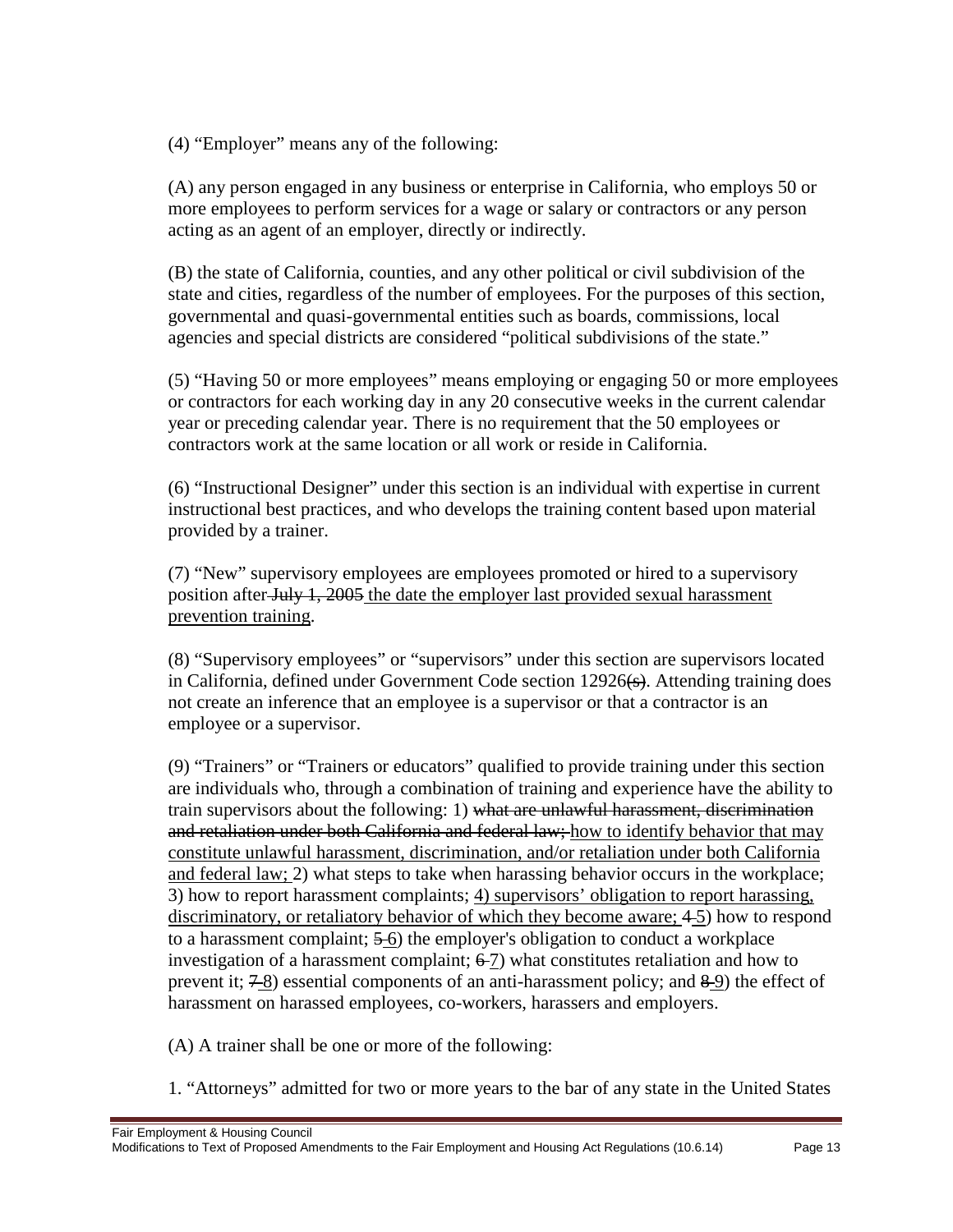and whose practice includes employment law under the Fair Employment and Housing Act and/or Title VII of the federal Civil Rights Act of 1964, or

2. "Human resource professionals" or "harassment prevention consultants" working as employees or independent contractors with a minimum of two or more years of practical experience in one or more of the following: a. designing or conducting discrimination, retaliation and sexual harassment prevention training; b. responding to sexual harassment complaints or other discrimination complaints; c. conducting investigations of sexual harassment complaints; or d. advising employers or employees regarding discrimination, retaliation and sexual harassment prevention, or

3. "Professors or instructors" in law schools, colleges or universities who have a postgraduate degree or California teaching credential and either 20 instruction hours or two or more years of experience in a law school, college or university teaching about employment law under the Fair Employment and Housing Act and/or Title VII of the federal Civil Rights Act of 1964.

(B) Individuals who do not meet the qualifications of a trainer as an attorney, human resource professional, harassment prevention consultant, professor or instructor because they lack the requisite years of experience may team teach with a fully qualified trainer in classroom or webinar trainings provided that the fully qualified trainer supervises these individuals and the trainer is available throughout the training to answer questions from training attendees.

(10) "Training," as used in this section, is effective interactive training as defined at section 11023(a)(2).

(11) "Two hours" of training is two hours of classroom training or two hours of webinar training or, in the case of an e-learning training, a program that takes the supervisor no less than two hours to complete.

#### (b) Training.

(1) Frequency of Training. An employer shall provide two hours of training, in the content specified in section 11023(c), once every two years, and may use either of the following methods or a combination of the two methods to track compliance.

(A) "Individual" Tracking. An employer may track its training requirement for each supervisory employee, measured two years from the date of completion of the last training of the individual supervisor.

(B) "Training year" tracking. An employer may designate a "training year" in which it trains some or all of its supervisory employees and thereafter must again retrain these supervisors by the end of the next "training year," two years later. Thus, supervisors trained in training year 2005 shall be retrained in 2007. For newly hired or promoted supervisors who receive training within six months of assuming their supervisory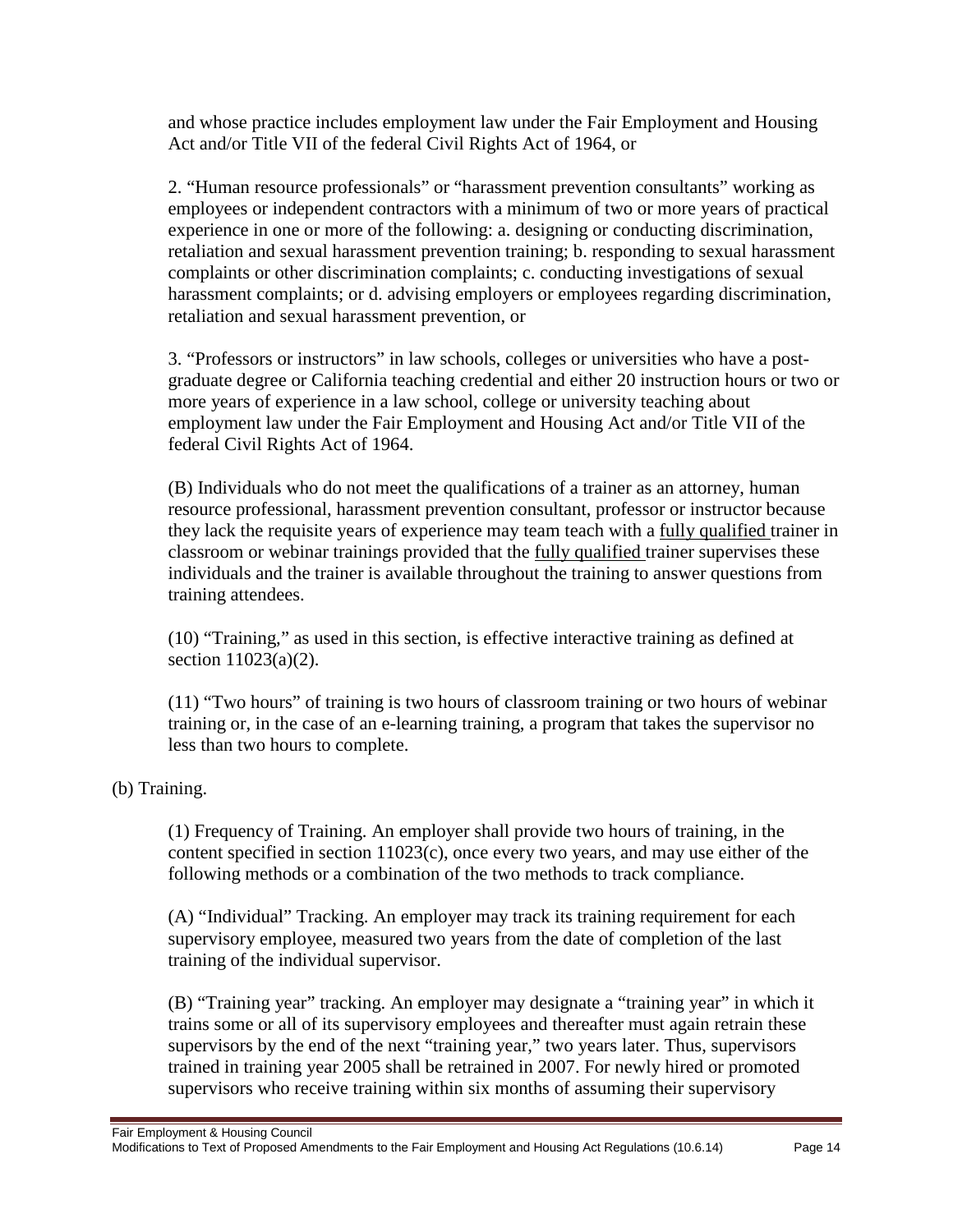positions and that training falls in a different training year, the employer may include them in the next group training year, even if that occurs sooner than two years. An employer shall not extend the training year for the new supervisors beyond the initial two year training year. Thus, with this method, assume that an employer trained all of its supervisors in 2005 and sets 2007 as the next training year. If a new supervisor is trained in 2006 and the employer wants to include the new supervisor in its training year, the new supervisor would need to be trained in 2007 with the employer's other supervisors.

(2) Documentation of Training. To track compliance, An an employer shall keep documentation of the training it has provided its employees under this section for a minimum of two years to track compliance, including but not limited to the names of the supervisory employees trained, the date of training, the sign in sheet, a copy of all certificates of attendance or completion issued, the type of training, a copy of all written or recorded materials that comprise the training, and the name of the training provider and shall retain the records for a minimum of two years.

(3) Training at New Businesses. Businesses created after January 1, 2006, must provide training to supervisors within six months of their establishment and thereafter biennially. Businesses that expand to 50 employees and/or contractors, and thus become eligible under these regulations, must provide training to supervisors within six months of their eligibility and thereafter biennially.

(4) Training for New Supervisors. New supervisors shall be trained within six months of assuming their supervisory position and thereafter shall be trained once every two years, measured either from the individual or training year tracking method.

(5) Duplicate Training. A supervisor who has received training in compliance with this section within the prior two years either from a current, a prior, an alternate or a joint employer need only be given, be required to read and to acknowledge receipt of, the employer's anti-harassment policy within six months of assuming the supervisor's new supervisory position or within six months of the employer's eligibility becoming a mandated sexual harassment training provider. That supervisor shall otherwise be put on a two year tracking schedule based on the supervisor's last training. The burden of establishing that the prior training was legally compliant with this section shall be on the current employer.

(6) Duration of Training. The training required by this section does not need to be completed in two consecutive hours. For classroom training or webinars, the minimum duration of a training segment shall be no less than half an hour. E-learning courses may include bookmarking features, which allow a supervisor to pause his or her individual training so long as the actual e-learning program is two hours.

#### (c) Objectives and Content.

(1) The learning objectives of the training mandated by California Government Code section 12950.1 shall be: 1) to assist California employers in changing or modifying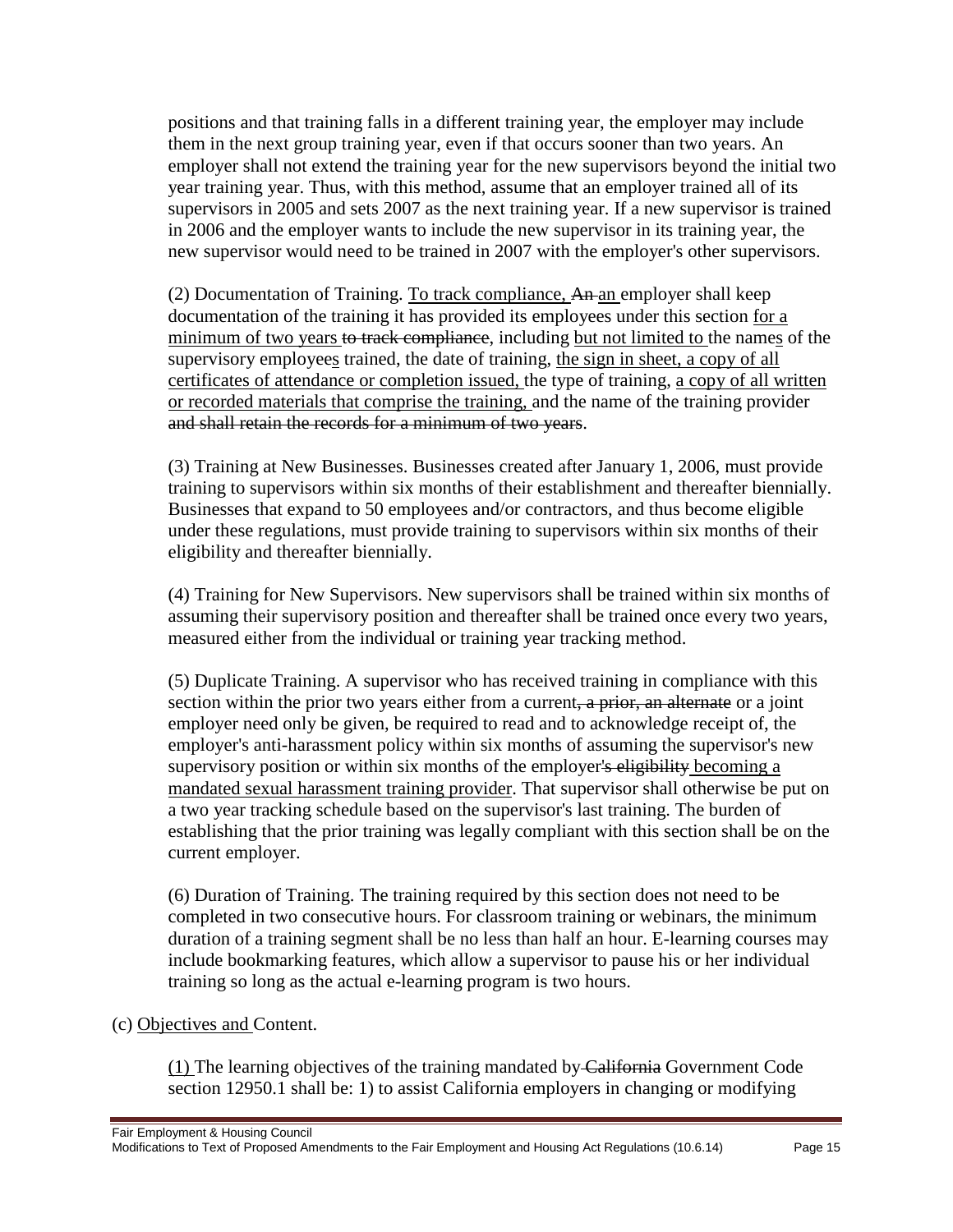workplace behaviors that create or contribute to "sexual harassment," as that term is defined in California and federal law; 2) to provide trainees with information related to the negative effects of abusive conduct (as defined in Government Code section  $12950.1(g)(2)$ ) in the workplace; and  $23$ ) to develop, foster, and encourage a set of values in supervisory employees who complete mandated training that will assist them in preventing, and effectively responding to incidents of sexual harassment, and implementing mechanisms to promptly address and correct wrongful behavior.

(2) Towards that end, the training mandated by California Government Code section 12950.1, shall include, but is not limited to:

 $(1A)$  A definition of unlawful sexual harassment under the Fair Employment and Housing Act (FEHA) and Title VII of the federal Civil Rights Act of 1964. In addition to a definition of sexual harassment, an employer may provide a definition of and train about other forms of harassment covered by the FEHA, as specified at Government Code section 12940(j), and discuss how harassment of an employee can cover more than one basis.

(2 B) FEHA and Title VII statutory provisions and case law principles concerning the prohibition against and the prevention of unlawful sexual harassment, discrimination and retaliation in employment.

(3 C) The types of conduct that constitutes sexual harassment.

 $(4-D)$  Remedies available for sexual harassment victims in civil actions; potential employer/individual exposure/liability.

(5 E) Strategies to prevent sexual harassment in the workplace.

(F) Supervisors' obligation to report sexual harassment, discrimination, and retaliation of which they become aware.

(6 G) Practical examples, such as factual scenarios taken from case law, news and media accounts, hypotheticals based on workplace situations and other sources, which illustrate sexual harassment, discrimination and retaliation using training modalities such as role plays, case studies and group discussions.

(7 H) The limited confidentiality of the complaint process.

(8 I) Resources for victims of unlawful sexual harassment, such as to whom they should report any alleged sexual harassment.

(9 J) In addition to discussing strategies to prevent harassment, the training should also cover the steps necessary to take appropriate remedial measures to correct harassing behavior, which includes an <del>The</del> employer's obligation to conduct an effective workplace investigation of a harassment complaint.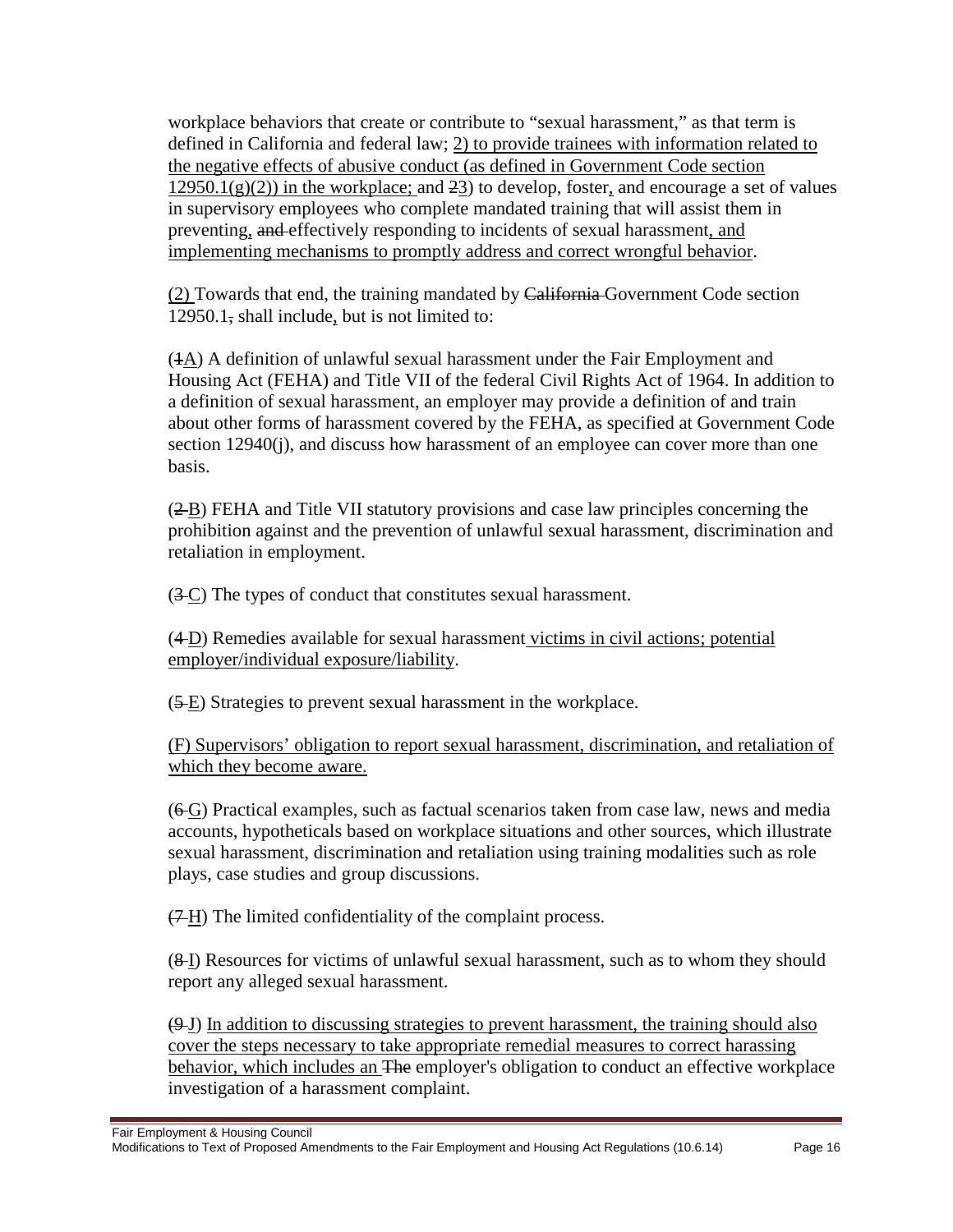$(10 K)$  Training on what to do if the supervisor is personally accused of harassment.

(11 L) The essential elements of an anti-harassment policy and how to utilize it if a harassment complaint is filed. Either the employer's policy or a sample policy shall be provided to the supervisors. Regardless of whether the employer's policy is used as part of the training, the employer shall give each supervisor a copy of its anti-harassment policy and require each supervisor to read and to acknowledge receipt of that policy.

(M) A review of the definition of "abusive conduct" as used in this context (and as defined by Government Code section  $12950.1(g)(2)$ ). The emphasis should be on explaining the negative effects that abusive conduct has on the victim of the conduct as well as others in the workplace. The discussion should also include information about the detrimental consequences of this conduct on employers – including a reduction in productivity and morale. The training should specifically discuss the elements of "abusive conduct" including the fact that it is defined as conduct with malice that a reasonable person would find hostile or offensive and that is not related to an employer's legitimate business interests (including performance standards). Finally, the training should emphasize that a single act shall not constitute abusive conduct, unless the act is especially severe or egregious.

(d) Remedies. A court may issue an order finding an employer failed to comply with Government Code section 12950.1 and order such compliance.

(e) Compliance with section 12950.1 prior to effective date of Council regulations. An employer who has made a substantial, good faith effort to comply with section 12950.1 by completing training of its supervisors prior to the effective date of these regulations shall be deemed to be in compliance with section 12950.1 regarding training as though it had been done under these regulations.

(f) The requirement to provide training on "abusive conduct" does not create a private right of action by an employee for "abusive conduct" that is not linked to a recognized protected category (as delineated in Government Code section 12940).

Note: Authority cited: Section 12935(a), Government Code. Reference: Sections  $12926(\theta)$ , 12940<del>(j)(5)</del>, 12950 and 12950.1, Government Code.

**§ 11024.** Labor Organizations. (Reserved.)

#### **Article 4. National Origin and Ancestry Discrimination**

### **§ 11028. Specific Employment Practices.**

(a)-(c) (Reserved)

(d) An employer may have a rule requiring that employees speak only in English at certain times,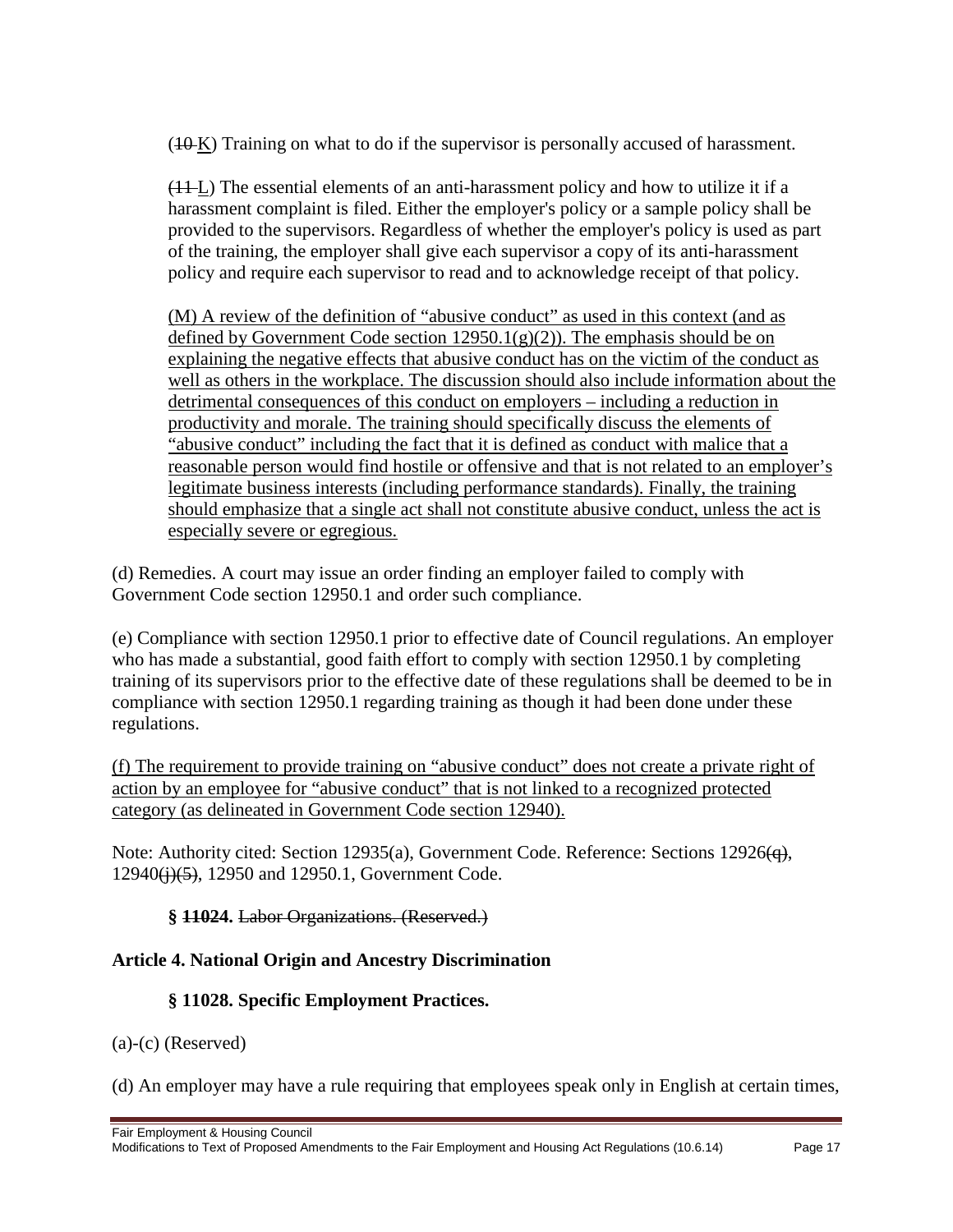so long as the employer can show that the rule is justified by business necessity (See section 11010(b)) and the employer has effectively notified its employees of the circumstances and time when speaking only in English is required and of the consequences of violating the rule.

(e) (Reserved)It is unlawful for an employer or other covered entity to discriminate against an applicant or employee because he or she holds or presents a driver's license issued under section 12801.9 of the Vehicle Code.

(1) An employer or other covered entity may require an applicant or employee to hold or present a license issued under section 12801.9 of the Vehicle Code whenever:

(A) Possession of a driver's license is required by state or federal law; or

(B) Possession of a driver's license is required by the employer or other covered entity and is otherwise permitted by law. An employer's or other covered entity's policy requiring applicants or employees to present or hold a driver's license may be evidence of a violation of the Act if the policy is not uniformly applied or is inconsistent with legitimate business reasons (i.e., possessing a driver's license is not needed in order to perform an essential function of the job).

(2) Nothing in this subsection shall limit or expand an employer's authority to require an applicant or employee to possess a driver's license.

(3) Nothing in this subsection shall alter an employer's or other covered entity's rights or obligations under federal immigration law.

(f) Citizenship requirements. Citizenship requirements that have the purpose or effect of discriminating against applicants or employees on the basis of national origin or ancestry are unlawful, unless pursuant to a permissible defense.

Note: Authority cited: Section 12935(a), Government Code. Reference: Section 12940, Government Code.

## **Article 6 5. Sex Discrimination**

## **§ 11029. General Prohibition Aagainst Discrimination on the Basis of Sex.**

(a) Statutory Source. These regulations are adopted by the Fair Employment and Housing Council pursuant to sections 12935, 12940, 12943, and 12945 of the Government Code.

(b) Statement of Purpose. The purpose of the law against discrimination in employment because of sex is to eliminate the means by which individuals, by virtue of their sex, of the female sex have historically been relegated to inferior jobs, treated differently, paid less, treated adversely based on stereotyping, subjected to conduct of a sexual nature, subjected to hostile work environments, or made to suffer other forms of adverse action, and to guarantee that in the future both sexes will enjoy equal employment benefits will be afforded regardless of the individual's sex.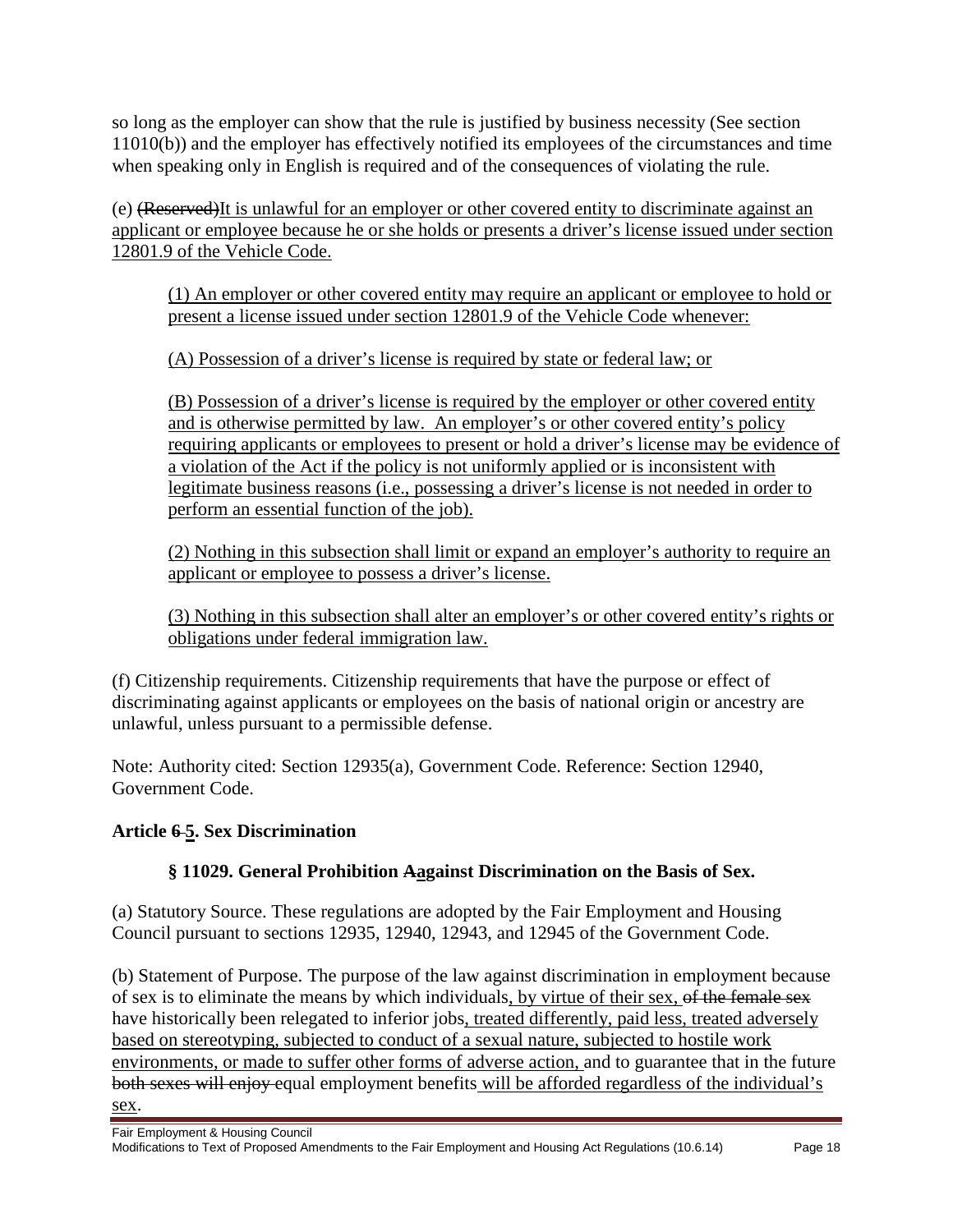(c) Incorporation of General Regulations. These regulations pertaining to discrimination on the basis of sex incorporate each of the provisions of Articles 1 and 2 of Subchapter 2, unless a provision is specifically excluded or modified.

Note: Authority cited: Section 12935(a), Government Code. Reference: Sections 12920, 12921, 12940 and 12945, Government Code.

## **§ 11030. Definitions.**

(a) "Sex." An applicant's or employee's gender; however, nothing herein shall limit protections due an individual on account of pregnancy, childbirth, or related medical conditions. has the same definition as provided in Government Code section 12926, which includes, but is not limited to, pregnancy; childbirth; medical conditions related to pregnancy, childbirth, or breast feeding; gender identity; and gender expression.

(b) "Gender identity" means a person's identification as male, female, a gender different from the person's sex at birth, or transgender.

(c) "Gender expression" means a person's gender-related appearance or behavior, whether or not stereotypically associated with the person's sex at birth.

(d) "Transgender" is a general term that refers to a person whose gender identity differs from the person's sex at birth. A transgender person may or may not express a gender different from the social expectations of the sex assigned at birth. A transgender person may or may not identify as "transsexual."

(be) "Sex Stereotype." means Aan assumption about a person's appearance or behavior, or about an individual's ability or inability to perform certain kinds of work based on a myth, social expectation, or generalization about the individual's gender sex.

Note: Authority cited: Section 12935(a), Government Code. Reference: Sections 12920, 12921, 12926, 12940, 12943 and 12945, Government Code.

## **§ 11031. Defenses.**

Once employment discrimination on the basis of sex has been established, an employer or other covered entity may prove one or more appropriate affirmative defenses as generally set forth in section 11010, including, but not limited to, the defense of Bona Fide Occupational Qualification (BFOQ).

(a) Among situations that will not justify the application of the BFOQ defense are the following:

- (1) A correlation between individuals of one sex and physical agility or strength;
- (2) A correlation between individuals of one sex and height;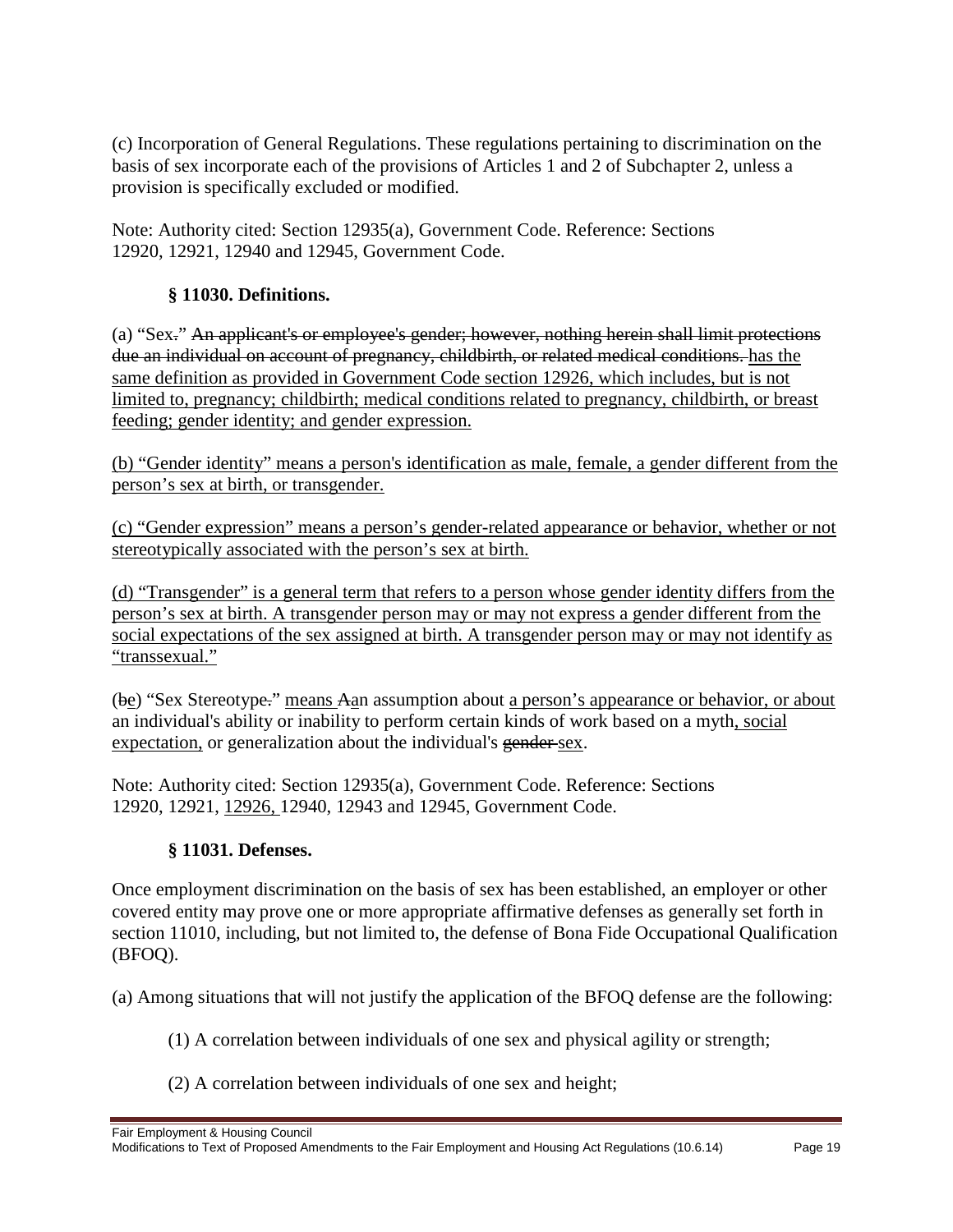(3) Customer preference for employees of one sex;

(4) The necessity for providing separate facilities for one sex; or

(5) The fact that members of one sex have traditionally been hired to perform the particular type of job.

(b) Personal privacy considerations may justify a BFOQ only where:

(1) The job requires an employee to observe other individuals in a state of nudity or to conduct body searches, and

(2) It would be offensive to prevailing social standards to have an individual of the opposite sex present, and

(3) It is detrimental to the mental or physical welfare of individuals being observed or searched to have an individual of the opposite sex present.

(c) Employers or other covered entities shall assign job duties and make other reasonable accommodations so as to minimize the number of jobs for which sex is a BFOQ.

(d) It is no defense to a complaint of harassment based on sex that the alleged harassing conduct was not motivated by sexual desire.

Note: Authority cited: Section 12935(a), Government Code. Reference: Sections 12920, 12921, 12940, 12943 and 12945, Government Code.

#### **§ 11034. Terms, Conditions, and Privileges of Employment.**

(a) Compensation.

(1) Except as otherwise required or permitted by regulation, an employer or other covered entity shall not base the amount of compensation paid to an employee, in whole or in part, on the employee's sex.

(2) Equal Compensation for Comparable Work. (Reserved.)

(b) Fringe Benefits.

(1) It is unlawful for an employer to condition the availability of fringe benefits upon an employee's sex.

(2) Insofar as an employment practice discriminates against one sex, an employer or other covered entity shall not condition the availability of fringe benefits upon whether an employee is a head of household, principal wage earner, secondary wage earner, or of other similar status.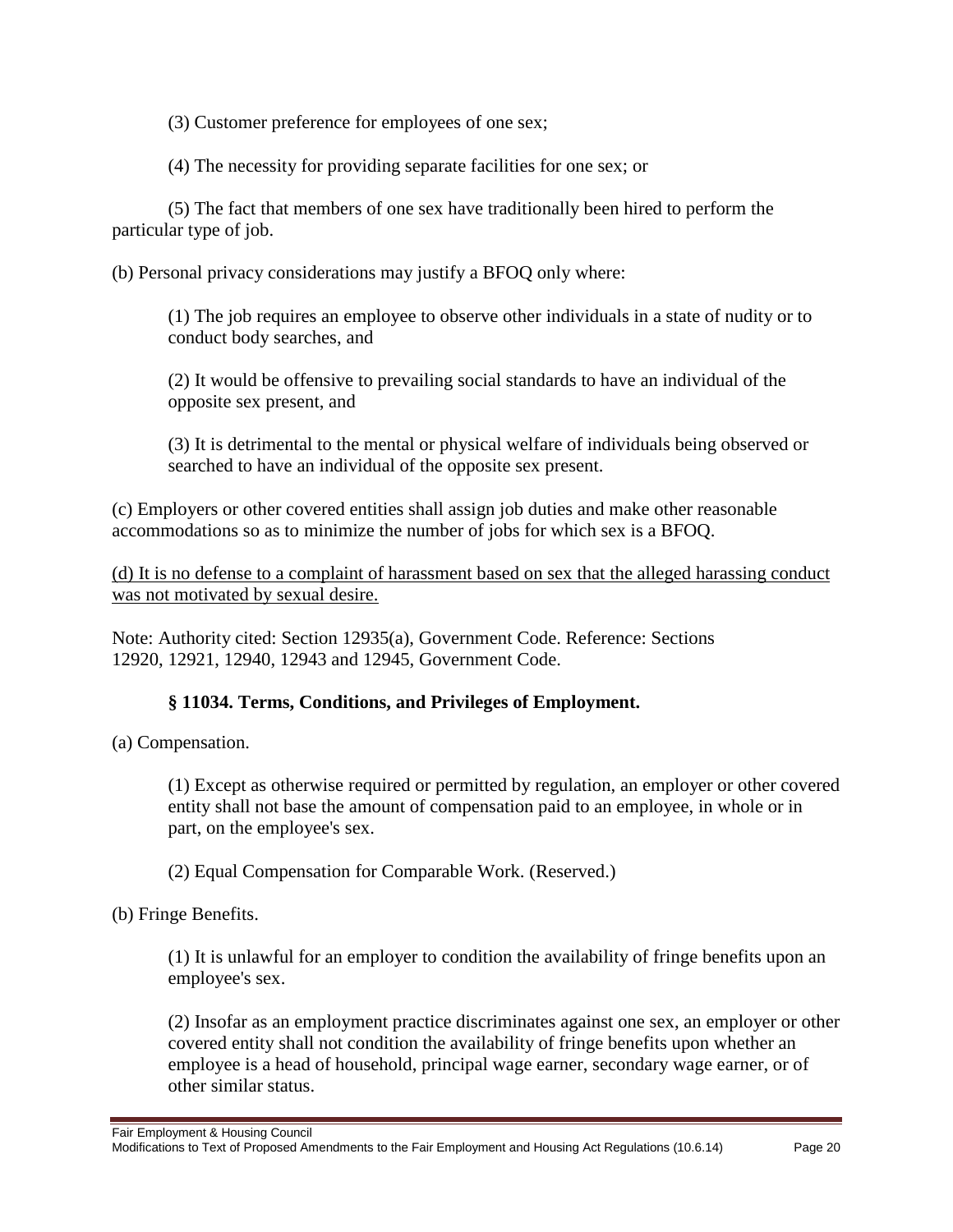(3) Except where otherwise required by state law, an employer or other covered entity shall not require unequal employee contributions by similarly situated male and female employees to fringe benefit plans, nor shall different amounts of basic benefits be established under fringe benefit plans for similarly situated male and female employees.

(4) It shall be unlawful for an employer or other covered entity to have a pension or retirement plan that establishes different optional or compulsory retirement ages based on the sex of the employee.

(c) Lines of Progression.

(1) It is unlawful for an employer or other covered entity to classify a job as male or female or to maintain separate lines of progression or separate seniority lists based on sex unless it is justified by a permissible defense. For example, a line of progression or seniority system is unlawful that:

(A) Prohibits a female from applying for a job labeled "male" or for a job in a "male" line of progression, and vice versa; or

(B) Prohibits a male scheduled for layoff from displacing a less senior female on a "female" seniority list, and vice versa.

(2) An employer or other covered entity shall provide equal opportunities to all employees for upward mobility, promotion, and entrance into all jobs for which they are qualified. However, nothing herein shall prevent an employer or other covered entity from implementing mobility programs to accelerate the promotability-promotion of underrepresented groups.

(d) Dangers to Health, Safety, or Reproductive Functions.

(1) If working conditions pose a greater danger to the health, safety, or reproductive functions of applicants or employees of one sex than to individuals of the other sex working under the same conditions, the employer or other covered entity shall make reasonable accommodation to:

(A) Upon the request of an employee of the more endangered sex, transfer the employee to a less hazardous or strenuous position for the duration of the greater danger, unless it can be demonstrated that the transfer would impose an undue hardship on the employer; or

(B) Alter the working conditions so as to eliminate the greater danger, unless it can be demonstrated that the modification would impose an undue hardship on the employer. Alteration of working conditions includes, but is not limited to, acquisition or modification of equipment or devices and extension of training or education.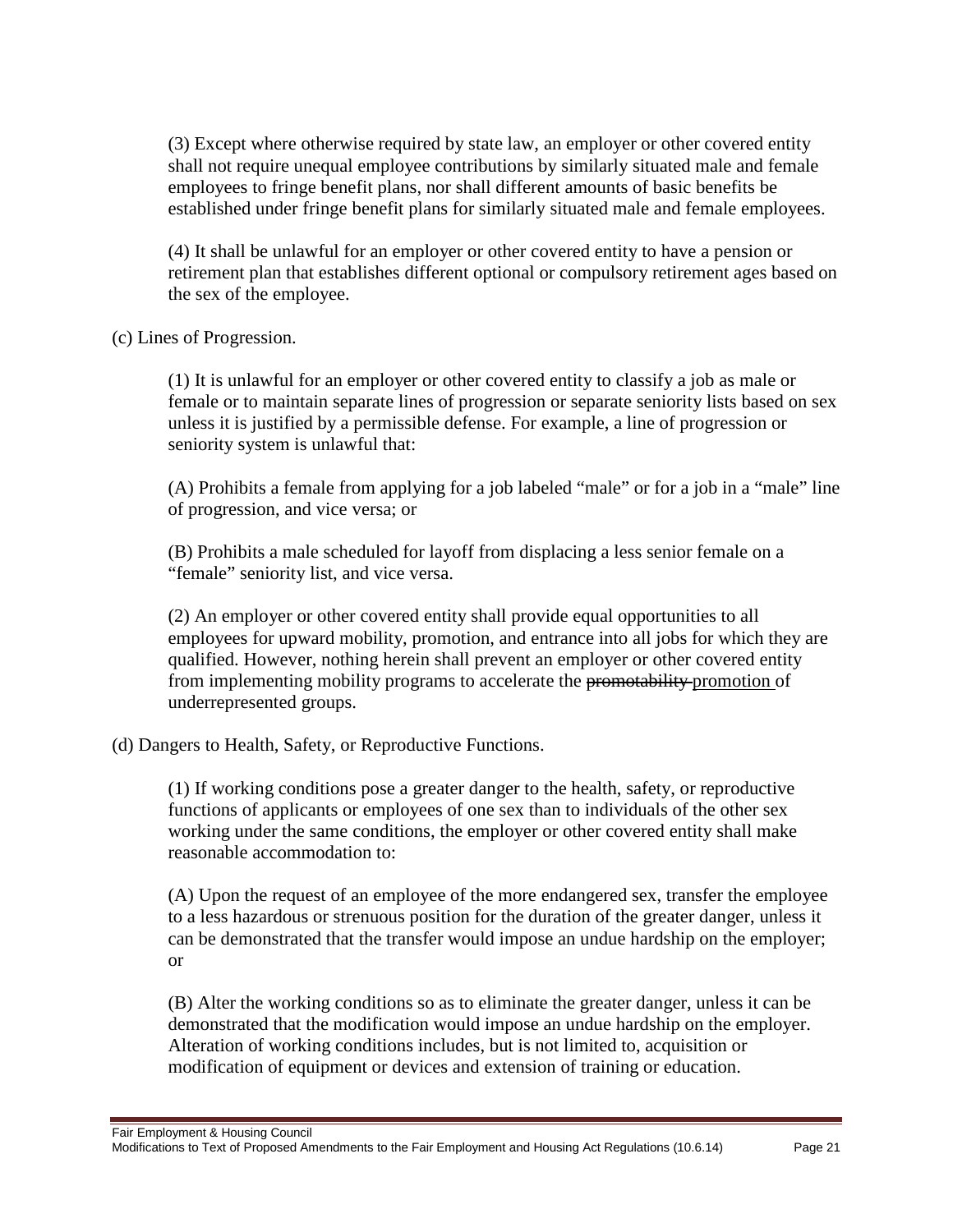(2) An employer or other covered entity may require an applicant or employee to provide a physician's certification that he or she is endangered by the working conditions.

(3) The existence of a greater risk for employees of one sex than the other shall not justify a BFOQ defense.

(4) An employer may not discriminate against members of one sex because of the prospective application of this subsection.

(5) With regard to protections due on account of pregnancy, childbirth, or related medical conditions, see Section section 11035.

(6) Nothing in this subsection shall be construed to limit the rights or obligations set forth in Labor Code Section section 6300 et seq.

(e) Working Conditions.

(1) Where rest periods are provided, equal rest periods must be provided to employees of both sexes.

(2) Equal access to comparable and adequate toilet facilities shall be provided to employees of both sexes. This requirement shall not be used to justify any discriminatory employment decision.

(3) Support services and facilities, such as clerical assistance and office space, shall be provided to employees without regard to the employee's sex.

(4) Job duties shall not be assigned according to sex stereotypes.

(5) It is unlawful for an employer or other covered entity to refuse to hire, employ or promote, or to transfer, discharge, dismiss, reduce, suspend, or demote an individual of one sex and not the other on the grounds that the individual is not sterilized or refuses to undergo sterilization.

(6) It shall be lawful for an employer or labor organization to provide or make financial provision for childcare services of a custodial nature for its employees or members who are responsible for the care of their minor children.

(f) Interpersonal Conduct and Appearance Sexual Harassment. (1) Sexual harassment is unlawful as defined in section  $\frac{11091}{11019(b)}$ , and includes verbal, physical, and visual harassment, as well as unwanted sexual advances. An employer may be liable for sexual harassment even when the harassing conduct was not motivated by sexual desire. A person alleging sexual harassment is not required to sustain a loss of tangible job benefits in order to establish harassment. Sexually harassing conduct may be either "quid pro quo" or "hostile work environment" sexual harassment:

Fair Employment & Housing Council Modifications to Text of Proposed Amendments to the Fair Employment and Housing Act Regulations (10.6.14) Page 22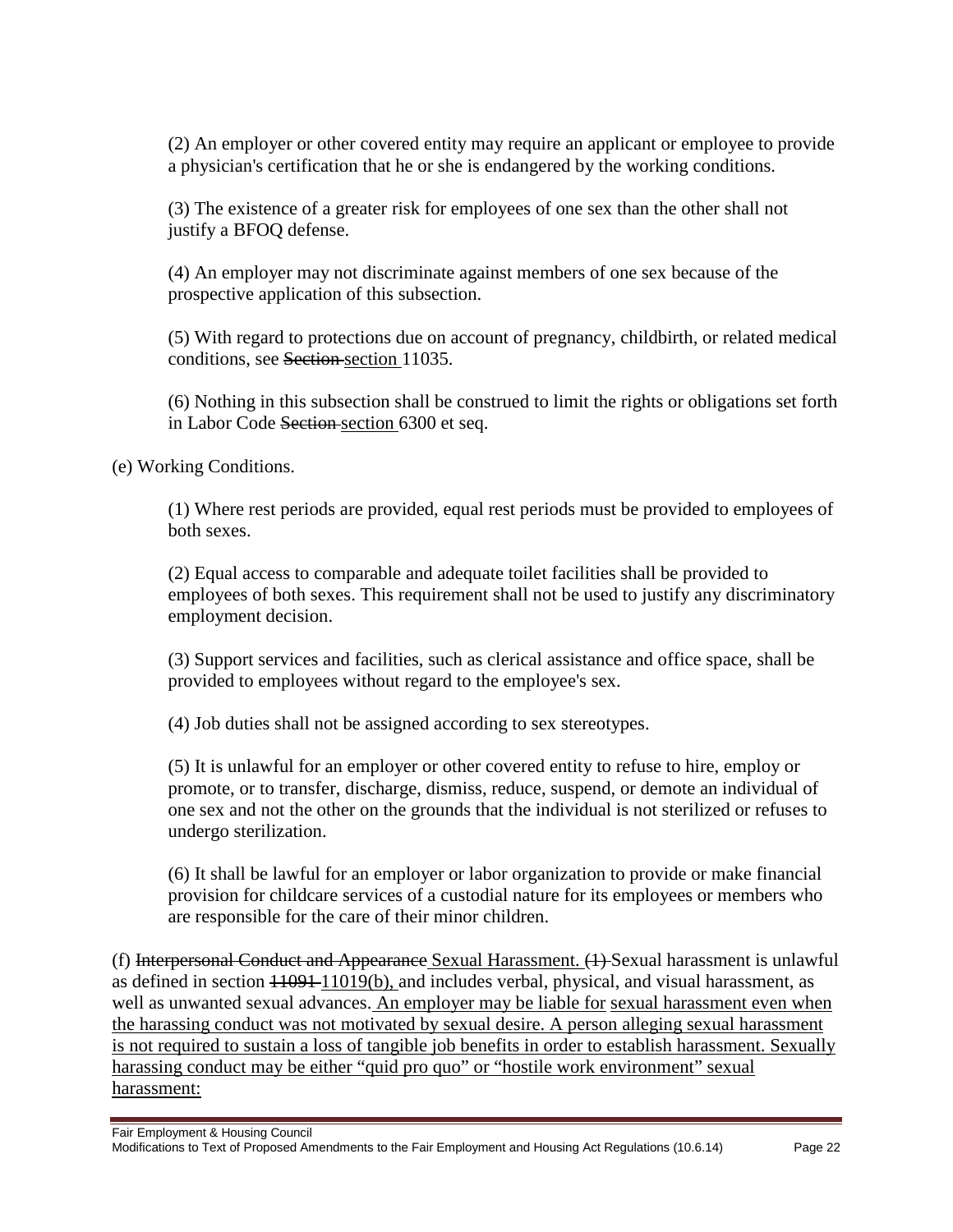(1) "Quid pro quo" (Latin for "this for that") sexual harassment is characterized by explicit or implicit conditioning of a job or promotion on an applicant or employee's submission to sexual advances or other conduct based on sex.

(2) Hostile work environment sexual harassment occurs when unwelcome comments or conduct based on sex unreasonably interfere with an employee's work performance or create an intimidating, hostile, or offensive work environment.

(A) The harassment must be severe or pervasive such that it alters the conditions of the victim's employment and creates an abusive working environment. A single, unwelcomed act of harassment may be sufficiently severe so as to create an unlawful hostile work environment. To be unlawful, the harassment must be both subjectively and objectively severe or pervasive.

(B) A person may allege harassment even though the offensive conduct has not been directed at him or her, regardless of the gender or sexual orientation of the perpetrator.

(C) An employer or other covered entity may be liable for sexual harassment committed by a supervisor, coworker, or third party.

1. An employer or other covered entity is strictly liable for the harassing conduct of its supervisors and managers, regardless of whether the employer or other covered entity knew or should have known of the harassment.

2. An employer or other covered entity is liable for harassment of an employee, applicant, or independent contractor, perpetrated by an employee other than an agent or supervisor, if the entity or its agents or supervisors knows or should have known of the harassment and fails to take immediate and appropriate corrective action.

3. An employer or other covered entity is liable for the sexually harassing conduct of nonemployees where the employer, or its agents or supervisors, knows or should have known of the conduct and fails to take immediate and appropriate corrective action.

4. An employee who harasses a co-employee is personally liable for the harassment, regardless of whether the employer knew or should have known of the conduct and/or failed to take appropriate corrective action.

(2 g) Physical Appearance, Grooming, and Dress Standards. It is lawful for an employer or other covered entity to impose upon an applicant or employee physical appearance, grooming or dress standards. However, if such a standard discriminates on the basis of sex and if it also significantly burdens the individual in his or her employment, it is unlawful.

Note: Authority cited: Section 12935(a), Government Code. Reference: Sections 12920, 12921 and 12940, Government Code; *Meritor Savings Bank v Vinson* (1986) 477 US 57, 67-68; *Harris v Forklift Systems* (1993) 510 US 17, 23; *Faragher v. City of Boca Raton* (1998)

Fair Employment & Housing Council

Modifications to Text of Proposed Amendments to the Fair Employment and Housing Act Regulations (10.6.14) Page 23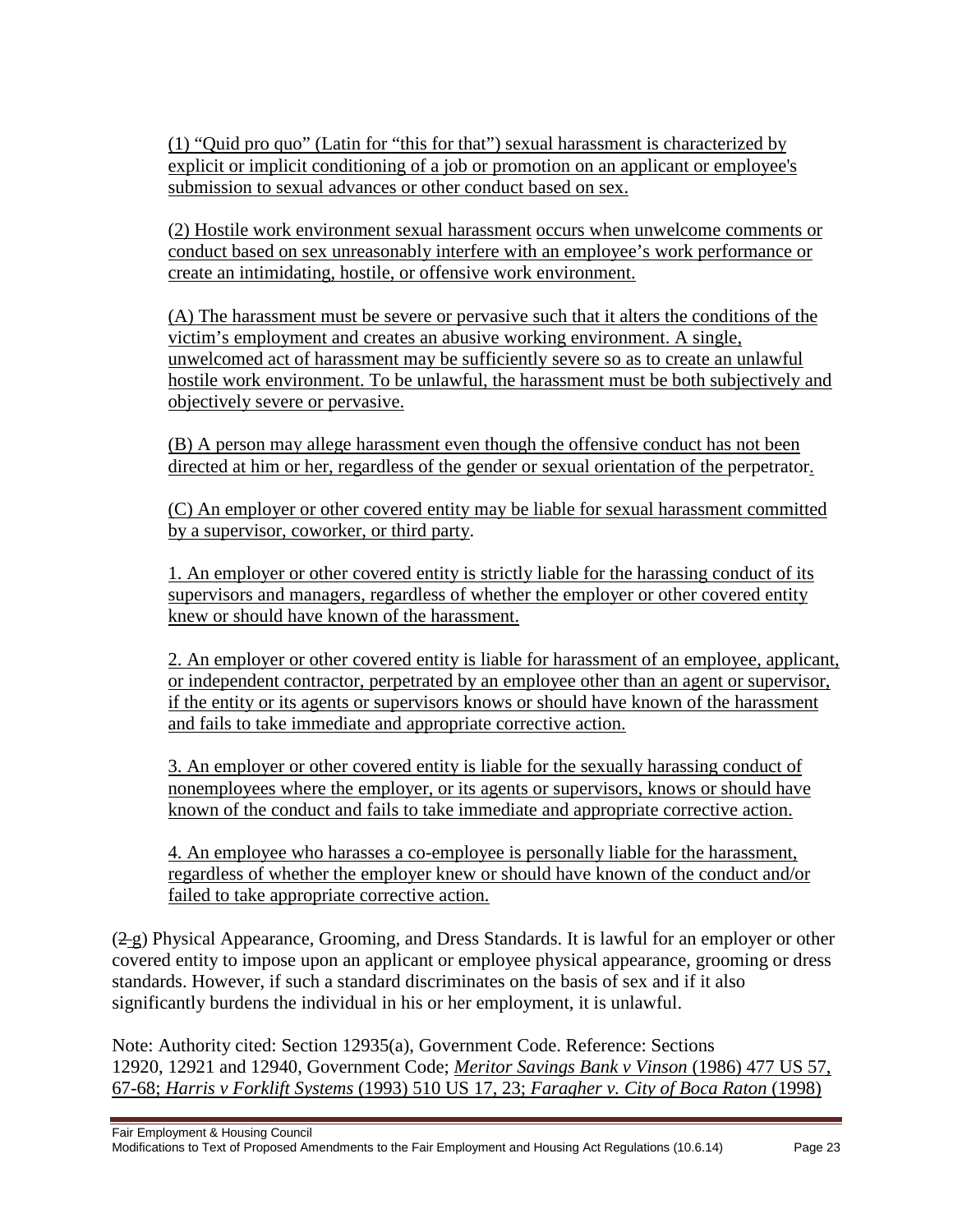524 US 775, 787-788; *Lyle v Warner Bros*. (2006) 38 Cal.4th 264, 273; *Fisher v San Pedro Peninsula Hosp.* (1989) 214 Cal.App.3d 590, 608; *Miller v. Dept. of Corrections* (2005) 36 Cal.4th 446.

### **Article 6A. Sex Discrimination: Pregnancy, Childbirth, or Related Medical Conditions**

### **§ 11035. Definitions.**

The following definitions apply only to this article:

(a) "Affected by pregnancy" means that because of pregnancy, childbirth, or a related medical condition, or "a condition related to pregnancy, childbirth, or a related medical condition," as set forth in Government Code section 12945, it is medically advisable for an employee to transfer or otherwise to be reasonably accommodated by her employer.

(b) "Because of pregnancy" means due to an employee's actual pregnancy, childbirth or a related medical condition.

(c) "CFRA" means the Moore-Brown-Roberti Family Rights Act of 1993. (California Family Rights Act, Gov. Code §§ 12945.1 and 12945.2.) "CFRA leave" means family care or medical leave as those leaves are defined at section 11087.

(d) A "condition related to pregnancy, childbirth, or a related medical condition," as set forth in Government Code section 12945, means a physical or mental condition intrinsic to pregnancy or childbirth that includes, but is not limited to, lactation. Generally lactation without medical complications is not a disabling related medical condition requiring pregnancy disability leave, although it may require transfer to a less strenuous or hazardous position or other reasonable accommodation.

(e) A "covered entity" is any person (as defined in Government Code section 12925), labor organization, apprenticeship training program, training program leading to employment, employment agency, governing board of a school district, licensing board or other entity to which the provisions of Government Code sections 12940, 12943, 12944 or 12945 apply.

(f) A woman is "disabled by pregnancy" if, in the opinion of her health care provider, she is unable because of pregnancy to perform any one or more of the essential functions of her job or to perform any of these functions without undue risk to herself, to her pregnancy's successful completion, or to other persons. An employee also may be considered to be disabled by pregnancy if, in the opinion of her health care provider, she is suffering from severe morning sickness or needs to take time off for: prenatal or postnatal care; bed rest; gestational diabetes; pregnancy-induced hypertension; preeclampsia; post-partum depression; childbirth; loss or end of pregnancy; or recovery from childbirth, loss or end of pregnancy. The preceding list of conditions is intended to be non-exclusive and illustrative only.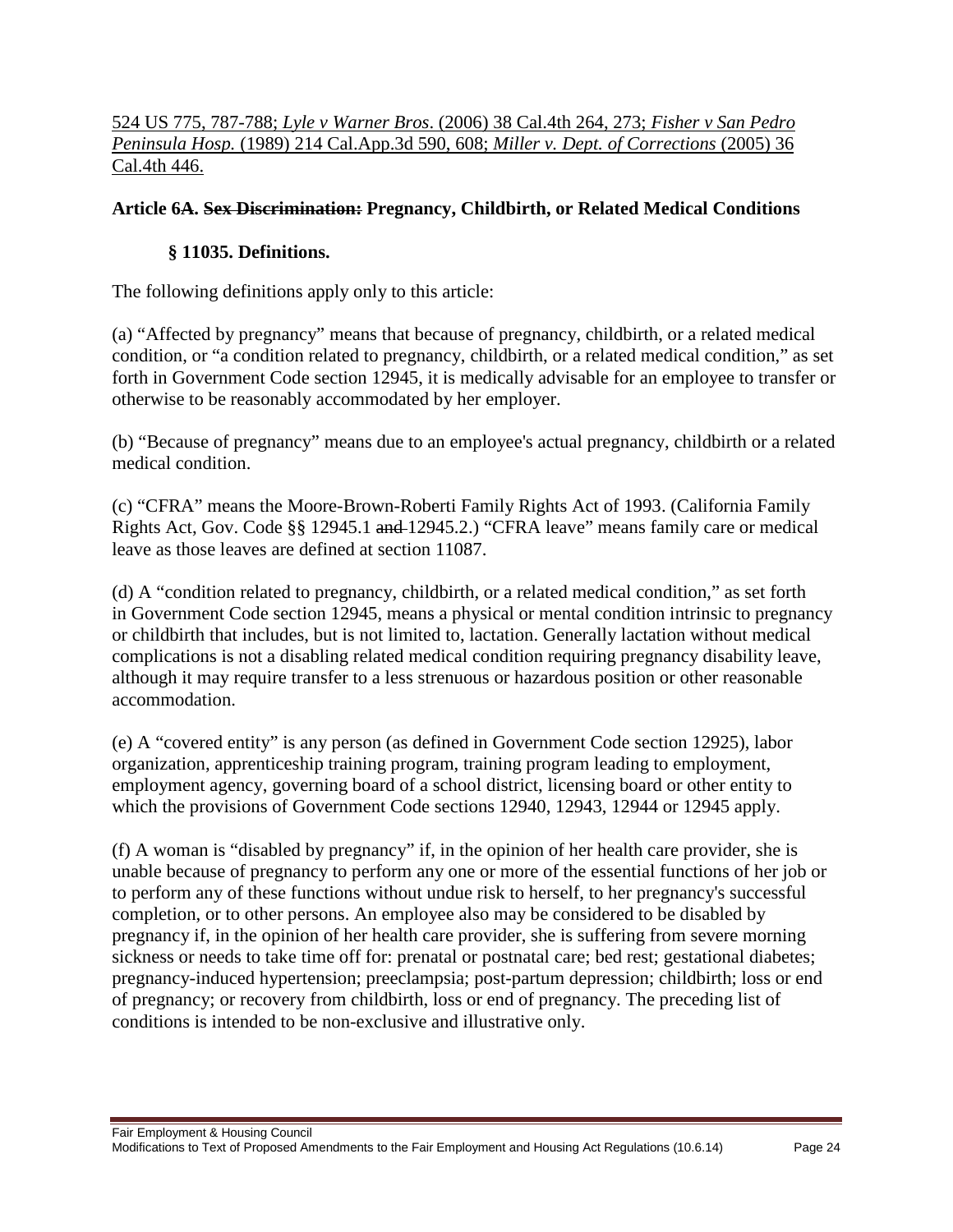(g) An "eligible female employee" is an employee who qualifies for coverage under her employer's group health plan. An employee's pregnancy, childbirth or related medical conditions are not lawful bases to make an employee ineligible for coverage.

(h) "Employer," as used in these regulations, except for section 11036, is any employer with five or more full or part time employees, who is an employer within the meaning of Government Code section 12926, and section 11008(ad), of these regulations. "Employer" includes the state of California, counties, and any other political or civil subdivision of the state and cities, regardless of the number of employees.

(i) "Employment in the same position" means employment in, or reinstatement to, the position that the employee held prior to reasonable accommodation, transfer, or disability leave because of pregnancy.

(j) "Employment in a comparable position" means employment in a position that is virtually identical to the employee's position held prior to reasonable accommodation, transfer, or disability leave in terms of pay, benefits, and working conditions, including privileges, perquisites, and status. The position must involve the same or substantially similar duties and responsibilities, which must entail substantially equivalent skill, effort, responsibility, and authority. It must be performed at the same or geographically proximate worksite from the employee's prior position and ordinarily has the same shift or the same or an equivalent work schedule.

(k) "FMLA" means the federal Family and Medical Leave Act of 1993,  $\frac{29 \text{ U.S.C. } }{32601}$ , et seq., and its implementing regulations, 29 Code of Federal Regulations, part 825. "FMLA leave" means family care or medical leave taken pursuant to FMLA. (29 C.F.R. § 825.)

(*l*) "Four months" means the equivalent of four months of the employee's normally scheduled work months number of days the employee would normally work within four calendar months (one-third of a year equaling 17 1/3 weeks), if the leave is taken continuously, following the date the pregnancy disability leave commences. If an employee's schedule varies from month to month, a monthly average of the hours worked over the four months prior to the beginning of the leave shall be used for calculating the employee's normal work month.

(m) "Group health plan" means medical coverage provided by the employer for its employees, as defined, as of the effective date of these regulations (December 30, 2012), in the Internal Revenue Code of 1986 at section 5000(b)(1).

(n) "Health care provider" means:

(1) A medical or osteopathic doctor, physician, or surgeon, licensed in California, or in another state or country, who directly treats or supervises the treatment of the applicant's or employee's pregnancy, childbirth or a related medical condition, or "a condition related to pregnancy, childbirth, or a related medical condition," as set forth in Government Code section 12945, or

Fair Employment & Housing Council Modifications to Text of Proposed Amendments to the Fair Employment and Housing Act Regulations (10.6.14) Page 25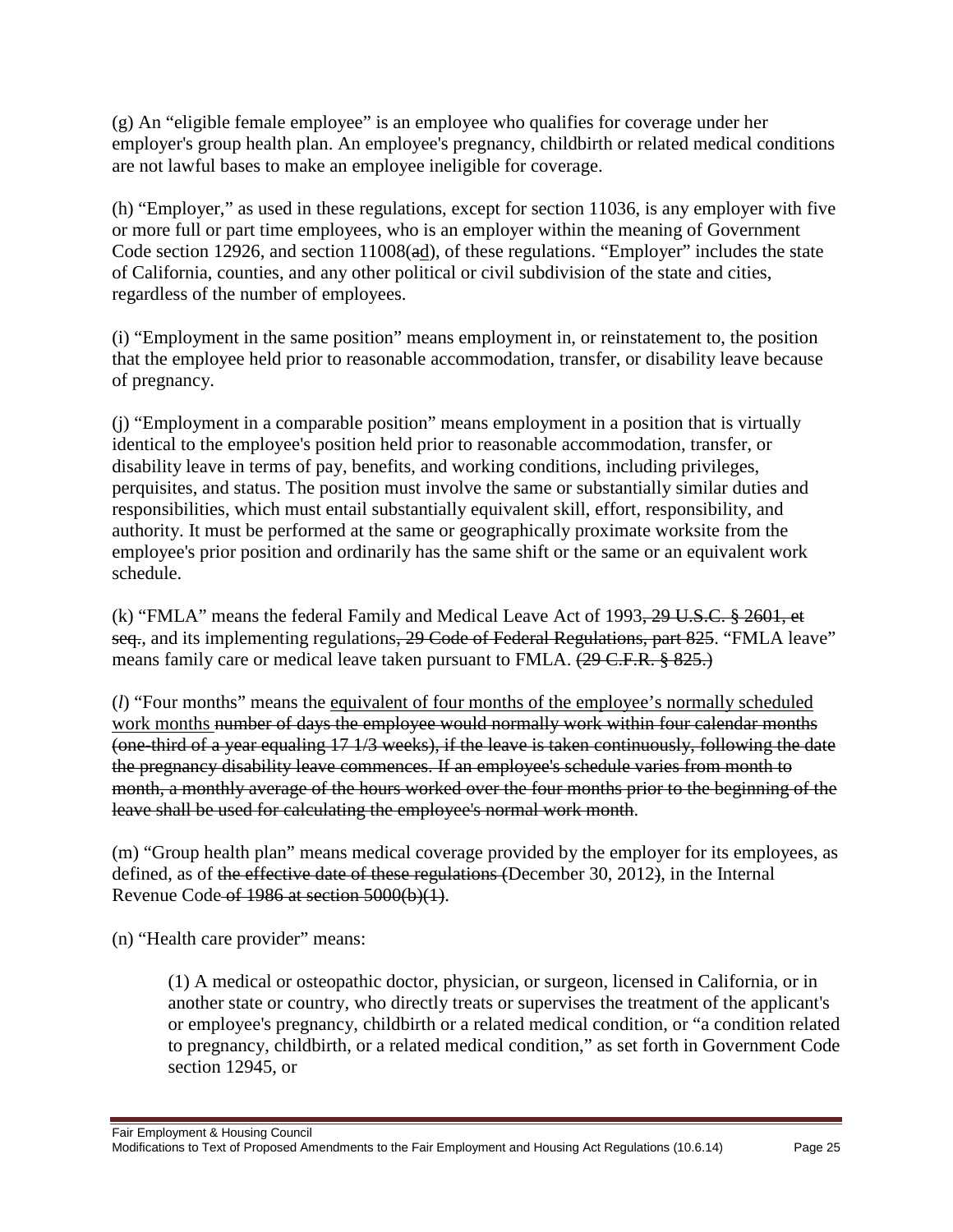(2) A marriage and family therapist or acupuncturist, licensed in California or in another state or country, or any other persons who meet the definition of "others capable of providing health care services" under FMLA and its implementing regulations, including nurse practitioners, nurse midwives, licensed midwives, clinical psychologists, clinical social workers, chiropractors, physician assistants, who directly treats or supervises the treatment of the applicant's or employee's pregnancy, childbirth or a related medical condition, or "a condition related to pregnancy, childbirth, or a related medical condition," as set forth in Government Code section 12945, or

(3) A health care provider from whom an employer or a group health plan's benefits manager will accept medical certification of the existence of a health condition to substantiate a claim for benefits.

(o) "Intermittent leave" means leave taken in separate periods of time because of pregnancy, rather than for one continuous period of time. Examples of intermittent leave include leave taken on an occasional basis for medical appointments, or leave taken several days at a time over a period of several months for purposes related to pregnancy, childbirth or a related medical condition.

(p) "Medical certification" means a written communication, as specified in section 11050(b)(6) and (b)(7), from the employee's health care provider to the employer stating that the employee is disabled because of pregnancy or that it is medically advisable for the employee to be transferred to a less strenuous or hazardous position or duties or otherwise to be reasonably accommodated.

(q) "Perceived pregnancy" is means being regarded or treated by an employer or other covered entity as being pregnant or having a related medical condition.

(r) "Pregnancy disability leave" is any leave, whether paid or unpaid, taken by an employee for any period(s) up to a total of four months during which she is disabled by pregnancy.

(s) "Reasonable accommodation" of an employee affected by pregnancy is any change in the work environment or in the way a job is customarily done that is effective in enabling an employee to perform the essential functions of a job. Reasonable accommodation may include, but is not limited to an employer:

(1) modifying work practices or policies;

(2) modifying work duties;

(3) modifying work schedules to permit earlier or later hours, or to permit more frequent breaks (e.g., to use the restroom);

(4) providing furniture (e.g., stools or chairs) or acquiring or modifying equipment or devices; or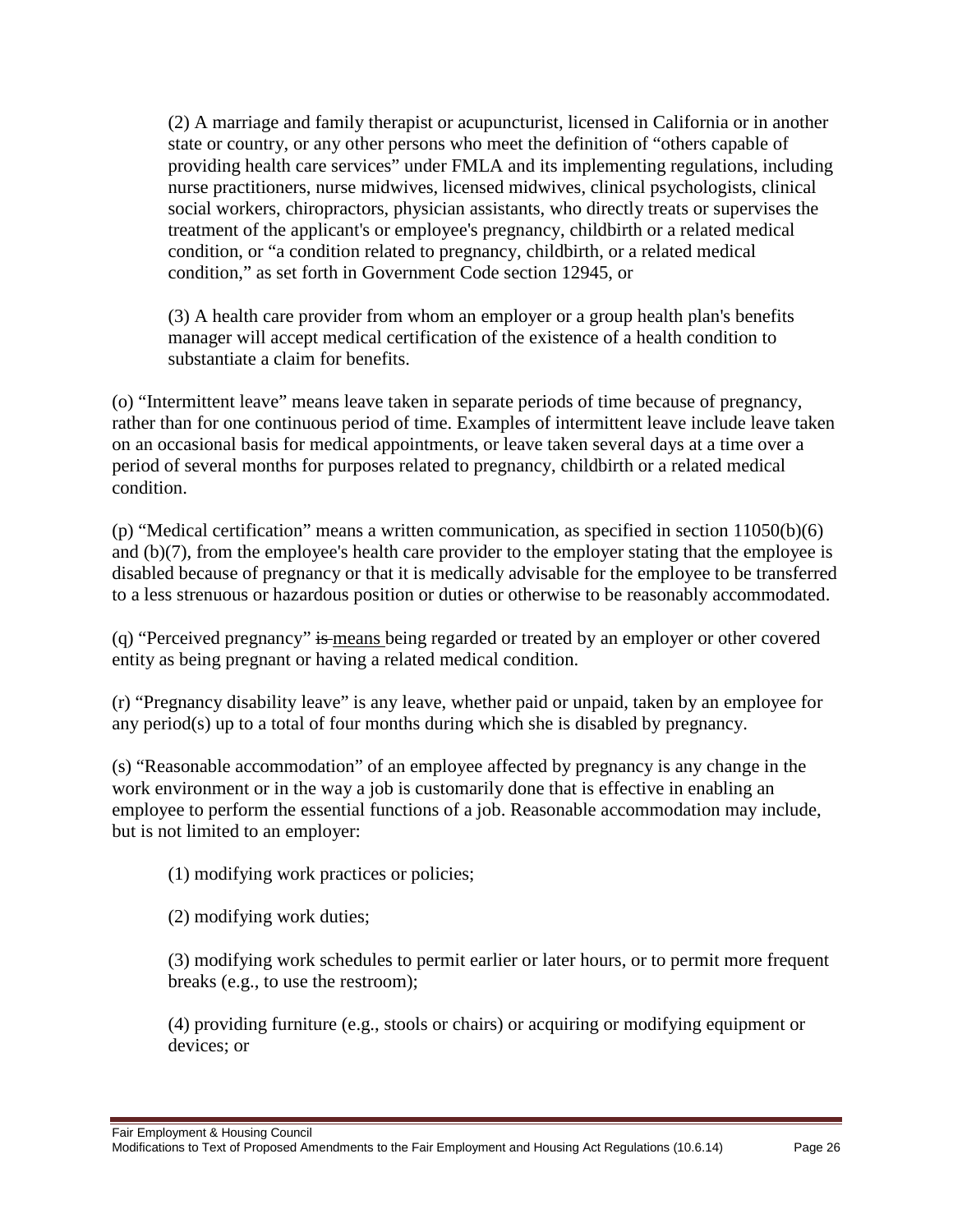(5) providing a reasonable amount of break time and use of a room or other location in close proximity to the employee's work area to express breast milk in private as set forth in the Labor Code section 1030 et seq.

(t) "Reduced work schedule" means permitting an employee to work less than the usual number of hours per work week, or hours per work day.

(u) A "related medical condition" is any medically recognized physical or mental condition related to pregnancy, childbirth or recovery from pregnancy or childbirth. This term includes, but is not limited to, lactation-related medical conditions such as mastitis; gestational diabetes; pregnancy-induced hypertension; preeclampsia; post-partum depression; loss or end of pregnancy; or recovery from loss or end of pregnancy.

(v) "Transfer" means reassigning temporarily an employee affected by pregnancy to a less strenuous or hazardous position or to less strenuous or hazardous duties.

Note: Authority cited: Section 12935(a), Government Code. Reference: Sections 12926, 12940, 12943, 12944, 12945, 12945.1 and 12945.2, Government Code; Family and Medical Leave Act, (FMLA) 29 U.S.C. §2601, et seq. and FMLA regulations, 29 C.F.R. § 825; Title VII of the federal Civil Rights Act of 1964, 42 U.S.C. §2000e; and *J.E. Robinson v. Fair Employment & Housing Com*. (1992) 2 Cal. 4th 226.

## **§ 11036. Prohibition Aagainst Harassment.**

As set forth in Government Code sections 12926 and 12940, it is an unlawful employment practice for any employer with one or more employees or other covered entities to harass an employee or applicant because of pregnancy or perceived pregnancy.

Note: Authority cited: Section 12935(a), Government Code. Reference: Sections 12926, 12940 and 12945, Government Code.

## **§ 11039. Responsibilities of Employers.**

(a) Employer Obligations

(1) Except as excused by a permissible defense, it is unlawful for any employer to:

(A) refuse to hire or employ an applicant because of pregnancy or perceived pregnancy;

(B) refuse to select an applicant or employee for a training program leading to employment or promotion because of pregnancy or perceived pregnancy;

(C) refuse to promote an employee because of pregnancy or perceived pregnancy;

(D) bar or to discharge an applicant or employee from employment or from a training program leading to employment or promotion because of pregnancy or perceived pregnancy;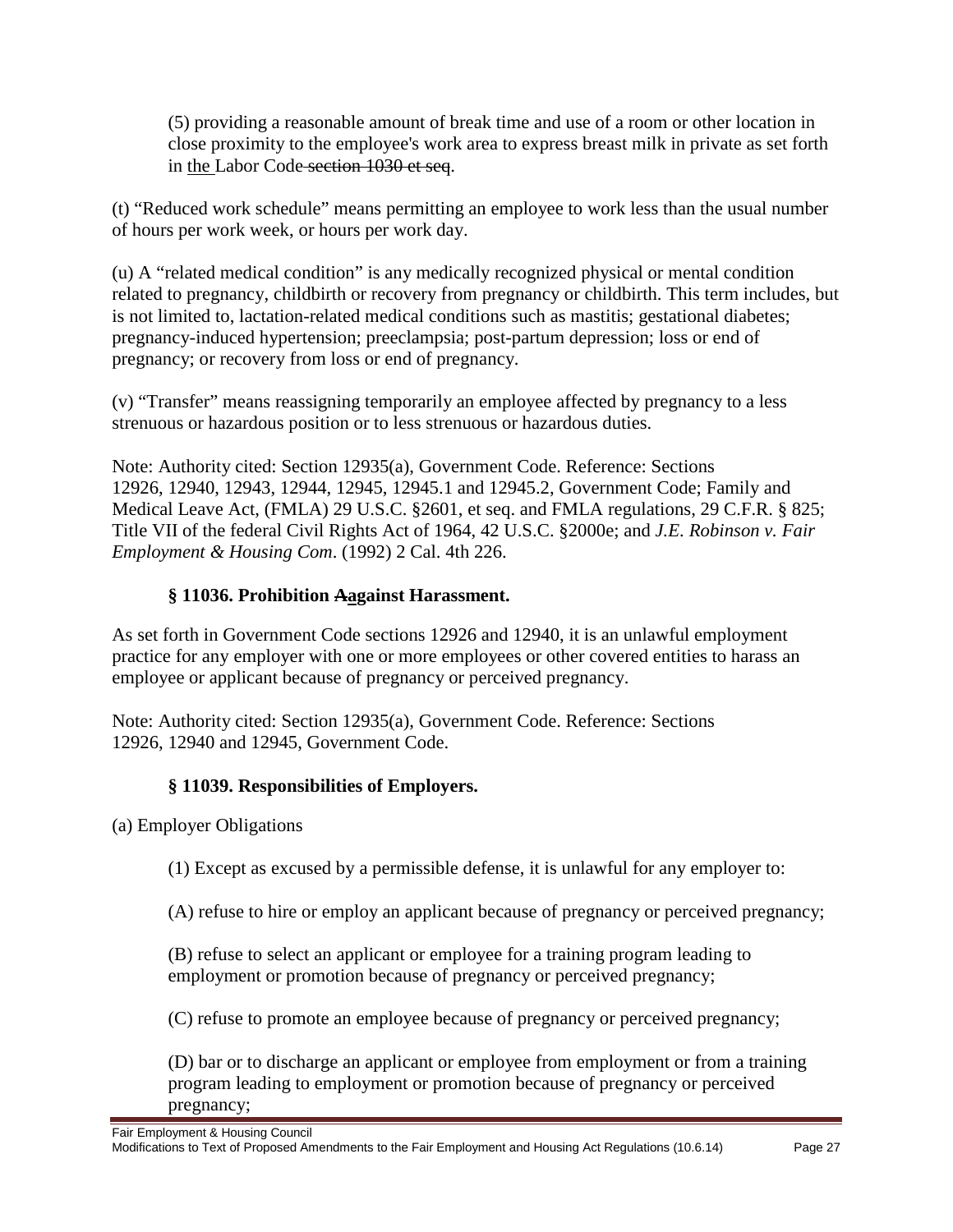(E) discriminate against an applicant or employee in terms, conditions or privileges of employment because of pregnancy or perceived pregnancy;

(F) harass an applicant or employee because of pregnancy or perceived pregnancy, as set forth in section 11036;

(G) transfer an employee affected by pregnancy over her objections to another position, except as provided in section  $11041(c)$ , below. Nothing in this section prevents an employer from transferring an employee for the employer's legitimate operational needs unrelated to the employee's pregnancy or perceived pregnancy;

(H) require an employee to take a leave of absence because of pregnancy or perceived pregnancy when the employee has not requested leave;

(I) retaliate, discharge, or otherwise discriminate against an applicant or employee because she has opposed employment practices forbidden under the FEHA or because she has filed a complaint, testified, or assisted in any proceeding under the FEHA; or

(J) otherwise discriminate against an applicant or employee because of pregnancy or perceived pregnancy by any practice that is prohibited on the basis of sex.

(2) Except as excused by a permissible defense, it is unlawful for any employer to:

(A) refuse to provide employee benefits for pregnancy as set forth at section 11044 below, if the employer provides such benefits for other temporary disabilities;

(B) refuse to maintain and to pay for coverage under a group health plan for an eligible employee who takes pregnancy disability leave, as set forth at section 11044 below, under the same terms and conditions that would have been provided if the employee had not taken leave;

(C) refuse to provide reasonable accommodation for an employee or applicant affected by pregnancy as set forth at section 11040-below;

(D) refuse to transfer an employee affected by pregnancy as set forth at section 11041 below;

(E) refuse to grant an employee disabled by pregnancy a pregnancy disability leave, as set forth at section 11042-below; or

(F) deny, interfere with, or restrain an employee's rights to reasonable accommodation, to transfer or to take pregnancy disability leave under Government Code section 12945, including retaliating against the employee because she has exercised her right to reasonable accommodation, to transfer or to take pregnancy disability leave.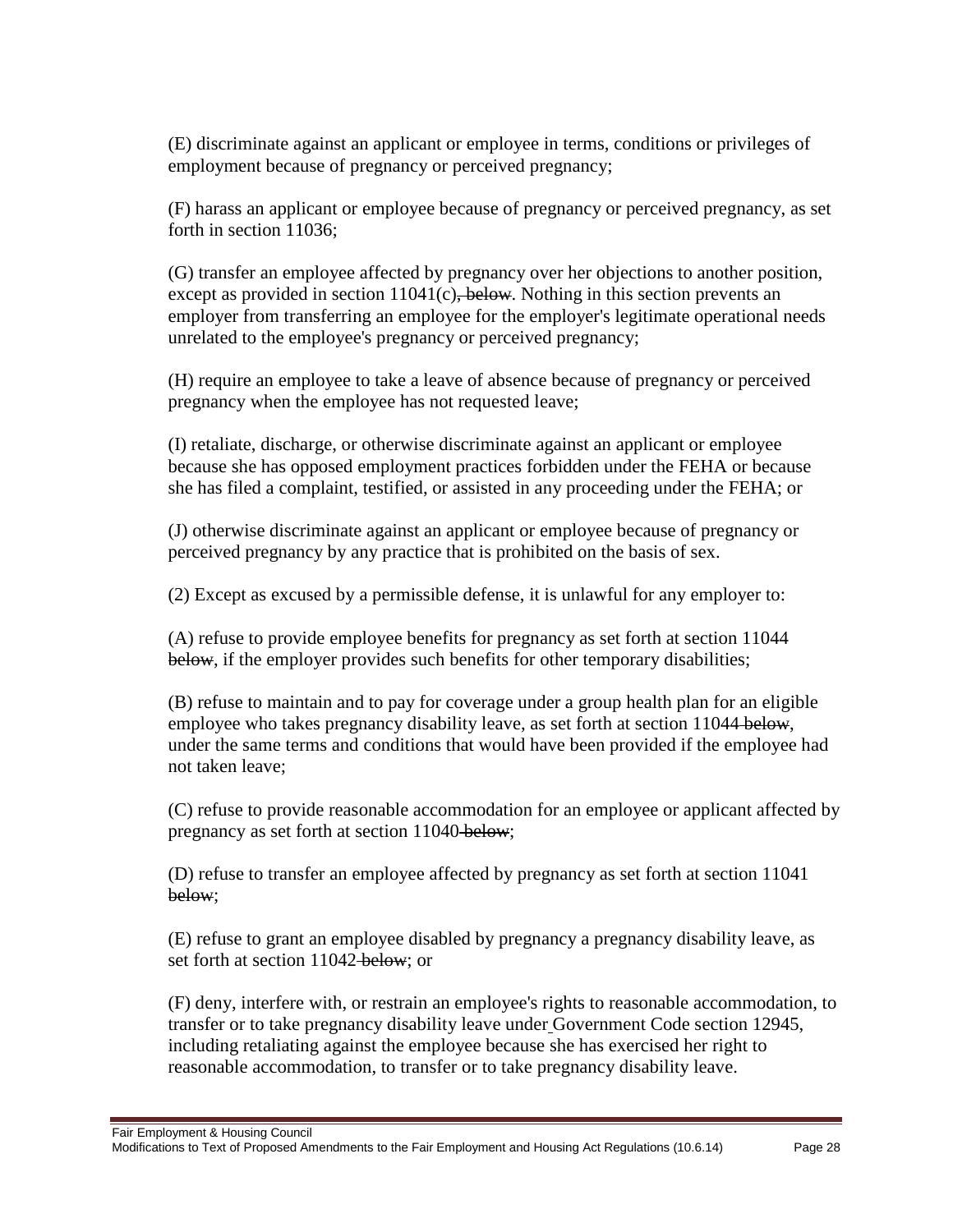(b) Permissible defenses, as defined at section 11010, include a bona fide occupational qualification, business necessity or where the practice is otherwise required by law.

Note: Authority cited: Section 12935(a), Government Code. Reference: Sections 12926, 12940 and 12945, Government Code; Pregnancy Discrimination Act of 1978 (P.L. 95- 555, 42 U.S.C. §2000e, §701(k)), an amendment to Title VII of the federal Civil Rights Act of 1964 (42 U.S.C. §2000e et seq.); *Cal. Federal Sav. and Loan Ass'n v. Guerra* 479 U.S. 272 <del>[107</del>] S.Ct. 683, 93 L.Ed.2d 613].

## **§ 11040. Reasonable Accommodation.**

(a) It is unlawful for an employer to deny a request for reasonable accommodation made by an employee affected by pregnancy if:

(1) The employee's request is based on the advice of her health care provider that reasonable accommodation is medically advisable; and

(2) The requested accommodation is reasonable.

(A) Whether an accommodation is reasonable is a factual determination to be made on a case-by-case basis, taking into consideration such factors, including but not limited to, the employee's medical needs, the duration of the needed accommodation, the employer's legally permissible past and current practices, and other such factors, under the totality of the circumstances.

(B) The employee and employer shall engage in a good faith interactive process to identify and implement the employee's request for reasonable accommodation as set forth in section  $11050(a)$ , below.

(b) When a reasonable accommodation, such as a change of work duties or job restructuring, is granted, it shall not affect the employee's independent right to take up to four months for pregnancy disability leave. If the requested reasonable accommodation, however, involves a reduction in hours worked such as a reduced work schedule, or intermittent leave, the employer may consider this as a form of pregnancy disability leave and deduct the hours from the employee's four month leave entitlement.

(c) An employer may, but need not, require a medical certification substantiating the employee's need for reasonable accommodation, as set forth in sections 11049(a) and (b), and 11050(b).

Note: Authority cited: Section 12935(a), Government Code. Reference: Sections 12926 and 12945, Government Code.

## **§ 11041. Transfer.**

(a) Transfer - All Employers

(1) It is unlawful for an employer who has a policy, practice, or collective bargaining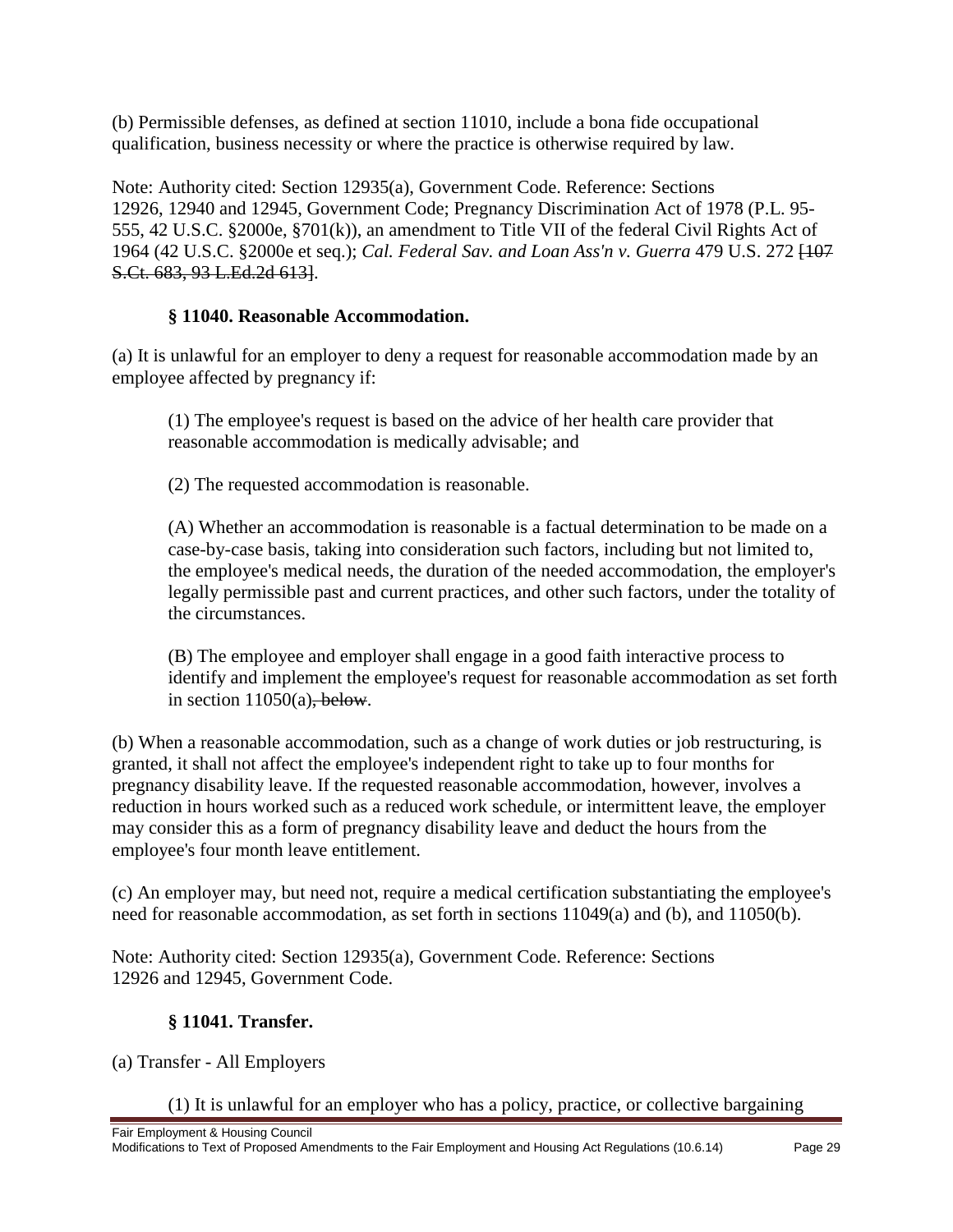agreement requiring or authorizing the transfer of temporarily disabled employees to less strenuous or hazardous positions or duties for the duration of the disability, including disabilities or conditions resulting from on-the-job injuries, to fail to apply the policy, practice or collective bargaining agreement to transfer an employee who is disabled by pregnancy and who so requests.

(2) It is unlawful for an employer to deny the request of an employee affected by pregnancy to transfer provided that:

(A) The employee's request is based on the advice of her health care provider that a transfer is medically advisable; and

(B) Such transfer can be reasonably accommodated by the employer. To provide a transfer, an employer need not create additional employment that the employer would not otherwise have created, discharge another employee, violate the terms of a collective bargaining agreement, transfer another employee with more seniority, or promote or transfer any employee who is not qualified to perform the new job. An employer may accommodate a pregnant employee's transfer request by transferring another employee, but there is no obligation to do so.

(C) An employer may, but need not, require a medical certification substantiating the employee's need for transfer, as set forth in sections 11049(a) and (b), and 11050(b).

(b) Burden of Proof. The burden shall be on the employer to prove, by a preponderance of the evidence, that such transfer cannot be reasonably accommodated for one or more of the enumerated reasons listed in section 11041(a)(2).

(c) Transfer to Accommodate Intermittent Leave or a Reduced Work Schedule. If an employee's health care provider provides medical certification that an employee has a medical need to take intermittent leave or leave on a reduced work schedule because of pregnancy, the employer may require the employee to transfer temporarily to an available alternative position that meets the needs of the employee. The employee must meet the qualifications of the alternative position. The alternative position must have the equivalent rate of pay and benefits, and must better accommodate the employee's leave requirements than her regular job, but does not have to have equivalent duties.

(d) Right to Reinstatement After after Transfer. When the employee's health care provider certifies that there is no further medical advisability for the transfer, intermittent leave, or leave on a reduced work schedule, the employer must reinstate the employee to her same or comparable position in accordance with the requirements of section 11043.

Note: Authority cited: Section 12935(a), Government Code. Reference: Section 12945, Government Code; FMLA, 29 U.S.C. §2601, et seq. and FMLA regulations, 29 C.F.R. §825.

### **§ 11042. Pregnancy Disability Leave.**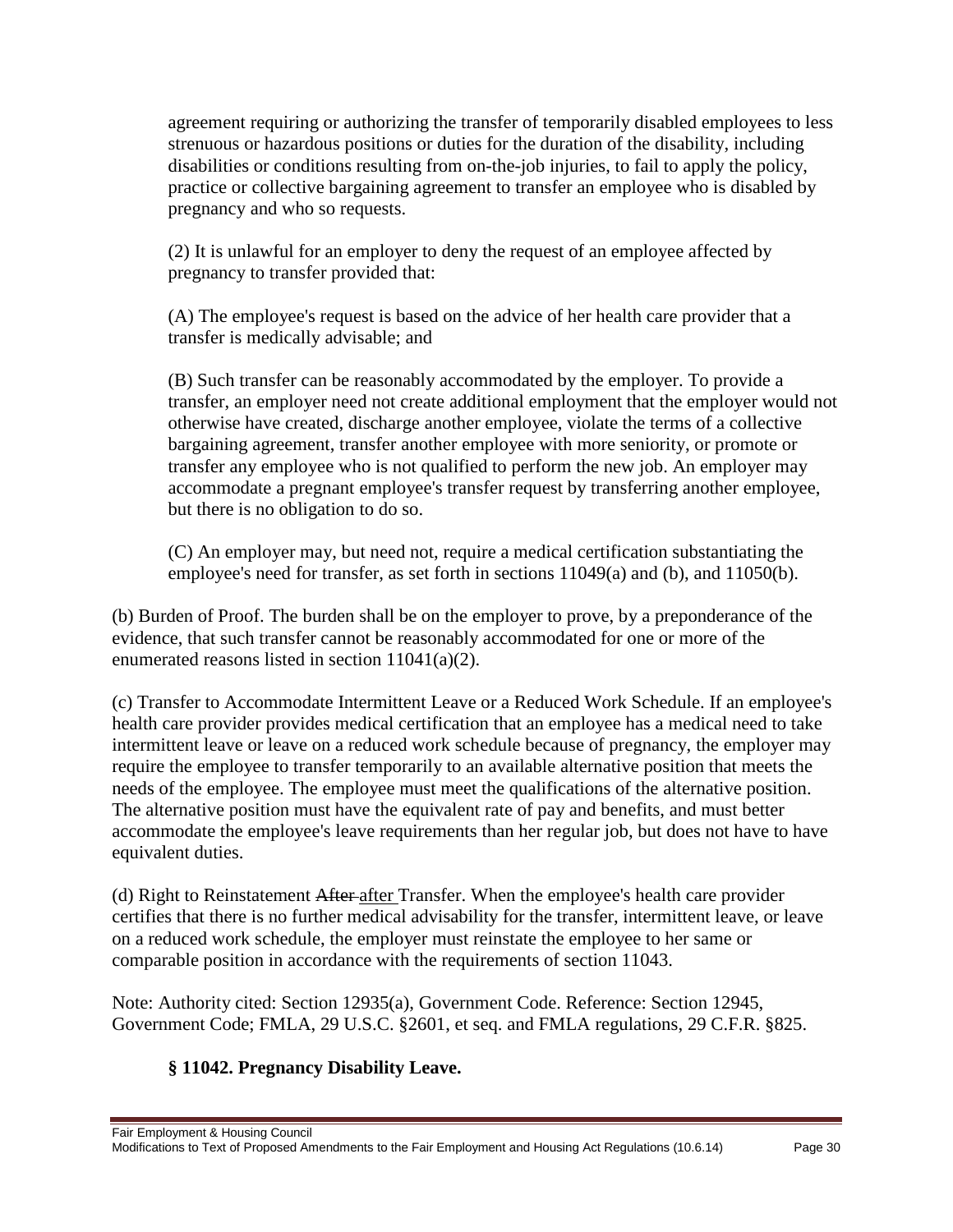The following provisions apply to leave taken for disability because of pregnancy:

(a) Four-Month Leave Requirement for all Employers. All employers must provide a leave of up to four months, as needed, for the period(s) of time an employee is actually disabled because of pregnancy, even if an employer has a policy or practice that provides less than four months of leave for other similarly situated, temporarily disabled employees. Pregnancy disability leave does not need to be taken in one continuous period of time.

(1) Employees are eligible for up to four months of leave per pregnancy, not per year. A "four month leave" means time off for the number of days or hours the employee would normally work within four calendar months (one-third of a year or 17 1/3 weeks). For a full time employee who works 40 hours per week, "four months" means 693 hours of leave entitlement, based on 40 hours per week times 17 1/3 weeks.

(2) "Four months" means time off for the number of days or hours the employee would normally work within four calendar months. For employees who work more or less than 40 hours per week, or who work on variable work schedules, the number of working days that constitutes four months is calculated on a pro rata or proportional basis.

(A) For example, for an employee who works 20 hours per week, "four months" means 346.5 hours of leave entitlement. For an employee who normally works 48 hours per week, "four months" means 832 hours of leave entitlement.

(B) Leave on an intermittent leave or a reduced work schedule.

An employer may account for increments of intermittent leave using an increment no greater than the shortest period of time that the employer uses to account for use of other forms of leave, provided it is not greater than one hour. For example, if an employer accounts for sick leave in 30-minute increments and vacation time in one-hour increments, the employer must account for pregnancy disability leave in increments of 30 minutes or less. If an employer accounts for other forms of leave in two-hour increments, the employer must account for pregnancy disability leave in increments no greater than one hour.

(C) If a holiday falls within a week taken as pregnancy disability leave, the week is nevertheless counted as a week of pregnancy disability leave. If, however, the employer's business activity has temporarily ceased for some reason and employees generally are not expected to report for work for one or more weeks, (e.g., a school closing for two weeks for the Christmas/New Year holiday or summer vacation or an employer closing the plant for retooling), the days the employer's activities have ceased do not count against the employee's pregnancy disability leave entitlement.

(3) For employees who take pregnancy disability leave for a continuous four-month period, the four months normally is calculated based on the calendar months during which the leave is taken. Although all pregnant employees are eligible for up to four months of leave, if that leave is taken in one period of time, taking intermittent or reduced work schedule throughout an employee's pregnancy will differentially affect the number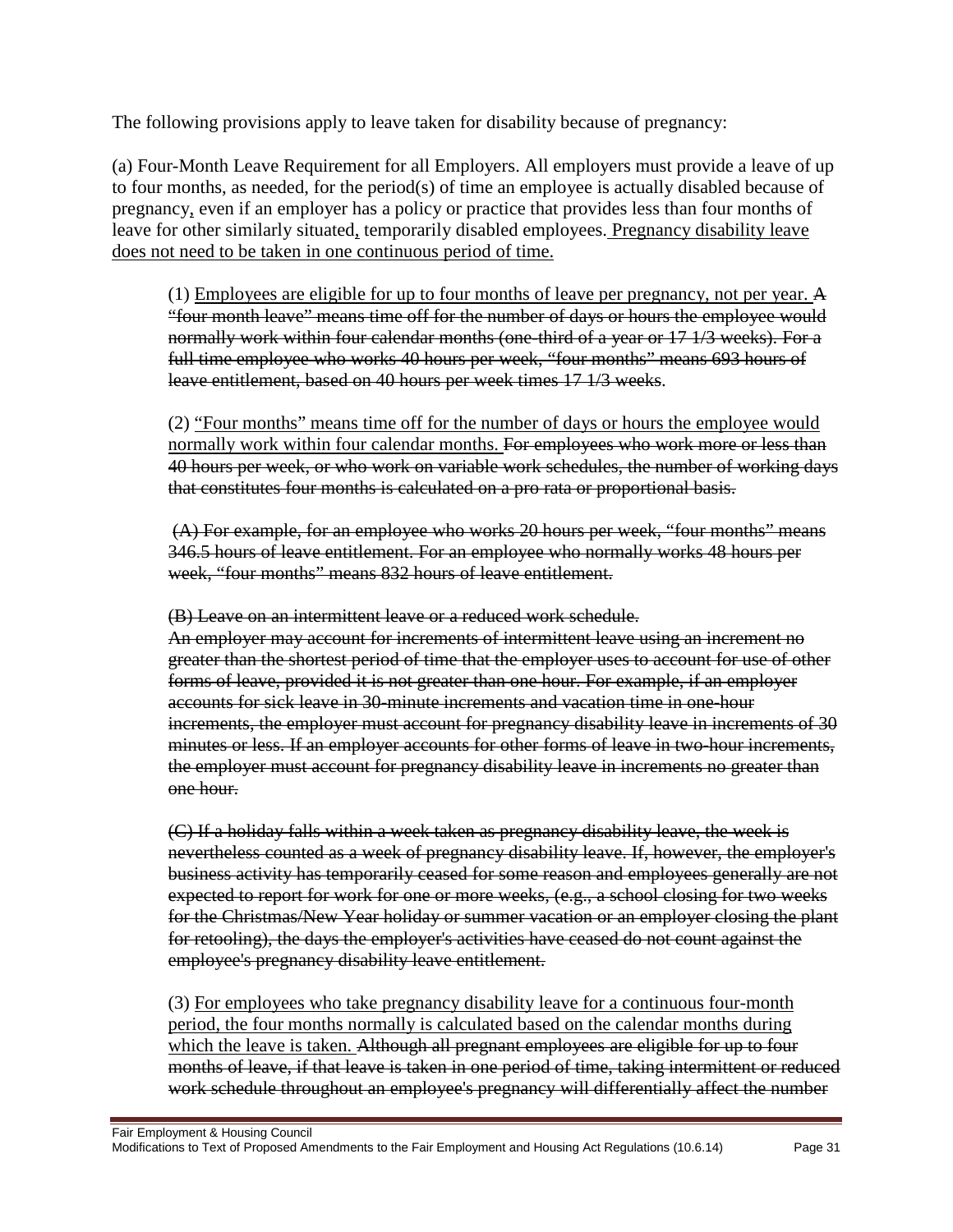of hours remaining that an employee is entitled to take pregnancy disability leave leading up to and after childbirth, depending on the employee's regular work schedule.

(A) For example, an employee who commences pregnancy disability leave on January 1 would be expected to return to work on May 1.a full-time employee, who normally works a 40-hour work week is entitled to 693 working hours of leave. If that employee takes 180 hours of intermittent leave throughout her pregnancy, she would still be entitled to take 513 hours, or approximately three months leading up to and after her childbirth.

(B) If an employee's schedule varies from week to week to such an extent that an employer is unable to determine with any certainty how many hours the employee would otherwise have worked (but for the taking of pregnancy disability leave) in a four-month period, a weekly average of the hours scheduled over the 12 months prior to the beginning of the leave (including any hours for which the employee took leave of any type) would be used for calculating the employee's pregnancy disability leave entitlement. In contrast, a part-time employee who normally works 20 hours per week, would be entitled to 346.5 hours of leave. If that employee takes intermittent leave of 180 hours throughout her pregnancy, she would be entitled to only 166.5 more hours of leave, approximately two months of leave, leading up to and after her childbirth.

(4) Intermittent leave or a reduced-work-schedule leave.

(A) Minimum Duration. Leave may be taken intermittently or on a reduced work schedule when an employee is disabled because of pregnancy, as determined by the health care provider of the employee. An employer may account for increments of intermittent leave using the shortest period of time that the employer's payroll system uses to account for other forms of leave, provided it is not greater than one hour, as set forth in section  $11042(a)(24)(BE)$ .

(B) Although all pregnant employees are eligible for up to four months of disability leave if that leave is taken in one continuous period of time, taking an intermittent leave or a reduced work schedule will affect the amount of time remaining of the four month total allotment.

(C) For the purposes of quantifying the amount of intermittent leave or a reduced-workschedule leave to which an eligible employee is entitled, "four months" is calculated on a pro rata or proportional basis, based on four months equaling 17 1/3 weeks (one-third of a year). For example, for a full-time employee who works 40 hours per week, "four months" means 693 hours or leave entitlement, based on 40 hours per week times 17 1/3 weeks.

(D) If an employee takes leave on an intermittent or reduced work schedule, only the amount of leave actually taken may be counted toward the four months of leave to which the employee is entitled. For example, if an employee needs to be on bed rest that requires an absence from work of two hours a week, only those two hours may be charged against the employee's pregnancy disability leave entitlement. If an employee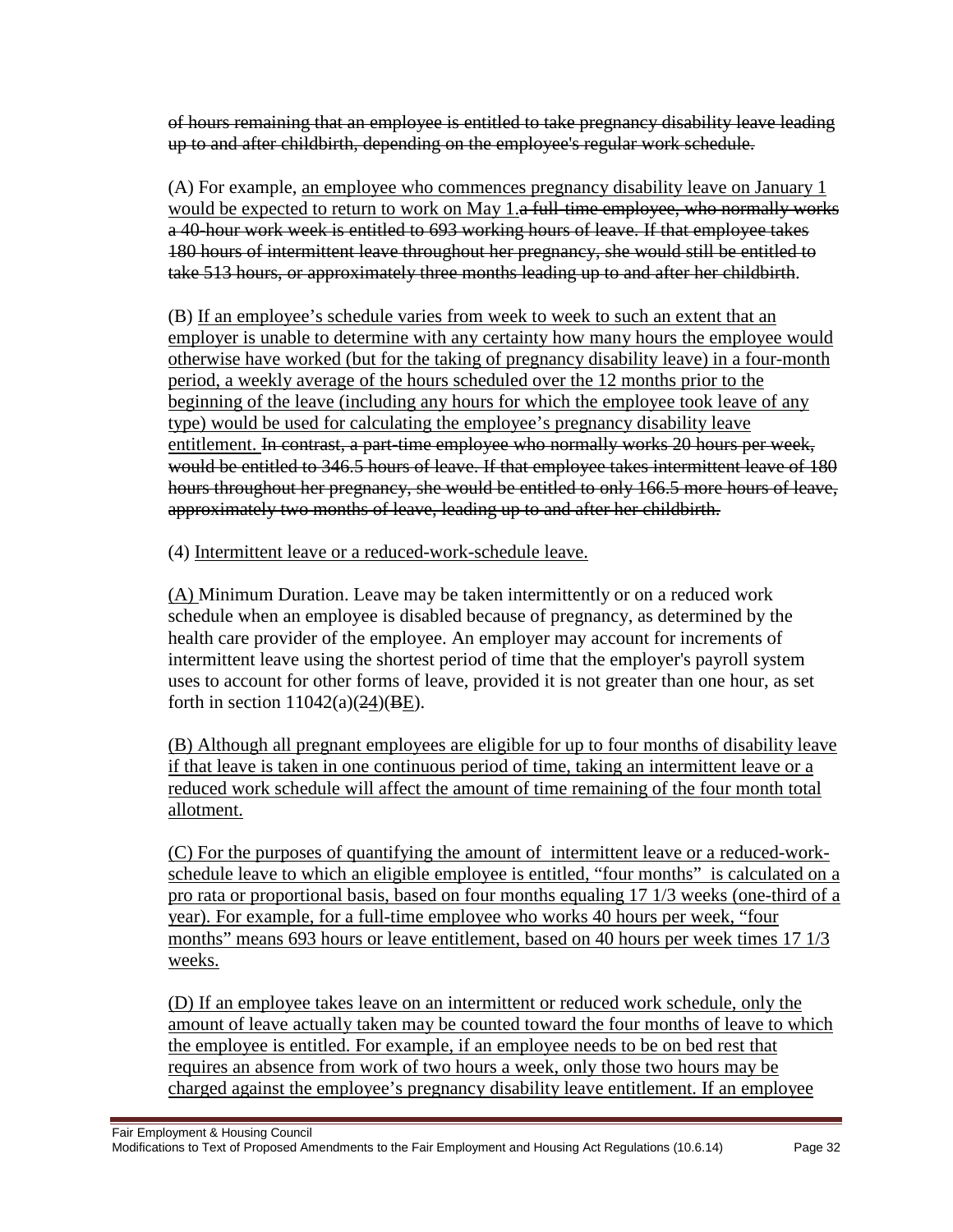needs leave intermittently or on a reduced leave schedule for planned medical treatment, then the employee must make a reasonable effort to schedule the treatment so as not to disrupt unduly the employer's operations.

(E) Leave on an intermittent leave or a reduced work schedule. An employer may account for increments of intermittent leave using an increment no greater than the shortest period of time that the employer uses to account for use of other forms of leave, provided it is not greater than one hour. For example, if an employer accounts for sick leave in 30-minute increments and vacation time in one-hour increments, the employer must account for pregnancy disability leave in increments of 30 minutes or less. If an employer accounts for other forms of leave in two-hour increments, the employer must account for pregnancy disability leave in increments no greater than one hour.

(5) If a holiday falls within a week taken as pregnancy disability leave, the week is nevertheless counted as a week of pregnancy disability leave. If, however, the employer's business activity has temporarily ceased for some reason and employees generally are not expected to report for work for one or more weeks (i.e. a school closing for two weeks for winter recess or summer vacation or an employer closing the plant for retooling), the days the employer's activities have ceased do not count against the employee's pregnancy disability leave entitlement. Similarly, if an employee uses pregnancy disability leave in increments of less than one week, the fact that a holiday may occur within a week in which an employee partially takes leave does not count against the employee's pregnancy disability leave entitlement unless the employee was otherwise scheduled and expected to work during the holiday.

(b) Employers wWith More Generous Leave Policies. If an employer has a more generous leave policy for similarly situated employees with other temporary disabilities than is required for pregnancy purposes under these regulations, the employer must provide the more generous leave to employees temporarily disabled by pregnancy. If the employer's more generous leave policy exceeds four months, the employer's return policy after taking the leave would govern, not the return rights specified in these regulations.

(c) Denial of Leave is an Unlawful Employment Practice. It is an unlawful employment practice for an employer to refuse to grant pregnancy disability leave to an employee disabled by pregnancy, who satisfies the leave request requirements stated in Government Code section 12945.

(1) who has provided the employer with reasonable advance notice of the medical need for the leave, and

(2) whose health care provider has advised that the employee is disabled by pregnancy.

The employer may require medical certification of the medical advisability of the leave, as set forth in sections  $11049(a)$  and  $(b)$ , and  $11050(b)$ .

Fair Employment & Housing Council

Modifications to Text of Proposed Amendments to the Fair Employment and Housing Act Regulations (10.6.14) Page 33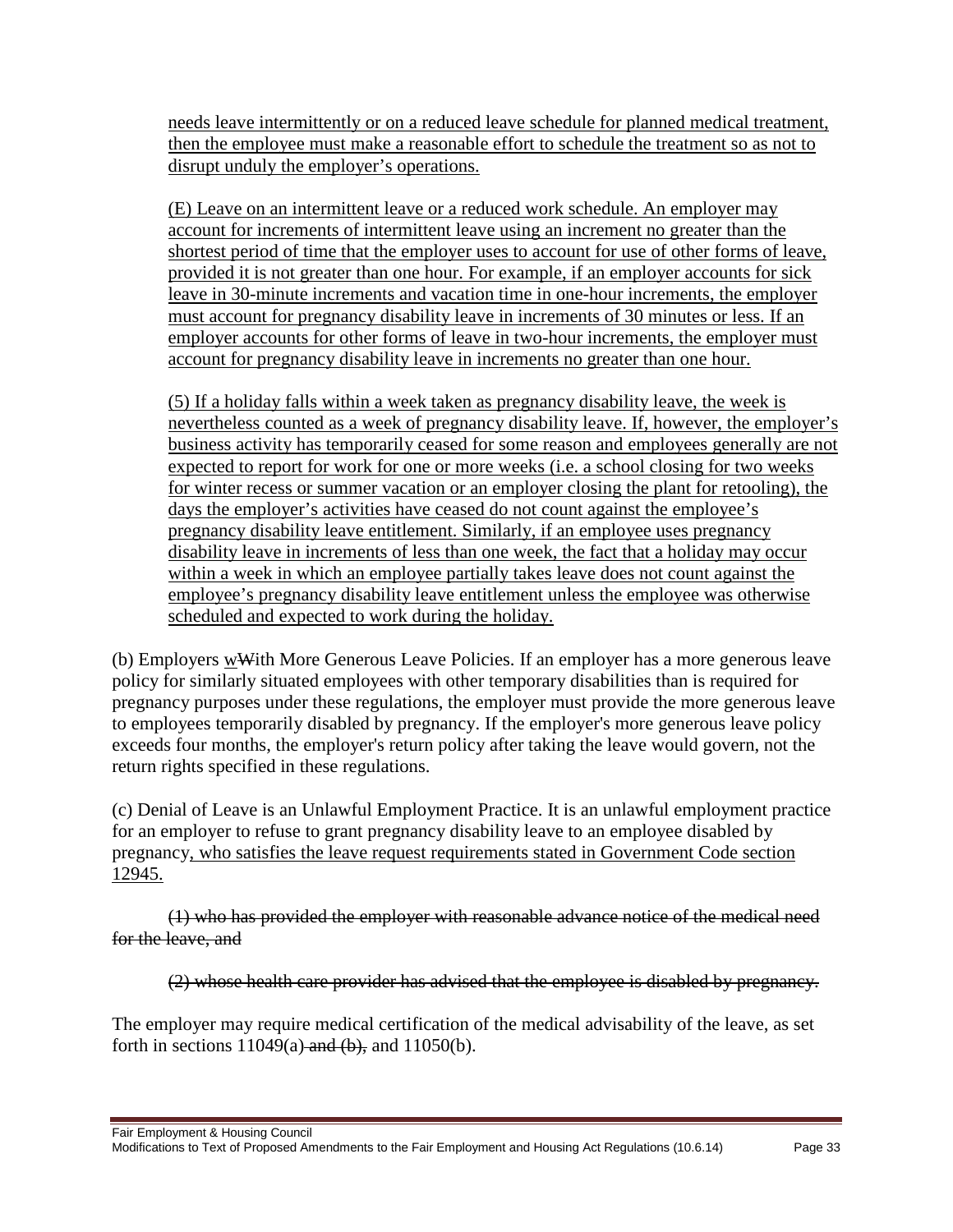Note: Authority cited: Section 12935(a), Government Code. Reference: Sections 12940 and 12945, Government Code; FMLA, 29 U.S.C. § 2601, et seq. and FMLA regulations, 29 C.F.R. § 825; *Cal. Federal Sav. and Loan Ass'n v. Guerra* (1987) 479 U.S. 272 [107 S.Ct. 683, 93 L.Ed.2d 613].

### **§ 11043. Right to Reinstatement from Pregnancy Disability Leave.**

The following rules apply to reinstatement from any leave or transfer taken for disability because of pregnancy.

(a) Guarantee of Reinstatement. An employee who exercises her right to take pregnancy disability leave is guaranteed a right to return to the same position, or, if the employer is excused by section  $11043(c)(1)$ , to a comparable position, and the employer shall provide the guarantee in writing upon request of the employee. It is an unlawful employment practice for any employer, after granting a requested pregnancy disability leave or transfer, to refuse to honor its guarantee of reinstatement unless the refusal is justified by the defenses below in subdivisions (c)(1) and (c)(2). If the employee takes intermittent leave or a reduced work schedule, only one written guarantee of reinstatement is required.

#### (b) Refusal to Reinstate

(1) Definite Date of Reinstatement. Where a definite date of reinstatement has been agreed upon at the beginning of the leave or transfer, a refusal to reinstate is established if the Department or employee proves, by a preponderance of the evidence, that the leave or transfer was granted by the employer and that the employer failed to reinstate the employee to the same position or, where applicable, to a comparable position, by the date agreed upon, as specified below in subdivisions  $(c)(1)$  and  $(c)(2)$ .

(2) Change in Date of Reinstatement. If the reinstatement date differs from the employer's and the employee's original agreement or if no agreement was made, the employer shall reinstate the employee within two business days, or, when two business days is not feasible, reinstatement shall be made as soon as it is possible for the employer to expedite the employee's return, after the employee notifies the employer of her readiness to return to the same, or, where applicable, a comparable position, as specified below in subdivisions  $(c)(1)$  and  $(c)(2)$ .

#### (c) Permissible Defenses - Employment Would Have Ceased

(1) Right to Reinstatement to the Same Position. An employee has no greater right to reinstatement to the same position or to other benefits and conditions of employment than those rights she would have had if she had been continuously at work during the pregnancy disability leave or transfer period. This is true even if the employer has given the employee a written guarantee of reinstatement. A refusal to reinstate the employee to her same position or duties is justified if the employer proves, by a preponderance of the evidence, that the employee would not otherwise have been employed in her same position at the time reinstatement is requested for legitimate business reasons unrelated to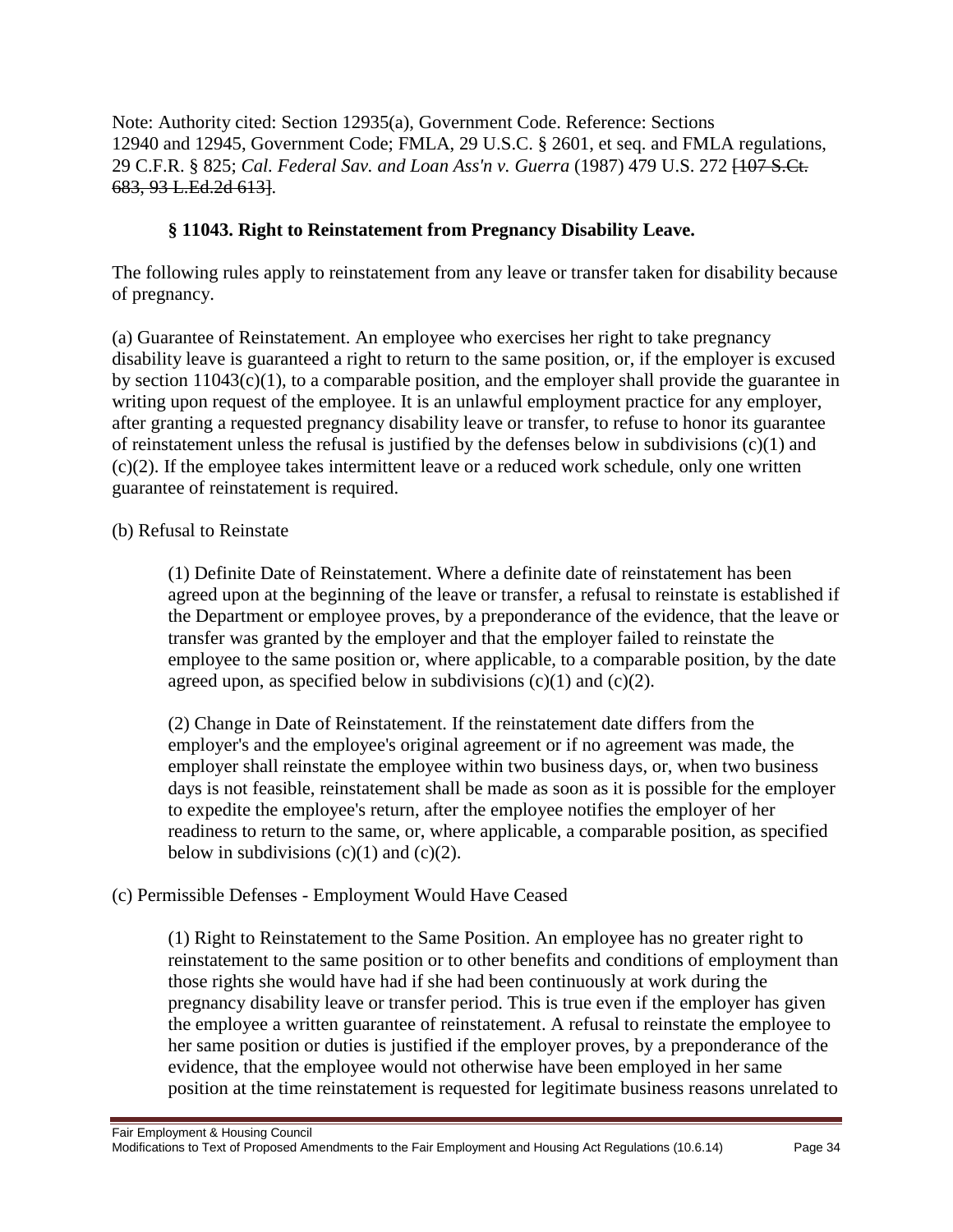the employee taking pregnancy disability leave or transfer (such as a layoff pursuant to a plant closure).

(2) Right to Reinstatement to a Comparable Position. An employee has no greater right to reinstatement to a comparable position or to other benefits and conditions of employment than an employee who has been continuously employed in another position that is being eliminated. If the employer is excused from reinstating the employee to her same position, or with the same duties, a refusal to reinstate the employee to a comparable position is justified if the employer proves, by a preponderance of the evidence, either of the following:

(A) The employer would not have offered a comparable position to the employee if she would have been continuously at work during the pregnancy disability leave or transfer period.

(B) There is no comparable position available.

1. A position is available if there is a position open on the employee's scheduled date of reinstatement or within 60 calendar days for which the employee is qualified, or to which the employee is entitled by company policy, contract, or collective bargaining agreement.

2. An employer has an affirmative duty to provide notice of available positions to the employee by means reasonably calculated to inform the employee of comparable positions during the requirement period. Examples include notification in person, by letter, telephone or email, or by links to postings on the company's website Web site if there is a section for job openings.

3. If a comparable position is not available on the employee's scheduled date of reinstatement, but the employee is later reinstated under the 60 calendar day period set forth in section  $11043(c)(2)(B)1$ , above, the period between the employee's scheduled date of reinstatement and the date of her actual reinstatement shall not be counted for purposes of any employee pay or benefit.

(3) If an employee is laid off during pregnancy disability leave or transfer for legitimate business reasons unrelated to her leave or transfer, the employer's responsibility to continue the pregnancy disability leave or transfer, maintain benefits, and reinstate the employee ceases at the time the employee is laid off, provided the employer has no continuing obligations under a collective bargaining agreement, or otherwise.

(d) Right to Reinstatement to Job if Additional Leave Taken Following End of Pregnancy Disability Leave; Equal Treatment. If an employee disabled by pregnancy remains on some form of leave following the end of her pregnancy disability leave (e.g., employer's disability leave plan, etc.), an employer shall grant the employee reinstatement rights that are the same as any other similarly situated employee who has taken a similar length disability leave under the employer's policy, practice or collective bargaining agreement. For example, if the employer has a policy that grants reinstatement to other employees who are temporarily disabled for up to six

Fair Employment & Housing Council

Modifications to Text of Proposed Amendments to the Fair Employment and Housing Act Regulations (10.6.14) Page 35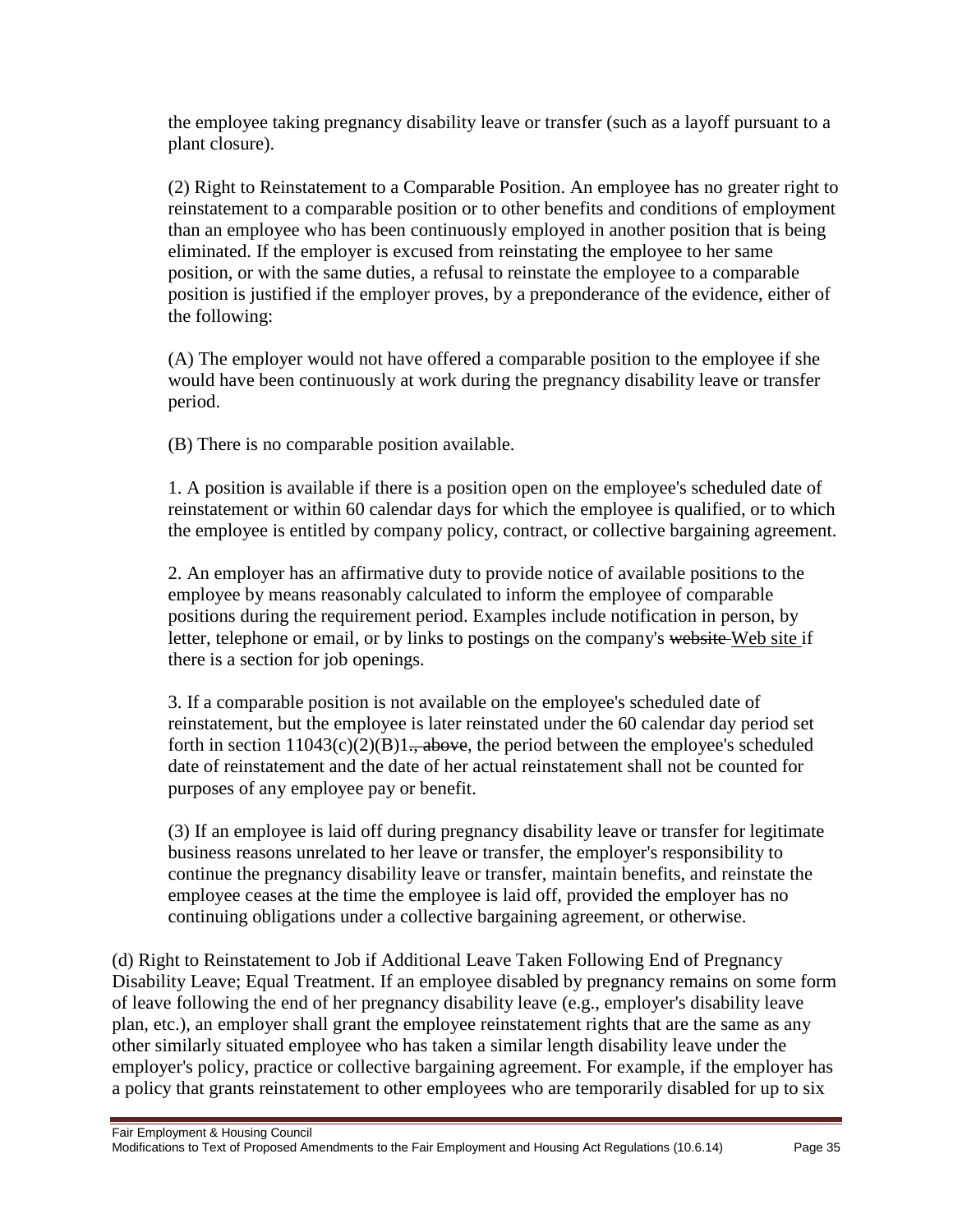months, the employer must also grant reinstatement to an employee disabled by pregnancy for six months. An employer and employee also may agree to a later date of reinstatement.

(e) Right to Reinstatement to Job if CFRA Leave is Taken Following Pregnancy Disability Leave. At the expiration of pregnancy disability leave, if an employee takes a CFRA leave for reason of the birth of her child, the employee's right to reinstatement to her job is governed by CFRA and not section  $11043(c)(1)$  and  $(c)(2)$ , above. Under CFRA, an employer may reinstate an employee either to her same or a comparable position.

Note: Authority cited: Section 12935(a), Government Code. Reference: Sections 12940 and 12945, Government Code; FMLA, 29 U.S.C. § 2601, et seq. and FMLA regulations, 29 C.F.R. § 825; *Cal. Federal Sav. and Loan Ass'n v. Guerra* (1987) 479 U.S. 272 <del>[107 S.Ct.</del> 683, 93 L.Ed.2d 613].

## **§ 11044. Terms of Pregnancy Disability Leave.**

(a) Paid Leave. An employer is not required to pay an employee during pregnancy disability leave unless the employer pays for other temporary disability leaves for similarly situated employees. An employee may be entitled to receive state disability insurance for a period of disability because of pregnancy and may contact the California Employment Development Department for more information.

(b) Accrued Time Off

(1) Sick Leave. An employer may require an employee to use, or an employee may elect to use, any accrued sick leave during the otherwise unpaid portion of her pregnancy disability leave.

(2) Vacation Time and Other Accrued Time Off. An employee may elect, at her option, to use any vacation time or other accrued personal time off (including undifferentiated paid time off (PTO)) for which the employee is eligible.

(c) Continuation of Group Health Coverage

(1) An employer shall maintain and pay for coverage for an eligible female employee who takes pregnancy disability leave for the duration of the leave, not to exceed four months over the course of a 12-month period, beginning on the date the pregnancy disability leave begins, Government Code section 12945 requires employers to maintain and pay for coverage at the same level and under the same conditions that coverage would have been provided if the employee had continued in employment continuously for the duration of the not taken pregnancy disability leave.

(A) An employer may maintain and pay for coverage for a group health plan for longer than four months.

(B) If the employer is a state agency, the collective bargaining agreement shall govern the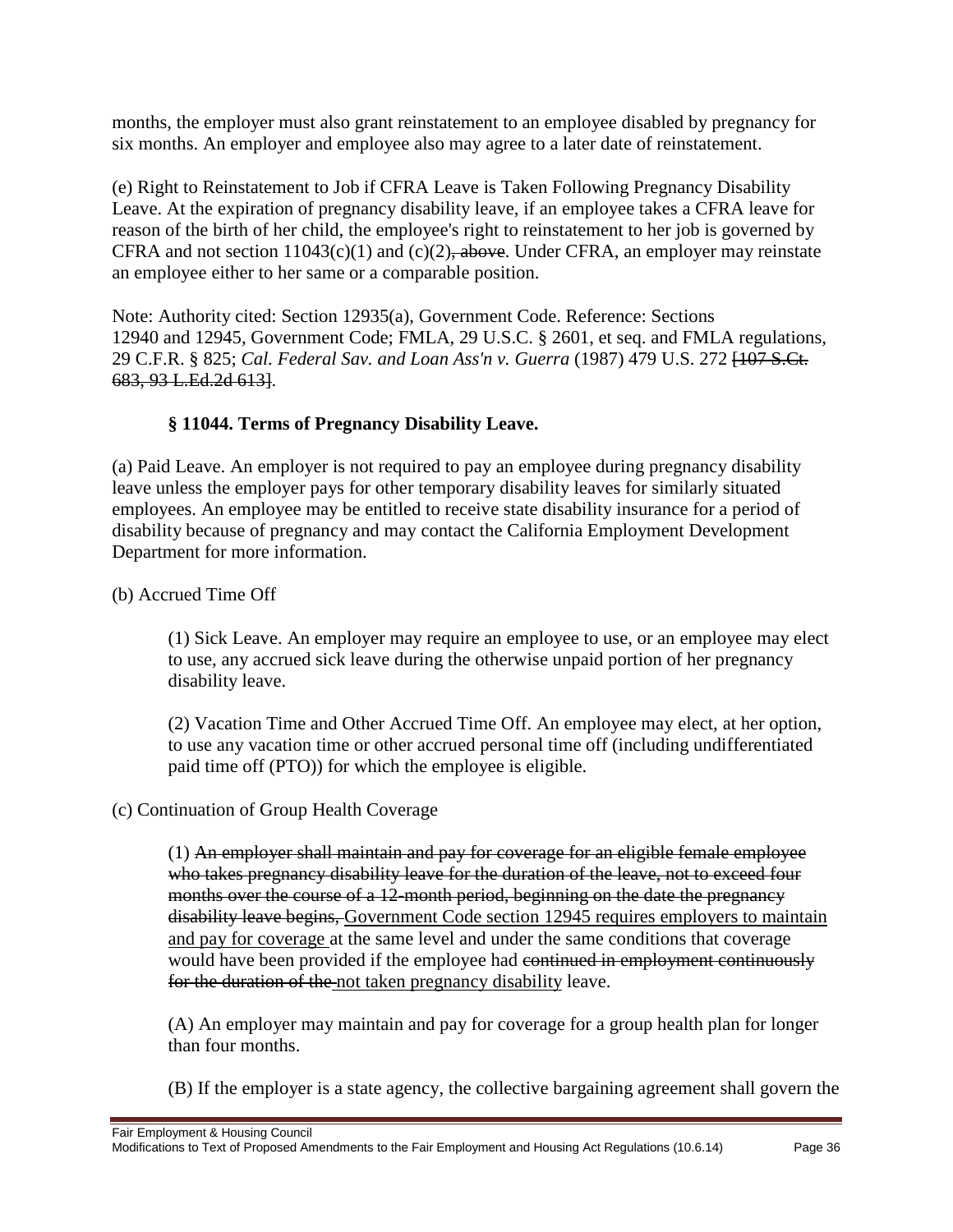continued receipt by an eligible female employee of health care coverage under the employer's group health plan.

(2) The time that an employer maintains and pays for group health coverage during pregnancy disability leave shall not be used to meet an employer's obligation to pay for 12 weeks of group health coverage during leave taken under CFRA. This shall be true even where an employer designates pregnancy disability leave as family and medical leave under FMLA. The entitlements to employer-paid group health coverage during pregnancy disability leave and during CFRA are two separate and distinct entitlements.

(3) An employer may recover from the employee the premium paid while the employee was on pregnancy disability leave if both of the following conditions occur:

(A) The employee fails to return at the end of her pregnancy disability leave.

(B) The employee's failure to return from leave is for a reason other than one of the following:

1. Taking CFRA leave, unless the employee chooses not to return to work following the CFRA leave.

2. The continuation, recurrence or onset of a health condition that entitles the employee to pregnancy disability leave, unless the employee chooses not to return to work following the leave.

3. Non-pregnancy related medical conditions requiring further leave, unless the employee chooses not to return to work following the leave.

4. Any other circumstance beyond the control of the employee, including, but not limited to, circumstances where the employer is responsible for the employee's failure to return (e.g., the employer does not return the employee to her same position or reinstate the employee to a comparable position), or circumstances where the employee must care for herself or a family member (e.g., the employee gives birth to a child with a serious health condition).

(d) Other Benefits and Seniority Accrual. During her pregnancy disability leave, the employee shall accrue seniority and participate in employee benefit plans, including, but not limited to, life, short-term and long-term disability or accident insurance, pension and retirement plans, stock options and supplemental unemployment benefit plans to the same extent and under the same conditions as would apply to any other unpaid disability leave granted by the employer for any reason other than a pregnancy disability.

(1) If the employer's policy allows seniority to accrue when employees are on paid leave, such as paid sick or vacation leave, and/or unpaid leave, then seniority will accrue during any part of a paid and/or unpaid pregnancy disability leave.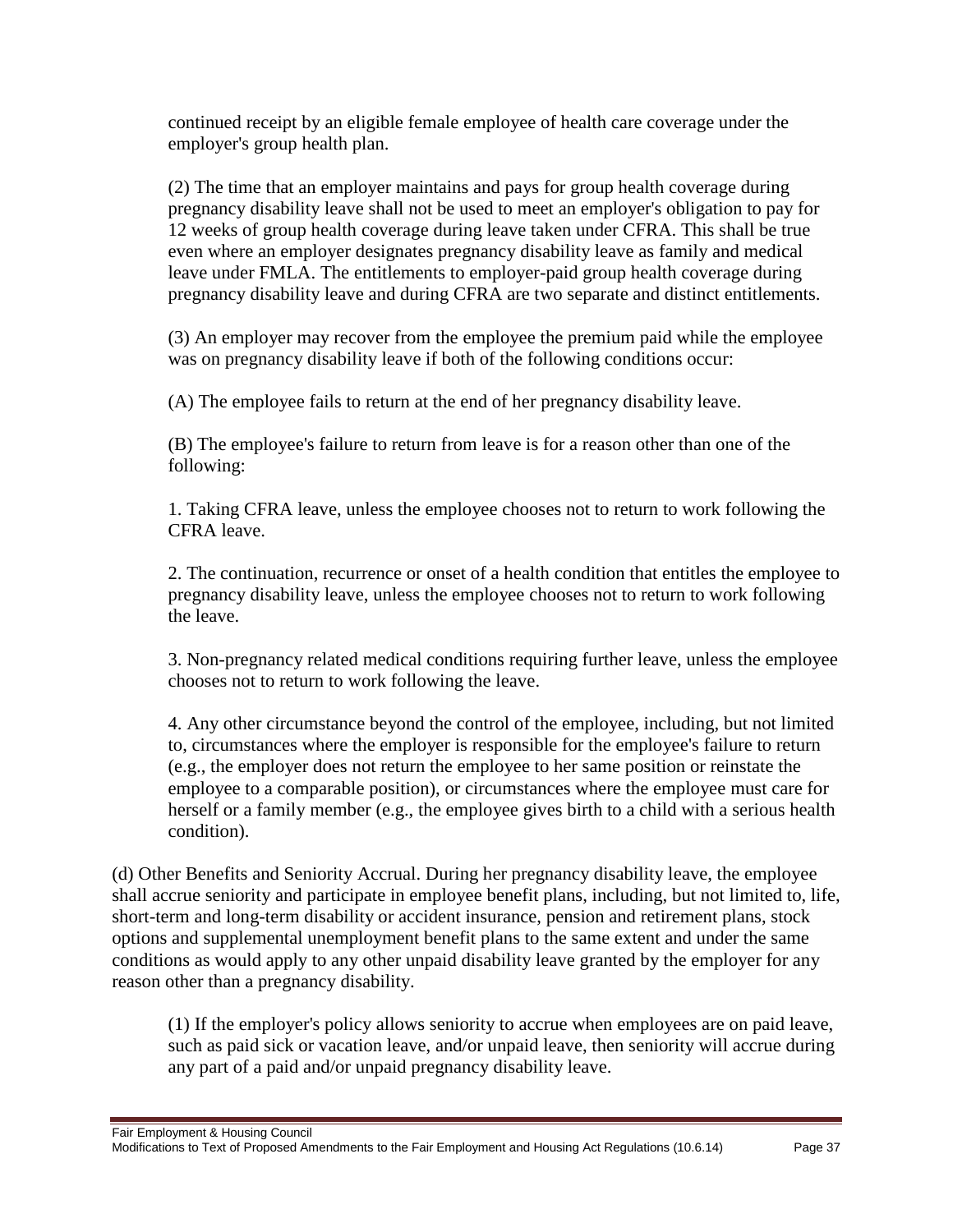(2) The employee returning from pregnancy disability leave shall return with no less seniority than the employee had when the leave commenced.

(e) Employee Status. The employee shall retain employee status during the period of the pregnancy disability leave. The leave shall not constitute a break in service for purposes of longevity and/or seniority under any collective bargaining agreement or under any employee benefit plan. Benefits must be resumed upon the employee's reinstatement in the same manner and at the same levels as provided when the leave began, without any new qualification period, physical exam, or other qualifying provisions.

Note: Authority cited: Section 12935(a), Government Code. Reference: Sections 12926, 12940 and 12945, Government Code; FMLA, 29 U.S.C. § 2601, et seq. and FMLA regulations, 29 C.F.R. § 825; Pregnancy Discrimination Act of 1978 (P.L. 95-555, 42 U.S.C. § 2000e, § 701(k)), an amendment to Title VII of the federal Civil Rights Act of 1964 (42 U.S.C. § 2000e et seq.).

# **§ 11045. Relationship Bbetween Pregnancy Leave and FMLA Leave.**

(a) A Pregnancy Leave May Also Be a FMLA Leave. If the employer is a covered employer and the employee is eligible for leave under the federal Family Care and Medical Leave Act (FMLA), the employer may be able to count the employee's pregnancy disability leave under this article, up to a maximum of 12 weeks, against her FMLA leave entitlement.

(b) FMLA Coverage. For more information on rights and obligations under FMLA, consult the FMLA regulations regarding family care and medical leave (29 C.F.R. § 825).

Note: Authority cited: Section 12935(a), Government Code. Reference: Section 12945, Government Code; FMLA, 29 U.S.C. § 2601, et seq.; and FMLA regulations, 29 C.F.R. § 825.

# **§ 11046. Relationship Bbetween CFRA and Pregnancy Leaves.**

(a) Separate and Distinct Entitlements. The right to take a pregnancy disability leave under Government Code section 12945 and these regulations is separate and distinct from the right to take leave under the California Family Rights Act (CFRA), Government Code sections 12945.1 and 12945.2.

(b) Serious Health Condition – Pregnancy. An employee's own disability due to pregnancy, childbirth or related medical conditions is not a serious health condition under CFRA.

(c) CFRA Leave after Pregnancy Disability Leave. At the end of the employee's period(s) of pregnancy disability, or at the end of four months of pregnancy disability leave, whichever occurs first, a CFRA-eligible employee may request to take CFRA leave of up to 12 workweeks for reason of the birth of her child, if the child has been born by this date.

(1) There is no requirement that either the employee or child have a serious health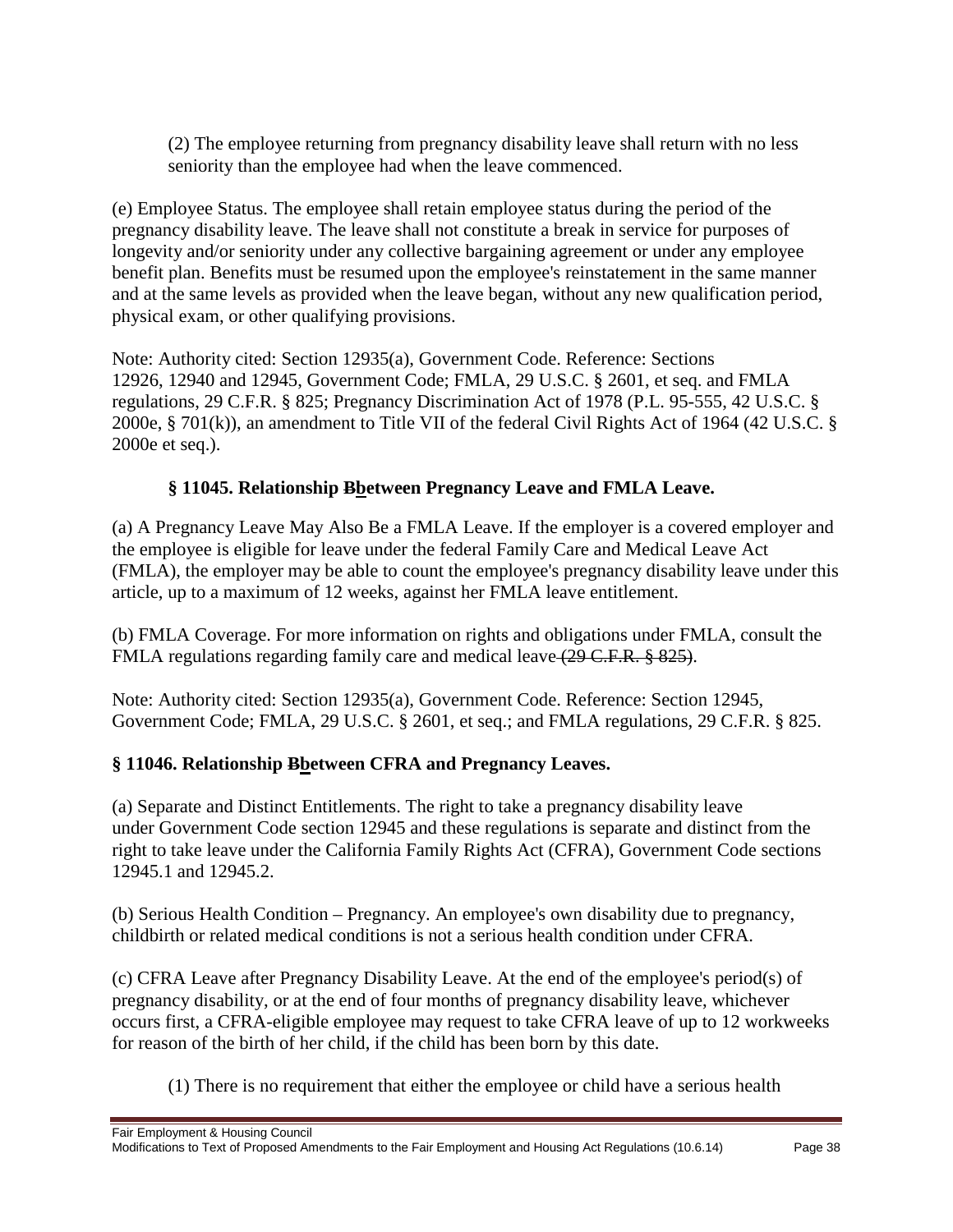condition in order for the employee to take CFRA leave for the birth of her child. There is also no requirement that the employee no longer be disabled by her pregnancy before taking CFRA leave for the birth of her child.

(2) Where an employee has utilized four months of pregnancy disability leave prior to the birth of her child, and her health care provider determines that a continuation of the leave is medically necessary, an employer may, as a reasonable accommodation, allow the employee to utilize CFRA leave prior to the birth of her child. No employer shall, however, be required to provide more CFRA leave than the amount to which the employee is otherwise entitled under CFRA.

(d) Maximum Entitlement. The maximum statutory leave entitlement for California employees, provided they qualify for CFRA leave, for both pregnancy disability leave and CFRA leave for reason of the birth of the child and/or the employee's own serious health condition is four months plus twelve workweeks the working days in 29 1/3 workweeks. This assumes that the employee is disabled by pregnancy for four months (the working days in 17 1/3 weeks) and then requests, and is eligible for, a 12-week CFRA leave for reason of the birth of her child.

Note: Authority cited: Section 12935(a), Government Code. Reference: Sections 12945, 12945.1 and 12945.2, Government Code.

#### **§ 11047. Relationship Bbetween Pregnancy Disability Leave and Leave of Absence as Reasonable Accommodation for Physical or Mental Disability - Separate and Distinct Rights.**

The right to take pregnancy disability leave under Government Code section 12945 and these regulations is separate and distinct from the right to take a leave of absence as a form of reasonable accommodation under Government Code section 12940. At the end or depletion of an employee's pregnancy disability leave, an employee who has a physical or mental disability (which may or may not be due to pregnancy, childbirth, or related medical conditions) may be entitled to reasonable accommodation under Government Code section 12940. Entitlement to leave under section 12940 must be determined on a case-by case basis, using the standards provided in the disability discrimination provisions article 9) of these regulations, and is not diminished by the employee's exercise of her right to pregnancy disability leave.

Note: Authority cited: Sections 12935(a), Government Code. Reference: Sections 12926, 12940 and 12945, Government Code.

#### **§ 11049. Employer Notice to Employees of Rights and Obligations for Reasonable Accommodation, To to Transfer and To to Take Pregnancy Disability Leave.**

(a) Employers to Provide Reasonable Advance Notice Advising Employees Affected by Pregnancy of Their FEHA Rights and Obligations. An employer shall give its employees reasonable advance notice of employees' FEHA rights and obligations regarding pregnancy, childbirth or related medical conditions as set forth below at section 11049(e) and (f), and as contained in Notice A and Notice B as set forth below at section 11051(a) and (b), or their equivalents.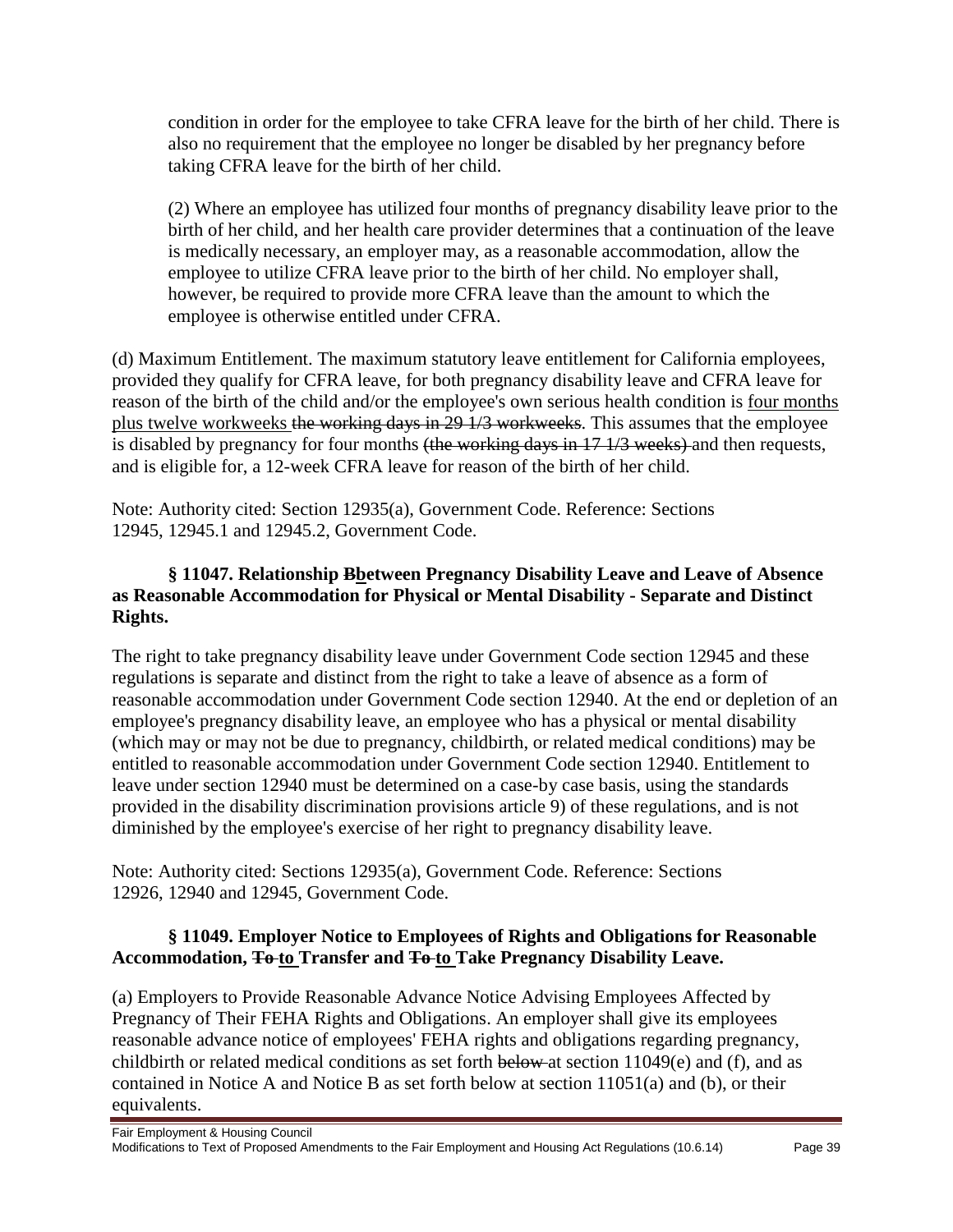(b) Content of Employer's Reasonable Advance Notice. An employer shall provide its employees with information about:

(1) an employee's right to request reasonable accommodation, transfer, or pregnancy disability leave;

(2) employees' notice obligations, as set forth in section 11050, to provide adequate advance notice to the employer of the need for reasonable accommodation, transfer or pregnancy disability leave; and

(3) the employer's requirement, if any, for the employee to provide medical certification to establish the medical advisability for reasonable accommodation, transfer, or pregnancy disability leave, as set forth in section 11050(b).

(c) Consequences of Employer Notice Requirement

(1) If the employer follows the requirements in section  $11049(d)$ -below, such compliance shall constitute reasonable advance notice to the employee of the employer's notice obligations.

(2) Failure of the employer to provide reasonable advance notice shall preclude the employer from taking any adverse action against the employee, including denying reasonable accommodation, transfer or pregnancy disability leave, for failing to furnish the employer with adequate advance notice of a need for reasonable accommodation, transfer, or pregnancy disability leave.

#### (d) Distribution of Notices

(1) Employers shall post and keep posted the appropriate notice in a conspicuous place or places where employees congregate. Electronic posting is sufficient to meet this posting requirement as long as it otherwise meets the requirements of this section.is posted electronically in a conspicuous place or places where employees would tend to view it in the workplace.

(2) An employer is also required to give an employee a copy of the appropriate notice as soon as practicable after the employee tells the employer of her pregnancy or sooner if the employee inquires about reasonable accommodation, transfer, or pregnancy disability leaves.

(3) If the employer publishes an employee handbook that describes other kinds of reasonable accommodation, transfers or temporary disability leaves available to its employees, that employer is encouraged to include a description of reasonable accommodation, transfer, and pregnancy disability leave in the next edition of its handbook that it publishes following adoption of these regulations. In the alternative, the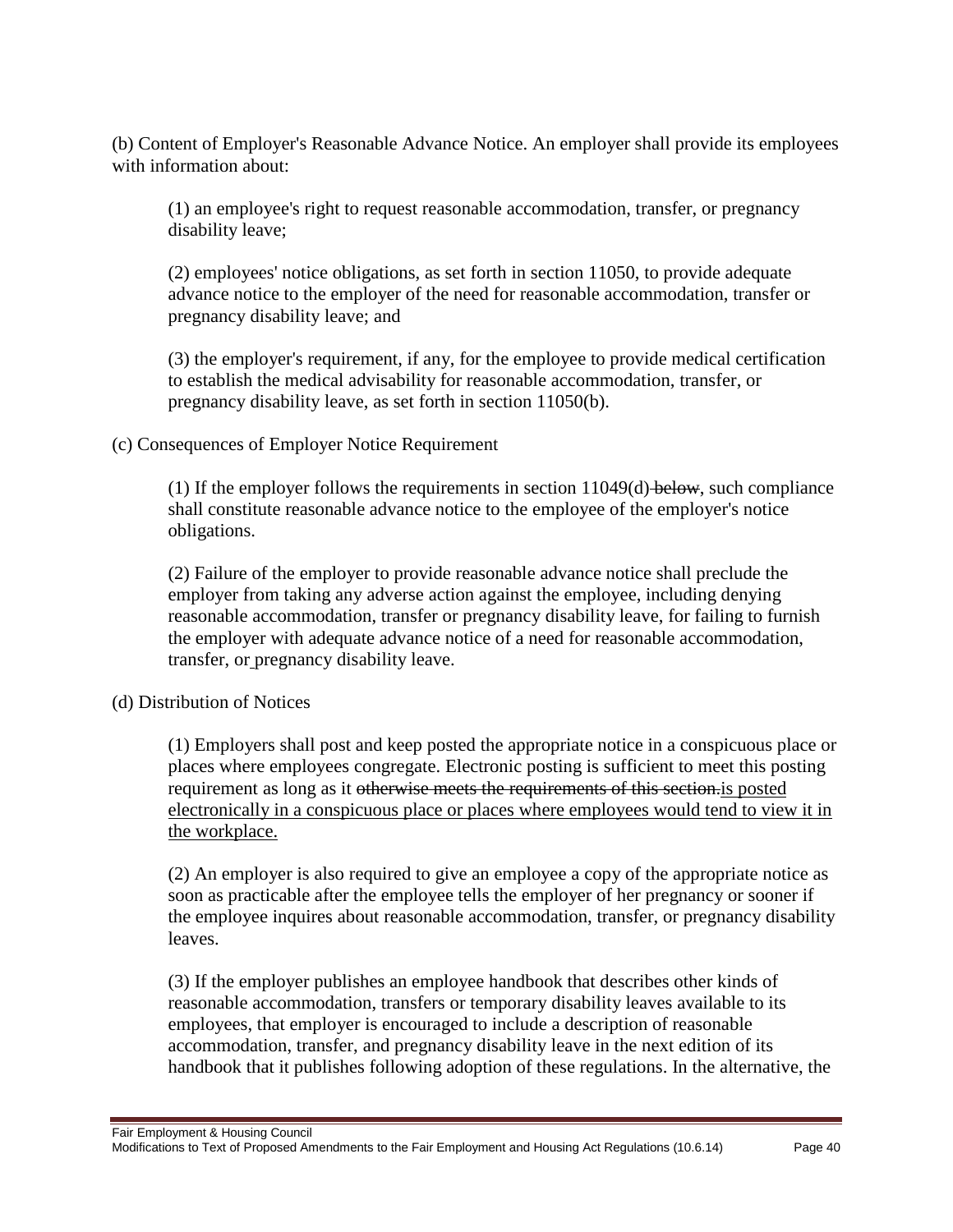employer may distribute to its employees a copy of its Notice at least annually (distribution may be by electronic mail).

(4) Non-English Speaking Workforce. Any FEHA-covered employer whose work force at any facility or establishment is comprised of ten 10 percent or more persons whose primary language is not English shall translate the notice into the language or languages spoken by this group or these groups of employees every language that is spoken by at least 10 percent of the workforce. In addition, any FEHA-covered employer shall make a reasonable effort to give either verbal or written notice in the appropriate language to any employee who the employer knows is not proficient in English, and for whom written notice previously has not been given in her primary language, of her rights to pregnancy disability leave, reasonable accommodation, and transfer, once the employer knows the employee is pregnant.

(e) Notice A. Notice A or its equivalent is for employers with less than 50 employees and who are therefore not subject to CFRA or FMLA. An employer may provide a leave policy that is more generous than that required by FEHA if that more generous policy is provided to all similarly situated disabled employees. An employer may develop its own notice or it may choose to use the text provided in section 11051(a), below, unless it does not accurately reflect its own policy.

(f) Notice B. Notice B or its equivalent is for employers with 50 or more employees who are subject to CFRA or FMLA. Notice B combines notice of both an employee's rights regarding pregnancy and CFRA leave rights and satisfies the notice obligations of both this article and section 11095 of the regulations. An employer may develop its own notice or it may choose to use the text provided in section 11051(b), below, unless it does not accurately reflect its own policy.

Note: Authority cited: Section 12935(a), Government Code. Reference: Sections 12940 and 12945, Government Code; FMLA, 29 U.S.C. § 2601, et seq. and FMLA regulations, 29 C.F.R. § 825.

#### **§ 11050. Employee Requests for Reasonable Accommodation, Transfer or Pregnancy Disability Leave: Advance Notice; Medical Certification; Employer Response.**

The following rules apply to any request for reasonable accommodation, transfer, or disability leave because of pregnancy.

#### (a) Adequate Advance Notice

(1) Verbal or Written Notice. An employee shall provide timely oral or written notice sufficient to make the employer aware that the employee needs reasonable accommodation, transfer, or pregnancy disability leave, and, where practicable, the anticipated timing and duration of the reasonable accommodation, transfer or pregnancy disability leave.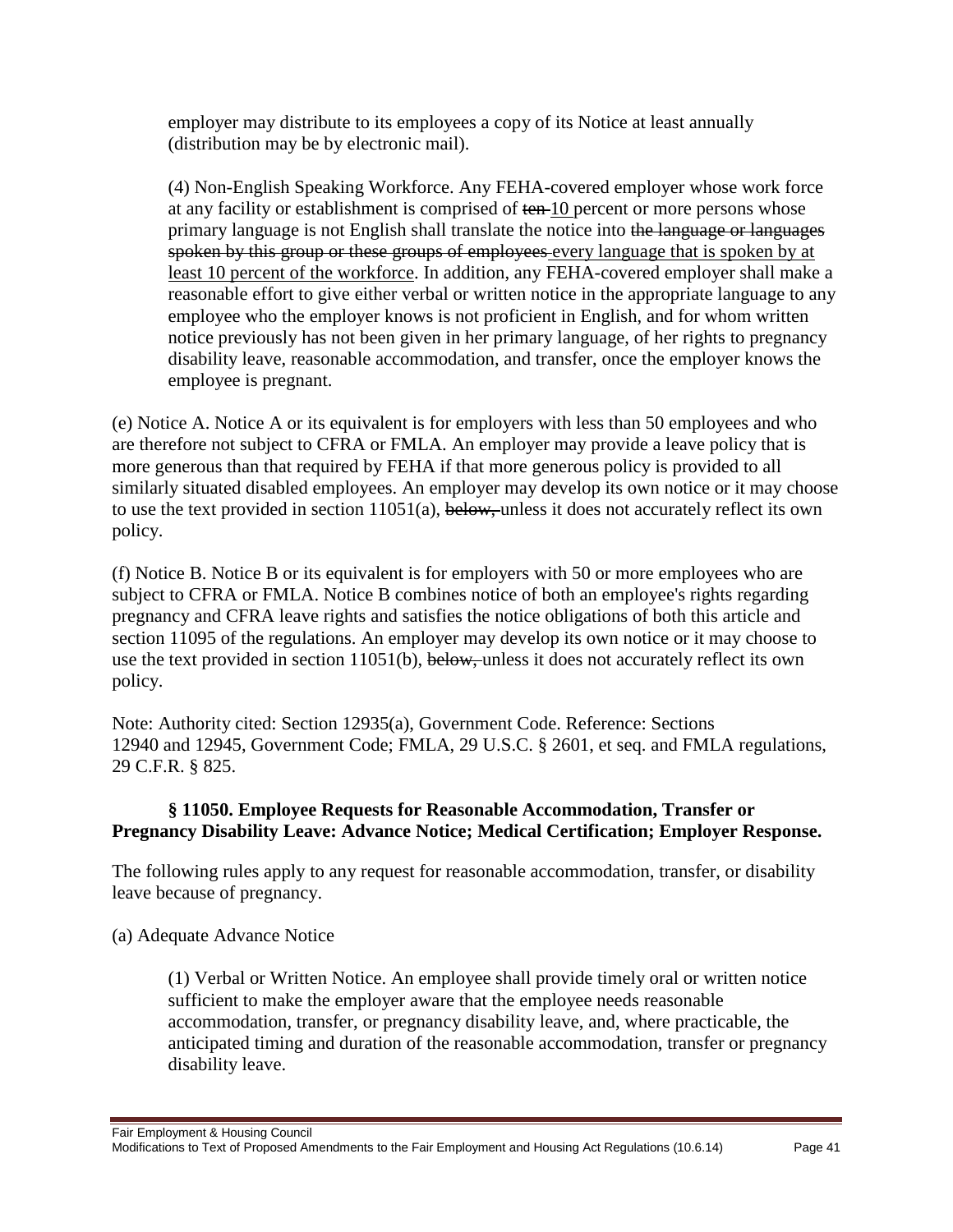(2) 30 Days Advance Notice. An employee must provide the employer at least 30 days advance notice before the start of reasonable accommodation, transfer, or pregnancy disability leave if the need for the reasonable accommodation, transfer, or leave is foreseeable. The employee shall consult with the employer and make a reasonable effort to schedule any planned appointment or medical treatment to minimize disruption to the employer's operations, subject to the health care provider's approval.

(3) When 30 Days Is Not Practicable. If 30 days advance notice is not practicable, because it is not known when reasonable accommodation, transfer, or leave will be required to begin, or because of a change in circumstances, a medical emergency, or other good cause, notice must be given as soon as practicable.

(4) Prohibition Aagainst Denial of Reasonable Accommodation, Transfer, or Leave in Emergency or Unforeseeable Circumstances. An employer shall not deny reasonable accommodation, transfer, or pregnancy disability leave, the need for which is an emergency or is otherwise unforeseeable, on the basis that the employee did not provide adequate advance notice of the need for the reasonable accommodation, transfer, or leave.

(5) Employer Response to Reasonable Accommodation, Transfer, or Pregnancy Disability Leave Request. The employer shall respond to the reasonable accommodation, transfer, or pregnancy disability leave request as soon as practicable, and, in any event no later than ten 10 calendar days after receiving the request. The employer shall attempt to respond to the leave request before the date the leave is due to begin. Once given, approval shall be deemed retroactive to the date of the first day of the leave.

(6) Consequences for Employee Who Fails to Give Employer Adequate Advance Notice of Need for Reasonable Accommodation or Transfer. If an employee fails to give timely advance notice when the need for reasonable accommodation or transfer is foreseeable, the employer may delay the reasonable accommodation or transfer until 30 days after the date the employee provides notice to the employer of the need for the reasonable accommodation or transfer. However, under no circumstances may the employer delay the granting of an employee's reasonable accommodation or transfer if to do so would endanger the employee's health, her pregnancy, or the health of her co-workers.

(7) Direct notice to the employer from the employee rather than from a third party regarding the employee's need for reasonable accommodation, transfer, or pregnancy disability leave is preferred, but not required. The content of any notice must meet the requirements of this section and the employer may require medical certification.

(b) Medical Certification. As a condition of granting reasonable accommodation, transfer, or pregnancy disability leave, the employer may require written medical certification. The employer must notify the employee of the need to provide medical certification; the deadline for providing certification; what constitutes sufficient medical certification; and the consequences for failing to provide medical certification.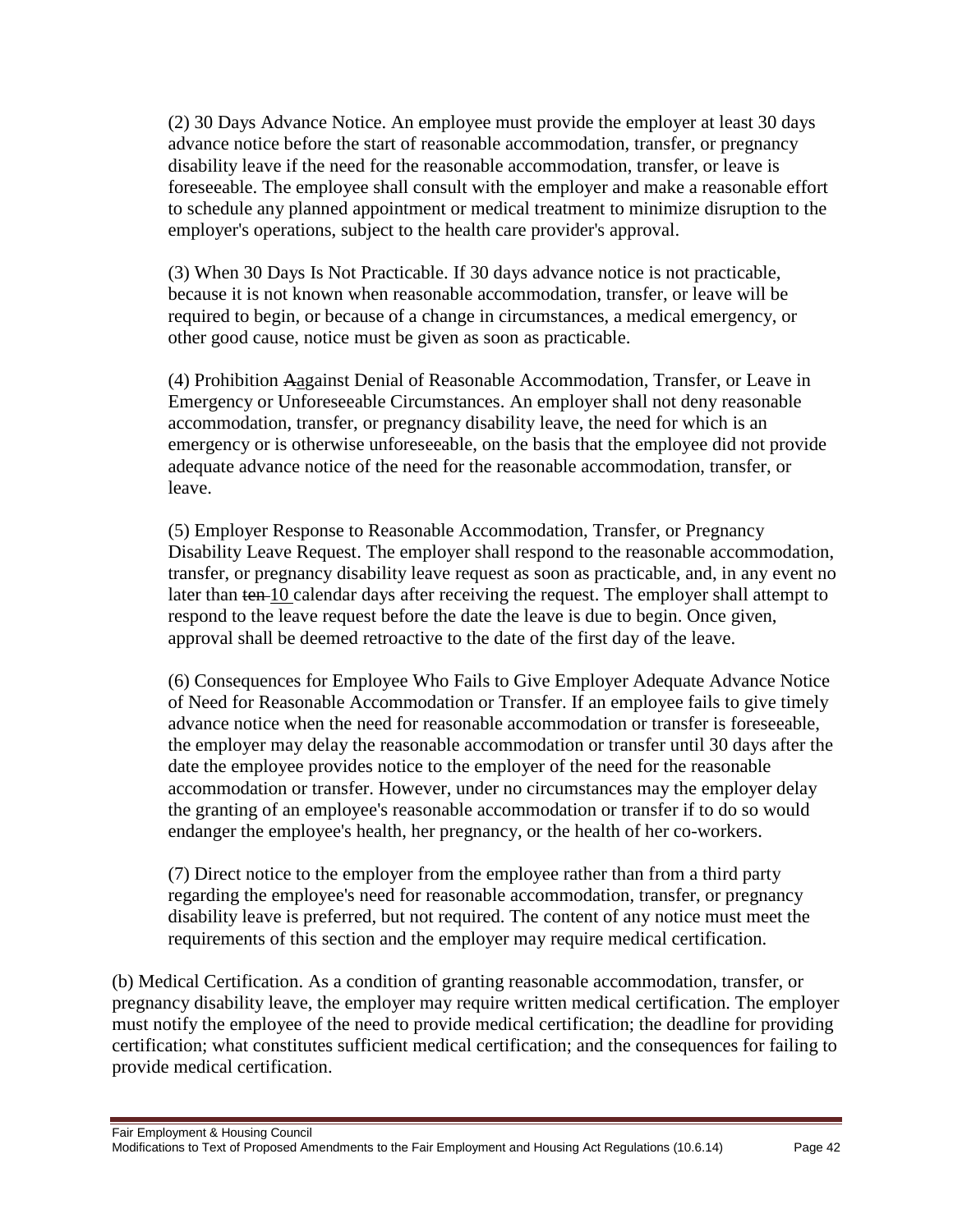(1) An employer must notify the employee of the medical certification requirement each time a certification is required and provide the employee with any employer-required medical certification form for the employee's health care provider to complete. An employer may use the form provided at section  $11050(e)$ , or may develop its own form. Notice to the employee of the need for medical certification may be oral if the employee is already out on pregnancy disability leave because the need for the leave was unforeseeable. The employer shall thereafter mail or send via electronic mail or by facsimile a copy of the medical certification form to the employee or to her health care provider, whomever the employee designates.

(2) When the leave is foreseeable and at least 30 days' notice has been provided, the employee shall provide the medical certification before the leave begins. When this is not practicable, the employee shall provide the requested certification to the employer within the time frame requested by the employer (which must be at least 15 calendar days after the employer's request), unless it is not practicable under the particular circumstances to do so despite the employee's diligent, good faith efforts.

(3) When the employer requires medical certification, the employer shall request that an employee furnish medical certification from a health care provider at the time the employee gives notice of the need for reasonable accommodation, transfer or leave or within two business days thereafter, or, in the case of unforeseen leave, within two business days after the leave commences. The employer may request certification at some later date if the employer later has reason to question the appropriateness of the reasonable accommodation, transfer, or leave or its duration.

(4) At the time the employer requests medical certification, the employer shall also advise the employee of the anticipated consequences of an employee's failure to provide adequate medical certification. The employer shall also advise the employee whenever the employer finds a medical certification inadequate or incomplete, and provide the employee a reasonable opportunity to cure any deficiency.

(5) If the employer's sick or medical leave plan imposes medical certification requirements that are less stringent than the medical certification requirements of these regulations, and the employee or employer elects to substitute sick, vacation, personal or family leave for unpaid pregnancy disability leave, only the employer's less stringent leave certification requirements may be imposed.

(6) The medical certification indicating the medical advisability of reasonable accommodation or a transfer is sufficient if it contains:

(A) A description of the requested reasonable accommodation or transfer;

(B) A statement describing the medical advisability of the reasonable accommodation or transfer because of pregnancy; and

(C) The date on which the need for reasonable accommodation or transfer became or will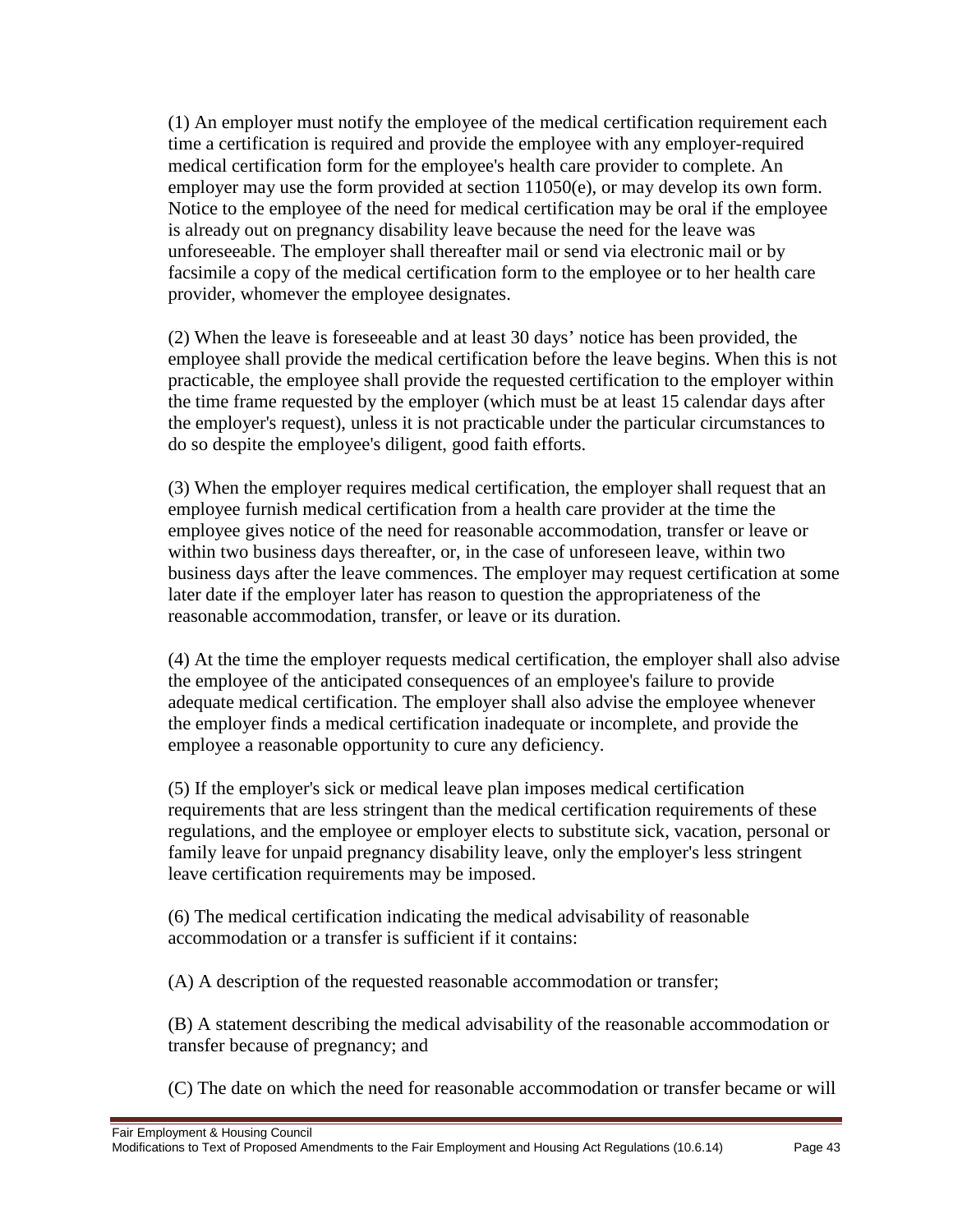become medically advisable and the estimated duration of the reasonable accommodation or transfer.

(7) The medical certification indicating disability necessitating a leave is sufficient if it contains:

(A) A statement that the employee needs to take pregnancy disability leave because she is disabled by pregnancy, childbirth or a related medical condition;

(B) The date on which the employee became disabled because of pregnancy and the estimated duration of the leave.

(8) If the certification satisfies the requirements of section 11050(b), the employer must accept it as sufficient. The employer may not ask the employee to provide additional information beyond that allowed by these regulations. Upon expiration of the time period that the health care provider originally estimated the employee would need reasonable accommodation, transfer, or leave, the employer may require the employee to obtain recertification if additional time is requested.

(9) The employer is responsible for complying with all applicable law regarding the confidentiality of any medical information received.

(c) Failure to Provide Medical Certification

(1) In the case of a foreseeable need for reasonable accommodation, transfer, or pregnancy disability leave, an employer may delay granting the reasonable accommodation, transfer or leave to an employee who fails to provide timely certification after the employer has requested the employee to furnish such certification (i.e., within 15 calendar days, if practicable), until the required certification is provided.

(2) When the need for reasonable accommodation, transfer or leave is not foreseeable, or in the case of recertification, an employee shall provide certification (or recertification) within the time frame requested by the employer (which must be at least 15 days after the employer's request) or as soon as reasonably possible under the circumstances. In the case of a medical emergency, it may not be practicable for an employee to provide the required certification within 15 calendar days. If an employee fails to provide a medical certification within a reasonable time under the pertinent circumstances, the employer may delay the employee's continuation of the reasonable accommodation, transfer or pregnancy disability leave.

(d) Release to Return to Work. As a condition of an employee's return from pregnancy disability leave or transfer, the employer may require the employee to obtain a release to "return-to-work" from her health care provider stating that she is able to resume her original job or duties only if the employer has a uniformly applied practice or policy of requiring such releases from other similarly situated employees returning to work after a non-pregnancy related disability leave or transfer.

Fair Employment & Housing Council Modifications to Text of Proposed Amendments to the Fair Employment and Housing Act Regulations (10.6.14) Page 44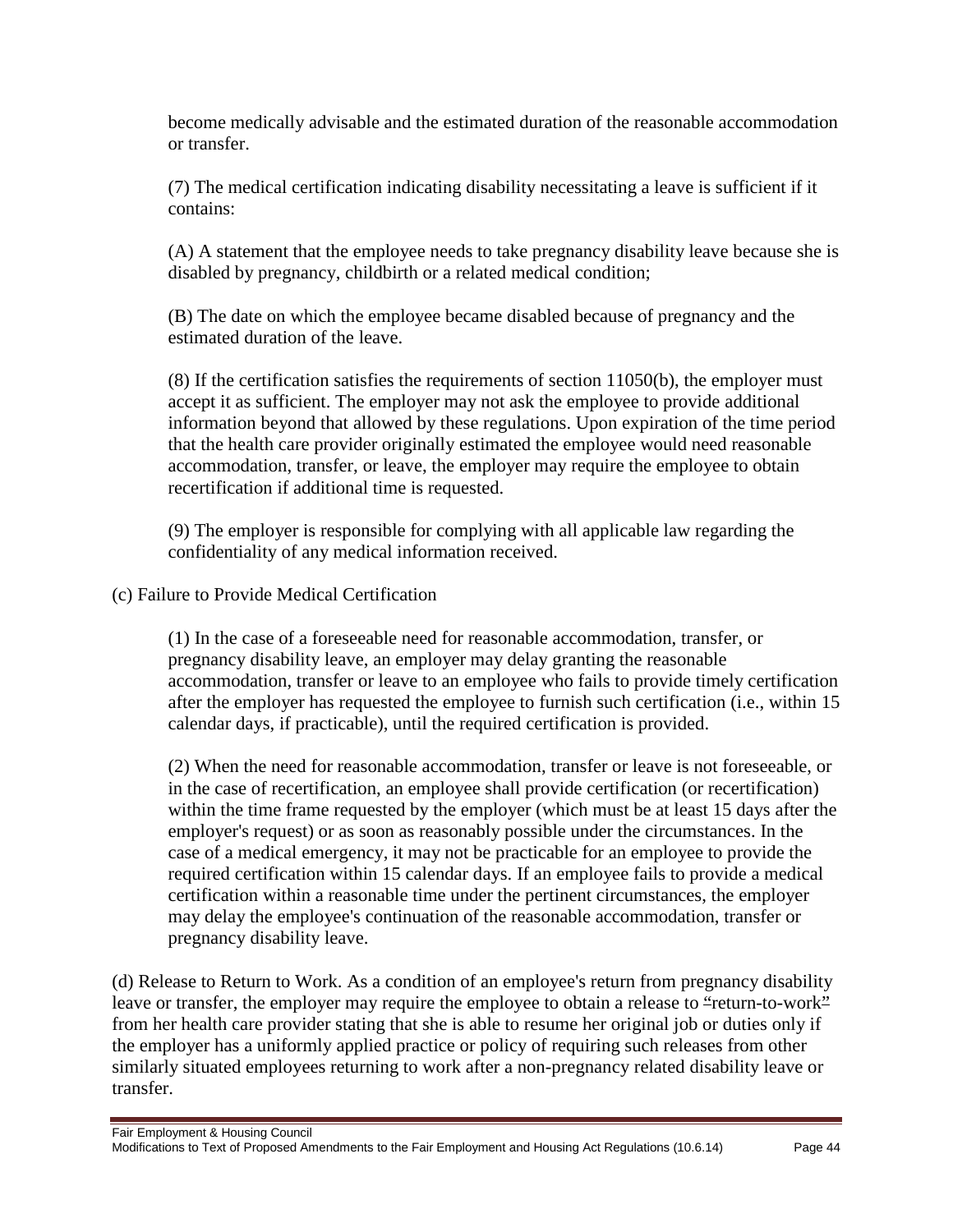(e) Medical Certification Form. Employers requiring written medical certification from their employees who request a reasonable accommodation, transfer or disability leave because of pregnancy may develop their own form, utilize one provided by the employee's health care provider or use the form provided below.

#### FAIR EMPLOYMENT & HOUSING COMMISSION COUNCIL

#### CERTIFICATION OF HEALTH CARE PROVIDER FOR PREGNANCY DISABILITY LEAVE, TRANSFER AND/OR REASONABLE ACCOMMODATION

Employee's Name: \_\_\_\_\_\_\_\_\_\_\_\_\_\_\_\_\_\_\_\_\_\_\_\_\_\_\_\_\_\_\_\_\_\_\_\_\_\_\_\_

\_\_\_\_\_\_\_\_\_\_\_\_\_\_\_\_\_\_\_\_\_\_\_\_\_\_\_\_\_\_\_\_\_\_\_\_\_\_\_\_\_\_\_\_\_\_\_\_\_\_\_\_\_\_\_\_

\_\_\_\_\_\_\_\_\_\_\_\_\_\_\_\_\_\_\_\_\_\_\_\_\_\_\_\_\_\_\_\_\_\_\_\_\_\_\_\_\_\_\_\_\_\_\_\_\_\_\_\_\_\_\_\_

Please certify that, because of this patient's pregnancy, childbirth, or a related medical condition (including, but not limited to, recovery from pregnancy, childbirth, loss or end of pregnancy, or post-partum depression), this patient needs (check all appropriate category boxes):

[] Time off for medical appointments.

Specify when and for what duration:

[ ] A disability leave. [Because of a patient's pregnancy, childbirth or a related medical condition, she cannot perform one or more of the essential functions of her job or cannot perform any of these functions without undue risk to herself, to her pregnancy's successful completion, or to other persons.]

 $Beginning$  (Estimate):

| Ending (Estimate): |  |
|--------------------|--|
|                    |  |

\_\_\_\_\_\_\_\_\_\_\_\_\_\_\_\_\_\_\_\_\_\_\_\_\_\_\_\_\_\_\_\_\_\_\_\_\_\_\_\_\_\_\_\_\_\_\_\_\_\_\_\_\_\_\_\_

\_\_\_\_\_\_\_\_\_\_\_\_\_\_\_\_\_\_\_\_\_\_\_\_\_\_\_\_\_\_\_\_\_\_\_\_\_\_\_\_\_\_\_\_\_\_\_\_\_\_\_\_\_\_\_\_

[ ] Intermittent leave. Specify medically advisable intermittent leave schedule:

Beginning (Estimate): \_\_\_\_\_\_\_\_\_\_\_\_\_\_\_\_\_\_\_\_\_\_\_\_\_\_\_\_\_\_\_\_\_\_

Ending (Estimate): \_\_\_\_\_\_\_\_\_\_\_\_\_\_\_\_\_\_\_\_\_\_\_\_\_\_\_\_\_\_\_\_\_\_\_\_\_

[ ] Reduced work schedule. [Specify medically advisable reduced work schedule.]

Fair Employment & Housing Council

Modifications to Text of Proposed Amendments to the Fair Employment and Housing Act Regulations (10.6.14) Page 45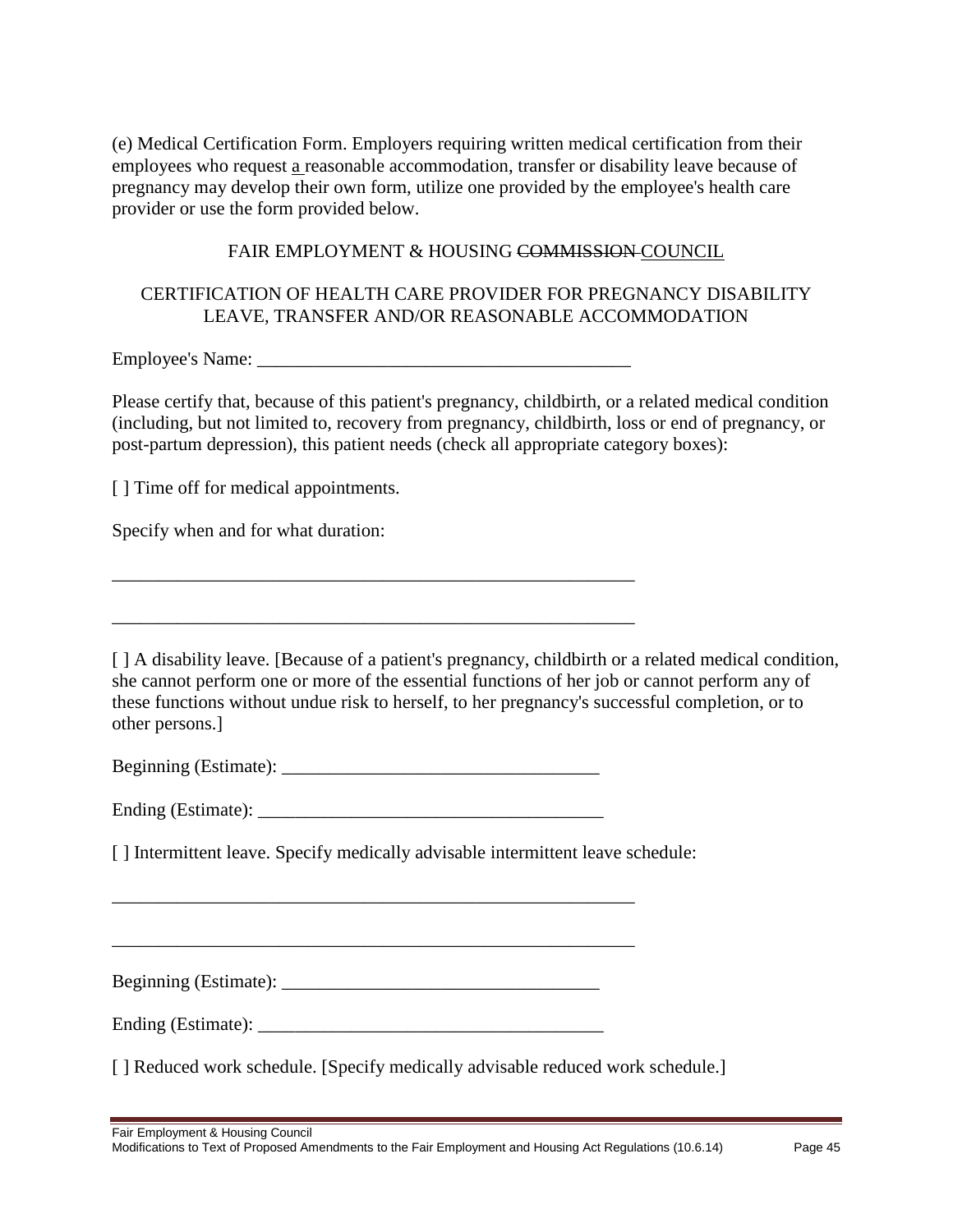Beginning (Estimate): \_\_\_\_\_\_\_\_\_\_\_\_\_\_\_\_\_\_\_\_\_\_\_\_\_\_\_\_\_\_\_\_\_\_

\_\_\_\_\_\_\_\_\_\_\_\_\_\_\_\_\_\_\_\_\_\_\_\_\_\_\_\_\_\_\_\_\_\_\_\_\_\_\_\_\_\_\_\_\_\_\_\_\_\_\_\_\_\_\_\_

\_\_\_\_\_\_\_\_\_\_\_\_\_\_\_\_\_\_\_\_\_\_\_\_\_\_\_\_\_\_\_\_\_\_\_\_\_\_\_\_\_\_\_\_\_\_\_\_\_\_\_\_\_\_\_\_

Ending (Estimate): \_\_\_\_\_\_\_\_\_\_\_\_\_\_\_\_\_\_\_\_\_\_\_\_\_\_\_\_\_\_\_\_\_\_\_\_\_

\_\_\_\_\_\_\_\_\_\_\_\_\_\_\_\_\_\_\_\_\_\_\_\_\_\_\_\_\_\_\_\_\_\_\_\_\_\_\_\_\_\_\_\_\_\_\_\_\_\_\_\_\_\_\_\_

\_\_\_\_\_\_\_\_\_\_\_\_\_\_\_\_\_\_\_\_\_\_\_\_\_\_\_\_\_\_\_\_\_\_\_\_\_\_\_\_\_\_\_\_\_\_\_\_\_\_\_\_\_\_\_\_

[] Transfer to a less strenuous or hazardous position or to be assigned to less strenuous or hazardous duties [specify what would be a medically advisable position/duties].

Beginning (Estimate): \_\_\_\_\_\_\_\_\_\_\_\_\_\_\_\_\_\_\_\_\_\_\_\_\_\_\_\_\_\_\_\_\_\_

| Ending (Estimate): |
|--------------------|
|--------------------|

[ ] Reasonable accommodation(s). [Specify medically advisable needed accommodation(s). These could include, but are not limited to, modifying lifting requirements, or providing more frequent breaks, or providing a stool or chair.]

 $Beginning$  (Estimate):

\_\_\_\_\_\_\_\_\_\_\_\_\_\_\_\_\_\_\_\_\_\_\_\_\_\_\_\_\_\_\_\_\_\_\_\_\_\_\_\_\_\_\_\_\_\_\_\_\_\_\_\_\_\_\_\_ \_\_\_\_\_\_\_\_\_\_\_\_\_\_\_\_\_\_\_\_\_\_\_\_\_\_\_\_\_\_\_\_\_\_\_\_\_\_\_\_\_\_\_\_\_\_\_\_\_\_\_\_\_\_\_\_

Ending (Estimate):

\_\_\_\_\_\_\_\_\_\_\_\_\_\_\_\_\_\_\_\_\_\_\_\_\_\_\_\_\_\_\_\_\_\_\_\_\_\_\_\_\_\_\_\_\_\_\_\_\_\_\_\_\_\_\_\_

\_\_\_\_\_\_\_\_\_\_\_\_\_\_\_\_\_\_\_\_\_\_\_\_\_\_\_\_\_\_\_\_\_\_\_\_\_\_\_\_\_\_\_\_\_\_\_\_\_\_\_\_\_\_\_\_

\_\_\_\_\_\_\_\_\_\_\_\_\_\_\_\_\_\_\_\_\_\_\_\_\_\_\_\_\_\_\_\_\_\_\_\_\_\_\_\_\_\_\_\_\_\_\_\_\_\_\_\_\_\_\_\_

\_\_\_\_\_\_\_\_\_\_\_\_\_\_\_\_\_\_\_\_\_\_\_\_\_\_\_\_\_\_\_\_\_\_\_\_\_\_\_\_\_\_\_\_\_\_\_\_\_\_\_\_\_\_\_\_

\_\_\_\_\_\_\_\_\_\_\_\_\_\_\_\_\_\_\_\_\_\_\_\_\_\_\_\_\_\_\_\_\_\_\_\_\_\_\_\_\_\_\_\_\_\_\_\_\_\_\_\_\_\_\_\_

Name, license number and medical/health care specialty [printed] of health care provider.

Signature of health care provider:

Fair Employment & Housing Council Modifications to Text of Proposed Amendments to the Fair Employment and Housing Act Regulations (10.6.14) Page 46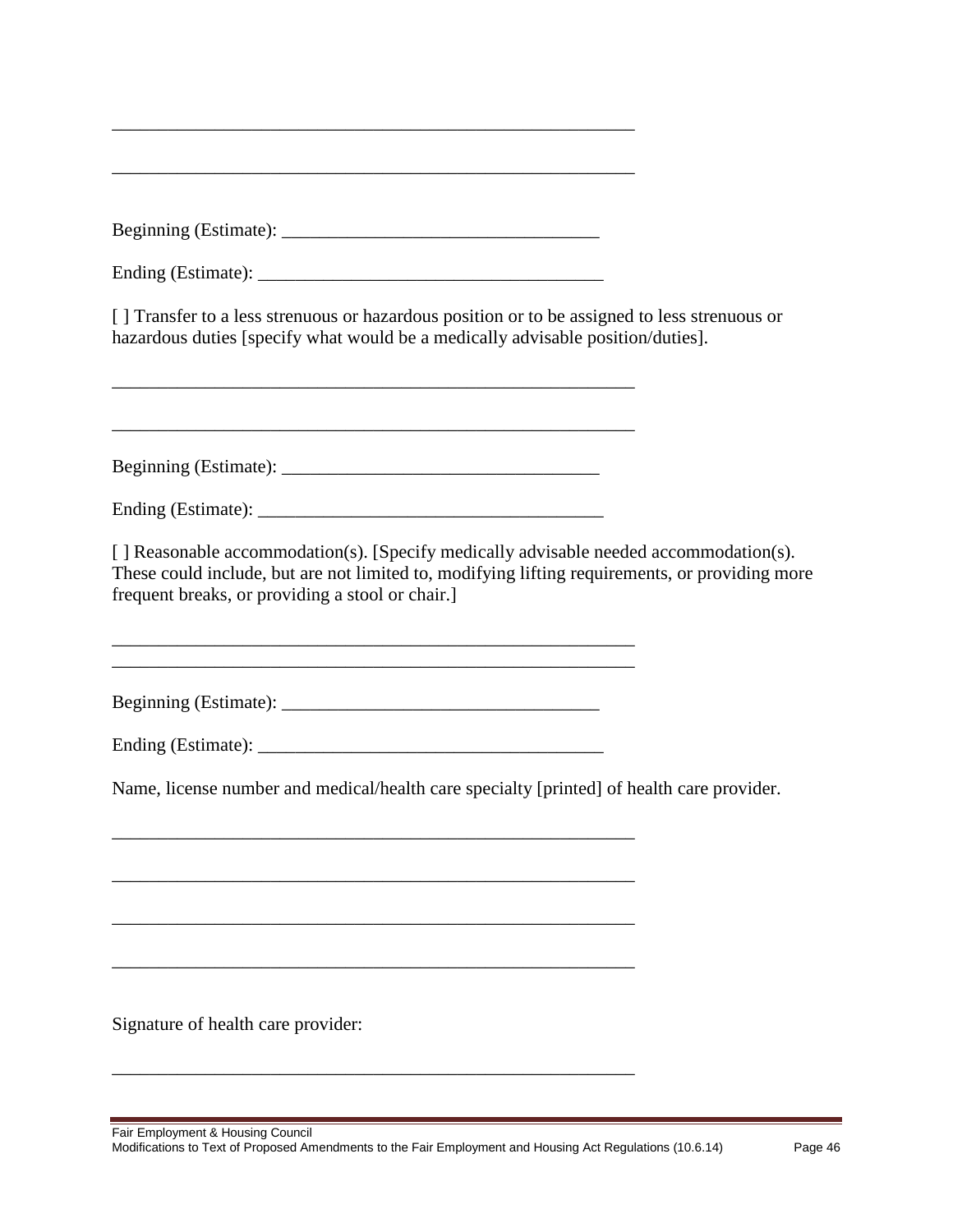Date:

Note: Authority cited: Sections 12935(a) and 12945, Government Code. Reference: Sections 12940 and 12945, Government Code; FMLA, 29 U.S.C. § 2601, et seq., and FMLA regulations, 29 C.F.R. § 825.

#### **§ 11051. Employer Notices.**

(a) "Notice  $A$ "

YOUR RIGHTS AND OBLIGATIONS AS A PREGNANT EMPLOYEE

\_\_\_\_\_\_\_\_\_\_\_\_\_\_\_\_\_\_\_\_\_\_\_\_\_\_\_\_\_\_\_\_\_\_\_\_\_\_\_\_\_\_\_\_\_\_\_\_\_\_\_\_\_\_\_\_

If you are pregnant, have a related medical condition, or are recovering from childbirth, PLEASE READ THIS NOTICE.

• California law protects employees against discrimination or harassment because of an employee's pregnancy, childbirth or any related medical condition (referred to below as "because of pregnancy"). California also law prohibits employers from denying or interfering with an employee's pregnancy-related employment rights.

• Your employer has an obligation to:

° reasonably accommodate your medical needs related to pregnancy, childbirth or related conditions (such as temporarily modifying your work duties, providing you with a stool or chair, or allowing more frequent breaks);

° transfer you to a less strenuous or hazardous position (where one is available) or duties if medically needed because of your pregnancy; and

° provide you with pregnancy disability leave (PDL) of up to four months (or 17 1/3 weeks if leave is taken incrementally), (the working days you normally would work in one-third of a year or 17 1/3 weeks) and return you to your same job when you are no longer disabled by your pregnancy or, in certain instances, to a comparable job. Taking PDL, however, does not protect you from non-leave related employment actions, such as a layoff.

° provide a reasonable amount of break time and use of a room or other location in close proximity to the employee's work area to express breast milk in private as set forth in the Labor Code section 1030, et seq.

• For pregnancy disability leave:

° PDL is not for an automatic period of time, but for the period of time that you are disabled by pregnancy. Your health care provider determines how much time you will need.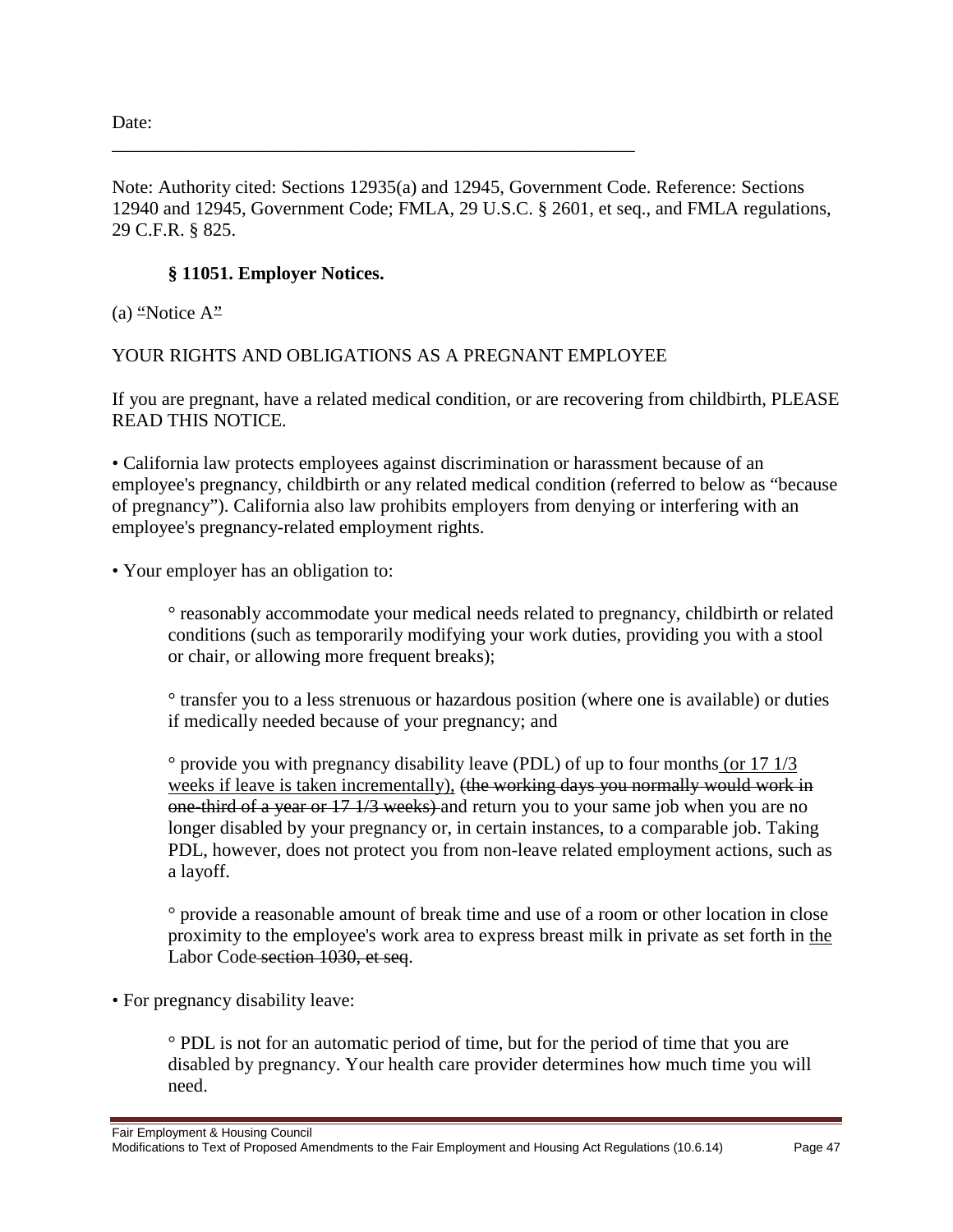° Once your employer has been informed that you need to take PDL, your employer must guarantee in writing that you can return to work in your same position if you request a written guarantee. Your employer may require you to submit written medical certification from your health care provider substantiating the need for your leave.

° PDL may include, but is not limited to, additional or more frequent breaks, time for prenatal or postnatal medical appointments, doctor-ordered bed rest, severe "morning sickness," gestational diabetes, pregnancy-induced hypertension, preeclampsia, recovery from childbirth or loss or end of pregnancy, and/or post-partum depression.

° PDL does not need to be taken all at once but can be taken on an as-needed basis as required by your health care provider, including intermittent leave or a reduced work schedule, all of which counts against your four month entitlement to leave.

° Your leave will be paid or unpaid depending on your employer's policy for other medical leaves. You may also be eligible for state disability insurance or Paid Family Leave (PFL), administered by the California Employment Development Department.

° At your discretion, you can use any vacation or other paid time off during your PDL.

° Your employer may require or you may choose to use any available sick leave during your PDL.

° Your employer is required to continue your group health coverage during your PDL at the same level and under the same conditions that coverage would have been provided if you had continued in employment continuously for the duration of your leave.

° Taking PDL may impact certain of your benefits and your seniority date; please contact your employer for details.

Notice Obligations as an Employee.

• Give your employer reasonable notice: To receive reasonable accommodation, obtain a transfer, or take PDL, you must give your employer sufficient notice for your employer to make appropriate plans. – Sufficient notice means 30 days advance notice if the need for the reasonable accommodation, transfer, or PDL is foreseeable, otherwise as soon as practicable if the need is an emergency or unforeseeable.

• Provide a Written Medical Certification from Your Health Care Provider. Except in a medical emergency where there is no time to obtain it, your employer may require you to supply a written medical certification from your health care provider of the medical need for your reasonable accommodation, transfer or PDL. If the need is an emergency or unforeseeable, you must provide this certification within the time frame your employer requests, unless it is not practicable for you to do so under the circumstances despite your diligent, good faith efforts. Your employer must provide at least 15 calendar days for you to submit the certification. See

Fair Employment & Housing Council

Modifications to Text of Proposed Amendments to the Fair Employment and Housing Act Regulations (10.6.14) Page 48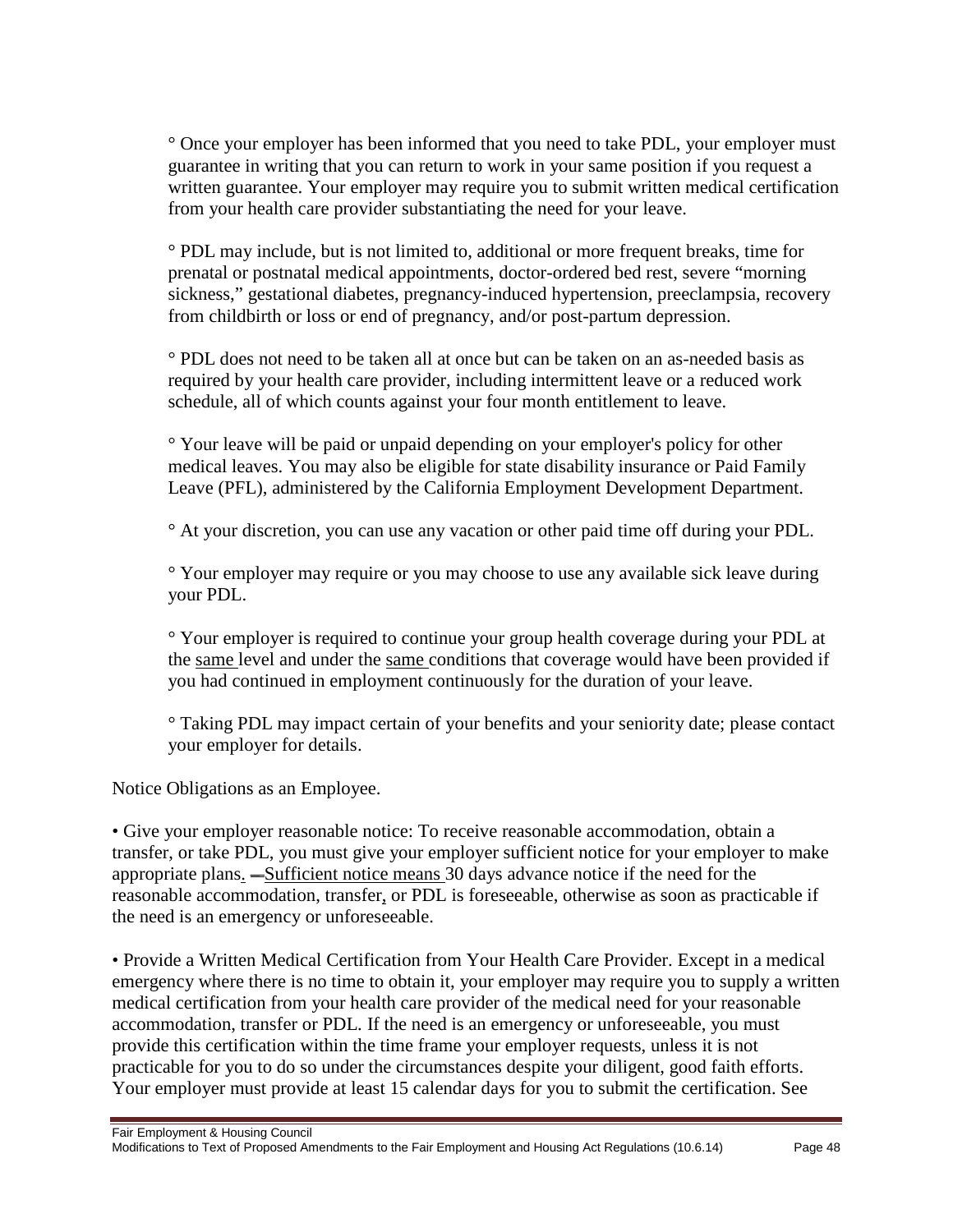your employer for a copy of a medical certification form to give to your health care provider to complete.

• PLEASE NOTE that if you fail to give your employer reasonable advance notice or, if your employer requires it, written medical certification of your medical need, your employer may be justified in delaying your reasonable accommodation, transfer, or PDL.

This notice is a summary of your rights and obligations under the Fair Employment and Housing Act (FEHA). For more information about your rights and obligations as a pregnant employee, contact your employer, look at visit the Department of Fair Employment and Housing's Wweb site at www.dfeh.ca.gov, or contact the Department at (800) 884-1684. The text of the FEHA and the regulations interpreting it are available on the Department of Fair Employment and Housing Commission's wWeb site at www.fehc.ca.govdfeh.ca.gov.

(b) "Notice  $B$ "

#### FAMILY CARE AND MEDICAL LEAVE AND PREGNANCY DISABILITY LEAVE

Under the California Family Rights Act of 1993 (CFRA), if you have more than 12 months of service with your employer and have worked at least 1,250 hours in the 12-month period before the date you want to begin your leave, you may have a right to an unpaid family care or medical leave (CFRA leave). This leave may be up to 12 workweeks in a 12-month period for the birth, adoption, or foster care placement of your child or for your own serious health condition or that of your child, parent or spouse.

Even if you are not eligible for CFRA leave, if disabled by pregnancy, childbirth or related medical conditions, you are entitled to take pregnancy disability leave (PDL) of up to four months (or 17 1/3 weeks if leave is taken incrementally), or the working days in one-third of a year or 17 1/3 weeks, depending on your period(s) of actual disability. Time off needed for prenatal or postnatal care; doctor-ordered bed rest; gestational diabetes; pregnancy-induced hypertension; preeclampsia; childbirth; postpartum depression; loss or end of pregnancy; or recovery from childbirth or loss or end of pregnancy would all be covered by your PDL.

Your employer also has an obligation to reasonably accommodate your medical needs (such as allowing more frequent breaks) and to transfer you to a less strenuous or hazardous position if it is medically advisable because of your pregnancy.

If you are CFRA-eligible, you have certain rights to take BOTH PDL and a separate CFRA leave for reason of the birth of your child. Both-Pregnancy disability leaves guarantees reinstatement to the same or a comparable position at the end of the leave, subject to any defense allowed under the law. CFRA leave guarantees reinstatement to the same or a comparable position at the end of the leave, subject to any defense allowed under the law.

If possible, you must provide at least 30 days advance notice for foreseeable events (such as the expected birth of a child or a planned medical treatment for yourself or a family member). For

Fair Employment & Housing Council

Modifications to Text of Proposed Amendments to the Fair Employment and Housing Act Regulations (10.6.14) Page 49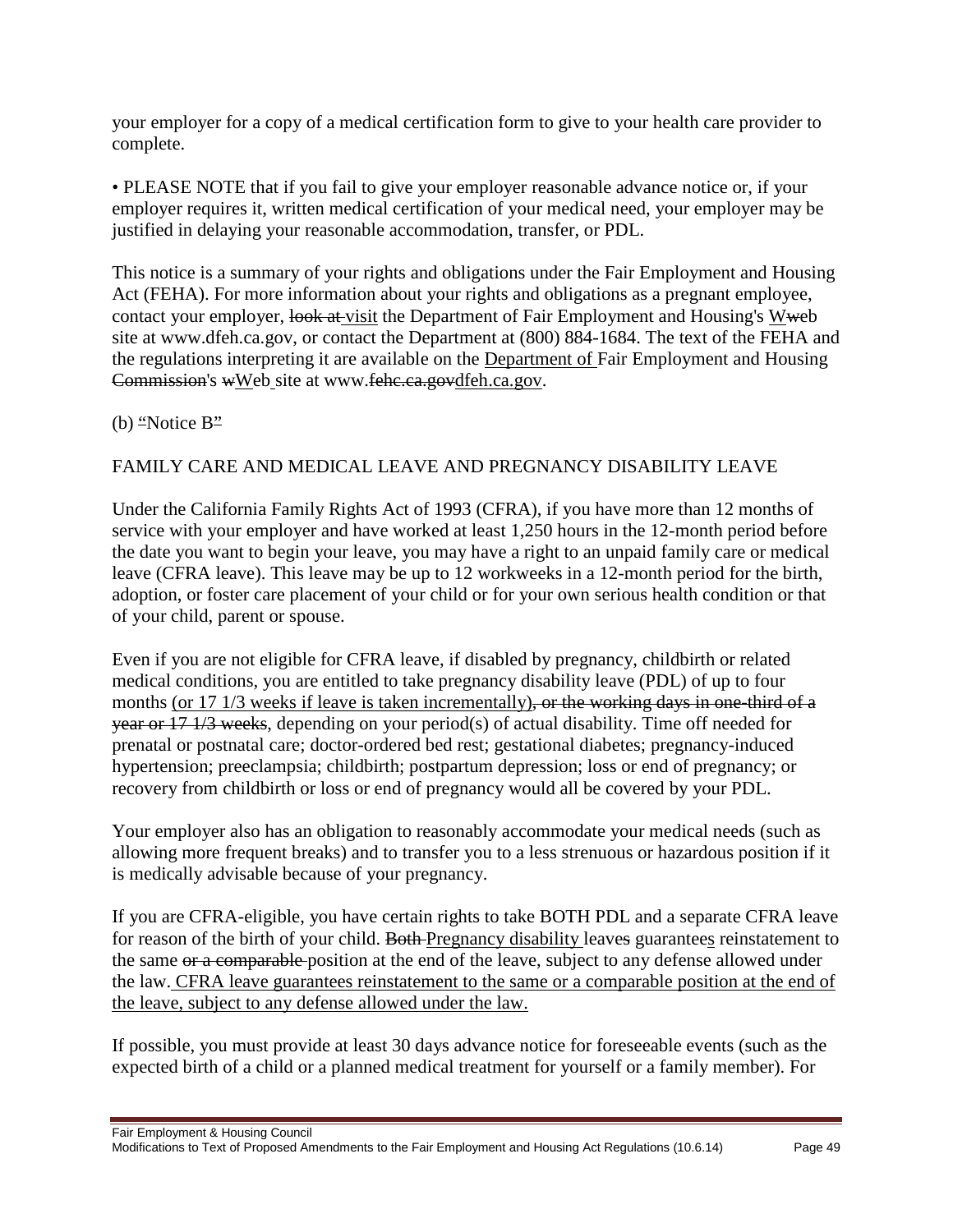events that are unforeseeable, you must to notify your employer, at least verbally, as soon as you learn of the need for the leave.

Failure to comply with these notice rules is grounds for, and may result in, deferral of the requested leave until you comply with this notice policy.

Your employer may require medical certification from your health care provider before allowing you a leave for:

- your pregnancy;
- your own serious health condition; or
- to care for your child, parent, or spouse who has a serious health condition.

See your employer for a copy of a medical certification form to give to your health care provider to complete.

When medically necessary, leave may be taken on an intermittent or a reduced work schedule.

If you are taking a leave for the birth, adoption or foster care placement of a child, the basic minimum duration of the leave is two weeks and you must conclude the leave within one year of the birth or placement for adoption or foster care.

Taking a family care or pregnancy disability leave may impact certain of your benefits and your seniority date. Contact your employer for more information regarding your eligibility for a leave and/or the impact of the leave on your seniority and benefits.

This notice is a summary of your rights and obligations under the Fair Employment and Housing Act (FEHA). The FEHA prohibits employers from denying, interfering with, or restraining your exercise of these rights. For more information about your rights and obligations, contact your employer, look at visit the Department of Fair Employment and Housing's Wweb site at www.dfeh.ca.gov, or contact the Department at (800) 884-1684. The text of the FEHA and the regulations interpreting it are available on the Department of Fair Employment and Housing's Commission's wWeb site at www.fehedfeh.ca.gov.

Note: Authority cited: Sections 12935(a) and 12945, Government Code. Reference: Sections 12940 and 12945, Government Code; FMLA, 29 U.S.C. § 2601, et seq., and FMLA regulations, 29 C.F.R. § 825.

## **Article 8. Religious Creed Discrimination**

## **§ 11059. General Prohibition Aagainst Religious Creed Discrimination.**

(a) Statutory Source. These regulations concerning religious discrimination are adopted by the Council pursuant to section 12940 of the Government Code.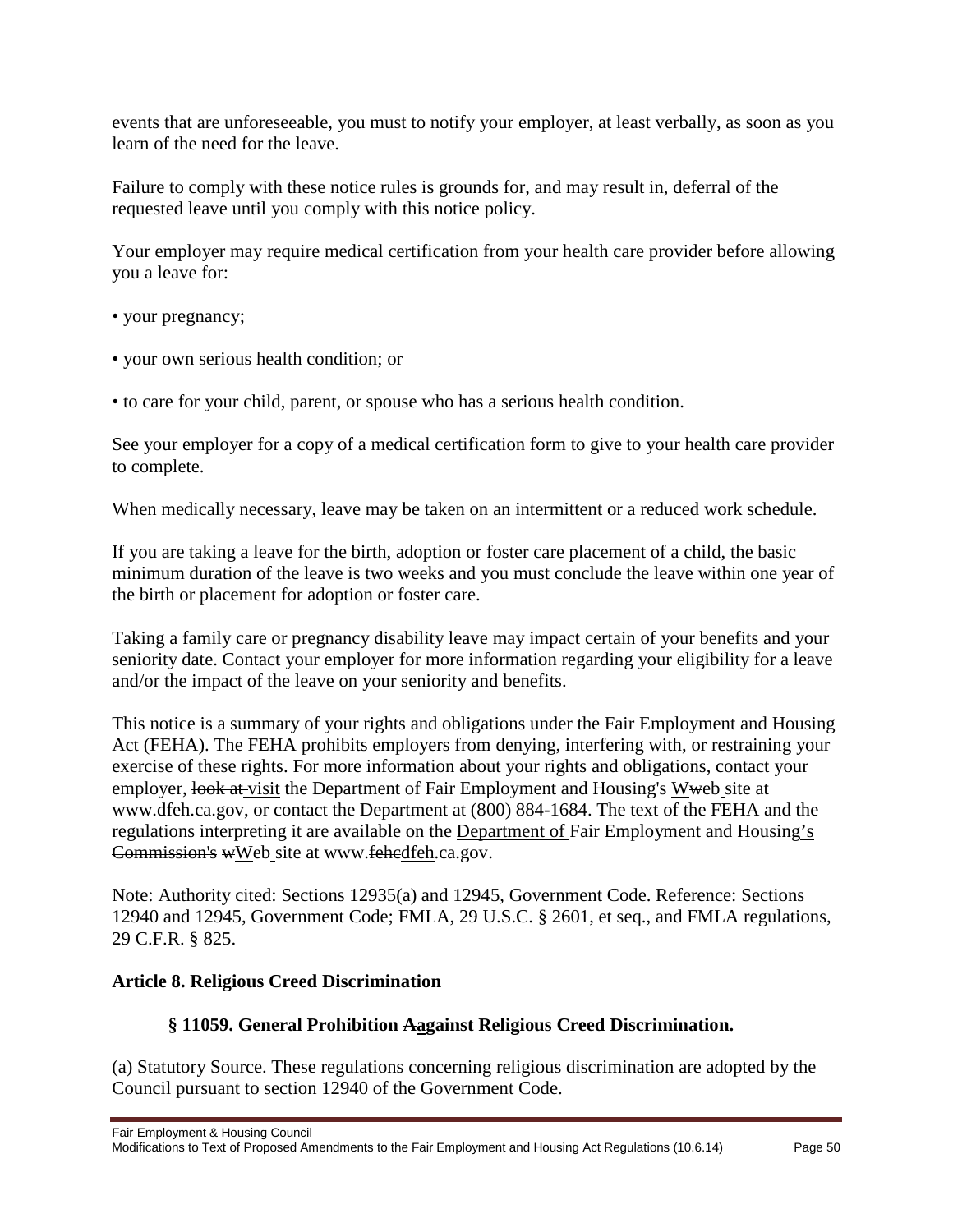(b) Statement of Purpose. The freedom to worship as one believes is a basic human right. To that end, the accommodation to of religious pluralism is an important and necessary part of our society. Questions of religious discrimination and accommodation to the varied religious practices of the people of the State of California often arise in complex and emotionally charged situations; therefore, each case must be reviewed on an individual basis to best balance often contradictory social needs.

(c) Incorporation of General Regulations. These regulations incorporate all of the provisions of Articles 1 and 2 of Subchapter 2, unless specifically excluded or modified.

# **§ 11060. Establishing Religious Creed Discrimination.**

"Religious creed" includes any traditionally recognized religion as well as beliefs, observances, or practices, which an individual sincerely holds and which occupy in his or her life a place of importance parallel to that of traditionally recognized religions. It encompasses all aspects of religious belief, observance, and practice, including religious dress and grooming practices, as defined by Government Code section 12926. Religious creed discrimination may be established by showing:

(a) Employment benefits have been denied, in whole or in part, because of an applicant's or employee's religious creed or lack of religious creed.

(b) The employer or other covered entity has failed to reasonably accommodate the applicant's or employee's religious creed despite being informed by the applicant or employee or otherwise having become aware of the need for reasonable accommodation.

Note: Authority cited: Section 12935(a), Government Code. Reference: Sections 12920, 12921 and 12940, Government Code.

# **§ 11062. Reasonable Accommodation.**

An employer or other covered entity shall make accommodation to the known religious creed of an applicant or employee unless the employer or other covered entity can demonstrate that the accommodation is unreasonable because it would impose an undue hardship.

(a) Reasonable accommodation may include, but is not limited to, job restructuring, job reassignment, modification of work practices, or allowing time off in an amount equal to the amount of non-regularly scheduled time the employee has worked in order to avoid a conflict with his or her religious observances. Unless expressly requested by an employee, an accommodation is not reasonable if it requires segregation of an employee from customers or the general public.

(b) In determining whether a reasonable accommodation would impose an undue hardship on the operations of an employer or other covered entity, factors to be considered include, but are not limited to: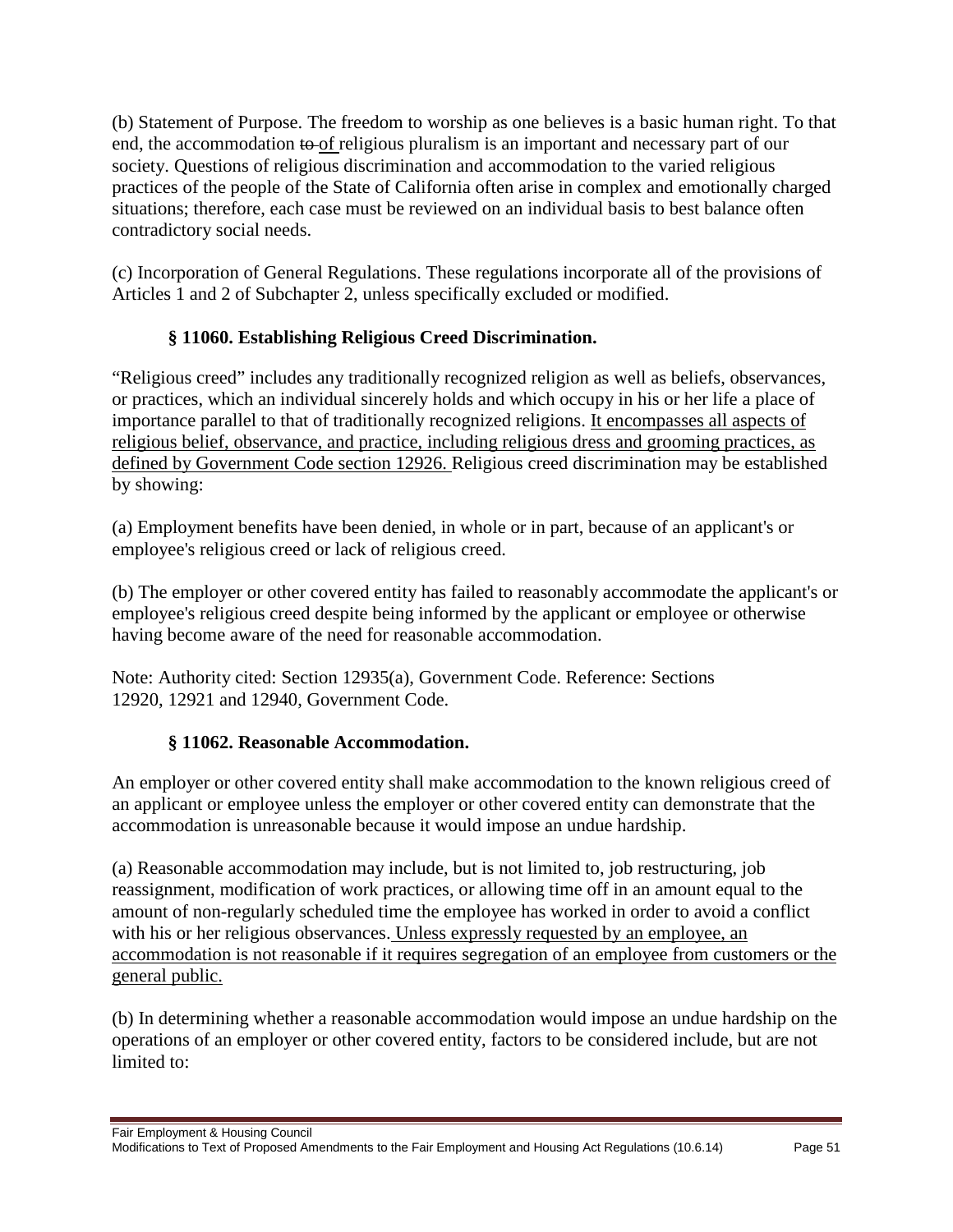(1) The size of the relevant establishment or facility with respect to the number of employees, the size of budget, and other such matters;

(2) The overall size of the employer or other covered entity with respect to the number of employees, number and type of facilities, and size of budget;

(3) The type of the establishment's or facility's operation, including the composition and structure of the workforce or membership;

(4) The type of the employer's or other covered entity's operation, including the composition and structure of the workforce or membership;

(5) The nature and cost of the accommodation involved;

(6) Reasonable notice to the employer or other covered entity of the need for accommodation; and

(7) Any available reasonable alternative means of accommodation.

(c) Reasonable accommodation includes, but is not limited to, the following specific employment policies or practices:

(1) Interview and examination times. Scheduled times for interviews, examinations, and other functions related to employment opportunities shall reasonably accommodate religious practices.

(2) Dress and Grooming Standards. Dress and grooming standards or requirements for personal appearance shall be flexible enough to take into account "religious dress practices and grooming practices," as defined in Government Code section 12926.

(3) Union Dues. An employer or union shall not require membership from any employee or applicant whose religious creed prohibits such membership. An applicant's or employee's religious creed shall be reasonably accommodated with respect to union dues.

Note: Authority cited: Section 12935(a), Government Code. Reference: Sections 12920, 12921, 12926 and 12940, Government Code.

## **Article 9. Disability Discrimination**

## **§ 11064. General Prohibitions Aagainst Discrimination on the Basis of Disability.**

(a) Statutory Source. These regulations are adopted by the Council pursuant to sections 12926, 12926.1 and 12940 of the Government Code.

(b) Statement of Purpose. The Fair Employment and Housing Council is committed to ensuring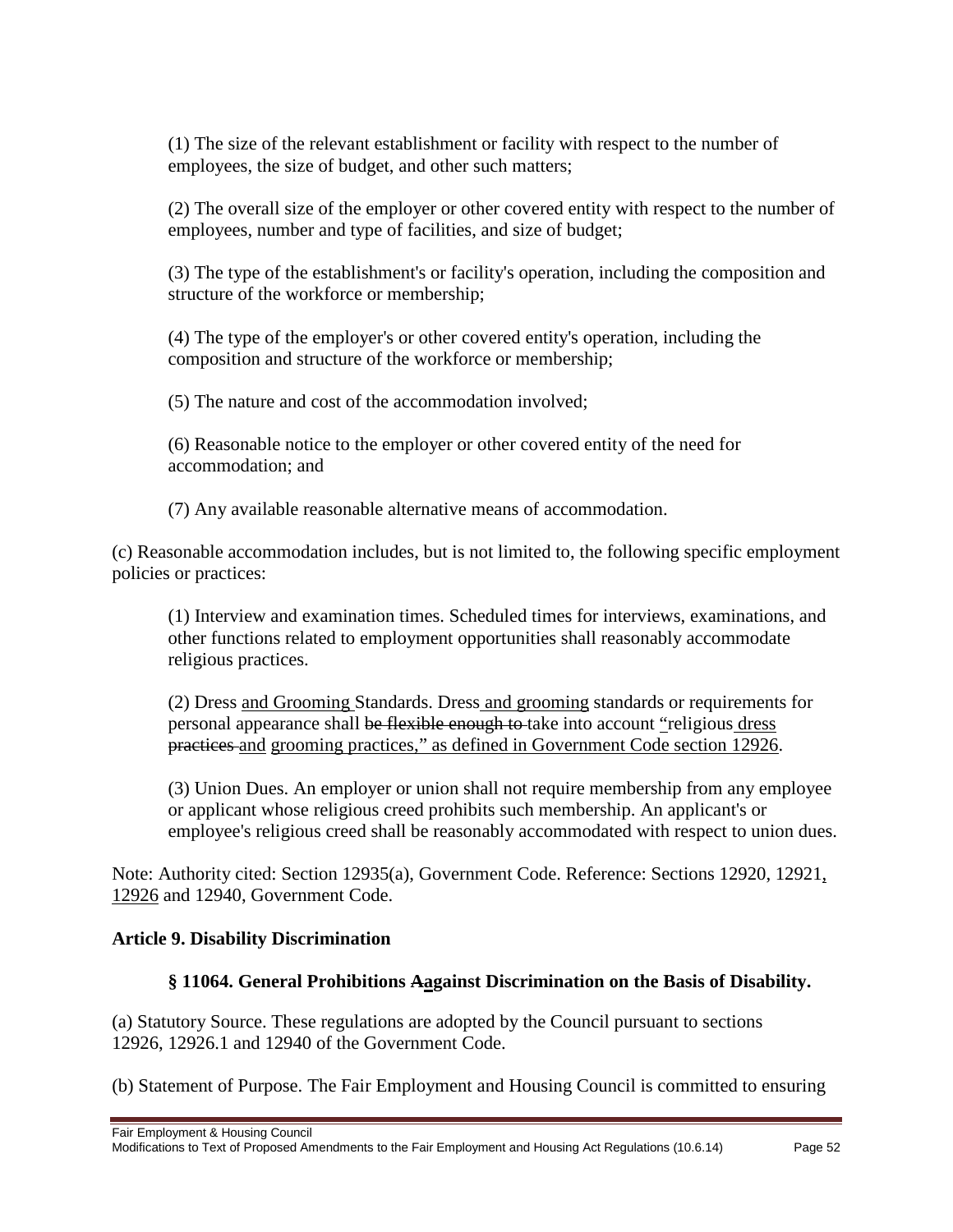each individual employment opportunities commensurate with his or her abilities. These regulations are designed to ensure discrimination-free access to employment opportunities notwithstanding any individual's actual or perceived disability or medical condition; to preserve a valuable pool of experienced, skilled employees; and to strengthen our economy by keeping people working who would otherwise require public assistance. These regulations are to be broadly construed to protect applicants and employees from discrimination due to an actual or perceived physical or mental disability or medical condition that is disabling, potentially disabling or perceived to be disabling or potentially disabling. The definition of disability in these regulations shall be construed broadly in favor of expansive coverage to the maximum extent permitted by the terms of the Fair Employment and Housing Act (FEHA). As with the Americans with Disabilities Act of 1990 (ADA), as amended by the ADA Amendment Act of 2008 (Pub. L. No. 110-325), the primary focus in cases brought under the FEHA should be whether employers and other covered entities have provided reasonable accommodation to applicants and employees with disabilities, whether all parties have complied with their obligations to engage in the interactive process and whether discrimination has occurred, not whether the individual meets the definition of disability, which should not require extensive analysis.

(c) Incorporation of General Regulations. These regulations governing discrimination on the basis of disability incorporate each of the provisions of Articles 1 and 2 of Subchapter 2, unless specifically excluded or modified.

Note: Authority cited: Section 12935(a), Government Code. Reference: Sections 12920, 12921, 12926, 12926.1 and 12940, Government Code.

## **§ 11065. Definitions.**

As used in this article, the following definitions apply:

(a) "Assistive animal" means a trained animal, including a trained dog, necessary as a reasonable accommodation for a person with a disability.

(1) Specific examples include, but are not limited to:

(A) "Guide" dog," as defined at Civil Code section 54.1, trained to guide a blind or visually impaired person.

(B) "Signal" dog," as defined at Civil Code section 54.1, or other animal trained to alert a deaf or hearing impaired person to sounds.

(C) "Service" dog," as defined at Civil Code section 54.1, or other animal individually trained to the requirements of a person with a disability.

(D) "Support" dog" or other animal that provides emotional or other support to a person with a disability, including, but not limited to, traumatic brain injuries or mental

Fair Employment & Housing Council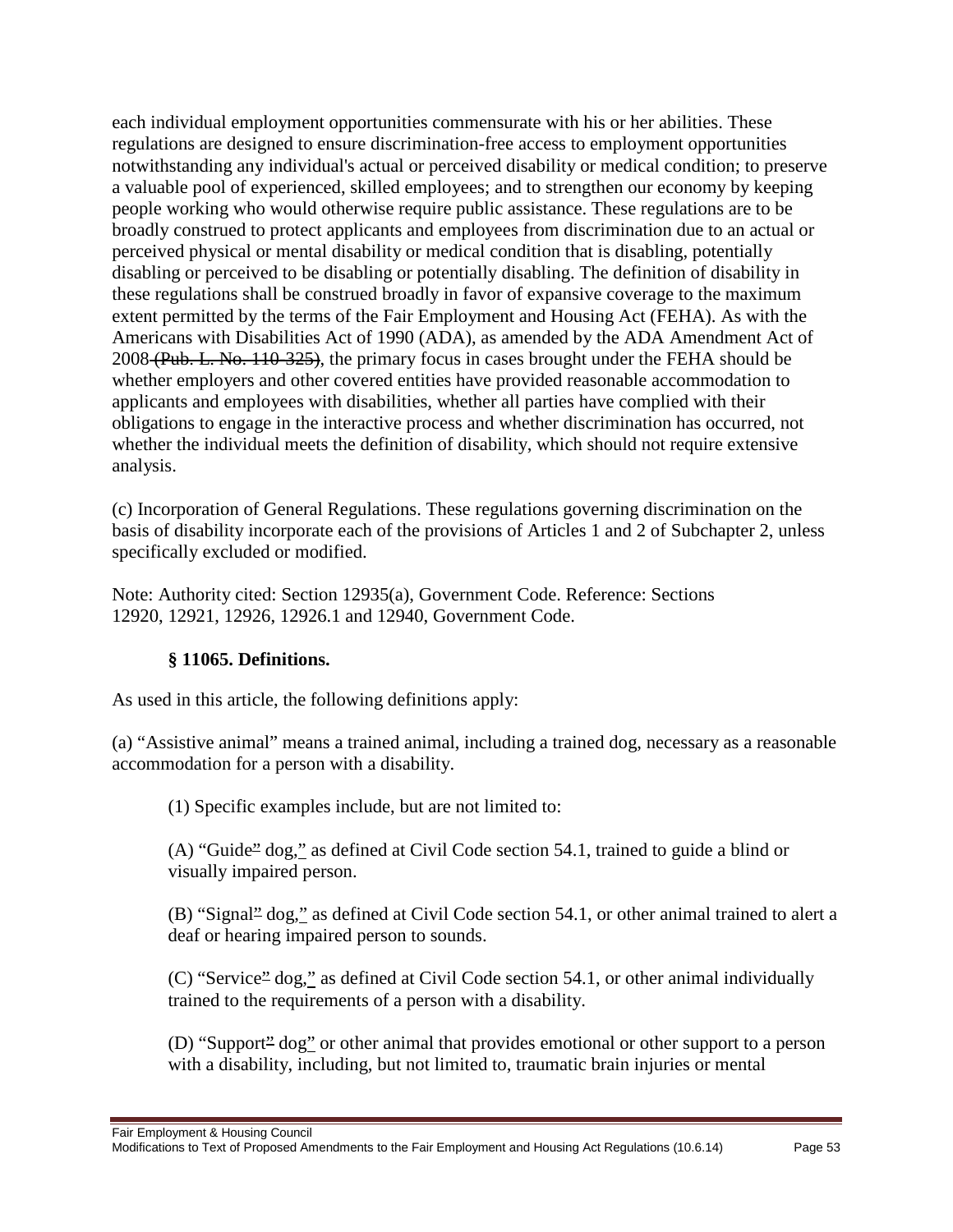disabilities, such as major depression.

(2) Minimum Sstandards for Aassistive Aanimals include, but are not limited to, the following. Employers may require that an assistive animal in the workplace:

(A) is free from offensive odors and displays habits appropriate to the work environment, for example, the elimination of urine and feces;

(B) does not engage in behavior that endangers the health or safety of the individual with a disability or others in the workplace; and

(C) is trained to provide assistance for the employee's disability.

(3) A "support animal" may constitute a reasonable accommodation in certain circumstances. A support animal is one that provides emotional support to a person with a disability, including, but not limited to, traumatic brain injuries or mental disabilities, such as major depression. As in other contexts, what constitutes a reasonable accommodation requires an individualized analysis.

(b) "Business Necessity," as used in this article regarding medical or psychological examinations, means that the need for the disability inquiry or medical examination is vital to the business.

(c) "CFRA" means the Moore-Brown-Roberti Family Rights Act of 1993. (California Family Rights Act, Gov. Code §§ 12945.1 and 12945.2.) As used in this article "CFRA leave" means medical leave taken pursuant to CFRA.

(d) "Disability" shall be broadly construed to mean and include any of the following definitions:

(1) "Mental Ddisability," as defined at Government Code section 12926, includes, but is not limited to, having any mental or psychological disorder or condition that limits a major life activity. "Mental Ddisability" includes, but is not limited to, emotional or mental illness, intellectual or cognitive disability (formerly referred to as "mental retardation"), organic brain syndrome, or specific learning disabilities, autism spectrum disorders, schizophrenia, and chronic or episodic conditions such as clinical depression, bipolar disorder, post-traumatic stress disorder, and obsessive compulsive disorder.

(2) "Physical Ddisability," as defined at Government Code section 12926, includes, but is not limited to, having any anatomical loss, cosmetic disfigurement, physiological disease, disorder or condition that does both of the following:

(A) affects one or more of the following body systems: neurological; immunological; musculoskeletal; special sense organs; respiratory, including speech organs; cardiovascular; reproductive; digestive; genitourinary; hemic and lymphatic; circulatory; skin; and endocrine; and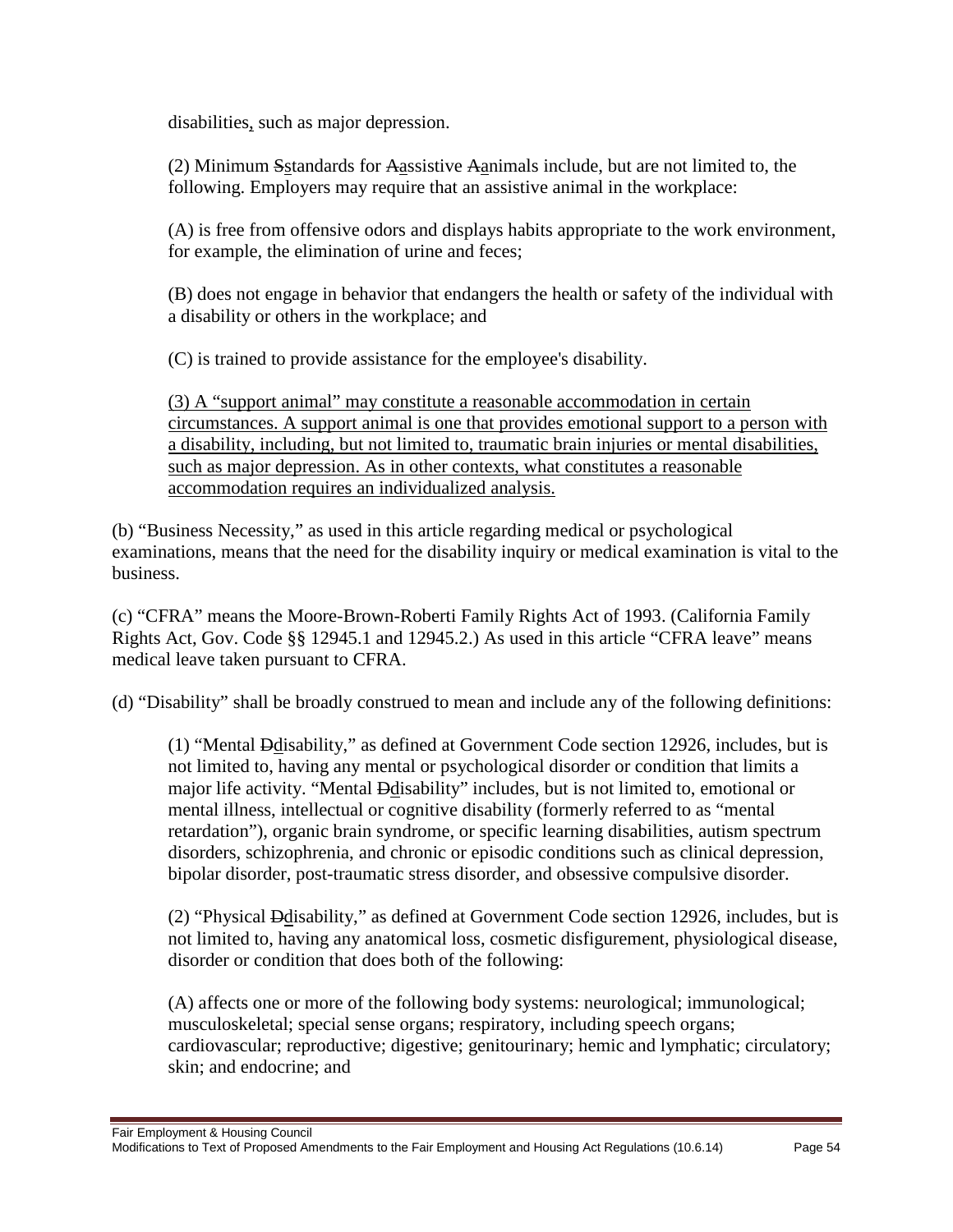(B) limits a major life activity.

(C) "Disability" includes, but is not limited to, deafness, blindness, partially or completely missing limbs, mobility impairments requiring the use of a wheelchair, cerebral palsy, and chronic or episodic conditions such as HIV/AIDS, hepatitis, epilepsy, seizure disorder, diabetes, multiple sclerosis, and heart and circulatory disease.

(3) A "special education" disability is any other recognized health impairment or mental or psychological disorder not described in section  $11065(d)$ ( $\rightarrow$ ) or (d)( $\rightarrow$ ), of this article, that requires or has required in the past special education or related services. A special education disability may include a "specific learning disability," manifested by significant difficulties in the acquisition and use of listening, speaking, reading, writing, reasoning or mathematical abilities. A specific learning disability can include conditions such as perceptual disabilities, brain injury, minimal brain dysfunction, dyslexia and developmental aphasia. A special education disability does not include special education or related services unrelated to a health impairment or mental or psychological disorder, such as those for English language acquisition by persons whose first language was not English.

(4) A "Rrecord or Hhistory of Ddisability" includes previously having, or being misclassified as having, a record or history of a mental or physical disability or special education health impairment of which the employer or other covered entity is aware.

(5) A "Pperceived Ddisability" means being "rRegarded as," "pPerceived as" or "t<sub>Treated as</sub>" Hhaving a Ddisability. Perceived disability includes:

(A) Being regarded or treated by the employer or other entity covered by this article as having, or having had, any mental or physical condition or adverse genetic information that makes achievement of a major life activity difficult; or

(B) Being subjected to an action prohibited by this article, including non-selection, demotion, termination, involuntary transfer or reassignment, or denial of any other term, condition, or privilege of employment, based on an actual or perceived physical or mental disease, disorder, or condition, or cosmetic disfigurement, anatomical loss, adverse genetic information or special education disability, or its symptom, such as taking medication, whether or not the perceived condition limits, or is perceived to limit, a major life activity.

(6) A "Pperceived Ppotential Ddisability" includes being regarded, perceived, or treated by the employer or other covered entity as having, or having had, a physical or mental disease, disorder, condition or cosmetic disfigurement, anatomical loss, adverse genetic information or special education disability that has no present disabling effect, but may become a mental or physical disability or special education disability.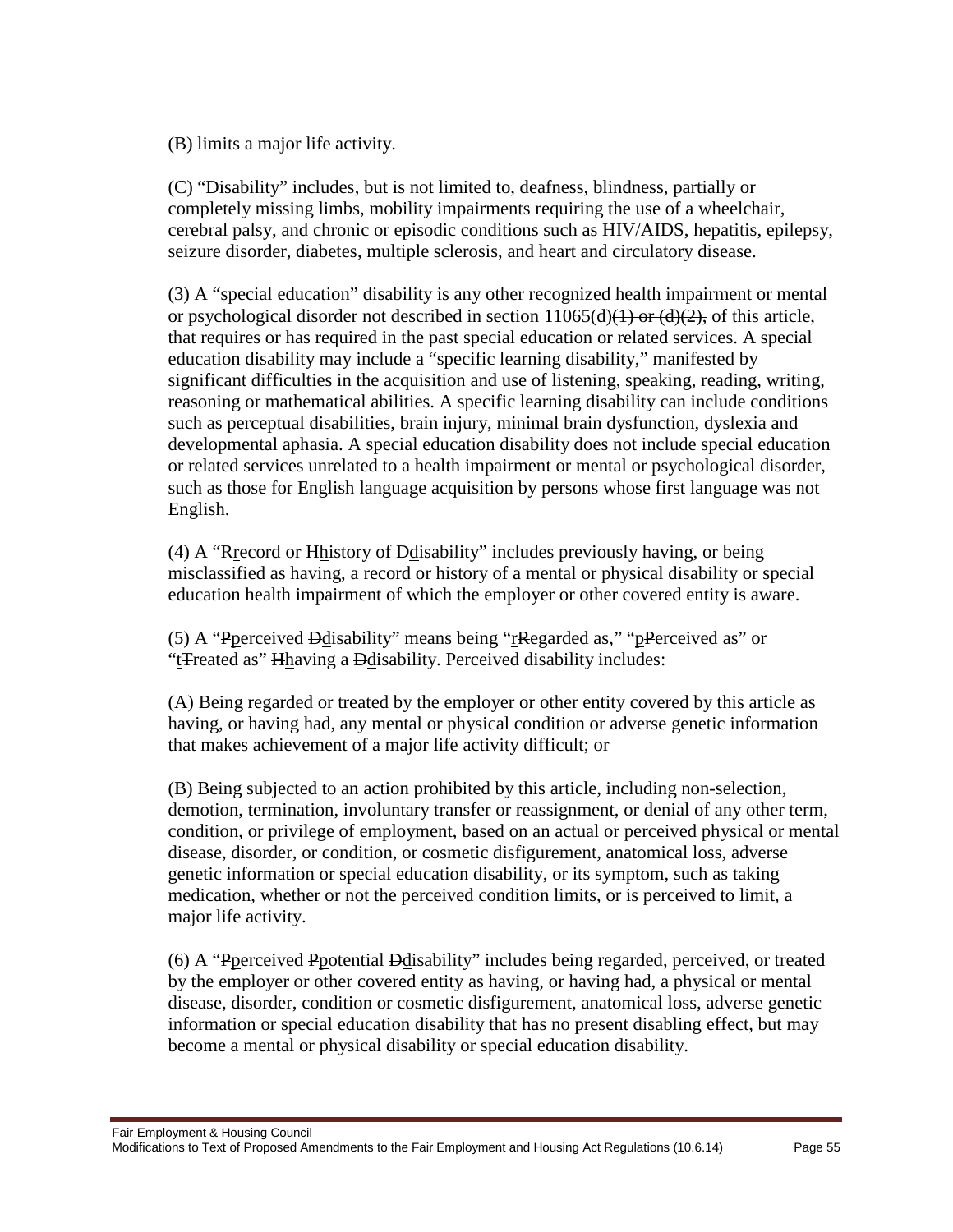(7) "Medical condition" is a term specifically defined at Government Code section 12926, to mean either:

(A) any cancer-related physical or mental health impairment from a diagnosis, record or history of cancer; or

(B) a "genetic characteristic," as defined at Government Code section 12926. "Genetic characteristics" means:

1. Any scientifically or medically identifiable gene or chromosome, or combination or alteration of a gene or chromosome, or any inherited characteristic that may derive from a person or the person's family member,

2. that is known to be a cause of a disease or disorder in a person or the person's offspring, or that is associated with a statistically increased risk of development of a disease or disorder, though presently not associated with any disease or disorder symptoms.

(8) A "Disability" is also any definition of "disability" used in the federal Americans with Disabilities Act of 1990 (ADA), and as amended by the ADA Amendments Act of 2008 (Pub. L. No. 110-325) and the regulations adopted pursuant thereto, that would result in broader protection of the civil rights of individuals with a mental or physical disability or medical condition than provided by the FEHA. If so, the broader ADA protections or coverage shall be deemed incorporated by reference into, and shall prevail over conflicting provisions of, the FEHA's definition of disability.

(9) "Disability" does not include:

(A) excluded conditions listed in the Government Code section 12926 definitions of mental and physical disability. These conditions are compulsive gambling, kleptomania, pyromania, or psychoactive substance use disorders resulting from the current unlawful use of controlled substances or other drugs, and "sexual behavior disorders," as defined at section  $11065(q)$ , of this article; or

(B) conditions that are mild, which do not limit a major life activity, as determined on a case-by-case basis. These excluded conditions have little or no residual effects, such as the common cold; seasonal or common influenza; minor cuts, sprains, muscle aches, soreness, bruises, or abrasions; non-migraine headaches, and minor and non-chronic gastrointestinal disorders.

(e) "Essential job functions" means the fundamental job duties of the employment position the applicant or employee with a disability holds or desires.

(1) A job function may be considered essential for any of several reasons, including, but not limited to, the following: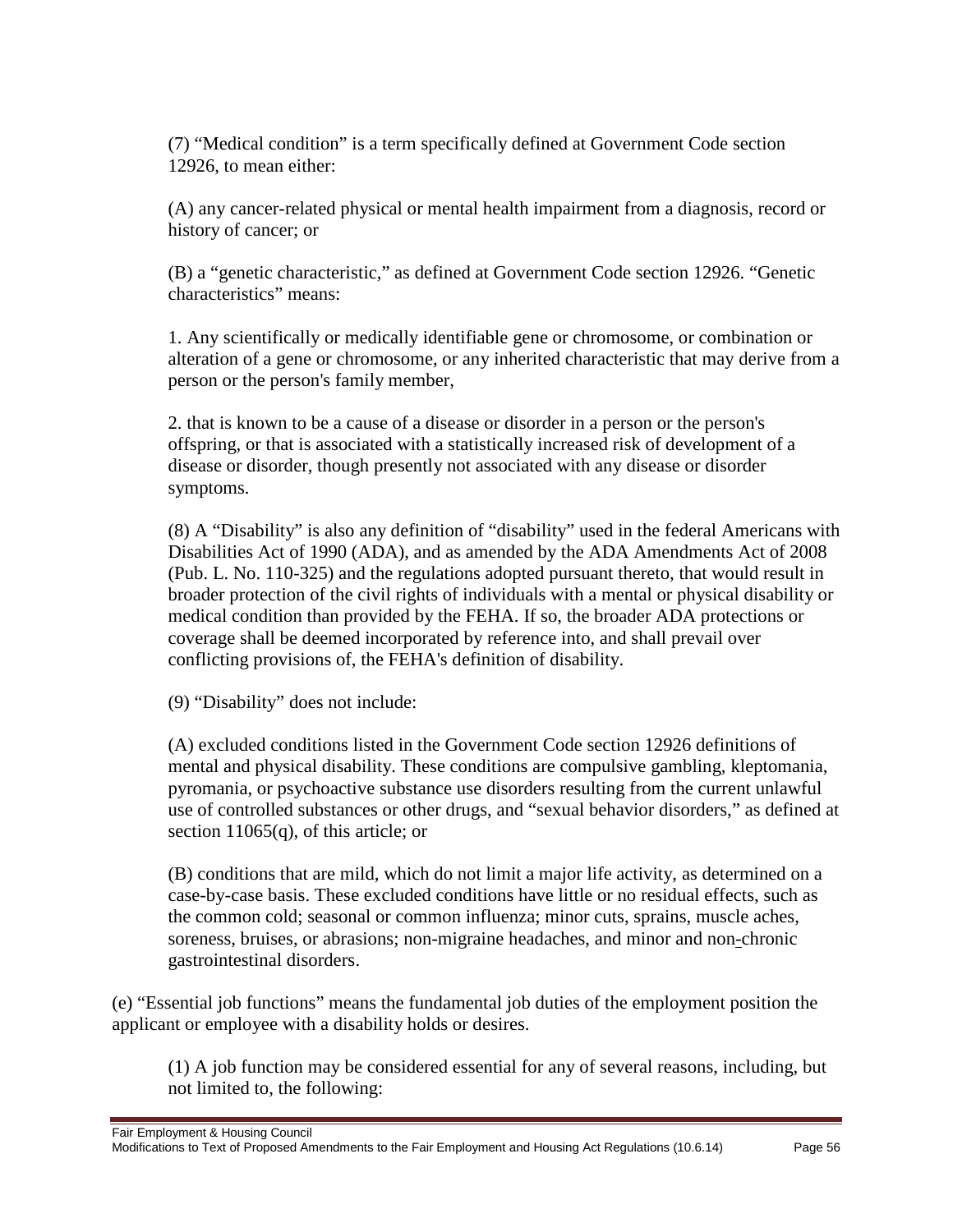(A) The function may be essential because the reason the position exists is to perform that function.

(B) The function may be essential because of the limited number of employees available among whom the performance of that job function can be distributed.

(C) The function may be highly specialized, so that the incumbent in the position is hired for his or her expertise or ability to perform the particular function.

(2) Evidence of whether a particular function is essential includes, but is not limited to, the following:

(A) The employer's or other covered entity's judgment as to which functions are essential.

(B) Accurate, current written job descriptions.

(C) The amount of time spent on the job performing the function.

(D) The legitimate business consequences of not requiring the incumbent to perform the function.

(E) Job descriptions or job functions contained in a collective bargaining agreement.

(F) The work experience of past incumbents in the job.

(G) The current work experience of incumbents in similar jobs.

(H) Reference to the importance of the performance of the job function in prior performance reviews.

(3) "Essential functions" do not include the marginal functions of the position. "Marginal functions" of an employment position are those that, if not performed, would not eliminate the need for the job or that could be readily performed by another employee or that could be performed in an alternative way.

(f) "Family member," for purposes of discrimination on the basis of a genetic characteristic or genetic information, includes the individual's relations from the first to fourth degree. This would include children, siblings, half-siblings, parents, grandparents, aunts, uncles, nieces, nephews, great aunts and uncles, first cousins, children of first cousins, great grandparents, and great-great grandparents.

(g) "FMLA" means the federal Family and Medical Leave Act of 1993, 29 U.S.C.  $\S$  2601 et seq., and its implementing regulations, 29 C.F.R. Part 825 et seq. For purposes of this section only, "FMLA leave" means medical leave taken pursuant to FMLA.

Fair Employment & Housing Council Modifications to Text of Proposed Amendments to the Fair Employment and Housing Act Regulations (10.6.14) Page 57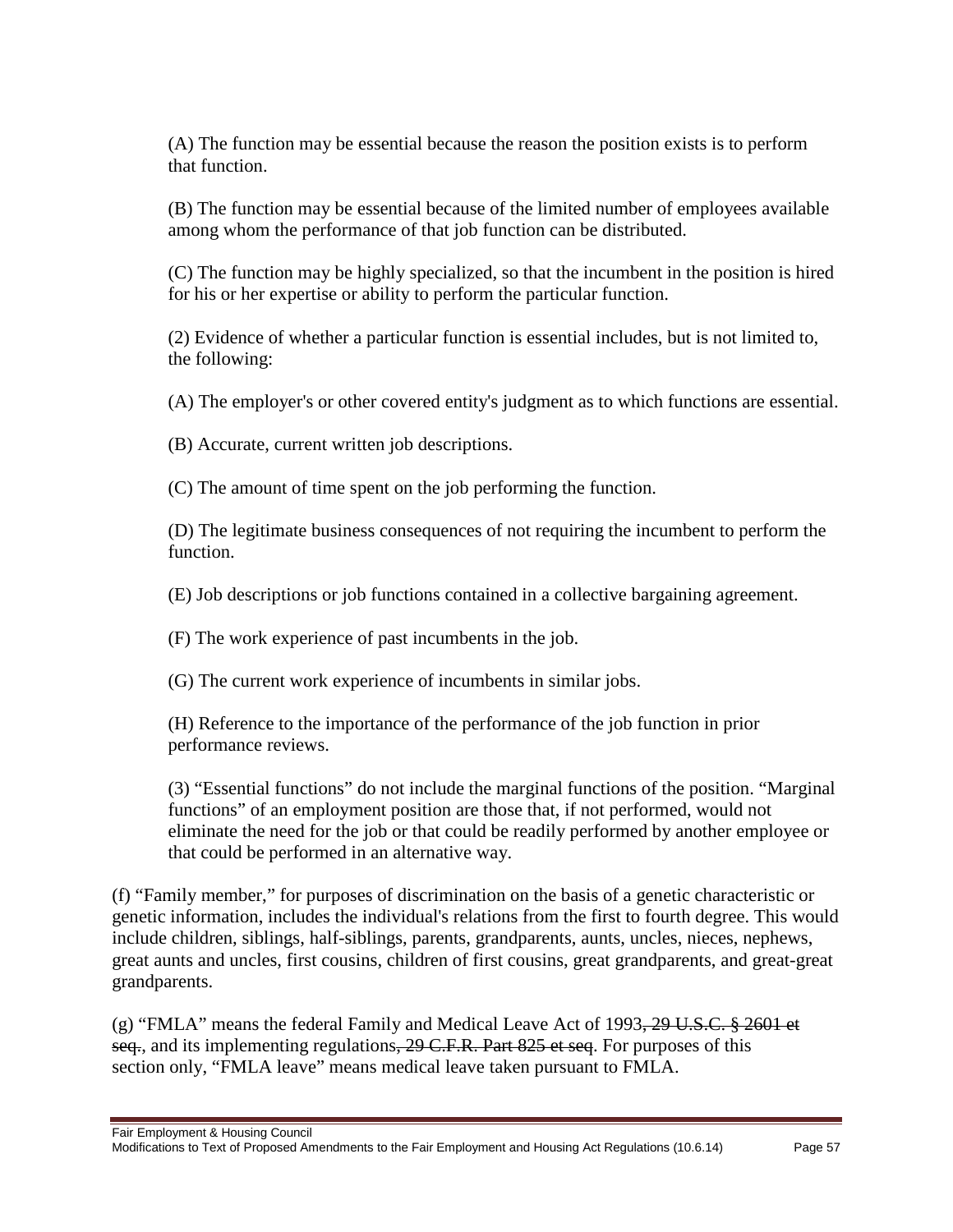(h) "Genetic information," as defined at Government Code section 12926, means genetic information derived from an individual's or the individual's family members' genetic tests, receipt of genetic services, participation in genetic services clinical research or the manifestation of a disease or disorder in an individual's family members.

(i) "Health care provider" means either:

(1) a medical or osteopathic doctor, physician, or surgeon, licensed in California or in another state or country, who directly treats or supervises the treatment of the applicant or employee; or

(2) a marriage and family therapist or acupuncturist, licensed in California or in another state or country, or any other persons who meet the definition of "others capable of providing health care services" under FMLA and its implementing regulations, including podiatrists, dentists, clinical psychologists, optometrists, chiropractors, nurse practitioners, nurse midwives, clinical social workers, physician assistants; or

(3) a health care provider from whom an employer, other covered entity, or a group health plan's benefits manager will accept medical certification of the existence of a health condition to substantiate a claim for benefits.

(j) "Interactive process," as set forth more fully at California Code of Regulations, title 2, section 11069, means timely, good faith communication between the employer or other covered entity and the applicant or employee or, when necessary because of the disability or other circumstances, his or her representative to explore whether or not the applicant or employee needs reasonable accommodation for the applicant's or employee's disability to perform the essential functions of the job, and, if so, how the person can be reasonably accommodated.

(k) "Job-related," as used in sections 11070, 11071 and 11072 means tailored to assess the employee's ability to carry out the essential functions of the job or to determine whether the employee poses a danger to the employee or others due to disability.

(*l*) "Major life activities" shall be construed broadly and include physical, mental, and social activities, especially those life activities that affect employability or otherwise present a barrier to employment or advancement.

(1) Major life activities include, but are not limited to, caring for oneself, performing manual tasks, seeing, hearing, eating, sleeping, walking, standing, sitting, reaching, lifting, bending, speaking, breathing, learning, reading, concentrating, thinking, communicating, interacting with others, and working.

(2) Major life activities include the operation of major bodily functions, including functions of the immune system, special sense organs and skin, normal cell growth, digestive, genitourinary, bowel, bladder, neurological, brain, respiratory, circulatory, cardiovascular, endocrine, hemic, lymphatic, musculoskeletal, and reproductive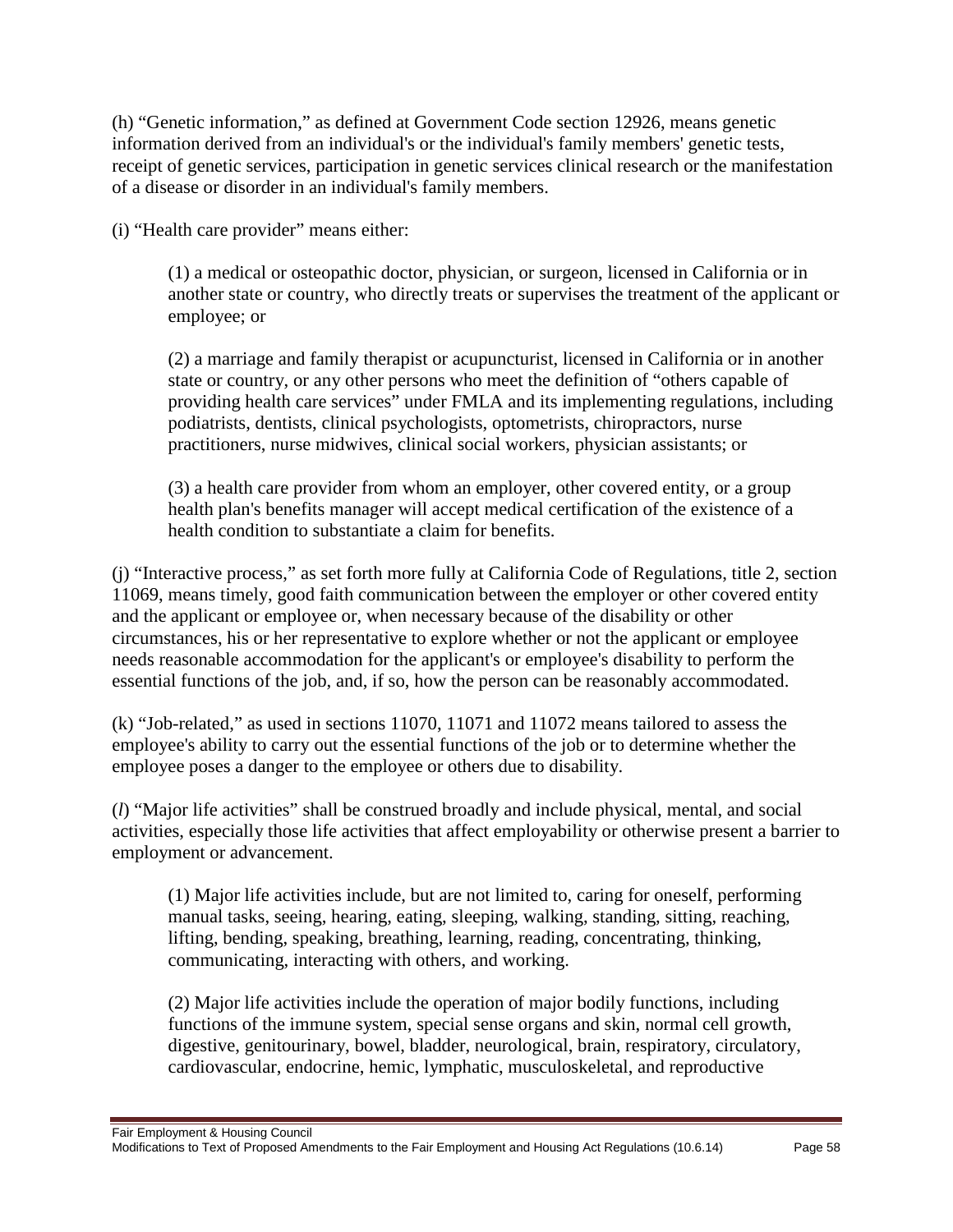functions. Major bodily functions include the operation of an individual organ within a body system.

(3) An impairment "limits" a major life activity if it makes the achievement of the major life activity difficult.

(A) Whether achievement of the major life activity is "difficult" is an individualized assessment, which may consider what most people in the general population can perform with little or no difficulty, what members of the individual's peer group can perform with little or no difficulty, and/or what the individual would be able to perform with little or no difficulty in the absence of disability.

(B) Whether an impairment limits a major life activity will usually not require scientific, medical, or statistical analysis. Nothing in this paragraph is intended, however, to prohibit the presentation of scientific, medical, or statistical evidence, where appropriate.

(C) "Limits" shall be determined without regard to mitigating measures or reasonable accommodations, unless the mitigating measure itself limits a major life activity.

(D) Working is a major life activity, regardless of whether the actual or perceived working limitation affects a particular employment or class or broad range of employments.

(E) An impairment that is episodic or in remission is a disability if it would limit a major life activity when active.

(m) A "medical or psychological examination" is a procedure or test performed by a health care provider that seeks or obtains information about an individual's physical or mental disabilities or health.

(n) "Mitigating measure" is a treatment, therapy, or device that eliminates or reduces the limitation(s) of a disability. Mitigating measures include, but are not limited to:

(1) Medications; medical supplies, equipment, or appliances; low-vision devices (defined as devices that magnify, enhance, or otherwise augment a visual image, but not including ordinary eyeglasses or contact lenses); prosthetics, including limbs and devices; hearing aids, cochlear implants, or other implantable hearing devices; mobility devices; oxygen therapy equipment and supplies; and assistive animals, such as guide dogs.

(2) Use of assistive technology or devices, such as wheelchairs, braces, and canes.

(3) "Auxiliary aids and services," which include:

(A) qualified interpreters or other effective methods of making aurally delivered materials available to individuals with hearing disabilities such as text pagers, captioned telephone, video relay TTY and video remote interpreting;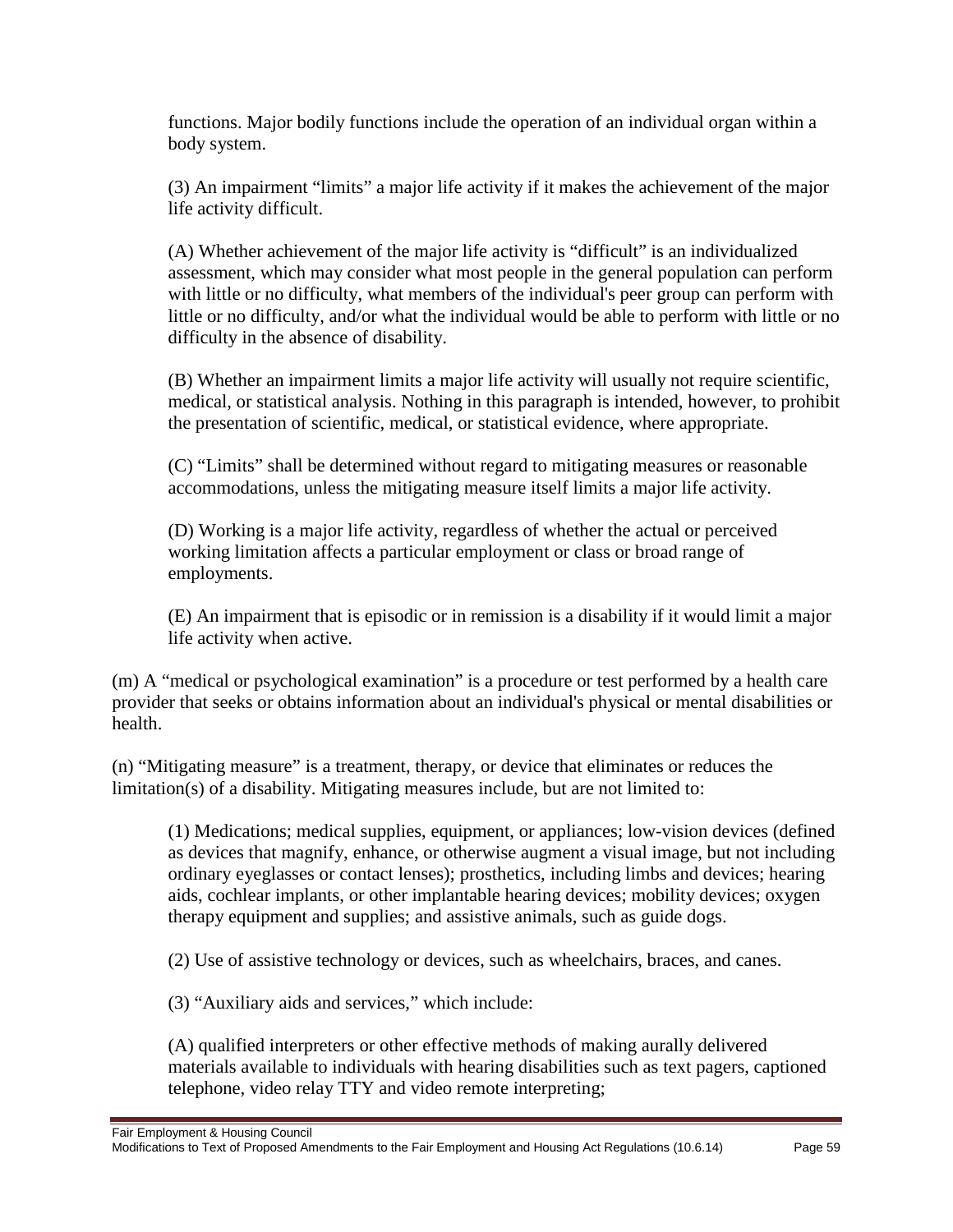(B) qualified readers, taped texts, or other effective methods of making visually delivered materials available to individuals with visual disabilities such as video magnification, text-to-speech and voice recognition software, and related scanning and OCR technologies;

- (C) acquisition or modification of equipment or devices; and
- (D) other similar services and actions.
- (4) Learned behavioral or adaptive neurological modifications.
- (5) Surgical interventions, except for those that permanently eliminate a disability.
- (6) Psychotherapy, behavioral therapy, or physical therapy.
- (7) Reasonable accommodations.

(o) "Qualified individual," for purposes of disability discrimination under California Code of Regulations, title 2, section 11066, is an applicant or employee who has the requisite skill, experience, education, and other job-related requirements of the employment position such individual holds or desires, and who, with or without reasonable accommodation, can perform the essential functions of such position.

(p) "Reasonable accommodation" is:

(1) modifications or adjustments that are:

(A) effective in enabling an applicant with a disability to have an equal opportunity to be considered for a desired job, or

(B) effective in enabling an employee to perform the essential functions of the job the employee holds or desires, or

(C) effective in enabling an employee with a disability to enjoy equivalent benefits and privileges of employment as are enjoyed by similarly situated employees without disabilities.

(2) Examples of Reasonable Accommodation. Reasonable accommodation may include, but are not limited to, such measures as:

(A) Making existing facilities used by applicants and employees readily accessible to and usable by individuals with disabilities. This may include, but is not limited to, providing accessible break rooms, restrooms, training rooms, or reserved parking places; acquiring or modifying furniture, equipment or devices; or making other similar adjustments in the work environment;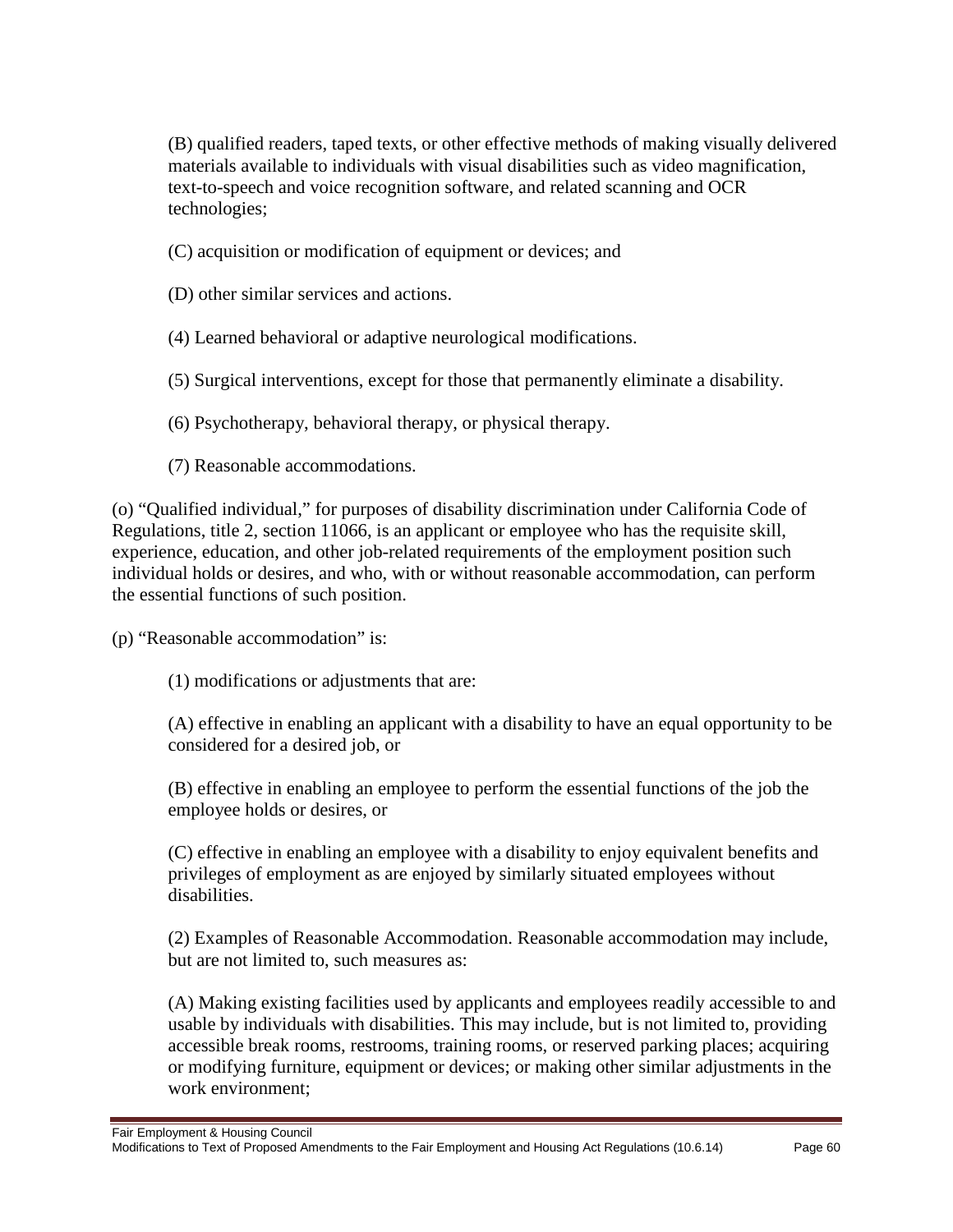(B) Allowing applicants or employees to bring assistive animals to the work site;

(C) Transferring an employee to a more accessible worksite;

(D) Providing assistive aids and services such as qualified readers or interpreters to an applicant or employee;

(E) Job Restructuring. This may include, but is not limited to, reallocation or redistribution of non-essential job functions in a job with multiple responsibilities;

(F) Providing a part-time or modified work schedule;

(G) Permitting an alteration of when and/or how an essential function is performed;

(H) Providing an adjustment or modification of examinations, training materials or policies;

(I) Modifying an employer policy;

(J) Modifying supervisory methods (e.g., dividing complex tasks into smaller parts);

(K) Providing additional training;

(L) Permitting an employee to work from home;

(M) Providing a paid or unpaid leave for treatment and recovery, consistent with section 11068(c);

(N) Providing a reassignment to a vacant position, consistent with section 11068(d); and

(O) other similar accommodations.

(q) "Sexual behavior disorders," as used in this article, refers to includes pedophilia, exhibitionism, and voyeurism.

(r) "Undue hardship" means, with respect to the provision of an accommodation, an action requiring significant difficulty or expense incurred by an employer or other covered entity, when considered under the totality of the circumstances in light of the following factors:

(1) the nature and net cost of the accommodation needed under this article, taking into consideration the availability of tax credits and deductions, and/or outside funding;

(2) the overall financial resources of the facilities involved in the provision of the reasonable accommodations, the number of persons employed at the facility, and the effect on expenses and resources or the impact otherwise of these accommodations upon

Fair Employment & Housing Council

Modifications to Text of Proposed Amendments to the Fair Employment and Housing Act Regulations (10.6.14) Page 61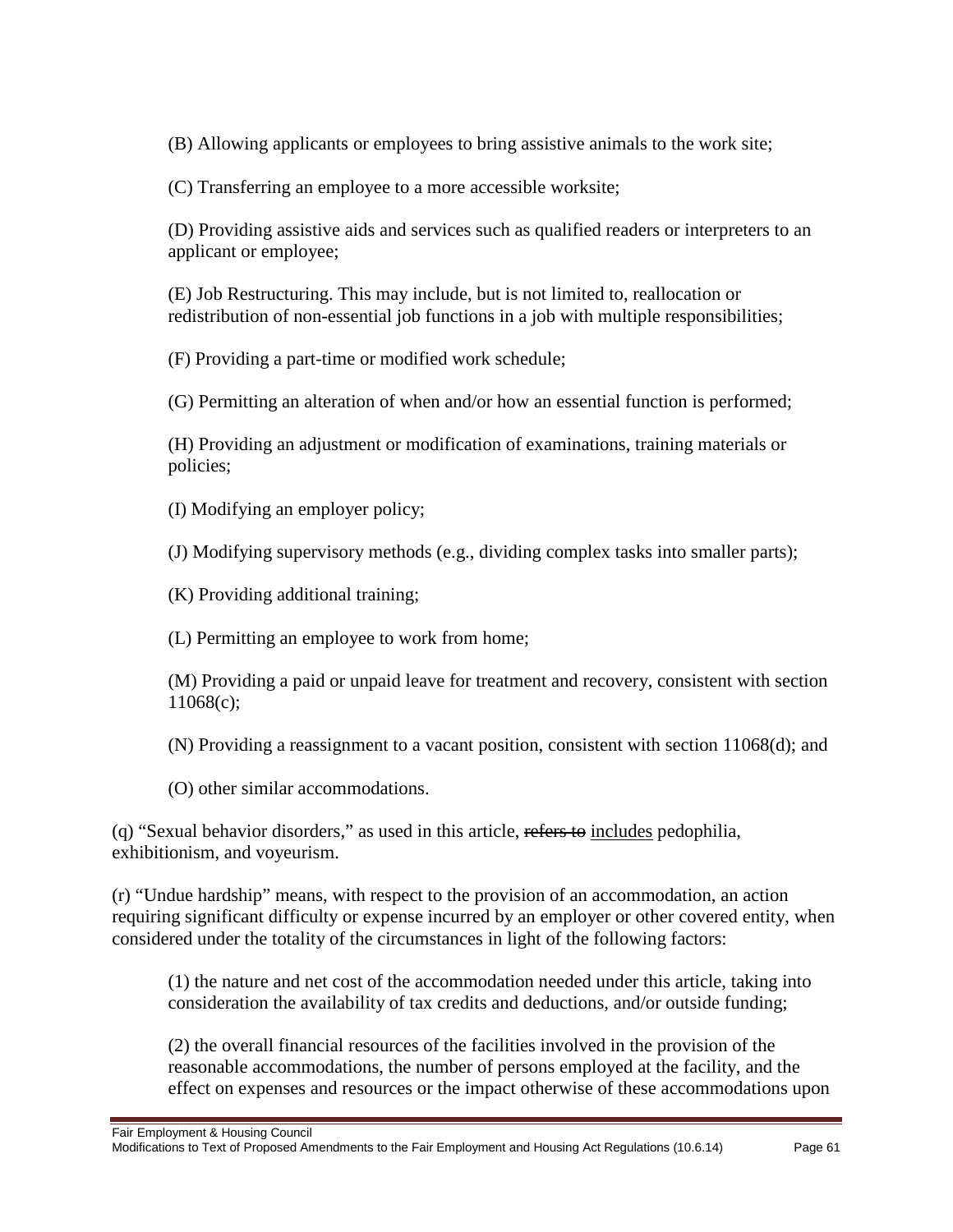the operation of the facility, including the impact on the ability of other employees to perform their duties and the impact on the facility's ability to conduct business;

(3) the overall financial resources of the employer or other covered entity, the overall size of the business of a covered entity with respect to the number of its employees, and the number, type, and location of its facilities;

(4) the type of operation or operations, including the composition, structure, and functions of the workforce of the employer or other covered entity; and

(5) the geographic separateness, administrative, or fiscal relationship of the facility or facilities.

Note: Authority cited: Section 12935(a), Government Code. Reference: Sections 12920, 12921, 12926, 12926.1, 12940, 12945.1 and 12945.2, Government Code; Americans with Disabilities Act of 1990 (42 U.S.C. §12101, et seq.), as amended by the ADA Amendments Act of 2008 (Pub. L. No. 110-325) and its implementing regulations at 29 C.F.R. § 1630 et seq.; Family and Medical Leave Act of 1993 (29 U.S.C. § 2601 et seq.) and its implementing regulations at 29 C.F.R. § 825 et seq.; and Individuals with Disabilities Education Act (20 U.S.C. § 1400 et seq.) and its implementing regulations at 34 C.F.R. § 300.8 et seq.

## **§ 11066. Establishing Disability Discrimination.**

(a) An applicant or employee has the burden of proof to establish that the applicant or employee is a qualified individual capable of performing the essential functions of the job with or without reasonable accommodation.

(b) Disability discrimination is established if a preponderance of the evidence demonstrates a causal connection between a qualified individual's disability and denial of an employment benefit to that individual by the employer or other covered entity. The evidence need not demonstrate that the qualified individual's disability was the sole or even the dominant cause of the employment benefit denial. Discrimination is established if the qualified individual's disability was one of the factors that influenced the employer or other covered entity and the denial of the employment benefit is not justified by a permissible defense, as detailed below at section 7293.8 of this subchapter.

Note: Authority cited: Section 12935(a), Government Code. Reference: Sections 12920, 12921, 12926, 12926.1 and 12940, Government Code; *Green v. State of California* (2007) 42 Cal.4th 254, 260; and *Mixon v. Fair Empl. & Hous. Com.*(1987) 192 Cal.App.3d 1306, 1319.

#### **§ 11067. Defenses.**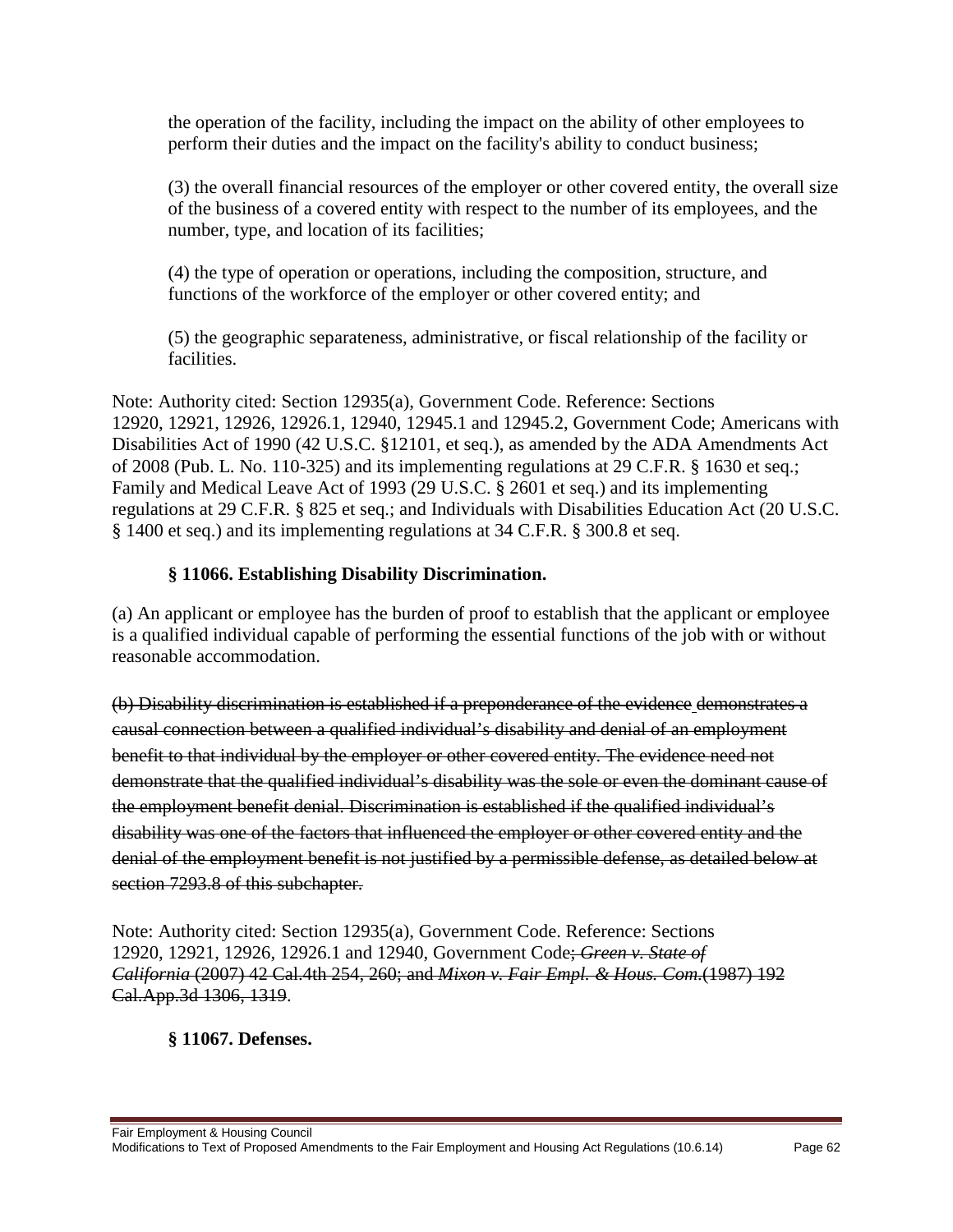(a) In addition to any other defense provided in these disability regulations, any defense permissible under Article 1 of Subchapter 2, at California Code of Regulations, title 2, section 11010, shall be applicable to this article.

(b) Health or Safety of an Individual Wwith a Disability. It is a permissible defense for an employer or other covered entity to demonstrate that, after engaging in the interactive process, there is no reasonable accommodation that would allow the applicant or employee to perform the essential functions of the position in question in a manner that would not endanger his or her health or safety because the job imposes an imminent and substantial degree of risk to the applicant or employee.

(c) Health and Safety of Others. It is a permissible defense for an employer or other covered entity to demonstrate that, after engaging in the interactive process, there is no reasonable accommodation that would allow the applicant or employee to perform the essential functions of the position in question in a manner that would not endanger the health or safety of others because the job imposes an imminent and substantial degree of risk to others.

(d) Future Risk. However, it is no defense to assert that an individual with a disability has a condition or a disease with a future risk, so long as the condition or disease does not presently interfere with his or her ability to perform the job in a manner that will not endanger the individual with a disability or others.

(e) Factors to be considered when determining the merits of the defenses enumerated in section 11067(b)-(d) include, but are not limited to:

- (1) the duration of the risk;
- (2) the nature and severity of the potential harm;
- (3) the likelihood that potential harm will occur;
- (4) the imminence of the potential harm; and
- (5) consideration of relevant information about an employee's past work history.

The analysis of these factors should be based on a reasonable medical judgment that relies on the most current medical knowledge and/or on the best available objective evidence.

Note: Authority cited: Section 12935(a), Government Code. Reference: Sections 12920, 12921, 12926, 12926.1 and 12940, Government Code.

#### **§ 11068. Reasonable Accommodation.**

(a) Affirmative Duty. An employer or other covered entity has an affirmative duty to make reasonable accommodation(s) for the disability of any individual applicant or employee if the employer or other covered entity knows of the disability, unless the employer or other covered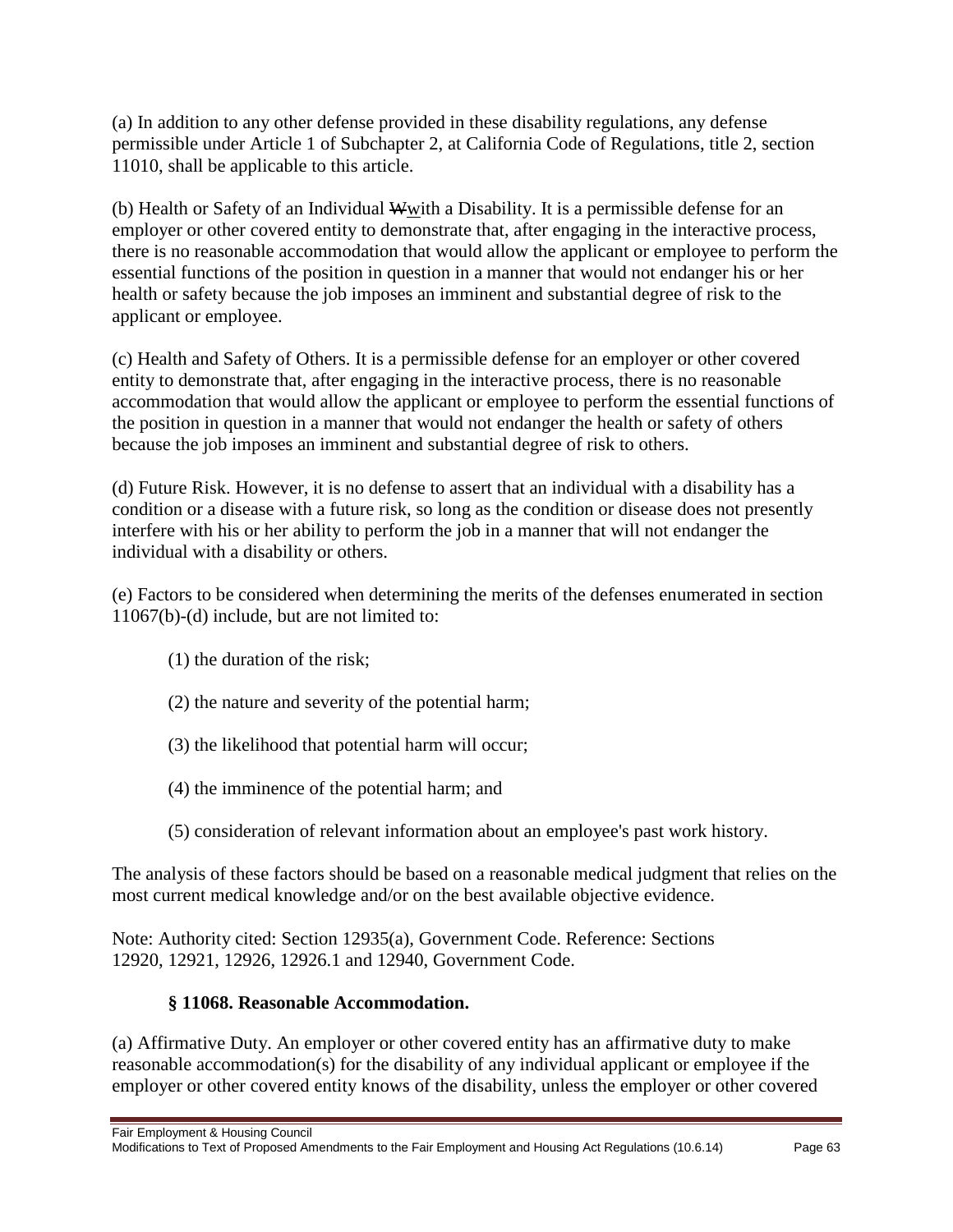entity can demonstrate, after engaging in the interactive process, that the accommodation would impose an undue hardship.

(b) No elimination of essential job function required. Where a quality or quantity standard is an essential job function, an employer or other covered entity is not required to lower such a standard as an accommodation, but may need to accommodate an employee with a disability to enable him or her to meet its standards for quality and quantity.

(c) Paid or unpaid leaves of absence. When the employee cannot presently perform the essential functions of the job, or otherwise needs time away from the job for treatment and recovery, holding a job open for an employee on a leave of absence or extending a leave provided by the CFRA, the FMLA, other leave laws, or an employer's leave plan may be a reasonable accommodation provided that the leave is likely to be effective in allowing the employee to return to work at the end of the leave, with or without further reasonable accommodation, and does not create an undue hardship for the employer. When an employee can work with a reasonable accommodation other than a leave of absence, an employer may not require that the employee take a leave of absence. An employer, however, is not required to provide an indefinite leave of absence as a reasonable accommodation.

(d) Reassignment to a vacant position.

(1) As a reasonable accommodation, an employer or other covered entity shall ascertain through the interactive process suitable alternate, vacant positions and offer an employee such positions, for which the employee is qualified, under the following circumstances:

(A) if the employee can no longer perform the essential functions of his or her own position even with accommodation; or

(B) if accommodation of the essential functions of an employee's own position creates an undue hardship; or

(C) if both the employer and the employee agree that a reassignment is preferable to being provided an accommodation in the present position; or

(D) if an employee requests reassignment to gain access to medical treatment for his or her disabling condition(s) not easily accessible at the current location.

(2) No comparable positions. If there are no funded, vacant comparable positions for which the individual is qualified with or without reasonable accommodation, an employer or other covered entity may reassign an individual to a lower graded or lower paid position.

(3) Reassignment to a temporary position. Although reassignment to a temporary position is not considered a reasonable accommodation under these regulations, an employer or other covered entity may offer, and an employee may choose to accept or reject, a temporary assignment during the interactive process.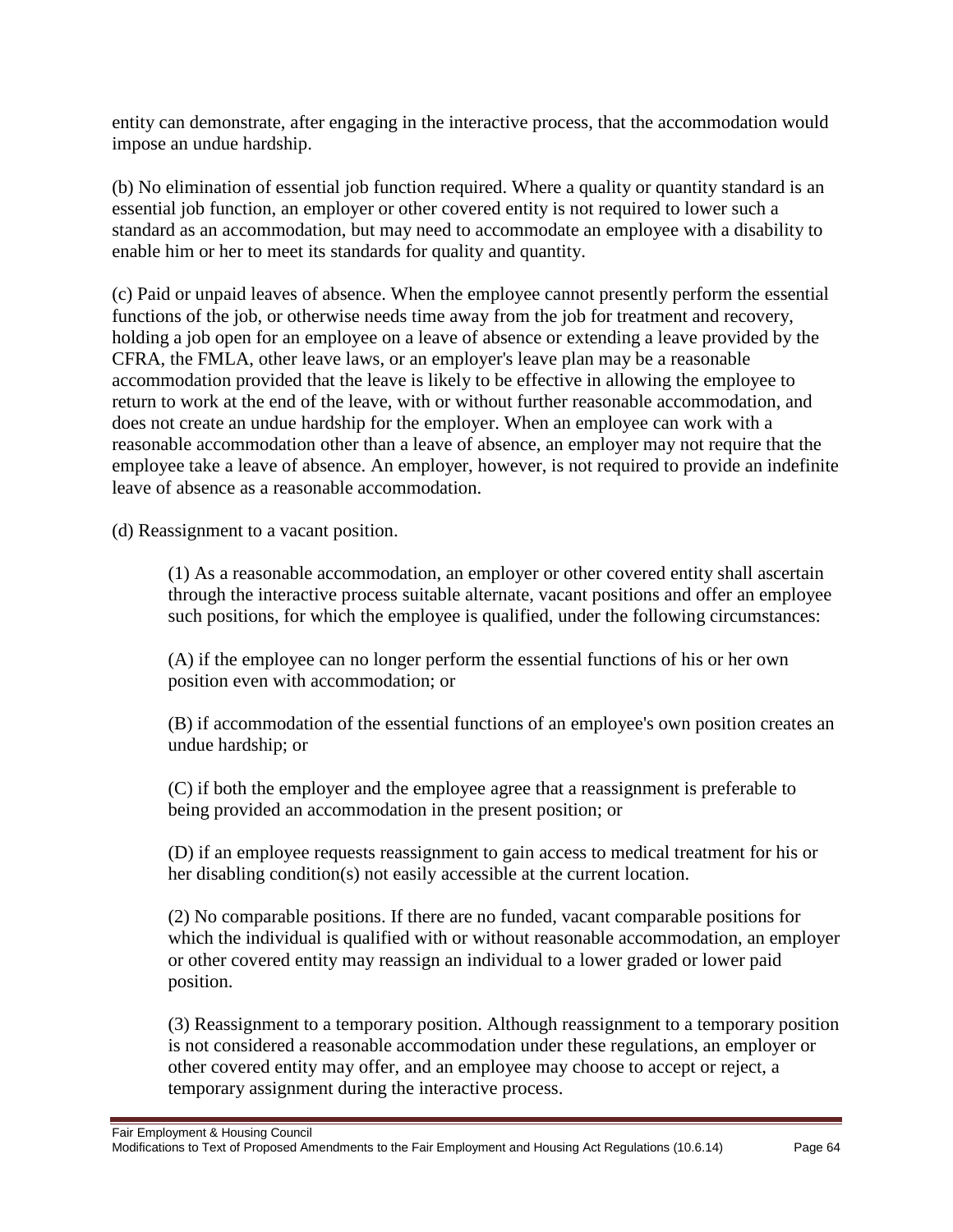(4) The employer or other covered entity is not required to create a new position to accommodate an employee with a disability to a greater extent than an employer would offer a new position to any employee, regardless of disability.

(5) The employee with a disability is entitled to preferential consideration of reassignment to a vacant position over other applicants and existing employees. However, ordinarily, an employer or other covered entity is not required to accommodate an employee by ignoring its bona fide seniority system, absent a showing that special circumstances warrant a finding that the requested accommodation is reasonable on the particular facts, such as where the employer or other covered entity reserves the right to modify its seniority system or the established employer or other covered entity practice is to allow variations to its seniority system.

(e) Any and all reasonable accommodations. An employer or other covered entity is required to consider any and all reasonable accommodations of which it is aware or which that are brought to its attention by the applicant or employee, except ones that create an undue hardship. The employer or other covered entity shall consider the preference of the applicant or employee to be accommodated, but has the right to select and implement an accommodation that is effective for both the employee and the employer or other covered entity.

(f) An employer shall not require a qualified individual with a disability to accept an accommodation and shall not retaliate against an employee for refusing an accommodation. However, the employer or other covered entity may inform the individual that refusing an accommodation may render the individual unable to perform the essential functions of the current position.

(g) Reasonable Accommodation for the Residual Effects of a Disability. An individual with a record of a disability may be entitled, absent undue hardship, to a reasonable accommodation if needed and related to the residual effects of the disability. For example, an employee may need a leave or a schedule change to permit him or her to attend follow-up or monitoring appointments with a health care provider.

(h) Accessibility Standards. To comply with section 11065(p)(2)(A), of this article, the design, construction or alteration of premises shall be in conformance with the standards set forth by the Division of the State Architect in the State Building Code, Title 24, pursuant to Chapter 7, Division 5 of Title 1 of the Government Code (commencing with Government Code section 4450), and Part 5.5 of Division 13 of the Health and Safety Code (commencing with Health and Safety Code section 19955).

(i) An employer or other covered entity shall assess individually an employee's ability to perform the essential functions of the employee's job either with or without reasonable accommodation. In the absence of an individualized assessment, an employer or other covered entity shall not impose a "100 percent healed" or "fully healed" policy before the employee can return to work after an illness or injury.

Fair Employment & Housing Council Modifications to Text of Proposed Amendments to the Fair Employment and Housing Act Regulations (10.6.14) Page 65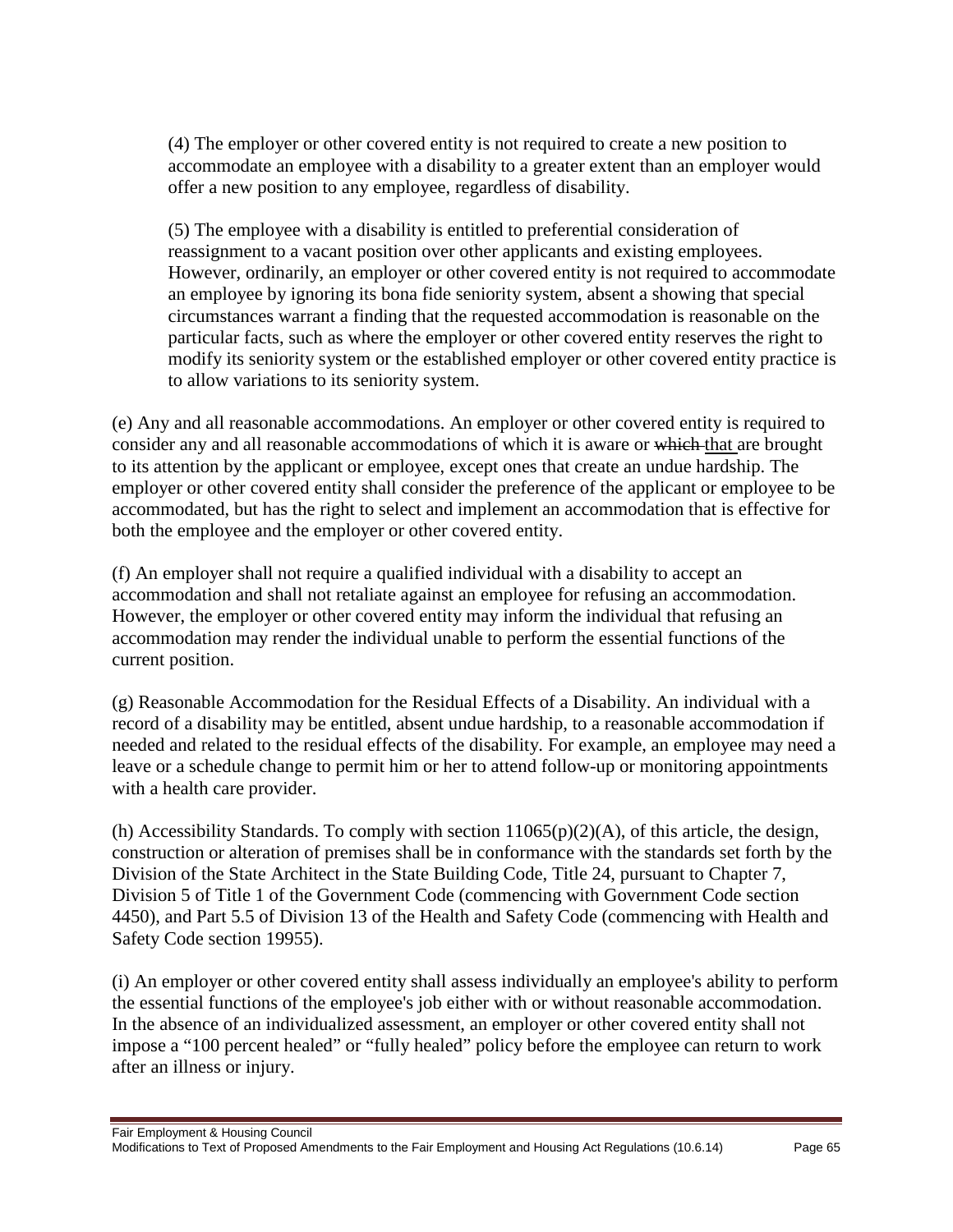(j) It is a permissible defense to a claim alleging a failure to provide reasonable accommodation for an employer or other covered entity to prove that providing accommodation to an applicant or employee with a disability would have created an undue hardship.

Note: Authority cited: Section 12935(a), Government Code. Reference: Sections 12920, 12921, 12926, 12926.1 and 12940, Government Code.

# **§ 11070. Pre-Employment Practices.**

(a) Recruitment and Advertising.

(1) Employers and other covered entities engaged in recruiting activities shall consider applicants with or without disabilities or perceived disabilities on an equal basis for all jobs, unless pursuant to a permissible defense.

(2) It is unlawful to advertise or publicize an employment benefit in any way that discourages or is designed to discourage applicants with disabilities from applying to a greater extent than individuals without disabilities.

(b) Applications and disability-related inquiries.

(1) An employer or other covered entity must consider and accept applications from applicants with or without disabilities equally.

(2) Prohibited Inquiries. It is unlawful to ask general questions on disability or questions likely to elicit information about a disability in an application form or pre-employment questionnaire or at any time before a job offer is made. Examples of prohibited inquiries are:

- (A) "Do you have any particular disabilities?"
- (B) "Have you ever been treated for any of the following diseases or conditions?"
- (C) "Are you now receiving or have you ever received workers' compensation?"
- (D) "What prescription medications are you taking?"
- (E) "Have you ever had a job-related injury or medical condition?"
- (F) Have you ever left a job because of any physical or mental limitations?
- (G) "Have you ever been hospitalized?"
- (H) "Have you ever taken medical leave?"
- (3) Permissible Job-Related Inquiry. Except as provided in the ADA, as amended by the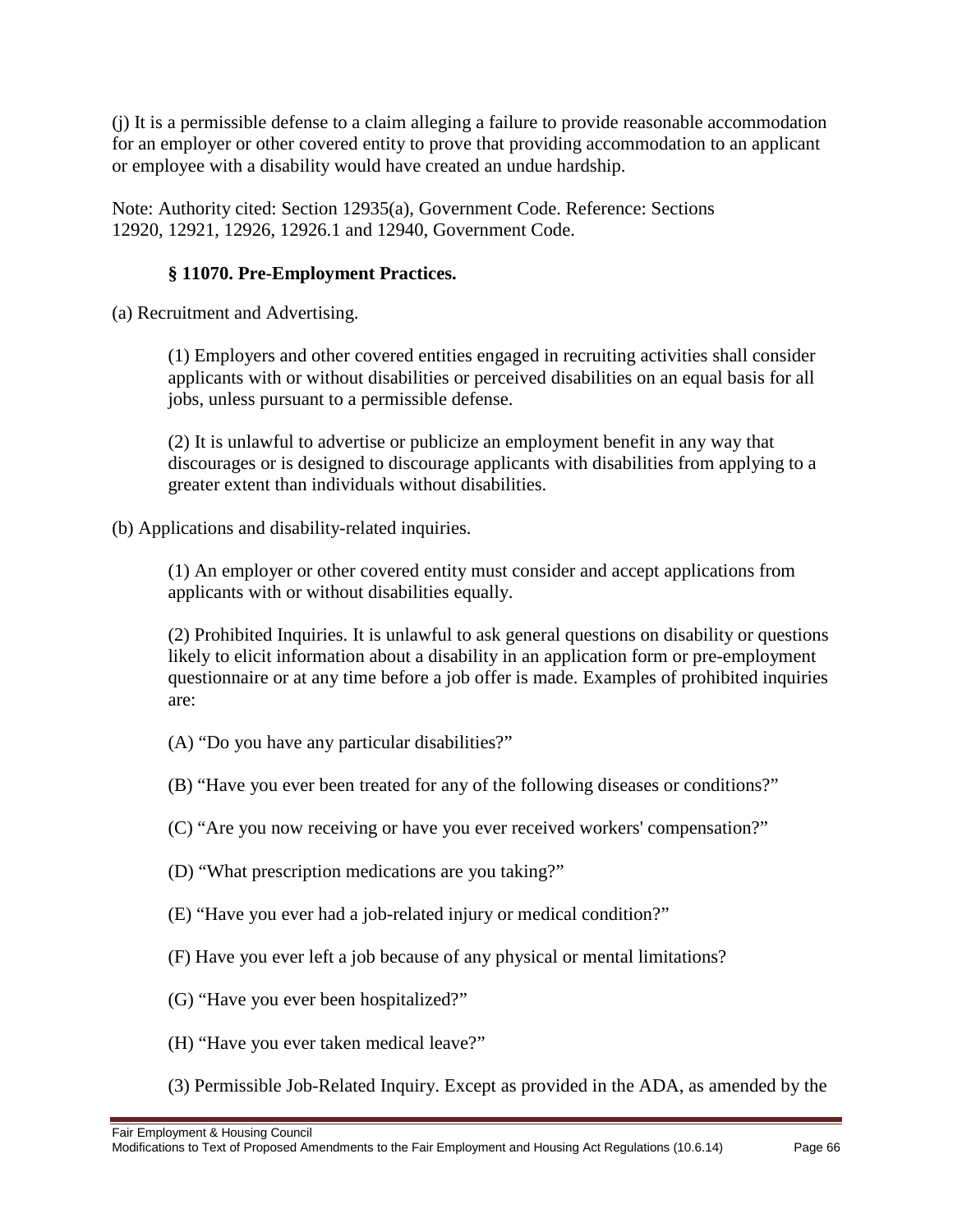ADA Amendments Act of 2008 (Pub. L. No. 110-325) and the regulations adopted pursuant thereto, nothing in Government Code Section 12940(d), or in this subdivision, shall prohibit any employer or other covered entity, in connection with prospective employment, from inquiring whether the applicant can perform the essential functions of the job. When an applicant requests reasonable accommodation, or when an applicant has an obvious disability, and the employer or other covered entity has a reasonable belief that the applicant needs a reasonable accommodation, an employer or other covered entity may make limited inquiries regarding such reasonable accommodation.

(c) Interviews. An employer or other covered entity shall make reasonable accommodation to the needs of applicants with disabilities in interviewing situations, e.g., providing interpreters for the hearing-impaired, or scheduling the interview in a room accessible to wheelchairs.

Note: Authority cited: Section 12935(a), Government Code. Reference: Sections 12920, 12921, 12926, 12926.1 and 12940, Government Code.

## **§ 11071. Medical and Psychological Examinations and Inquiries.**

(a) Pre-offer. It is unlawful for an employer or other covered entity to conduct a medical or psychological examination or inquiries of an applicant before an offer of employment is extended to that applicant. A medical or psychological examination includes a procedure or test that seeks information about an individual's physical or mental conditions or health but does not include testing for current illegal drug use.

(b) Post-Offer. An employer or other covered entity may condition a bona fide offer of employment on the results of a medical or psychological examination or inquiries conducted prior to the employee's entrance on duty in order to determine fitness for the job in question. For a job offer to be bona fide, an employer must have either completed all non-medical components of its application process or be able to demonstrate that it could not reasonably have done so before issuing the offer, provided that:

(1) All entering employees in similar positions are subjected to such an examination.

(2) Where the results of such medical or psychological examination would result in disqualification, an applicant or employee may submit independent medical opinions for consideration before a final determination on disqualification is made.

(3) The results are to be maintained on separate forms and shall be accorded confidentiality as medical records.

(c) Withdrawal of Offer. An employer or other covered entity may withdraw an offer of employment based on the results of a medical or psychological examination or inquiries only if it is determined that the applicant is unable to perform the essential duties of the job with or without reasonable accommodation, or that the applicant with or without reasonable accommodation would endanger the health or safety of the applicant or of others.

Fair Employment & Housing Council Modifications to Text of Proposed Amendments to the Fair Employment and Housing Act Regulations (10.6.14) Page 67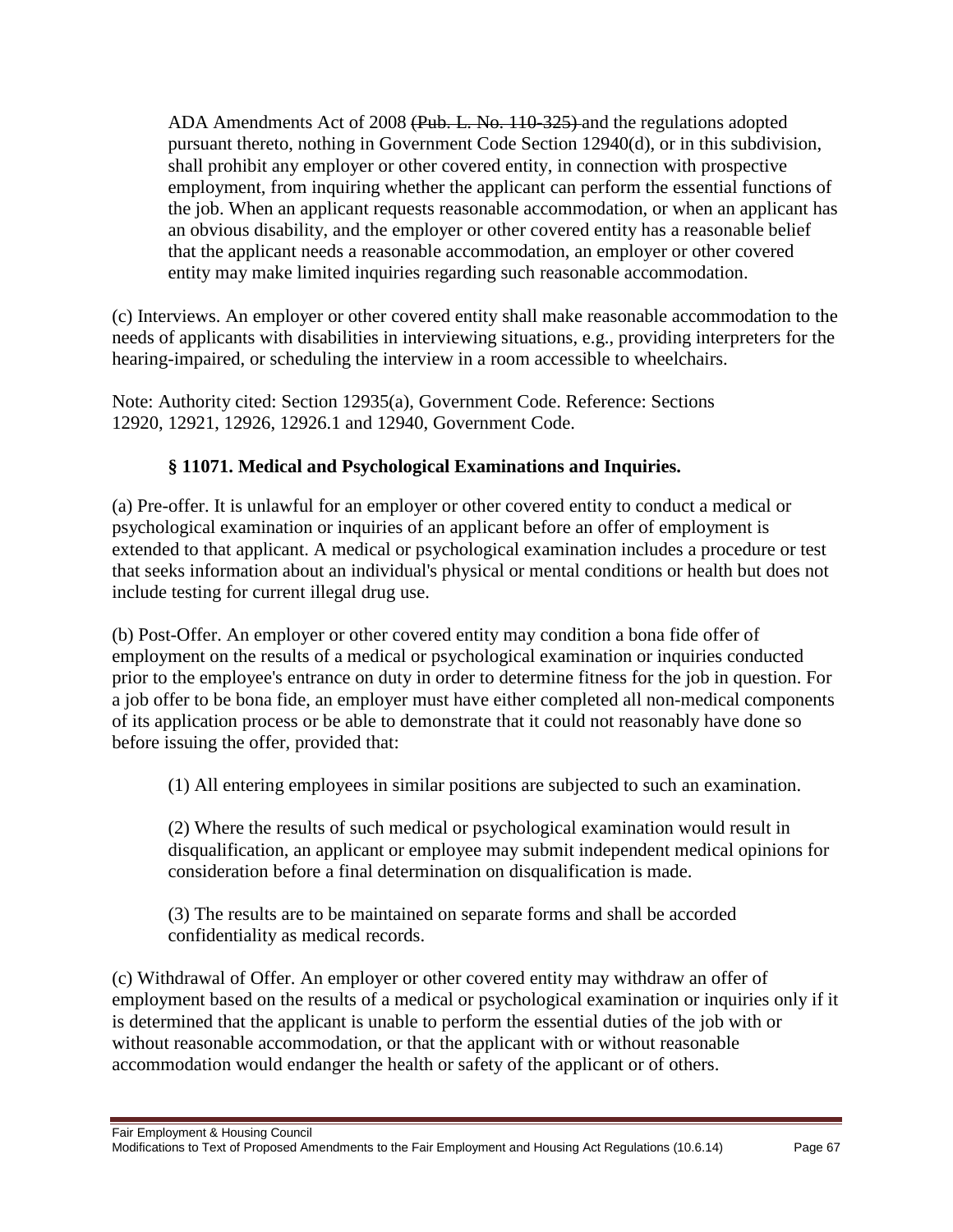(d) Medical and Psychological Examinations and Disability-Related Inquiries Dduring Employment.

(1) An employer or other covered entity may make disability-related inquiries, including fitness for duty exams, and require medical examinations of employees that are both jobrelated and consistent with business necessity.

(2) Drug or Alcohol Testing. An employer or other covered entity may maintain and enforce rules prohibiting employees from being under the influence of alcohol or drugs in the workplace and may conduct alcohol or drug testing for this purpose if they have a reasonable belief that an employee may be under the influence of alcohol or drugs at work.

(A) Current Drug Use. An applicant or employee who currently engages in the use of illegal drugs or uses medical marijuana is not protected as a qualified individual under the FEHA when the employer acts on the basis of such use, and questions about current illegal drug use are not disability-related inquiries.

(B) Past Addiction. Questions about past addiction to illegal drugs or questions about whether an employee ever has participated in a rehabilitation program are disabilityrelated because past drug addiction generally is a disability. Individuals who were addicted to drugs, but are not currently using illegal drugs are protected under the FEHA from discrimination because of their disability.

(3) Other Acceptable Disability-Related Inquiries and Medical Examinations of Employees

(A) Employee Assistance Program. An Employee Assistance Program (EAP) counselor may ask an employee seeking help for personal problems about any physical or mental condition(s) the employee may have if the counselor: (1) does not act for or on behalf of the employer; (2) is obligated to shield any information the employee reveals from decision makers; (3) has no power to affect employment decisions; and (4) discloses these provisions to the employee.

(B) Compliance with another Federal or State Law or Regulation. An employer may make disability-related inquiries and require employees to submit to medical examinations that are mandated or necessitated by other federal and/or state laws or regulations, such as medical examinations required at least once every two years under federal safety regulations for interstate bus and truck drivers (49 C.F.R. § 391.41), or medical requirements for airline pilots (14 C.F.R. § 61.23).

(C) Voluntary Wellness Program. As part of a voluntary wellness program, employers may conduct voluntary medical examinations and activities, including taking voluntary medical histories, without having to show that they are job-related and consistent with business necessity, as long as any medical records acquired as part of the wellness program are kept confidential and separate from personnel records. These programs often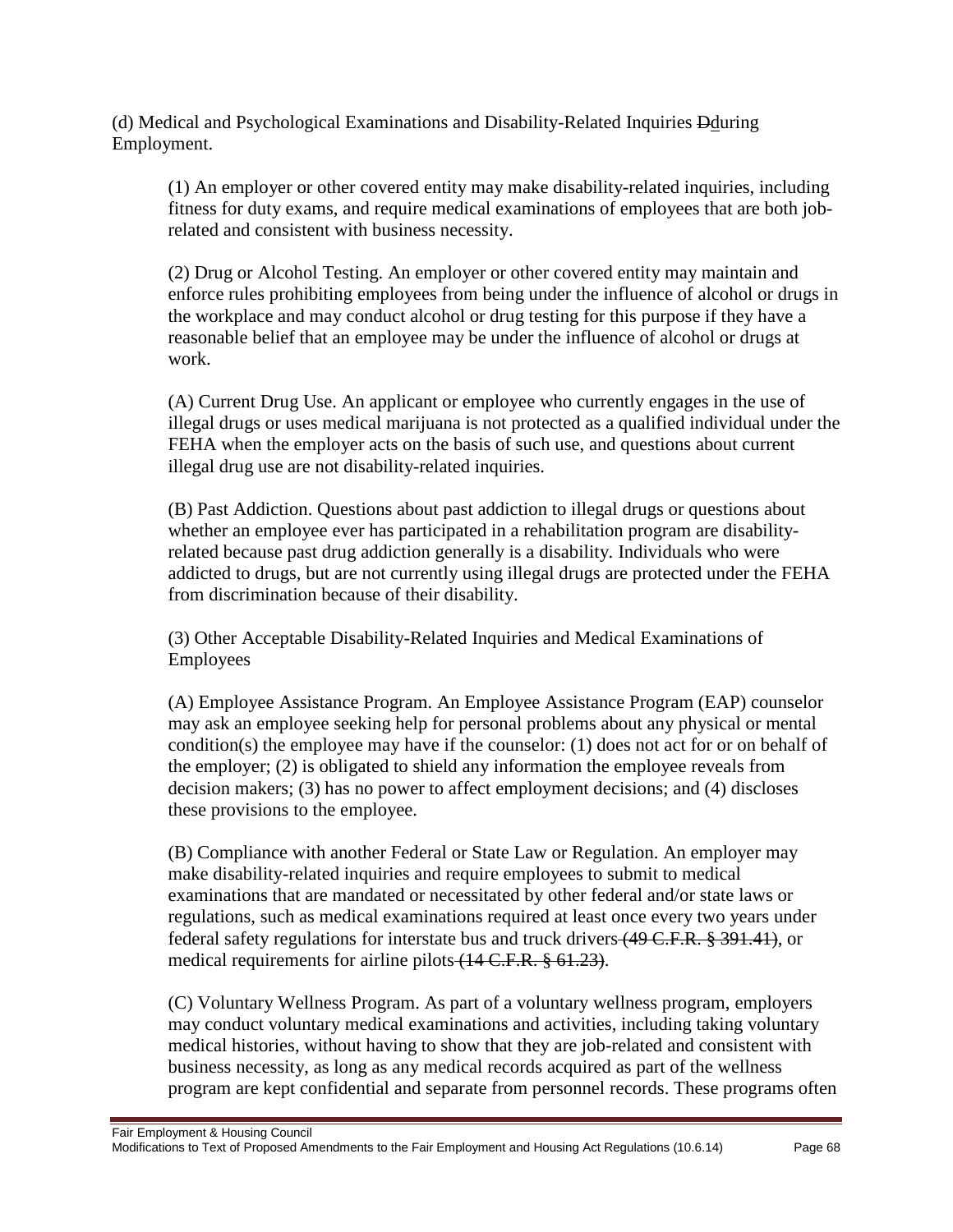include blood pressure screening, cholesterol testing, glaucoma testing, and cancer detection screening. Employees may be asked disability-related questions and may be given medical examinations pursuant to such voluntary wellness programs. A wellness program is voluntary as long as an employer neither requires participation nor penalizes employees who do not participate.

(4) Maintenance of Medical Files. Employers shall keep information obtained regarding the medical or psychological condition or history of the employee confidential, as set forth at section  $11069(g)$ .

Note: Authority cited: Section 12935(a), Government Code. Reference: Sections 12920, 12921, 12926, 12926.1 and 12940, Government Code.

## **Article 10. Age Discrimination**

## **§ 11075. Definitions.**

As used in this article the following definitions of terms apply, unless the context in which they are used indicates otherwise:

(a) "Employer" refers to all employers, public and private, as defined in Government Code Section 12926.

(b) "Public employer" refers to public agencies as defined in Government Code Section 31204.

(c) "Private employer" refers to all employers not defined in subsection (b) above.

(d) "Retirement or Pension Program" refers to any plan, program or policy of an employer that is in writing and has been communicated to eligible or affected employees, which is intended to provide an employee with income upon retirement (this may include pension plans, profitsharing plans, money-purchase plans, tax-sheltered annuities, employer sponsored Individual Retirement Accounts, employee stock ownership plans, matching thrift plans, or stock bonus plans or other forms of defined benefit or defined contribution plans).

(e) "Collective Bargaining Agreement" refers to any collective bargaining agreement between an employer and a labor organization that is in writing.

(f) "Normal retirement date or NRD" refers to one of the following dates:

(1) for employees participating in a private employee pension plan regulated under the federal Employee Retirement Income Security Act of 1974, the NRD refers to the time a plan participant reaches normal retirement age under the plan or refers to the later of either the time a plan participant reaches 65 or the 10th anniversary of the time a plan participant commenced participation in the plan;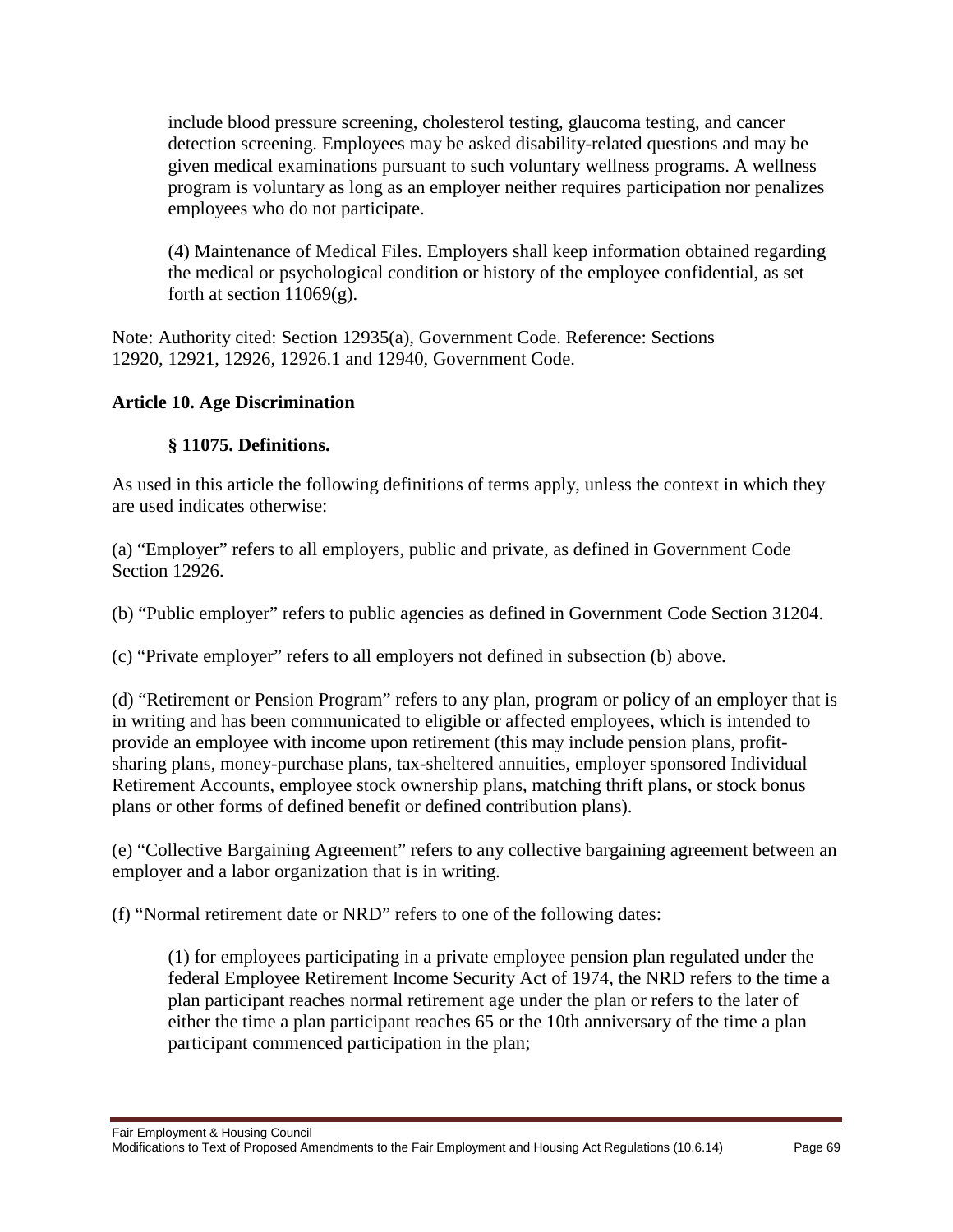(2) for employees not described under (1) whose employers have a written retirement policy or whose employers are parties to a collective bargaining agreement that specifies retirement practices, the NRD refers to the normal retirement time or age specified in such a policy or agreement; or

(3) for employees not described under either (1) or (2) the NRD refers to the last calendar day of the month in which an employee reaches his or her 70th birthday.

(g) (Reserved.)

(h) "Basis of age" or "ground of age" refers to age over 40.

(i) "Over 40" refers to the chronological age of an individual who has reached his or her 40th birthday.

(j) "Age based stereotype" refers to generalized opinions about matters including the qualifications, job performance, health, work habits, and productivity of individuals over forty.

(k) "Employment benefit" refers to employment benefit as defined in section  $11008(fg)$ . It also includes a workplace free of harassment as defined in section 11019(b) of Subchapter 2.

Note: Authority cited: Section 12935(a), Government Code. Reference: Sections 12926, 12940, 12941(a) and 12942, Government Code.

# **Subchapter 5. Contractor Nondiscrimination and Compliance**

## **Article 1. General Matters**

# **§ 11100. Definitions.**

The words defined in this section shall have the meanings set forth below whenever they appear in this subchapter, unless: (1) the context in which they are used clearly requires a different meaning; or (2) a different definition is prescribed for a particular article or provision.

The definitions set forth previously in this chapter in sections 11002, 11008, 11015, 11030, 11035(b), 11053, 11065, and 11075 are also applicable to this subchapter.

## (a) "Act" means the Fair Employment and Housing Act.

(ab) "Bid" means any proposal or other request by an employer to a contract awarding agency wherein the employer seeks to be awarded a state contract.

(bc) "Business" means any corporation, partnership, individual, sole proprietorship, joint stock company, joint venture, or any other legal entity.

(cd) "Construction" means the process of building, altering, repairing, improving, or demolishing any public structure or building, or other public improvements of any kind to any State of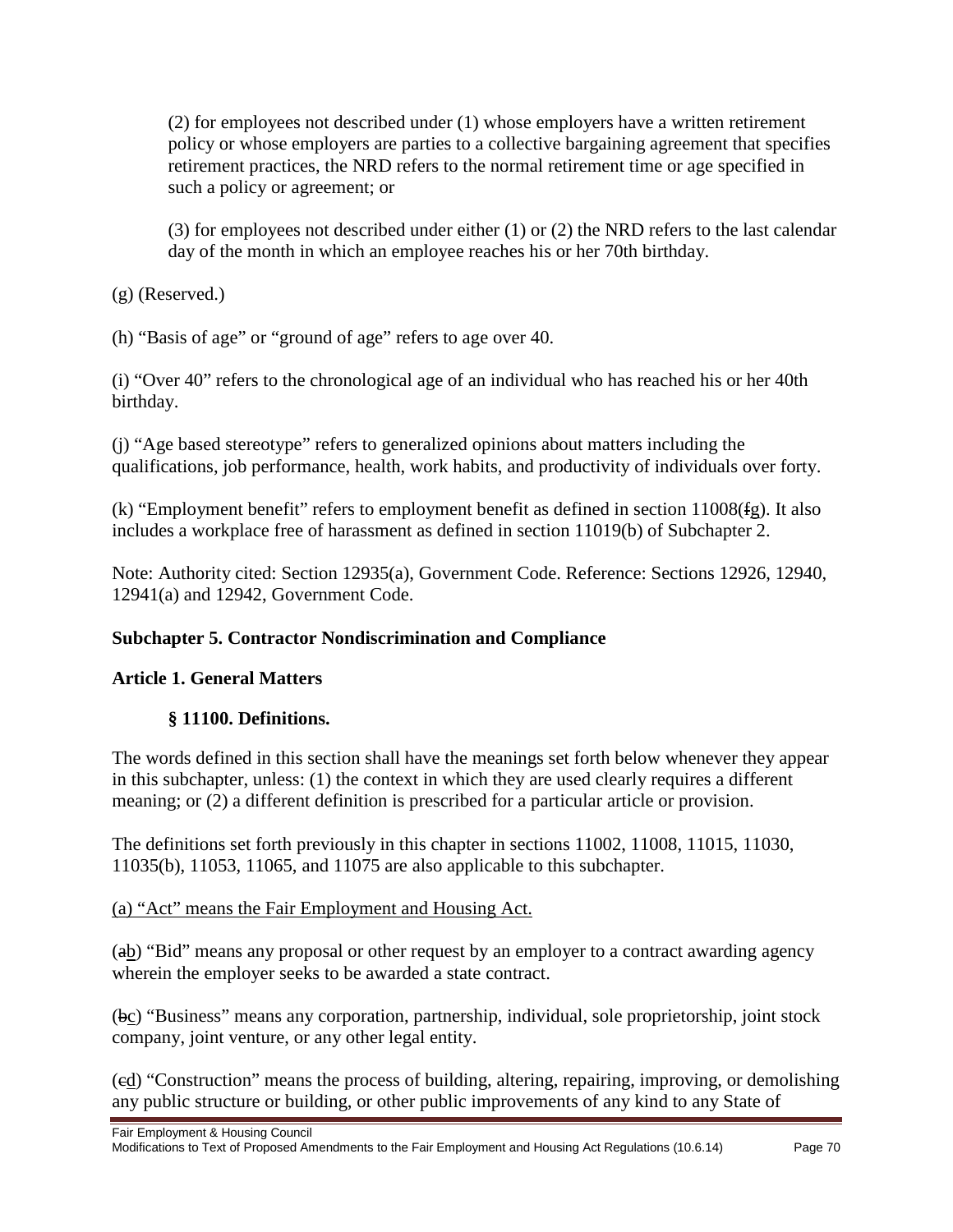California real property. It does not include the routine operation, routine repair, or routine maintenance of existing structures, buildings, or real property.

(de) "Contract" or "state contract" means all types of agreements, regardless of what they may be called, for the purchase or disposal of supplies, services, or construction to which a contract awarding agency is a party. It includes awards and notices of award; contracts of a fixed-price, cost, cost-plus-a-fixed-fee, or incentive type; contracts providing for the issuance of job or task orders. It also includes supplemental agreements or contract modifications with respect to any of the foregoing.

(ef) "Contract awarding agency" or "awarding agency" means any department, agency, board, commission, division or other unit of the State of California, which is authorized to enter into state contracts.

(fg) "Contractor" means any person having a contract with a contract awarding agency or a subcontract for the performance of a contract with such an agency.

(gh) "Data" means recorded information, regardless of form or characteristic.

# (h) (Reserved)

(i) "Decertification" means the decision by the Office of Compliance Programs (OCP) that an employer's nondiscrimination program fails to comply with the requirements of the Fair Employment and Housing Act and/or its implementing regulations either because it is poorly designed or because it has not been properly implemented or because of the person's failure to cooperate with OCP it cannot be determined whether the nondiscrimination program meets the requirements of this subchapter. Decertification of a program shall continue until OCP certifies that the contractor is in compliance with the requirements of this subchapter.

(j) "Decision" means the decision of the hearing officer regarding the allegations of a show cause notice issued pursuant to section  $\frac{11138}{10255}$  of this subchapter. A decision shall dismiss, modify, or sustain the allegations of the show cause notice; provide the factual basis for the decision; and include any sanctions to be recommended to the awarding agency together with a statement of the reasons in support thereof.

(k) "Employee" means an individual under the direction and control of a contractor under any appointment or contract of hire or apprenticeship, express or implied, oral or written.

# (*l*) (Reserved)

(m*l*) "May" denotes the permissive.

(n) "Minority" refers to an individual who is ethnically or racially classifiable in one of four major groups: Black, Hispanic. Asian or Pacific Islander; or American Indian or Alaskan Native.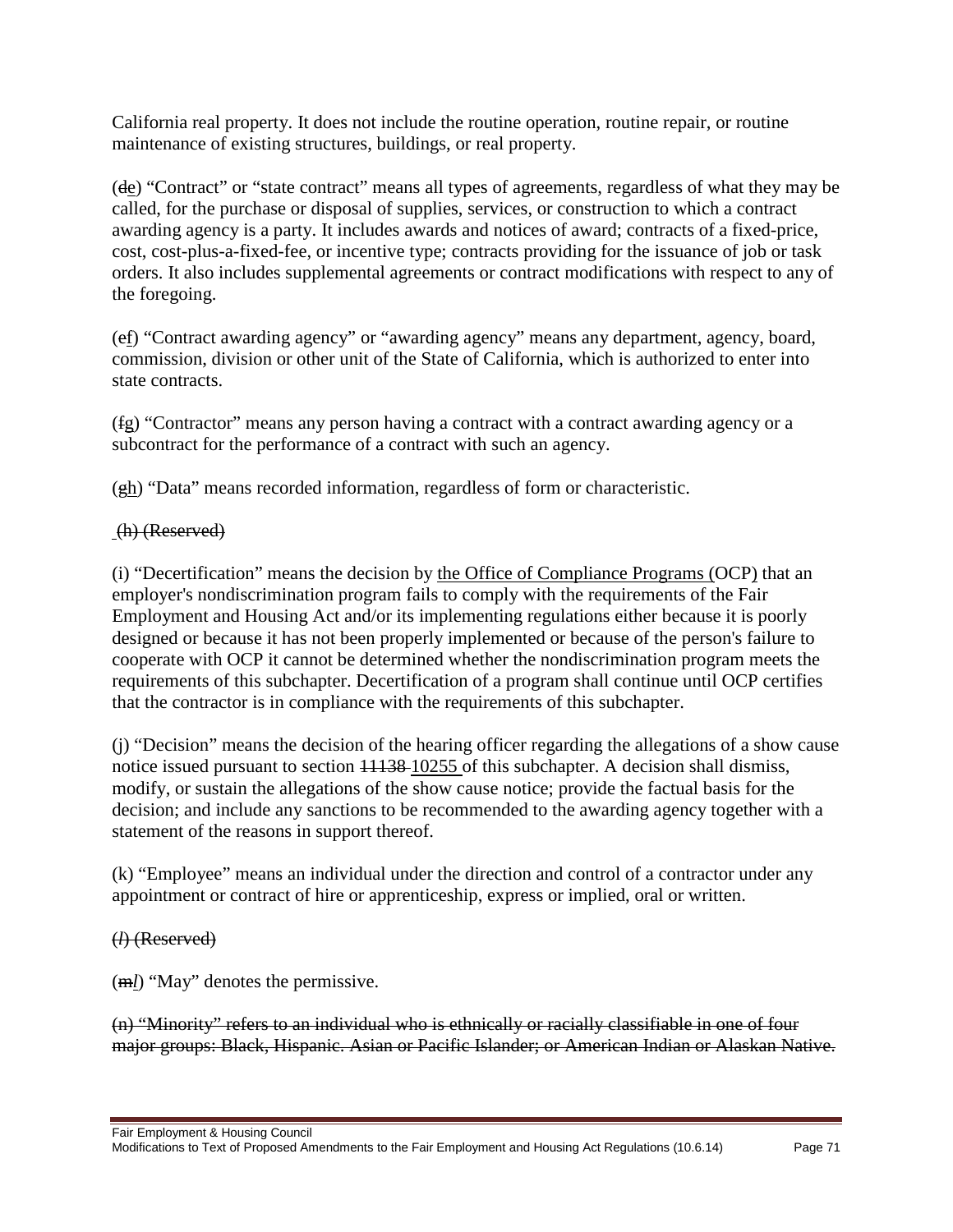(1) "Black" includes persons having their primary origins in any of the black racial groups of Africa, but not of Hispanic origin;

(2) "Hispanic" includes persons of primary culture or origin in Mexico, Puerto Rico, Cuba, Central or South America, or other Spanish derived culture or origin regardless of race;

(3) "Asian/Pacific Islander" includes persons having primary origins in any of the original peoples of the Far East, Southeast Asia, the Indian Subcontinent, or the Pacific Islands. This area includes, for example, China, Japan, Korea, the Philippine Islands, and Samoa; and

(4) "American Indian/Alaskan Native" includes persons having primary origins in any of the original peoples of North America, and who maintain culture identification through tribal affiliation or community recognition.

 $(\Theta_m)$  "Nondiscrimination clause" means the clause to be included in each state contract or subcontract pursuant to these regulations.

 $(p-n)$  "Person" means any business, individual, union, committee, club, or other organization or group of individuals.

 $(q<sub>-</sub>o)$  "Prime contractor" means any individual or organization who directly contracts with the State of California.

 $(F<sub>p</sub>)$  "Service" and "supply contract" includes any contract except a construction contract.

 $(s-q)$  "Services" means the furnishing of labor, time, or effort by a contractor, not involving the delivery of a specific end product other than reports that are merely incidental to the required performance. This term shall not include collective bargaining agreements or arrangements between parties constituting that of employer and employee.

 $(+r)$  "Shall" denotes the imperative.

 $(u-s)$  "Subcontract" means any agreement or arrangement executed by a contractor with a third party in which the latter agrees to provide all or a specified part of the supplies, services or construction required in the original state contract. This does not include arrangements between parties constituting that of employer and employee.

 $(v-t)$  "Subcontractor" means any individual or organization holding a subcontract for the performance of all or any part of a state contract.

Note: Authority cited: Sections 12935(a) and 12990(d), Government Code. Reference: Section 12990, Government Code.

## **§ 11101. Nondiscrimination Agreement.**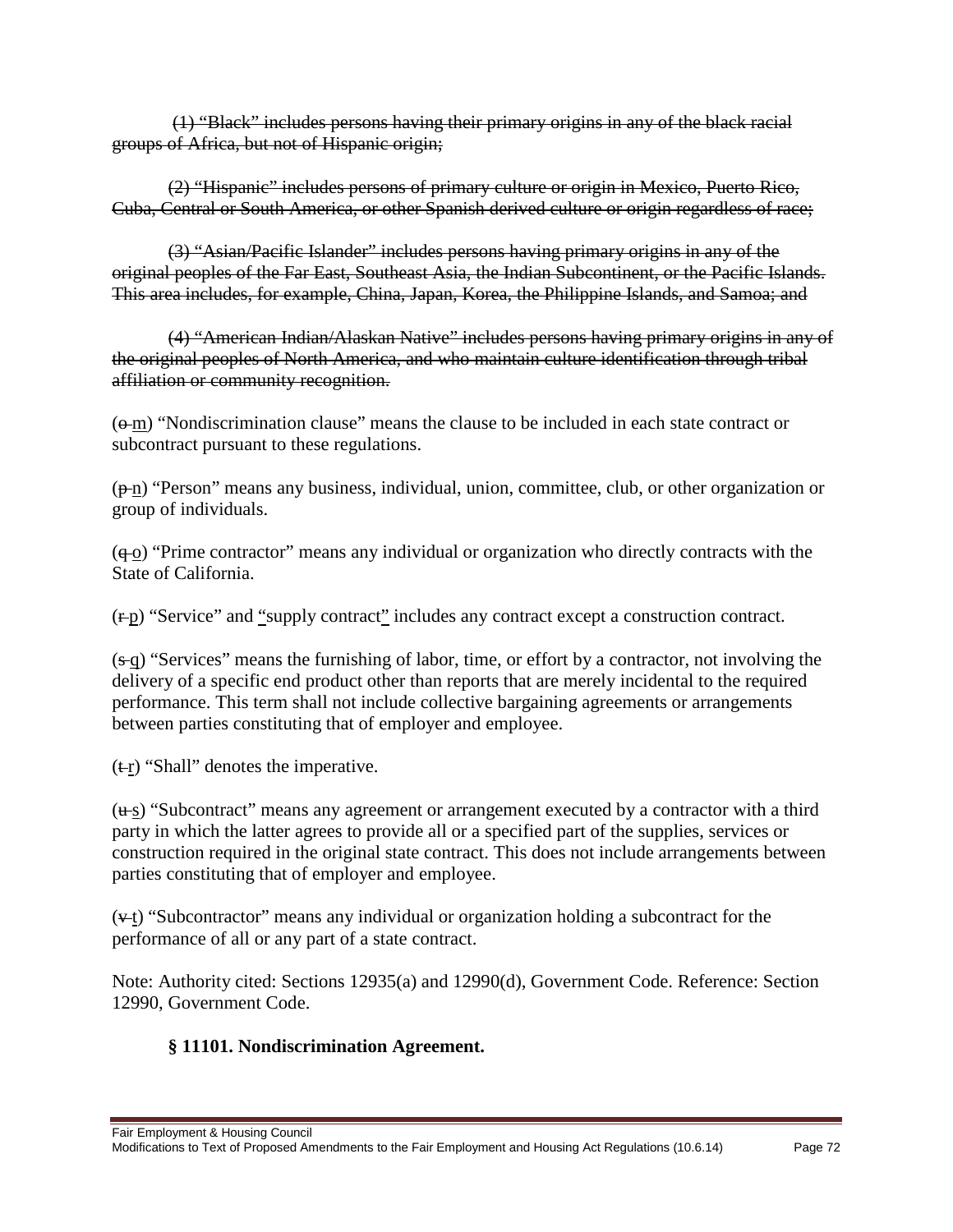State contracts exempt from the requirements of section 11105 shall include, as an express or implied term, the term set out in either section 11105 clause (a) or clause (b). Breach of this term of contract may constitute a material breach of the contract and may result in the imposition of sanctions by the awarding agency and/or may result in decertification from future opportunities to contract with the state.

Note: Authority cited: Sections 12935(a) and 12990(d), Government Code. Reference: Section 12990, Government Code.

## **§ 11103. Nondiscrimination Program.**

(a) Definition and Purpose. A nondiscrimination program (hereinafter referred to as "the program") is a set of specific and result-oriented procedures to which a contractor or subcontractor commits itself for the purpose of insuring equal employment opportunity for all employees or applicants for employment. It may include an affirmative action component, which establishes goals and timetables to remedy any underutilization of minorities and/or women that is identified. The Pprogram shall contain the following elements:

(1) Development or reaffirmation of the contractor's equal employment opportunity policy in all personnel actions.

(2) Formal internal and external dissemination of the contractor's policy.

(3) Establishment of responsibilities for implementation of the contractor's program.

(4) Annual identification of any existing policies or practices that have resulted in disproportionately inhibiting the employment, promotion or retention of any group those protected by the Act.

(A) Analysis of Employment Selection Procedures. The program shall include an identification and analysis of contractor promotional and entry-level selection procedures and shall identify any such policies or procedures that have resulted in practices disproportionately inhibiting the employment, promotion or retention of minorities or womenany group or groups protected by the Act. The retention of such practices so identified can only be justified according to the principles of business necessity upon a demonstration that no reasonable alternatives to such practices exist. The prospective contractor shall eliminate any practices that cannot be so justified.

(B) Workforce Analysis. The Pprogram will contain a workforce analysis, which shall consist of a listing of each job title that appears in applicable collective bargaining agreements of payroll records ranked from the lowest paid to the highest paid within each department or other similar organizational unit, including departmental or unit supervisory personnel. For each job title, the total number of incumbents, and the total number of male and female incumbents, and the total number of male and female incumbents in each of the following groups must be given: Blacks, Hispanics, Asian/Pacific Islanders, and American Indian/Native Alaskans broken down by race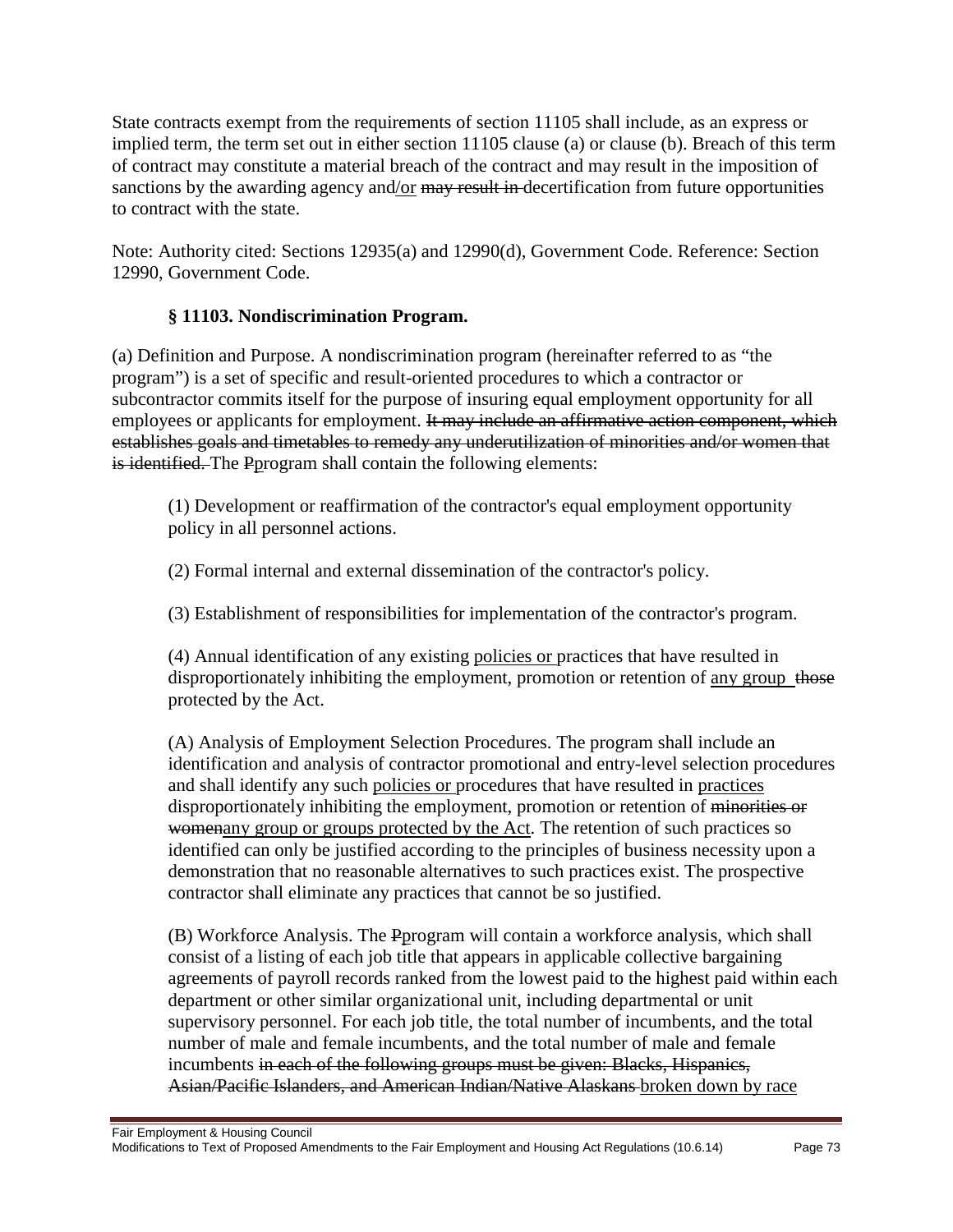and/or national origin. The wage rate or salary range for each job title must be given. All job titles, including all managerial job titles, must be listed. If there are separate work units or lines of progression within a department, a separate list must be provided for each such work unit, or line, including unit supervisors. For lines of progression there must be indicated the order of jobs in the line through which an employee could move to the top of the line. Where there are no formal progression lines or usual promotional sequences, job titles should be listed by department, job families, or disciplines, in order of wage rates or salary ranges.

(C) Utilization Analysis. Employers with 250 or more employees must perform a utilization analysis, which shall consist of an analysis of the major job groups at the facility in order to determine whether women and minorities members of any group protected by the Act are being underutilized when compared to their availability. A job group for this purpose shall consist of one or more jobs that have similar content, wage rates, and opportunities. Underutilization is defined as having a statistically significant lower utilization of minorities or women any group protected by the Act in a particular job group than their availability. Availability is defined as the availability in the labor force. The labor force for this purpose may vary depending upon the type of job in question, and the contractor's past practice, and could encompass the contractor's existing employees, and, for example, the area immediately surrounding the facility where the vacancy exists for low-skill jobs or it could encompass the entire nation for highly-skilled managerial positions. The employer shall conduct a separate utilization analysis for each minority group and women each protected group.

(5) Development and execution of action oriented programs policies and procedures designed to correct problems and attain equal employment opportunities for all applicants and employees.

(6) Design and implementation of internal audit and reporting systems to measure the effectiveness of the total program.

(b) Employers who have identified a practice or practices that have an adverse impact on one or more groups protected by the Act, and that may unlawfully discriminate against members of such groups, may wish to include an affirmative action component in their nondiscrimination programs to minimize liability for discrimination, and correct past injustices; such affirmative action may be required of employers who are found to have discriminated in violation of the Act. Such a voluntary affirmative action component might contain, but need not be limited to, the following:

(1) Active support of local and national community action programs and community service programs designed to improve the employment opportunities of minorities and women;

(2) Providing training opportunities to minorities and women within the employer's organization that will qualify them for promotion when openings become available;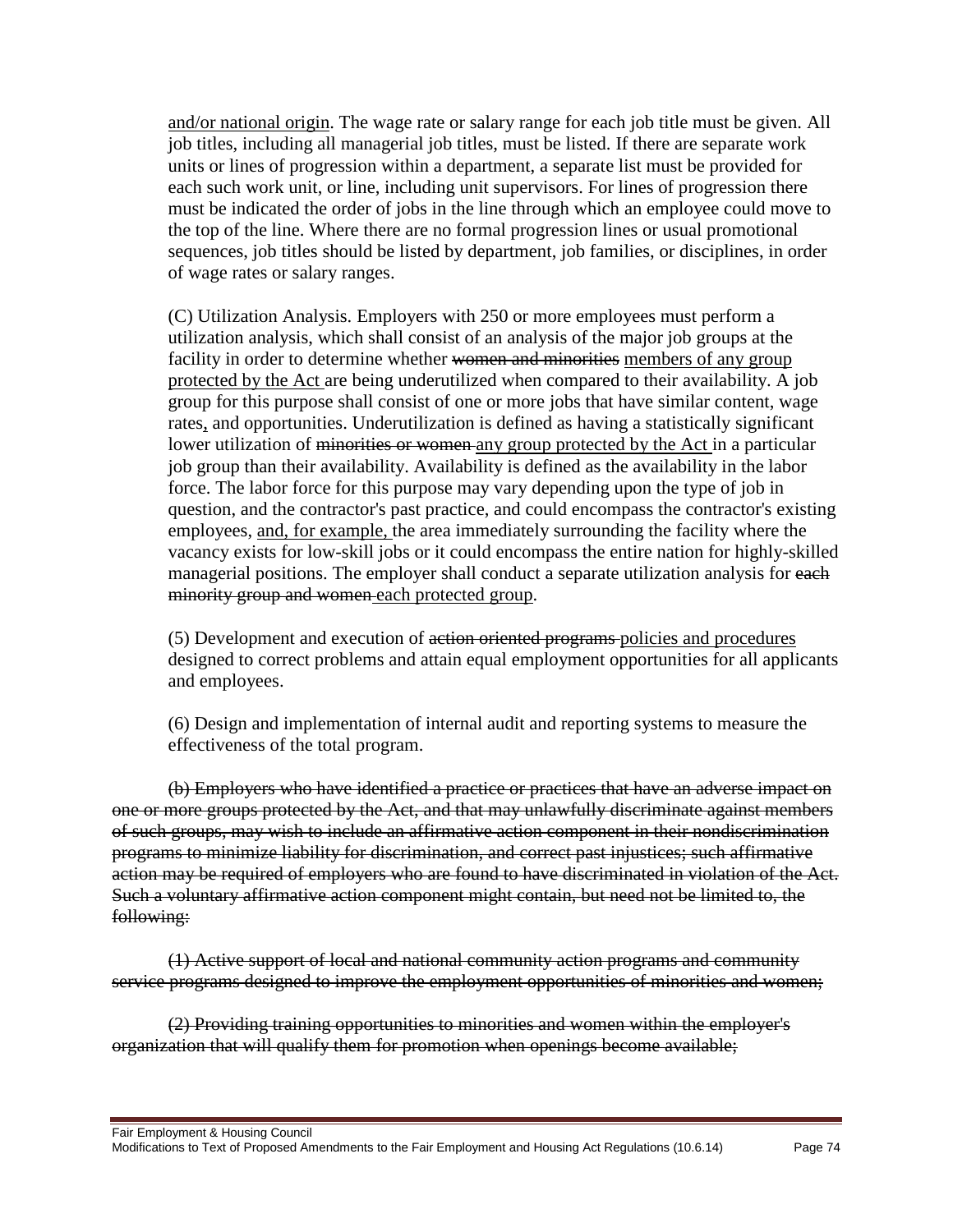(3) Encouraging qualified women and minorities within the employer's organization to seek and accept transfers and promotions that increase their future opportunities;

(4) Actively recruit qualified minorities and women, even those not currently seeking such employment;

(5) Establishing and/or supporting training programs for entry level positions; and

(6) Establishing goals and objectives by organizational units and job groups, including timetables for completion. Establishment and implementation of a nondiscrimination program that contains an effective affirmative action component will create a rebuttable presumption that a contractor is in compliance with the requirements of Government Code section 12990 and its implementing regulations.

(cb) An employer with multiple facilities may establish a single nondiscrimination program for its organization, but must perform separate analyses pursuant to subsections (a)(4)(A), and (B), and (C) above for each establishment.

Note: Authority cited: Sections 12935(a) and 12990(d), Government Code. Reference: Section 12990, Government Code. Section 31, article 1, California Constitution.

# **§ 11104. Prima Facie Compliance.**

Compliance with a nondiscrimination or affirmative action program subject to review and approval by a federal compliance agency shall constitute prima facie evidence that a contractor has complied with the requirements of sections 11102 and 11103, unless the federal agency has found that the program is not in compliance with federal law, in which case compliance with a current federal commitment letter or conciliation agreement shall constitute prima facie evidence that a contractor has complied with the requirements of sections 11102 and 11103. Such prima facie evidence can be rebutted by a preponderance of the evidence to the contrary.

Note: Authority cited: Sections 12935(a) and 12990(d), Government Code. Reference: Section 12990, Government Code.

# **§ 11105. Nondiscrimination Clause.**

Each state contract and subcontract shall contain a nondiscrimination clause unless specifically exempted pursuant to section 11111. The governmental body awarding the contract may use either clause (a) or clause (b) below. Clause (a) will satisfy the requirements of section 12990 of the Government Code only; clause (b) contains language that will satisfy the requirements of both the Fair Employment and Housing Act and Article 9.5, Chapter 1, Part 1, Division 3, Title 2 of the Government Code (adopted pursuant to Government Code sections 11135-11139.5). Standardized state form OCP-1, containing clause (a), and OCP-2, containing clause (b), will be available through the OCP. These forms may be incorporated into a contract by reference and will fulfill the requirement of this section. The contracting parties may, in lieu of incorporating form OCP-1 or OCP-2, include the required clause in the written contract directly.

Modifications to Text of Proposed Amendments to the Fair Employment and Housing Act Regulations (10.6.14) Page 75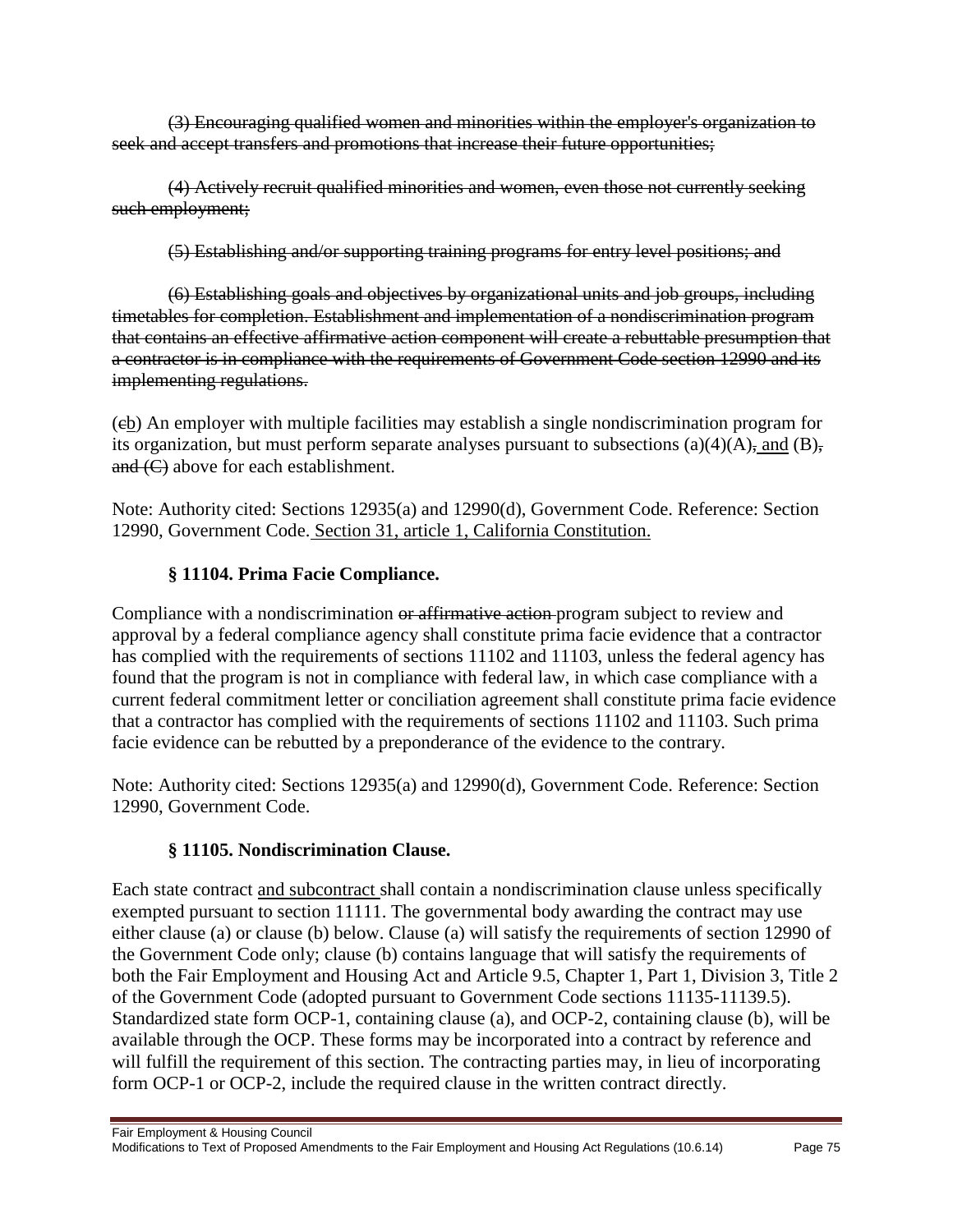#### Clause (a)

1. During the performance of this contract, contractor and its subcontractors shall not unlawfully discriminate against any employee or applicant for employment because of race, religion, color, national origin, ancestry, physical handicap, medical condition, marital status, age (over 40) or sex race, religious creed, color, national origin, ancestry, physical disability, mental disability, medical condition, genetic information, marital status, sex, gender, gender identity, gender expression, age, sexual orientation, or military and veteran status. Contractors and subcontractors shall insure that the evaluation and treatment of their employees and applicants for employment are free of such discrimination. Contractors and subcontractors shall comply with the provisions of the Fair Employment and Housing Act (Gov. Code, § 12900 et seq.) and the applicable regulations promulgated thereunder (Cal. Code Regs., tit. 2, § 11000 et seq.). The applicable regulations of the Fair Employment and Housing Council implementing Government Code section 12990, set forth in Subchapter 5 of Division 4.1 of Title 2 of the California Code of Regulations are incorporated into this contract by reference and made a part hereof as if set forth in full. Contractor and its subcontractors shall give written notice of their obligations under this clause to labor organizations with which they have a collective bargaining or other agreement.

2. This Contractor shall include the nondiscrimination and compliance provisions of this clause in all subcontracts to perform work under the contract.

#### Clause (b)

1. During the performance of this contract, the recipient, contractor, and its subcontractors shall not deny the contract's benefits to any person on the basis of religion, color, ethnic group identification, sex, age, physical or mental disability race, religious creed, color, national origin, ancestry, physical disability, mental disability, medical condition, genetic information, marital status, sex, gender, gender identity, gender expression, age, sexual orientation, or military and veteran status, nor shall they discriminate unlawfully against any employee or applicant for employment because of race, religion, color, national origin, ancestry, physical handicap, mental disability, medical condition, marital status, age (over 40) or sex race, religious creed, color, national origin, ancestry, physical disability, mental disability, medical condition, genetic information, marital status, sex, gender, gender identity, gender expression, age, sexual orientation, or military and veteran status. Contractor shall insure that the evaluation and treatment of employees and applicants for employment are free of such discrimination.

2. Contractor shall comply with the provisions of the Fair Employment and Housing Act (Gov. Code, § 12900 et seq.), the regulations promulgated thereunder (Cal. Code Regs., tit. 2, § 11000 et seq.), the provisions of Article 9.5, Chapter 1, Part 1, Division 3, Title 2 of the Government Code (Gov. Code, §§ 11135-11139.5), and the regulations or standards adopted by the awarding state agency to implement such article.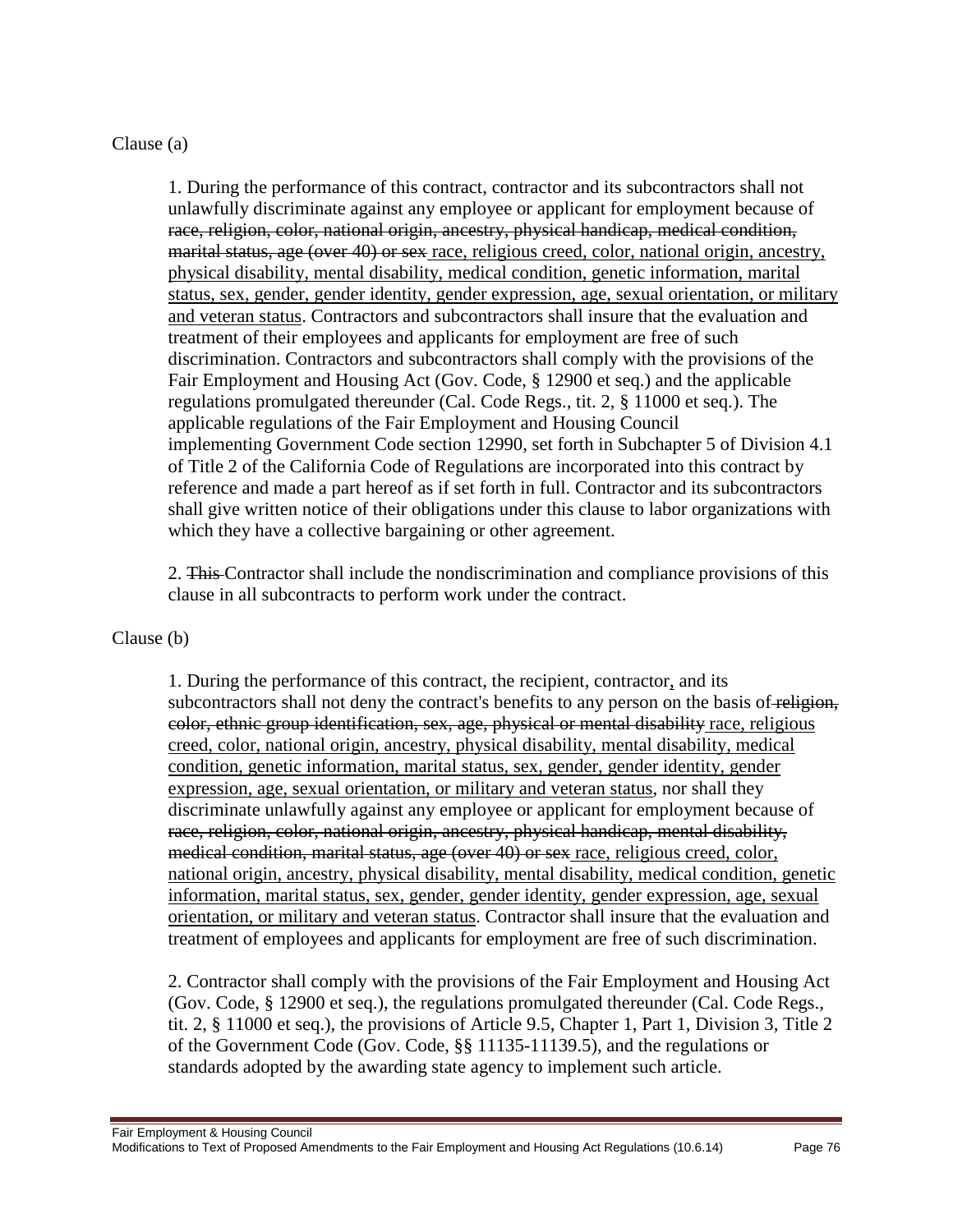3. Contractor or recipient shall permit access by representatives of the Department of Fair Employment and Housing and the awarding state agency upon reasonable notice at any time during the normal business hours, but in no case less than 24 hours' notice, to such of its books, records, accounts, and all other sources of information and its facilities as said Department or Agency shall require to ascertain compliance with this clause.

4. Recipient, contractor and its subcontractors shall give written notice of their obligations under this clause to labor organizations with which they have a collective bargaining or other agreement.

5. The contractor shall include the nondiscrimination and compliance provisions of this clause in all subcontracts to perform work under the contract.

Note: Authority cited: Sections 12935(a) and 12990(d), Government Code. Reference: Section 12990, Government Code.

#### **§ 11111. Exemptions.**

(a) Licensed rehabilitation workshops that are contractors of state contracting agencies are exempted from the requirements of this subchapter.

(b) Contracts of less than \$5,000 are automatically exempt from the requirements of section 11105; contractors holding only such contracts are automatically exempt from the requirements of section 11102, but are subject to section 11101.

(c) A contractor with fewer than 50 employees in its entire workforce may receive an automatic exemption from the Program requirements of section 11103, subdivisions  $(a)(4)(B)-(C)$ pertaining to workforce and utilization analyses by filing a current California Employer Information Report (CEIR) annually with OCP. The OCP may remove any exemption granted under this subsection, in connection with any detailed review or any investigation instituted pursuant to section 11134 or 11135, or whenever the contractor is found to be in substantial noncompliance with the requirements of this subchapter.

(d) Contracts and subcontracts awarded pursuant to a declaration of public emergency, a declaration or determination of emergency pursuant to Government Code section 14809 or Government Code section  $14272$ , (a), (b), or (c), or a declared threat to the health, welfare or safety of the public are fully exempted from the requirements of section 11105, and contractors holding only such contracts are exempted from the requirements of section 11102, but remain subject to section 11101.

(e) A construction contractor with fewer than 50 permanent employees may obtain an exemption from the requirements of section 11103, subdivision (a)(4)(B)-(C) pertaining to workforce and utilization analyses by filing a CEIR annually with OCP. The OCP may remove any exemption granted under this subsection, in connection with any detailed review or any investigation

Fair Employment & Housing Council Modifications to Text of Proposed Amendments to the Fair Employment and Housing Act Regulations (10.6.14) Page 77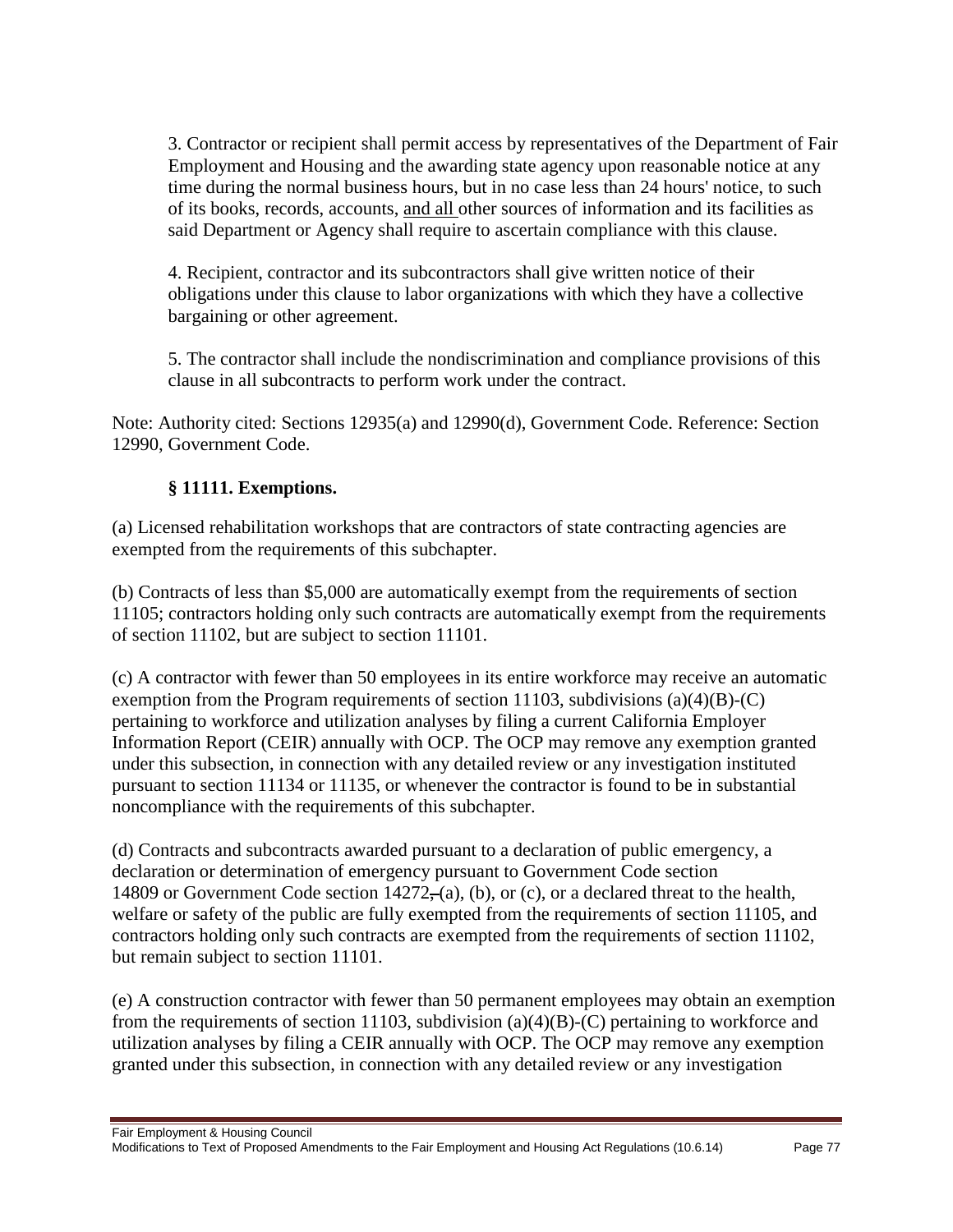instituted pursuant to section 11134 or 11135, or whenever the contractor is found to be in substantial noncompliance with the requirements of this subchapter.

(f) Exemptions of subsections (a) and (d) of this section shall be granted only upon application to the state contract awarding agency prior to the date the contract is awarded. The contract awarding agency shall, prior to the grant of any exemption under this section, require proof of satisfaction of the exemption conditions of this section. The OCP may issue opinion letters and guidelines from time to time to assist contact awarding agencies in making determinations under this section.

(g) Nothing in this section prohibits hiring or employment practices, which must be enforced in order to maintain or establish eligibility for federal programs, where ineligibility would result in a loss of federal funds to the state.

Note: Authority cited: Sections 12935(a) and 12990(d) Government Code. Reference: Section 12990, Government Code. Section 31, article 1, California Constitution.

## **§ 11113. Recruitment.**

Nothing in this article shall serve to deter good faith outreach efforts that are neutral and do not favor, discriminate against, or disparately impact any group protected by the Act on the basis of an improper classification.

In the event that any labor organization from which employees are normally recruited and/or with which the contractor has a collective bargaining agreement is unable or unwilling to refer minorities or women, the contractor or subcontractor shall take the following steps and, for a period of two years, keep a record thereof:

(a) Notify the California Employment Development Department and at least two minority or female referral organizations of the personnel needs and request appropriate referrals, and. (b) Notify any minority or female persons who have personally listed themselves with the contractor or subcontractor as seeking employment of any existing vacancies for which they may qualify;

(c) Notify minority, women's and community organizations that employment opportunities are available.

(d) Immediately notify OCP of the existence of the historical and present relationship between the contractor and labor organizations and detail the efforts of the contractor to secure adequate referrals through the labor organizations.

Neither the provisions of any collective bargaining agreement, nor the failure by a union with which the contractor has a collective bargaining agreement, to refer either minorities or women shall excuse the contractor's obligations under Government Code, section 12990, or the regulations in this subchapter.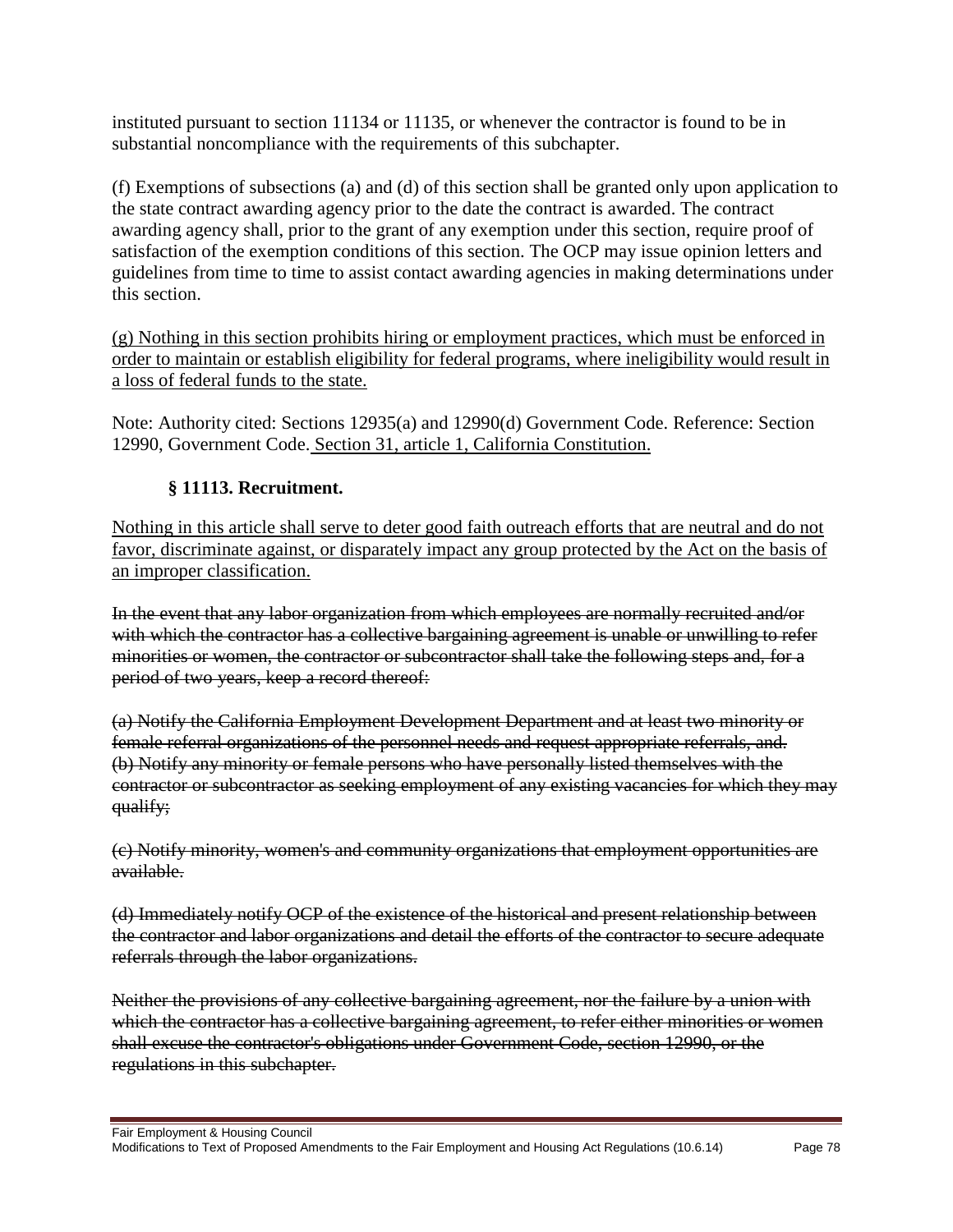Note: Authority cited: Sections 12935(a) and 12990(d), Government Code. Reference: Section 12990, Government Code.

#### **§ 11114. Notice of Contract.**

Contract awarding agencies shall give written notice to the Administrator within 10 working days of an award of any and all contracts over \$5,000. The notice shall include the name, address, and telephone number of the contractor; federal employer identification number; state contract identification number; date of contract award; contract amount; project location; name of contractor's agent who signed the contract; name of contract awarding agency and contract awarding officer; and brief description of the purpose or subject of the contract.

Note: Authority cited: Sections 12935(a) and 12990(d) Government Code. Reference: Section 12990, Government Code.

#### **Article 2. Regulations Applicable to Construction Contracts**

#### **§ 11121. Transfers Prohibited.**

It is a violation of the contract, of Government Code section 12990 and the regulations in Subchapter 5 of Chapter 5 of Division 4.1 of Title 2 of the California Code of Regulations to transfer women and minority employees or trainees who are members of any group protected by the Act from contractor to contractor or from project to project for the sole purpose of meeting the contractor's nondiscrimination obligations.

Note: Authority cited: Sections 12935(a) and 12990(d) Government Code. Reference: Section 12990, Government Code.

#### **§ 11122. Standard California Nondiscrimination Construction Contract Specifications. (Gov. Code, Section 12990.)**

In addition to the nondiscrimination clause set forth in section 11105, all non-exempt state construction contracts and subcontracts of \$5,000 or more shall include the specifications set forth in this section.

#### STANDARD CALIFORNIA NONDISCRIMINATION CONSTRUCTION CONTRACT SPECIFICATIONS (GOV. CODE SECTION 12990)

These specifications are applicable to all state contractors and subcontractors having a construction contract or subcontract of \$5,000 or more.

1. As used in the specifications:

## a. "Act" means the Fair Employment and Housing Act.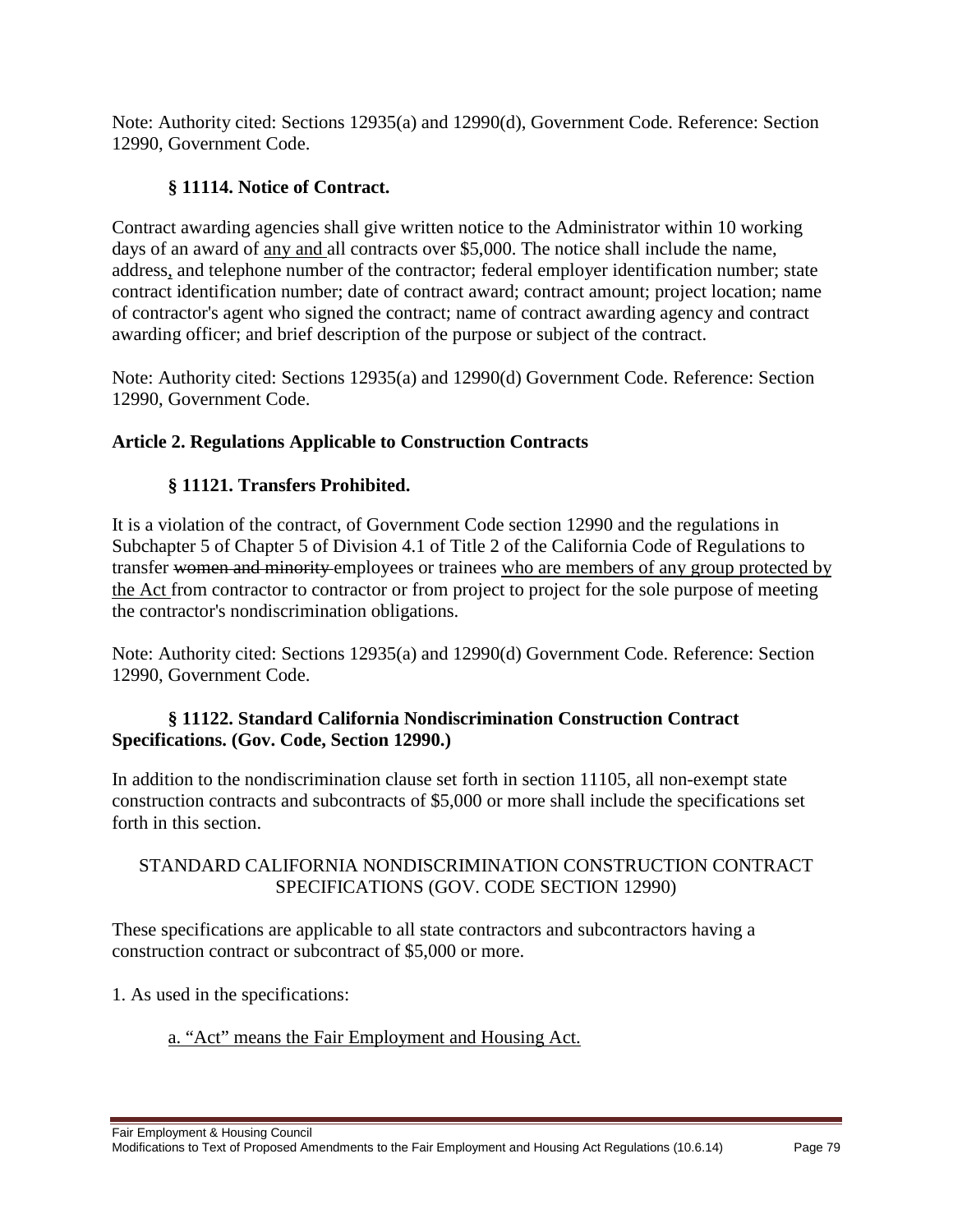ab. "Administrator" means Administrator, Office of Compliance Programs, California Department of Fair Employment and Housing, or any person to whom the Administrator delegates authority;

b. "Minority" includes:

(i) Black (all persons having primary origins in any of the black racial groups of Africa, but not of Hispanic origin);

(ii) Hispanic (all persons of primary culture or origin in Mexico, Puerto Rico, Cuba, Central or South America or other Spanish derived culture or origin regardless of race);

(iii) Asian/Pacific Islander (all persons having primary origins in any of the original peoples of the Far East, Southeast Asia, the Indian Subcontinent or the Pacific Islands); and

(iv) American Indian/Alaskan Native (all persons having primary origins in any of the original peoples of North America and who maintain culture identification through tribal affiliation or community recognition).

2. Whenever the contractor or any subcontractor subcontracts a portion of the work, it shall physically include in each subcontract of \$5,000 or more the nondiscrimination clause in this contract directly or through incorporation by reference. Any subcontract for work involving a construction trade shall also include the Standard California Construction Contract Specifications, either directly or through incorporation by reference.

3. The contractor shall implement the specific nondiscrimination standards provided in paragraphs 6(a) through (e) of these specifications.

4. Neither the provisions of any collective bargaining agreement, nor the failure by a union with whom the contractor has a collective bargaining agreement, to refer either minorities or women members of any group protected by the Act shall excuse the contractor's obligations under these specifications, Government Code section 12990, or the regulations promulgated pursuant thereto.

5. In order for the nonworking training hours of apprentices and trainees to be counted, such apprentices and trainees must be employed by the contractor during the training period, and the contractor must have made a commitment to employ the apprentices and trainees at the completion of their training, subject to the availability of employment opportunities. Trainees must be trained pursuant to training programs approved by the U.S. Department of Labor or the California Department of Industrial Relations.

6. The contractor shall take specific actions to implement its nondiscrimination program. The evaluation of the contractor's compliance with these specifications shall be based upon its effort to achieve maximum results from its actions. The contractor must be able to demonstrate fully its efforts under steps a. through e. below:

Fair Employment & Housing Council Modifications to Text of Proposed Amendments to the Fair Employment and Housing Act Regulations (10.6.14) Page 80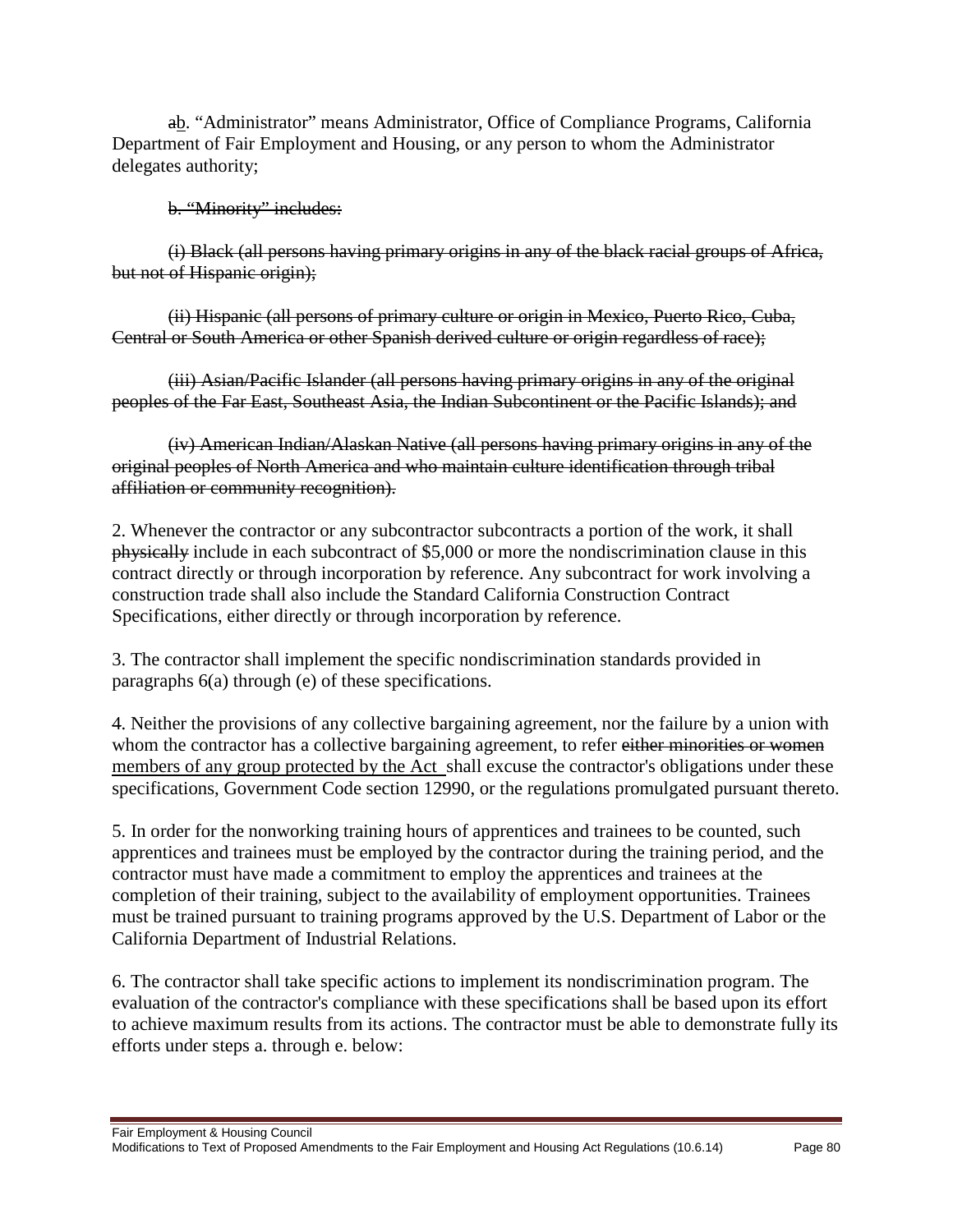a. Ensure and maintain a working environment free of harassment, intimidation, and coercion at all sites, and at all facilities at which the contractor's employees are assigned to work. The contractor, where possible, will assign two or more women to each construction project. The contractor shall specifically ensure that all foremen, superintendents, and other on-site supervisory personnel are aware of and carry out the contractor's obligations to maintain such a working environment, with specific attention to minority or female individuals working at such sites or in such facilities.

b. Provide written notification within seven days to the director of the DFEH when the referral process of the union or unions with which the contractor has a collective bargaining agreement has not referred to the contractor a minority person or woman sent by the contractor, or when the contractor has other information that the union referral process has impeded the contractor's efforts to meet its obligations.

c. Disseminate the contractor's equal employment opportunity policy by providing notice of the policy to unions and training, recruitment, and outreach programs and requesting their cooperation in assisting the contractor to meet its obligations; and by posting the company policy on bulletin boards accessible to all employees at each location where construction work is performed.

d. Ensure all personnel making management and employment decisions regarding hiring, assignment, layoff, termination, conditions of work, training, rates of pay or other employment decisions, including all supervisory personnel, superintendents, general foremen, on-site foremen, etc., are aware of the contractor's equal employment opportunity policy and obligations, and discharge their responsibilities accordingly.

e. Ensure that seniority practices, job classifications, work assignments, and other personnel practices, do not have a discriminatory effect by continually monitoring all personnel and employment related activities to ensure that the equal employment opportunity policy and the contractor's obligations under these specifications are being carried out.

7. Contractors are encouraged to participate in voluntary associations that assist in fulfilling their equal employment opportunity obligations. The efforts of a contractor association, joint contractor-union, contractor-community, or other similar group of which the contractor is a member and participant, may be asserted as fulfilling any one or more of its obligations under these specifications provided that the contractor actively participates in the group, makes every effort to assure that the group has a positive impact on the employment of minorities and women equal employment opportunity in the industry, ensures that the concrete benefits of the program are reflected in the contractor's minority and female workforce participation, and can provide access to documentation that demonstrates the effectiveness of actions taken on behalf of the contractor. The obligation to comply, however, is the contractor's.

8. The contractor is required to provide equal employment opportunity for all minority groups, both male and female, and all women, both minority and non-minority persons. Consequently,

Fair Employment & Housing Council Modifications to Text of Proposed Amendments to the Fair Employment and Housing Act Regulations (10.6.14) Page 81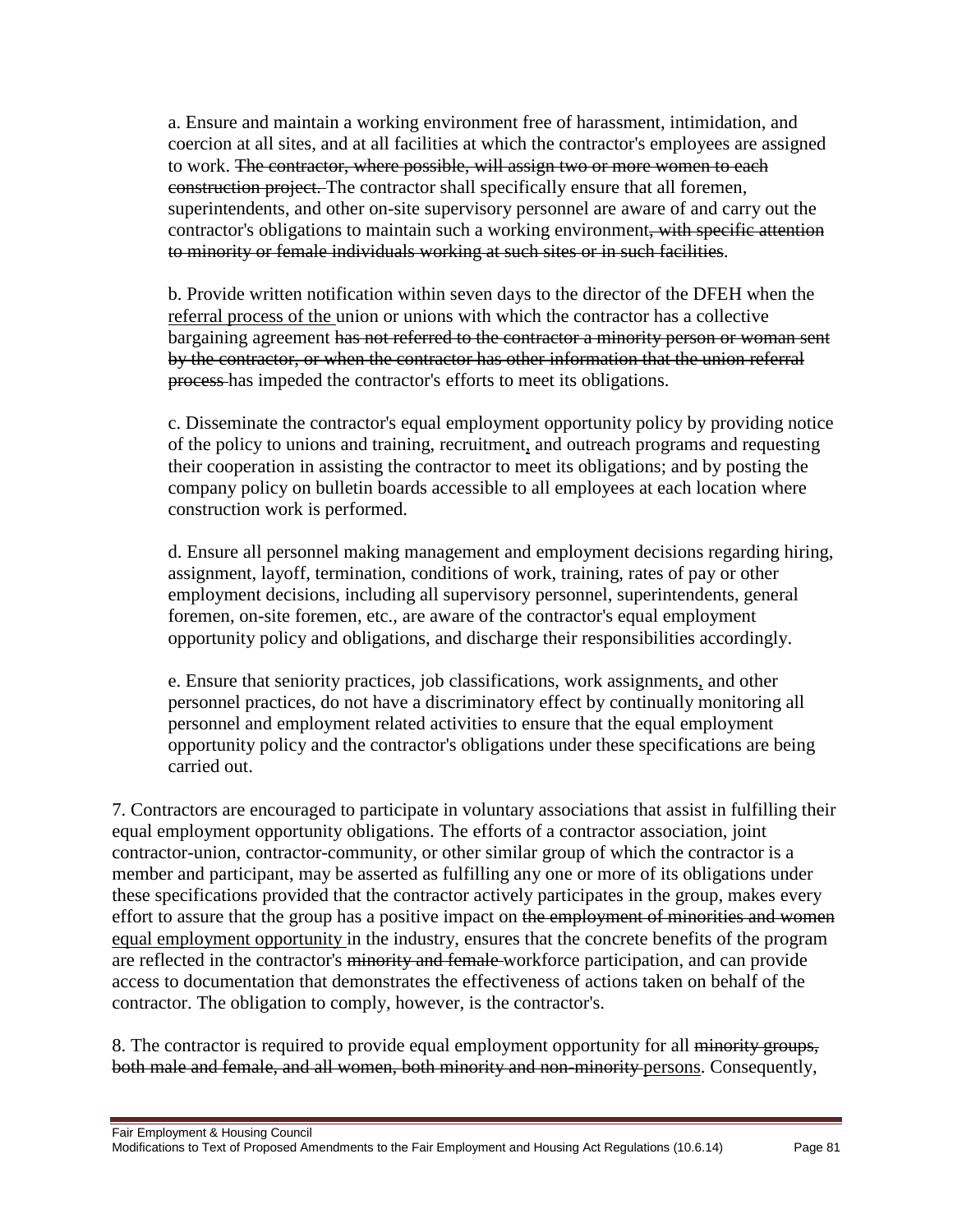the contractor may be in violation of the Fair Employment and Housing Act (Government Code section 12990 et seq.) if a particular group is employed in a substantially disparate manner.

9. Establishment and implementation of a bona fide affirmative action plan pursuant to section 11103(b) of this subchapter shall create a rebuttable presumption that a contractor is in compliance with the requirements of section 12990 of the Government Code and its implementing regulations.

109. The contractor shall not use the nondiscrimination standards to discriminate against any person because of race, color, religion, sex, national origin, ancestry, physical handicap, medical condition, marital status or age over 40 race, religious creed, color, national origin, ancestry, physical disability, mental disability, medical condition, genetic information, marital status, sex, gender, gender identity, gender expression, age, sexual orientation, or military and veteran status.

1110. The contractor shall not enter into any subcontract with any person or firm decertified from state contracts pursuant to Government Code section 12990.

1211. The contractor shall carry out such sanctions and penalties for violation of these specifications and the nondiscrimination clause, including suspension, termination and cancellation of existing subcontracts as may be imposed or ordered pursuant to Government Code section 12990 and its implementing regulations by the awarding agency. Any contractor who fails to carry out such sanctions and penalties shall be in violation of these specifications and Government Code section 12990.

1312. The contractor shall designate a responsible official to monitor all employment related activity to ensure that the company equal employment opportunity policy is being carried out, to submit reports relating to the provisions hereof as may be required by OCP and to keep records. Records shall at least include for each employee the name, address, telephone numbers, construction trade, union affiliation if any, employee identification number when assigned, social security number, race, sex, status, (e.g., mechanic, apprentice trainee, helper, or laborer), dates of changes in status, hours worked per week in the indicated trade, rate of pay, and locations at which the work was performed. Records shall be maintained in any easily understandable and retrievable form; however, to the degree that existing records satisfy this requirement, contractors shall not be required to maintain separate records.

Note: Authority cited: Sections 12935(a) and 12990(d), Government Code. Reference: Section 12990, Government Code.

# **§ 11123. Reporting Requirement.**

Contractors holding construction contracts of \$50,000 or more must submit quarterly utilization reports to OCP on forms to be provided by OCP. In such reports the contractor must provide identifying information and report the number and percentage of journey worker, apprentice, and trainee hours worked in each job classification by race, sex, and ethnic group national origin, together with the total number of employees and total number of minority employees in each classification by sex. The quarterly utilization reports must cover each calendar quarter and must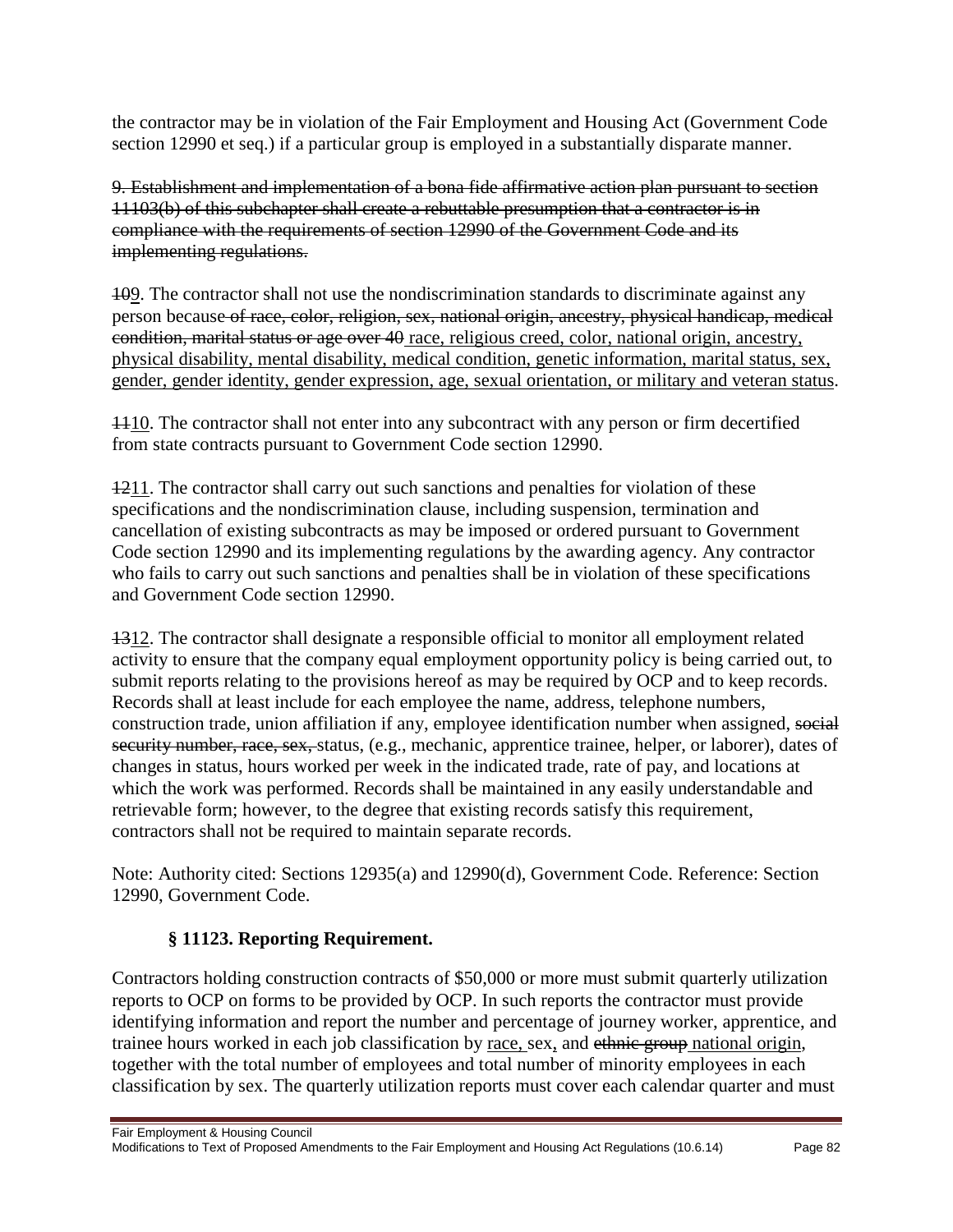be received by OCP no later than the 15th day of the month following the end of the quarter (April 15, July 15, October 15, and January 15). Contractors who are required to submit utilization reports to the federal government may submit a copy of the federal report to the OCP at the same time they submit the report to the federal government in lieu of the state quarterly utilization report.

Note: Authority cited: Sections 12935(a) and 12990(d), Government Code. Reference: Section 12990, Government Code.

## **Article 3. Regulations Applicable to Service and Supply Contracts**

## **Subarticle 1. Small Contracts**

## **§ 11128. Post Award Compliance.**

(a) Each contractor of a small contract shall compile and shall maintain for inspection for two years after award:

(1) Information regarding the contractor: Federal Employer Identification number; state contract identification number; legal name of the business organization, parent corporation or other outside ownership interest, if applicable, business telephone number, street address, city, state and zip code; mailing address, if different; total number of employees, identified by sex, race and national origin; name, business phone and mailing address of contractor's EEO/AA officer, if there is one; and name of the person responsible for the maintenance of information required pursuant to subsection (b) below.

(2) Information regarding the contract: Dollar dollar value of contract; time for performance of the contract; date of contract award; name of contract awarding agency, and contract awarding officer; brief description of the purpose or subject of the contract.

(3) A copy, if one was required to be prepared of the prime contractor's current CEIR, or equivalent federal form (See section 11013(a) of this chapter regarding the preparation of CEIR's.)

(b) Failure to comply with the requirements of this section may result in a determination that the contractor has materially breached the state contract and the decertification of the contractor from future state contracts.

Note: Authority cited: Sections 12935(a) and 12990(d), Government Code. Reference: Sections 12990, Government Code.

## **Subarticle 2. Regulated Contracts**

# **§ 11131. Post Award Informational Filing.**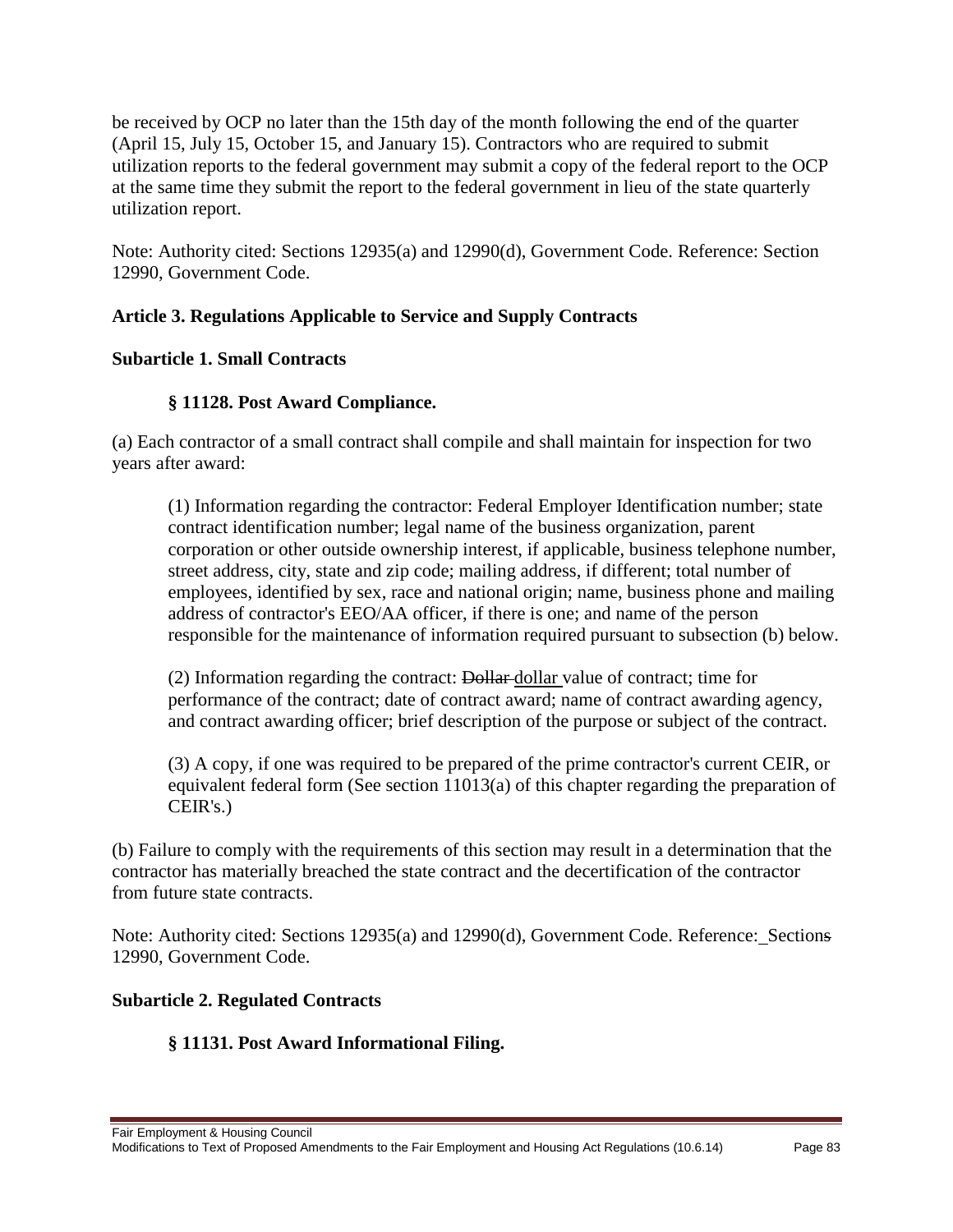(a) The prime contractor of a regulated contract shall file with OCP within 28 days from the date of execution of a regulated contract or the effective date of these regulations, whichever occurs later:

(1) Information Regarding the Contractor: Federal Employer Identification Number; state contract identification number; legal name of the business organization; business telephone number, street address, city, state and zip code; mailing address, if different; and name, business phone and mailing address of contractor's EEO/AA Officer.

(2) Information Regarding the Contract: **Dollar** dollar value of contract; date of contract award; name of contract awarding agency and contract awarding officer; and brief description of the purpose or subject of the contract.

(3) (Reserved)

(4) A copy of the prime contractor's current CEIR or equivalent federal form (EEO-1). If the prime contractor is not otherwise required to prepare a CEIR, it must do so in order to comply with the requirements of this section. (See section 11013(a) of this chapter regarding the preparation of CEIR's.)

This information shall be updated annually thereafter, so long as the contractor remains subject to these regulations.

(b) Contractors awarded more than one state contract in one year may file only the information required in subdivision (a)(2) and (a)(4) above for the second and all subsequent contracts awarded during the year.

(c) The OCP and the contract awarding agency shall make forms available for providing the information required under this section.

(d) Failure to comply with the requirements of this section may result in a determination that the contractor has materially breached the state contract and the decertification of the contractor from future state contracts.

Note: Authority cited: Sections 12935(a), and 12990(d), Government Code. Reference: Section 12990, Government Code.

# **§ 11132. Designating EEO/Affirmative Action Officer.**

All contractors of regulated contracts shall designate an individual responsible for the implementation of the contractor's nondiscrimination program.

Note: Authority cited: Sections 12935(a) and 12990(d), Government Code. Reference: Section 12990, Government Code.

Fair Employment & Housing Council

Modifications to Text of Proposed Amendments to the Fair Employment and Housing Act Regulations (10.6.14) Page 84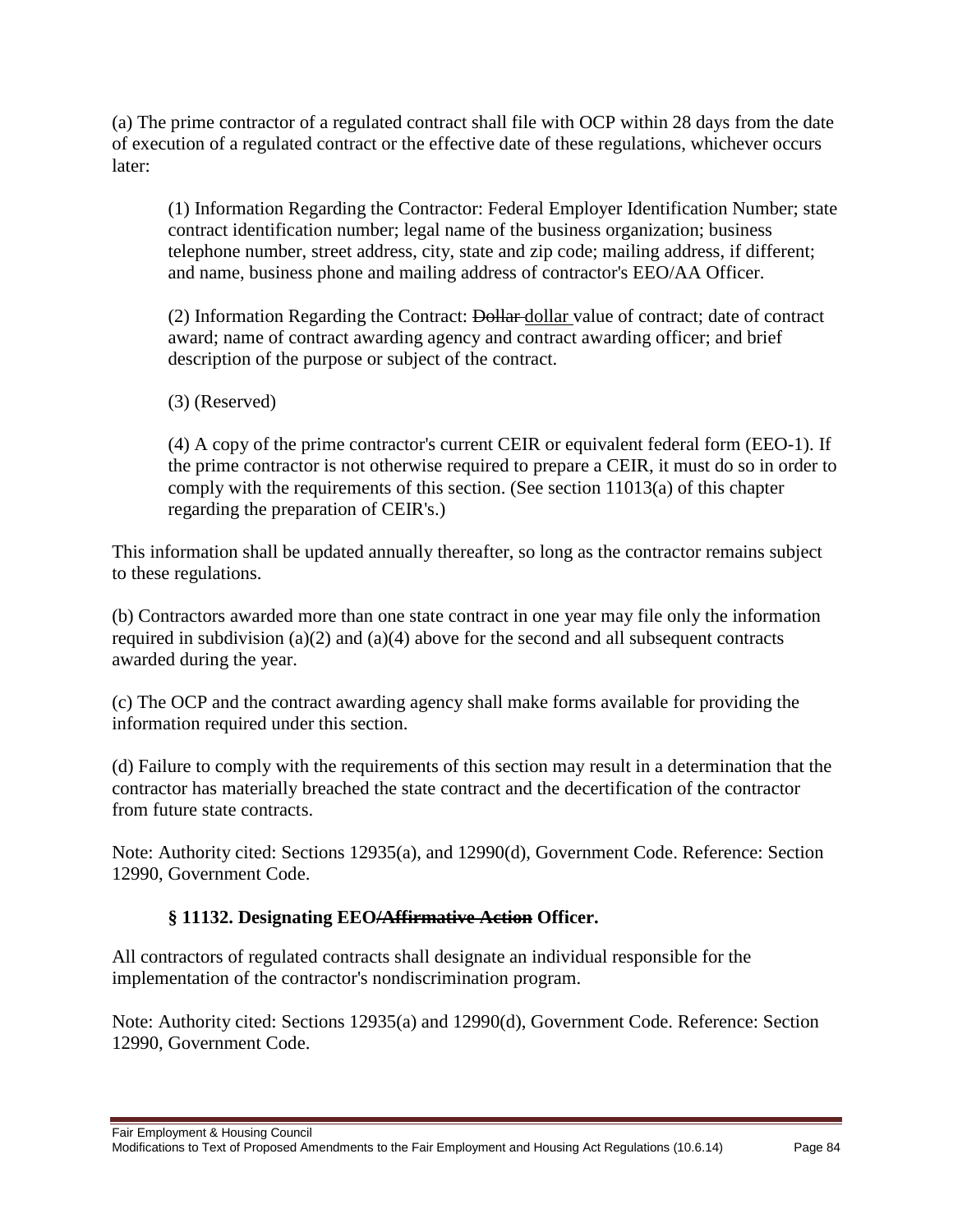**[NOTE: The remaining sections have been renumbered to move to the DFEH procedural regulations. DFEH will amend, if necessary, in a separate rulemaking action.]**

#### **Article 4. OCP Review Procedures**

#### **§ 11133 10250. Scope.**

This article sets forth the review procedures to be followed by OCP in implementing this subchapter.

Note: Authority cited: Sections 12935(a) and 12990(d), Government Code. Reference: Section 12990, Government Code.

## **§ 11134 10251. OCP Review Procedures.**

In order to monitor the equal employment practices of contractors and their compliance with the requirements of this subchapter, contractors shall be subject to review. Contractors may be selected for review on the basis of any specific neutral criteria contained in a general administrative plan for the enforcement of this subchapter.

(a) Desk Review. All contracts shall be subject to desk reviews conducted by and at the discretion of OCP. A desk review will involve a review of the applicable contract(s), the information required of the contractor pursuant to section 11128 or 11131 of these regulations, the compliance with and implementation of the program required by this subchapter, and any additional related information required by OCP. In addition, OCP may review the current and past personnel procedures and practices of a contractor whenever such a review is, within the discretion of OCP, considered appropriate.

(b) Field Review. OCP may conduct a field review of a contractor's workplace. Field reviews will be made during contractor's regular business hours. OCP shall notify the contractor of its intent to conduct a field review under this section and shall arrange a mutually convenient time to conduct it.

(c) A contractor will not be selected for a routine desk or field review if it has been the subject of such a review within the preceding 24 months and was found to be in compliance. Prior review will not exempt a contractor from compliance investigations conducted pursuant to section 11135, or follow-up desk or field reviews.

Note: Authority cited: Sections 12935(a) and 12990(d), Government Code. Reference: Section 12990, Government Code.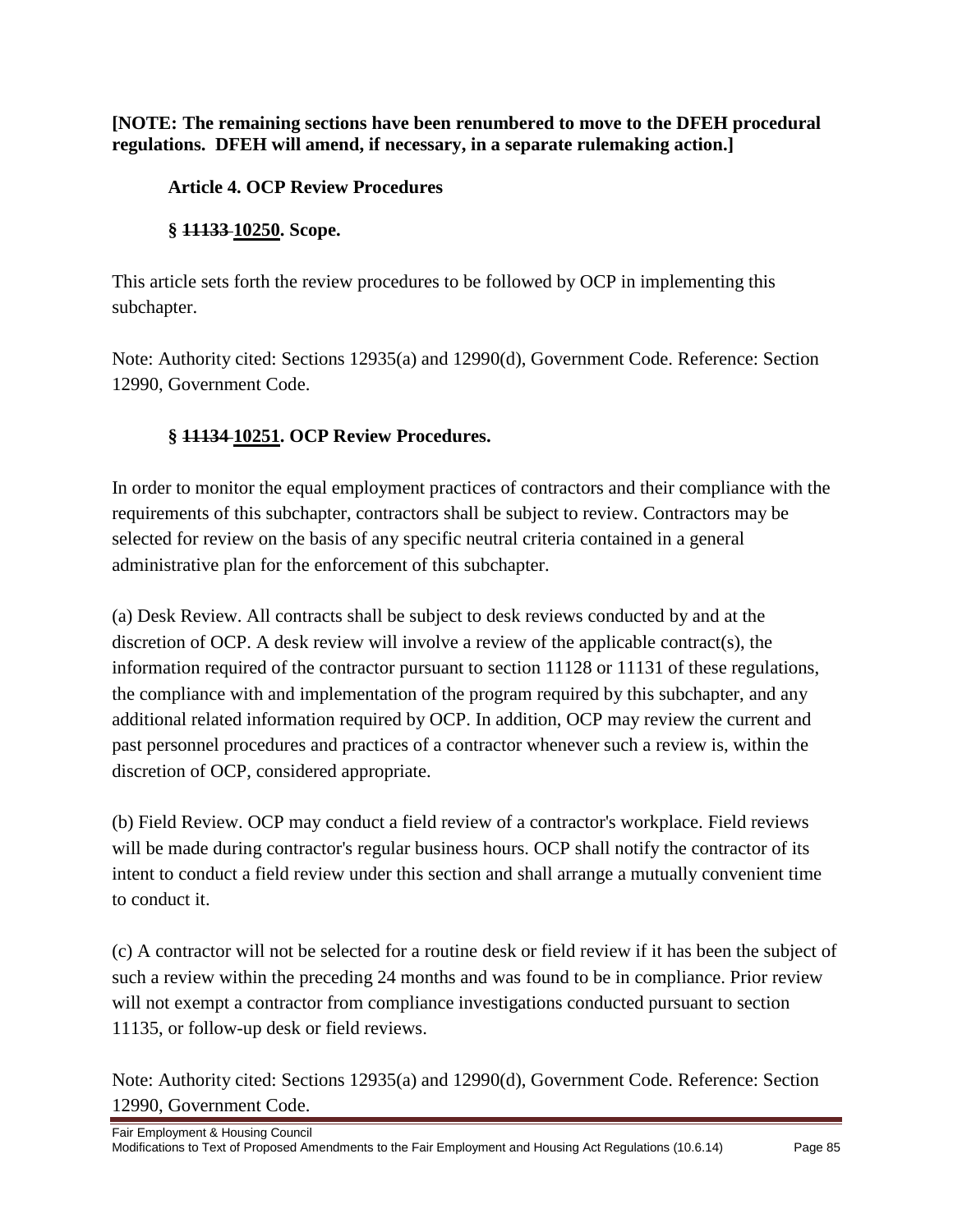## **§ 11135 10252. Compliance Investigations.**

(a) OCP may conduct a compliance investigation of a contractor's employment practices for the purpose of determining whether the contractor holding a state contract is acting or has acted in violation of the nondiscrimination and compliance requirements imposed by this subchapter. Investigations under this section shall involve a detailed review of the contractor's entire employment practices and procedures. Investigations under this section may be conducted when the Administrator determines a pattern of unlawful discrimination in employment may have occurred within the past twelve months or be ongoing. Such a determination shall be in writing and shall be based upon:

(1) A complaint by a contract awarding agency; or

(2) The results of the regular compliance review activities of the OCP; or

(3) A notice of any complaint of employment discrimination filed pursuant to section 11117 of this subchapter or Government Code section 12960; or

(4) The failure of the contractor to provide compliance information required by this subchapter or reasonably requested by OCP.

(b) Whenever a contractor that is the subject of a compliance investigation pursuant to this section is also the subject of a complaint pursuant to Government Code section 12960, if possible, OCP and any other unit of the DFEH investigating the contractor's employment practices shall coordinate their investigations.

Note: Authority cited: Sections 12935(a) and 12990(d), Government Code. Reference: Section 12990, Government Code.

# **§ 11136 10253. Letters of Commitment.**

If, in the course of a compliance investigation, OCP concludes that a contractor may be in violation of the provisions of this subchapter, OCP and the contractor may informally agree to resolve the identified deficiencies through the mechanism of a written letter of commitment. The letter of commitment shall set forth the deficiencies identified by OCP, the action the contractor shall take to correct the deficiencies, and the time by which the corrective action shall be taken and the deficiencies resolved.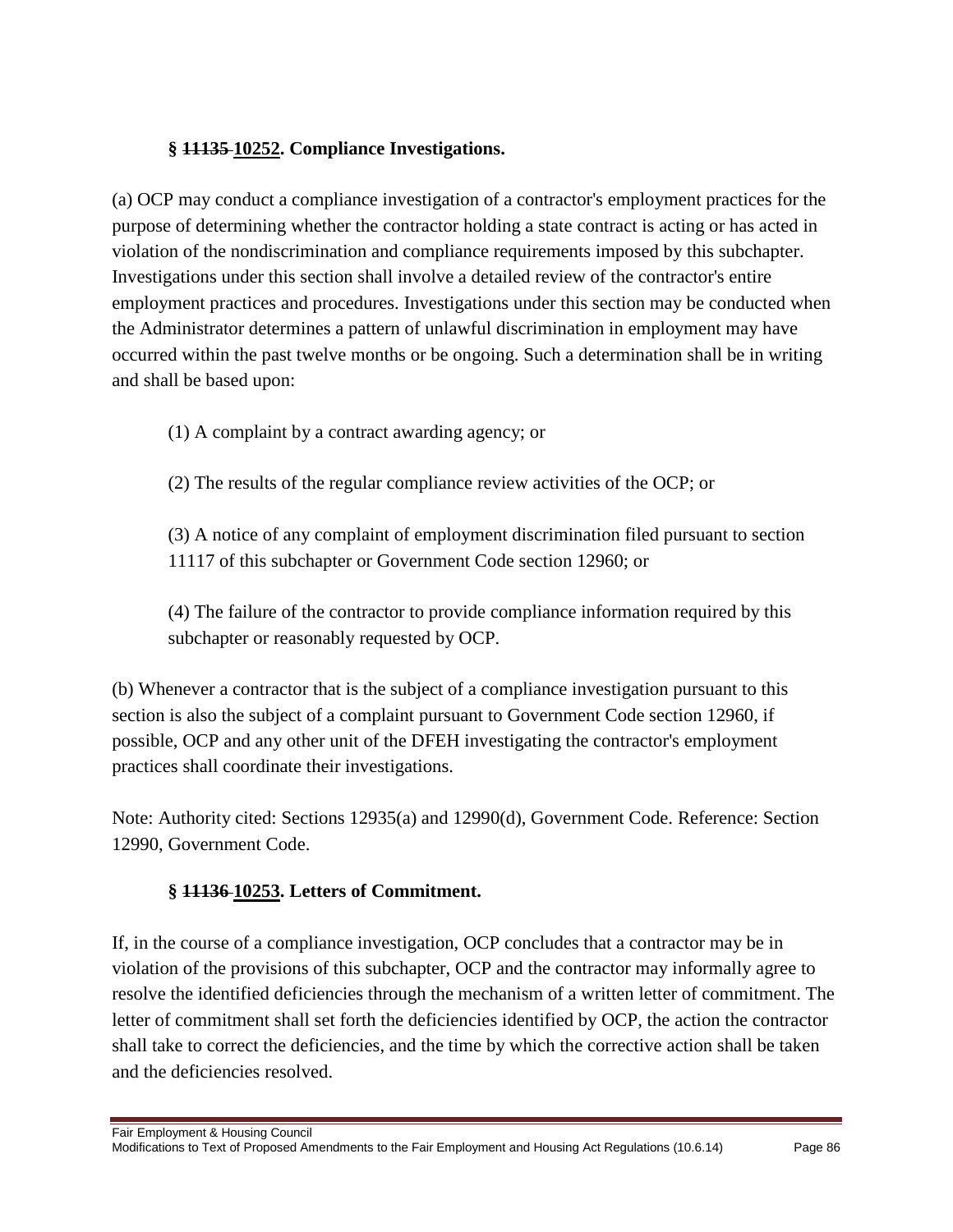Note: Authority cited: Sections 12935 (a) and 12990(d), Government Code. Reference: Section 12990, Government Code.

## **Article 5. OCP Enforcement Proceedings**

# **§ 11137 10254. Scope.**

This article sets forth the enforcement procedures to be followed by OCP in implementing this subchapter.

Note: Authority cited: Sections 12935(a) and 12990(d), Government Code. Reference: Section 12990, Government Code.

# **§ 11138 10255. Show Cause Notice.**

(a) When the Administrator has reasonable cause to believe that a contractor performing under a state contract is in violation of the nondiscrimination and compliance requirements imposed by this subchapter or is in violation of a letter of commitment or conciliation agreement, he or she may issue a notice requiring the contractor to show cause before a hearing officer, why appropriate action to ensure compliance should not be instituted. The show cause notice shall specifically state the contractor's noncompliance and any recommended sanctions. The show cause notice shall be dated and served on the contractor personally or by registered mail, and such service shall constitute notice to the contractor of the deficiencies. In addition, the show cause notice shall be served by ordinary first class mail on the contract awarding agency. A hearing on the show cause notice shall be held no sooner than the 30th day after the issuance of the show cause notice but shall be at the earliest date OCP can reasonably schedule the hearing.

(b) During the 30 day show cause period, OCP and the contractor shall make every effort to resolve the deficiencies that led to the issuance of the show cause notice through conciliation, mediation, and persuasion.

Note: Authority cited: Sections 12935(a) and 12990(d), Government Code. Reference: Section 12990, Government Code.

# **§ 11139 10256. Conciliation Agreements.**

At the discretion of the Administrator, deficiencies contained in a show cause notice may be resolved through the use of written conciliation agreements. A conciliation agreement shall provide for such remedial action as may be necessary to correct the violations and/or deficiencies

Modifications to Text of Proposed Amendments to the Fair Employment and Housing Act Regulations (10.6.14) Page 87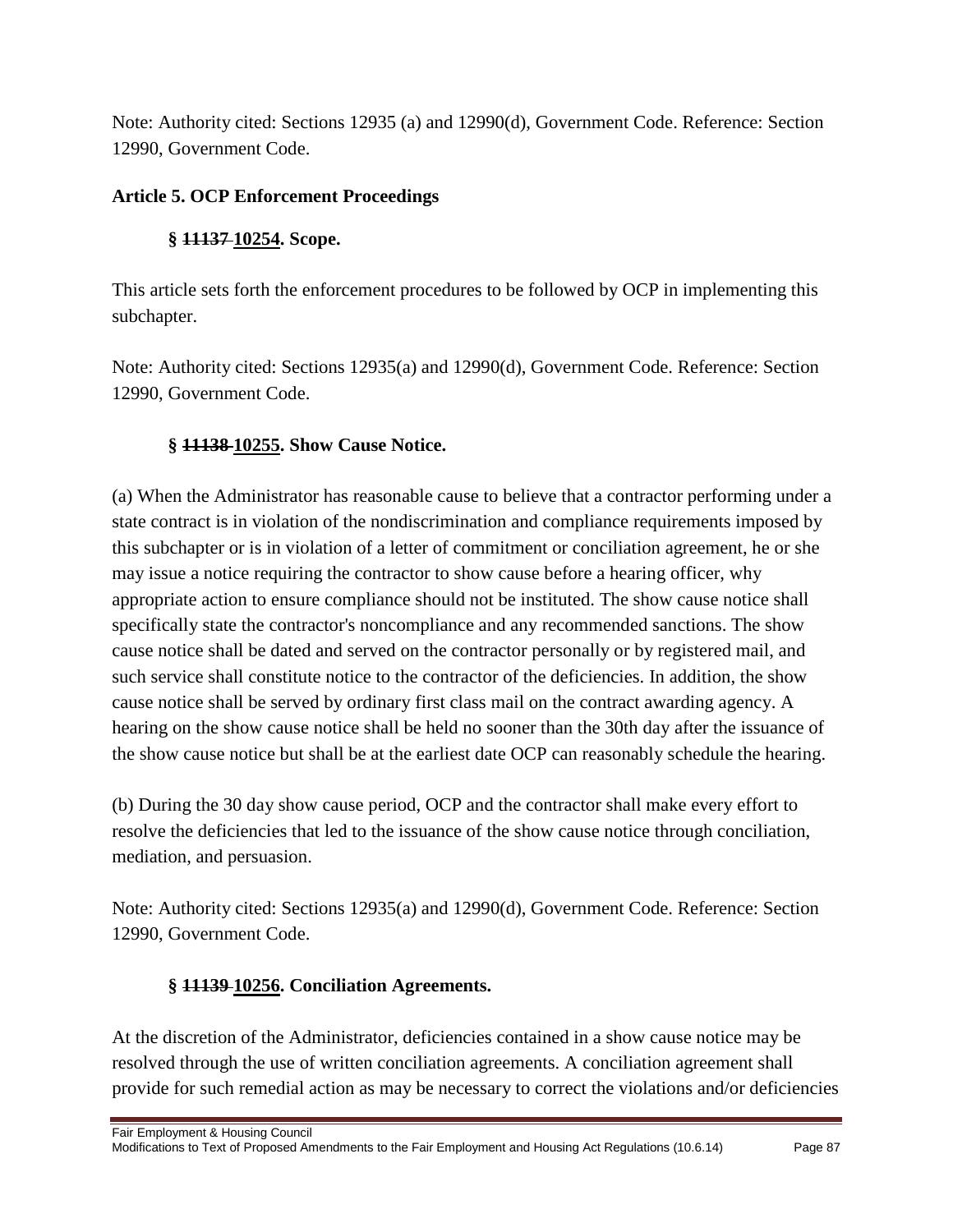noted. In addition, the Administrator may require periodic compliance reports detailing the actions taken by the contractor to correct the deficiencies, and identifying statistical results of such actions.

Note: Authority cited: Sections 12935(a) and 12990(d), Government Code. Reference: Section 12990, Government Code.

## **§ 11140 10257. Hearing.**

If the deficiencies listed in the show cause notice are not resolved during the 30 day period, a hearing shall be held before a hearing officer appointed by the Director of the Department of Fair Employment and Housing.

A notice of hearing will be dated and served upon the contractor personally or by registered mail. The hearing may be postponed by OCP for good cause. If the contractor has good cause, the contractor shall contact the OCP within 10 days of receiving the notice of hearing.

The procedures of the hearing shall include: testimony under oath, the right to cross-examination and to confront adversary witnesses, the right to representation, and the issuance of a formal decision.

In addition to the above requirements of this section, the hearing shall be conducted in accordance with Government Code sections 11507.6, 11507.7, 11508 (with the exception that the Office of Compliance Programs shall be substituted for the Office of Administrative Hearings), 11510, 11511, 11512(c) and (d), 11513, 11514, 11520, 11523; the sections cited above are incorporated herein by reference.

The hearing officer shall decide whether to dismiss, modify or sustain the allegations of the show cause notice.

The form and content of the decision will be in accordance with the requirements of Government Code section 11518 herein incorporated by reference.

Note: Authority cited: Sections 12935(a) and 12990(d), Government Code. Reference: Section 12990, Government Code.

## **§ 1114110258. Potential Remedies.**

If a violation of this subchapter is found at the hearing, the hearing officer may decertify the